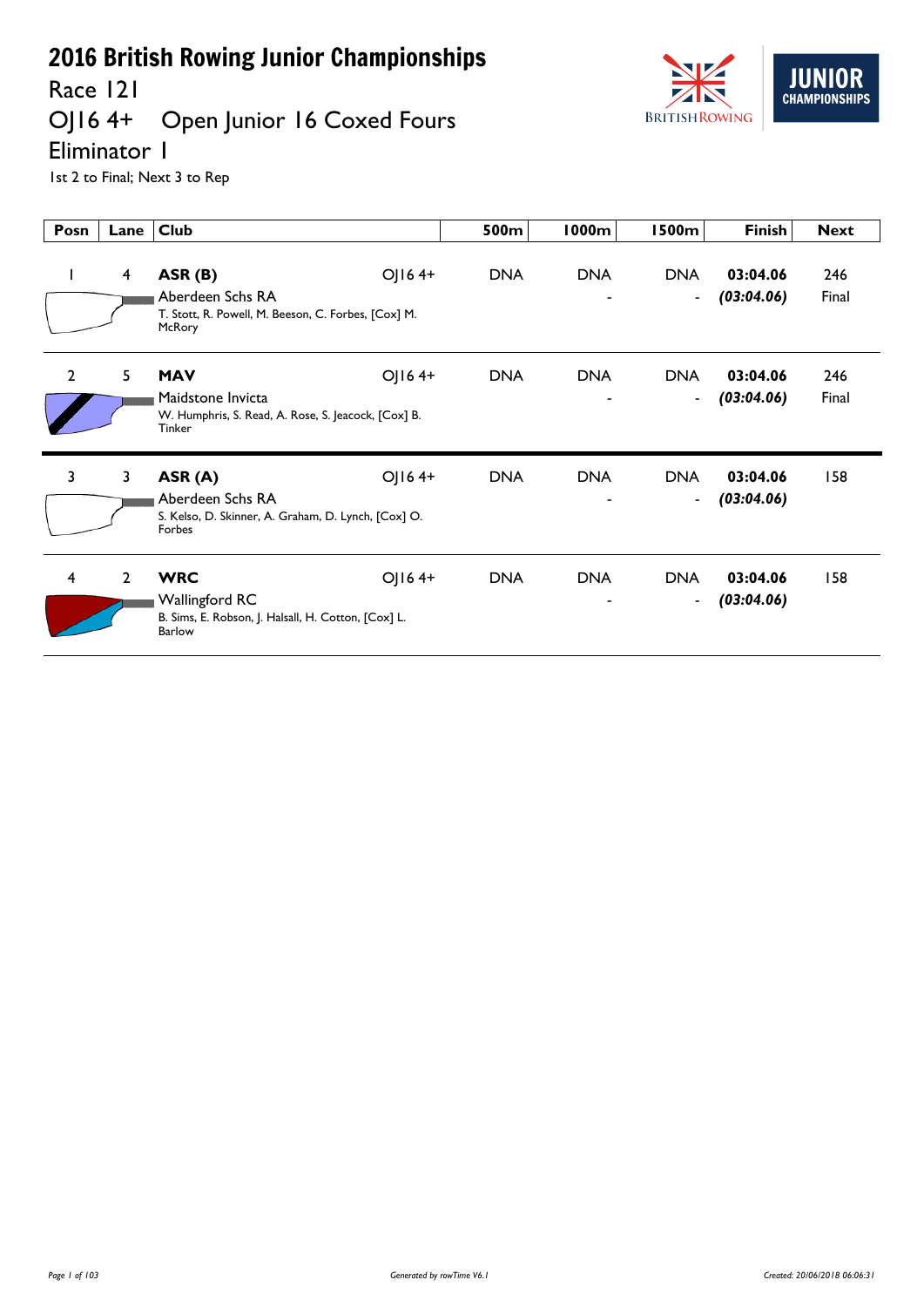Race 122

## OJ16 4+ Open Junior 16 Coxed Fours



Eliminator 2

| Posn           | Lane           | Club                                                                                                              | 500m     | <b>1000m</b>           | <b>1500m</b>           | <b>Finish</b> | <b>Next</b>  |
|----------------|----------------|-------------------------------------------------------------------------------------------------------------------|----------|------------------------|------------------------|---------------|--------------|
| L              | 5              | <b>TSS</b><br>OJ164+<br>Tideway Scullers Sch<br>O. Newton, S. Okuka, C. Tarczy, L. Joss, [Cox] E.<br>Tarczy       | 02:02.00 | 04:07.00<br>(02:05.00) | 06:01.90<br>(01:54.90) | 03:04.06<br>۰ | 246<br>Final |
| $\overline{2}$ | 4              | <b>STK</b><br>OJ164+<br>Trentham BC<br>A. Connell, K. Duncan-Lewis, C. Hallam, J. Ford, [Cox]<br>L. Hallam        | 02:03.10 | 04:13.30<br>(02:10.20) | 06:23.50<br>(02:10.20) | 03:04.06<br>۰ | 246<br>Final |
| 3              | $\overline{2}$ | OJ164+<br><b>GMS</b><br><b>Gt Marlow Sch</b><br>J. McKenzie, R. Argyle, A. Hardy, J. Cornwell, [Cox] L.<br>Hughes | 02:10.80 | 04:28.90<br>(02:18.10) | 06:38.70<br>(02:09.80) | 03:04.06<br>٠ | 158          |
| 4              | 3              | <b>LCS</b><br>OJ164+<br>S. Gelder, B. Eaton, L. MacPherson, W. Burrow, [Cox]<br>J. Gelder                         | 02:07.50 | 04:24.90<br>(02:17.40) | 07:03.50<br>(02:38.60) | 03:04.06      | 158          |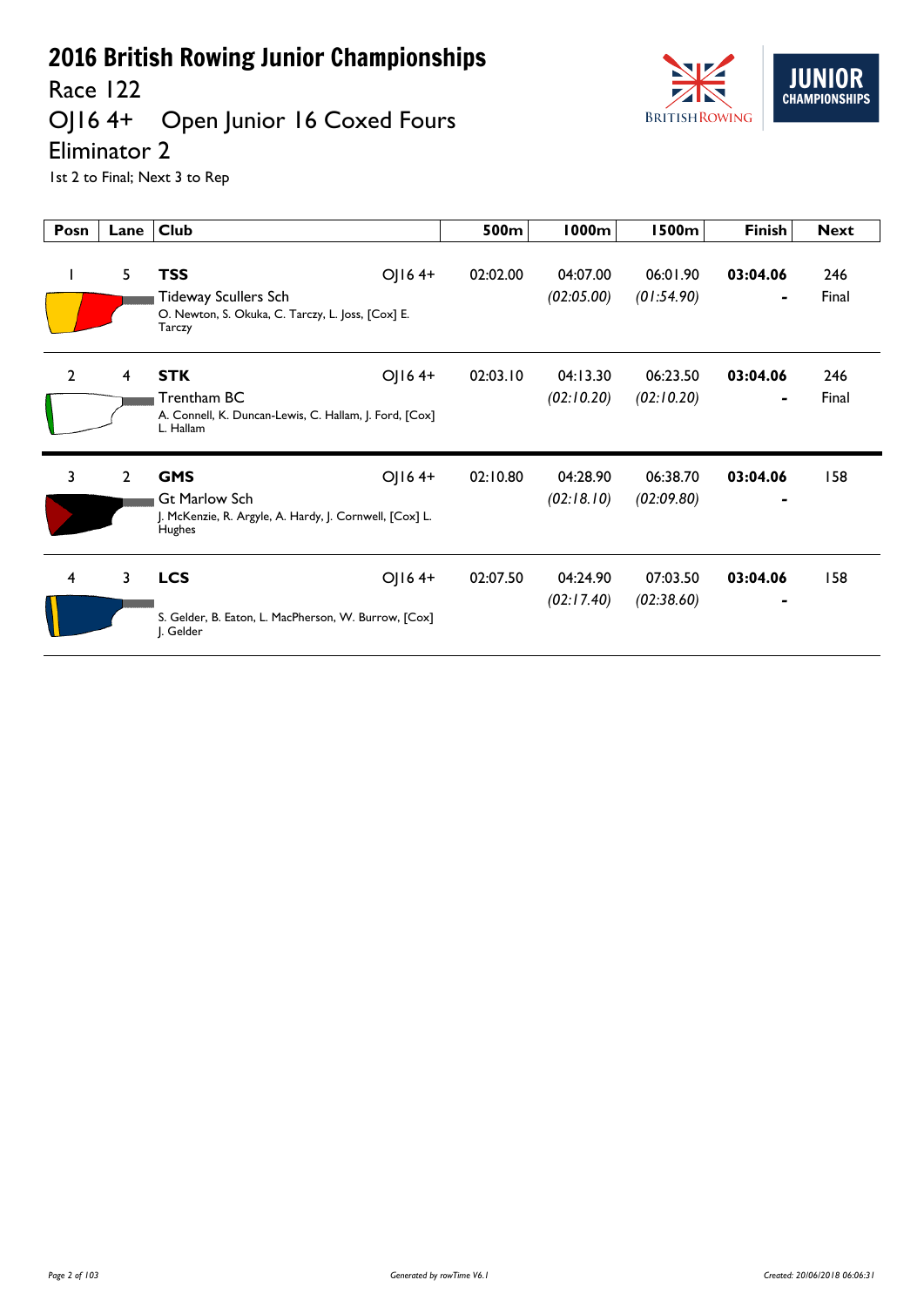

Race 123

## WJ16 2- Women Junior 16 Coxless Pairs

Eliminator 1

| Posn           | Lane           | <b>Club</b>                                                   | 500m     | 1000m                  | <b>1500m</b>           | <b>Finish</b>              | <b>Next</b>         |
|----------------|----------------|---------------------------------------------------------------|----------|------------------------|------------------------|----------------------------|---------------------|
| L              | 5              | <b>LEH</b><br>WJ16 2-<br>Lady E Holles<br>C. King, G. King    | 02:29.50 | 04:45.60<br>(02:16.10) | 07:45.80<br>(03:00.20) | 03:04.06                   | 261<br>Final        |
| $\overline{2}$ | 3              | <b>ROB</b><br>WJ16 2-<br>Rob Roy<br>K. Clements, J. Corrie    | 02:53.30 | 04:49.50<br>(01:56.20) | 08:21.20<br>(03:31.70) | 03:04.06<br>۰              | <b>261</b><br>Final |
| $\overline{3}$ | $\overline{4}$ | <b>STK</b><br>WJ16 2-<br>Trentham BC<br>A. Dixon, O. O Dunne  | 02:35.10 | 04:57.70<br>(02:22.60) | 08:30.60<br>(03:32.90) | 03:04.06                   | 159                 |
| $\overline{4}$ | $\overline{2}$ | <b>LYT</b><br>WJ16 2-<br>LYR Tradesmen<br>O. Abbott, E. Smith | 02:35.50 | 05:16.30<br>(02:40.80) | 08:50.40<br>(03:34.10) | 03:04.06<br>$\blacksquare$ | 159                 |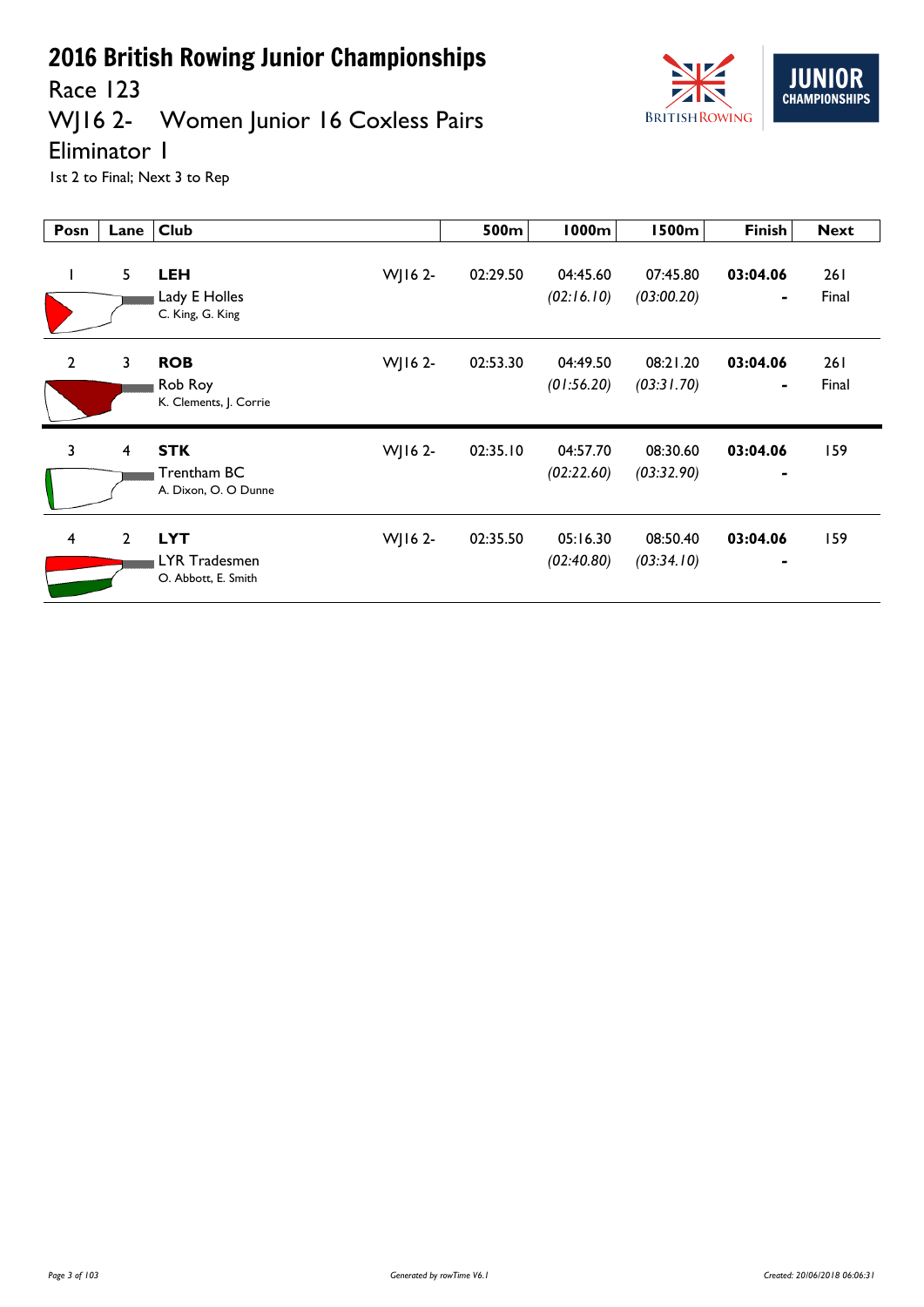

WJ16 2- Women Junior 16 Coxless Pairs



#### Eliminator 2

| Posn           | Lane           | <b>Club</b>                                              |         | 500m     | 1000m                  | <b>1500m</b>           | <b>Finish</b>              | <b>Next</b>   |
|----------------|----------------|----------------------------------------------------------|---------|----------|------------------------|------------------------|----------------------------|---------------|
| T              | $\overline{4}$ | <b>MAR</b><br>Marlow RC<br>E. Bourne, N. Strudwick       | WJ16 2- | 02:20.90 | 04:50.10<br>(02:29.20) | 07:09.30<br>(02:19.20) | 03:04.06                   | 261<br>Final  |
| $\overline{2}$ | $2^{\circ}$    | <b>CLS</b><br>B. Forster, E. Larsen                      | WJ16 2- | 02:30.80 | 05:01.60<br>(02:30.80) | 07:43.60<br>(02:42.00) | 03:04.06                   | 26 I<br>Final |
| $\overline{3}$ | 5              | <b>MAV</b><br>Maidstone Invicta<br>K. Le Lion, E. Knight | WJ16 2- | 02:40.30 | 05:11.30<br>(02:31.00) | 08:04.20<br>(02:52.90) | 03:04.06<br>$\blacksquare$ | 159           |
| <b>DNS</b>     | 3              | <b>GLS</b><br>J. Olney, H. Allan                         | WJ16 2- |          |                        |                        |                            |               |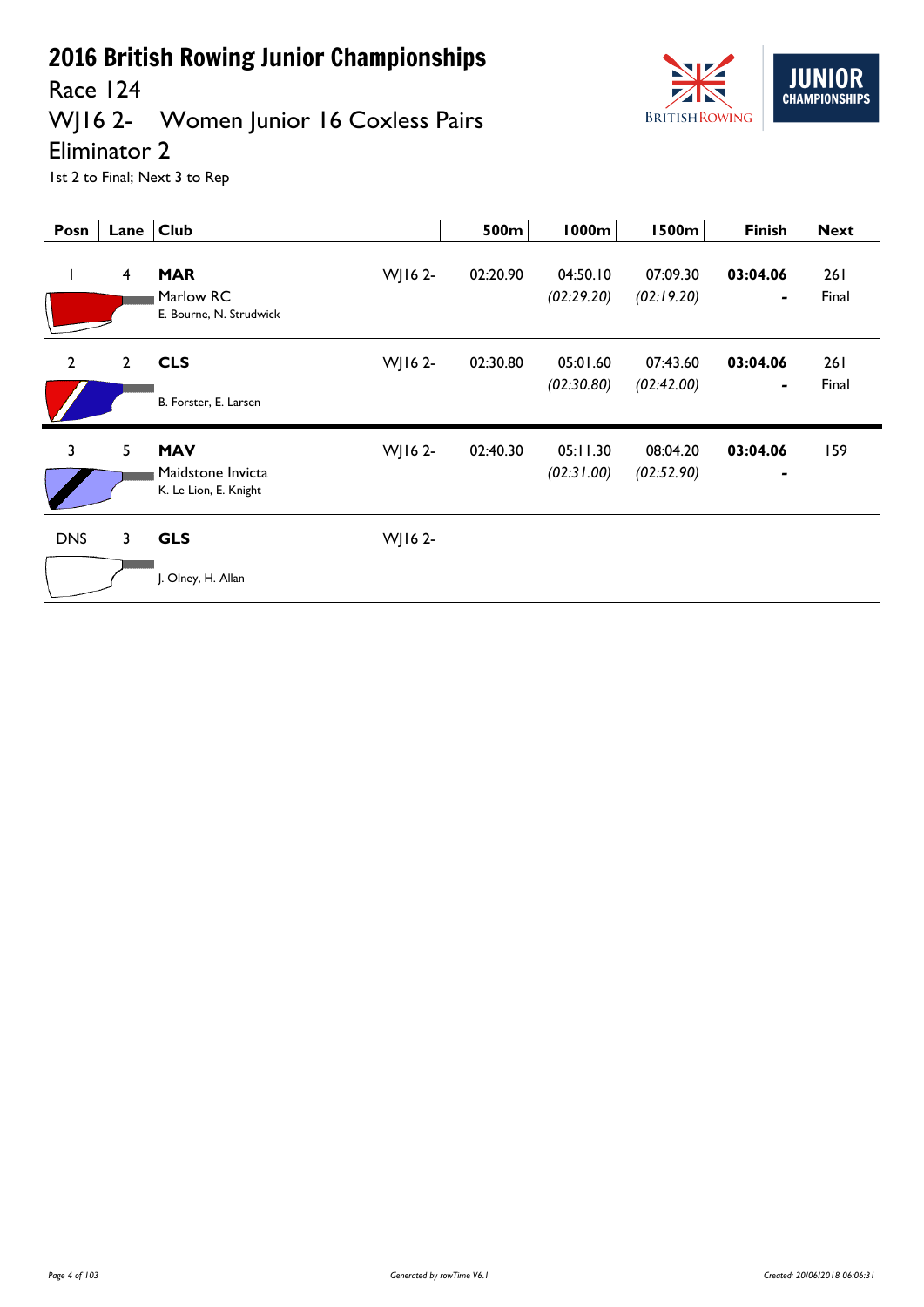Race 125

## OJ18 4x Open Junior Quad Sculls



Eliminator 1

| Posn           | Lane           | <b>Club</b>                                                                                             | 500m     | <b>1000m</b>           | 1500m                  | <b>Finish</b>              | <b>Next</b>  |
|----------------|----------------|---------------------------------------------------------------------------------------------------------|----------|------------------------|------------------------|----------------------------|--------------|
|                | $\overline{2}$ | <b>LDR</b><br>OJ184x<br>Leander<br>D. Few, T. Placidi, T. Mortimer, C. Forsythe                         | 01:43.40 | 03:28.70<br>(01:45.30) | 05:23.00<br>(01:54.30) | 03:04.06<br>$\blacksquare$ | 285<br>Final |
| $\overline{2}$ |                | OJ184x<br><b>HWG</b><br>RGS High Wycombe<br>J. Beagles, E. O Connor, S. Williams, N. Davison            | 01:45.20 | 03:34.20<br>(01:49.00) | 05:30.30<br>(01:56.10) | 03:04.06<br>-              | 285<br>Final |
| 3              | 5              | <b>NOW</b><br>OJ184x<br>Northwich RC<br>K. Dudley, M. Radford, G. Murphy, M. Roberts                    | 01:46.40 | 03:36.40<br>(01:50.00) | 05:33.70<br>(01:57.30) | 03:04.06                   | 183          |
| 4              | 3              | O  84x<br><b>KSW</b><br>Kings Sch Worcs<br>J. Robins, R. Tilt, T. Beever, J. Beattie                    | 01:49.60 | 03:37.30<br>(01:47.70) | 05:37.40<br>(02:00.10) | 03:04.06                   | 183          |
| 5              | 4              | <b>CQBE</b><br>O  84x<br>$\{x\}$<br>T. Barnes (QEH), H. Graham (CLS), A. Cairns (BER), J.<br>Wood (CLS) | 01:52.20 | 03:51.20<br>(01:59.00) | 05:55.80<br>(02:04.60) | 03:04.06                   | 183          |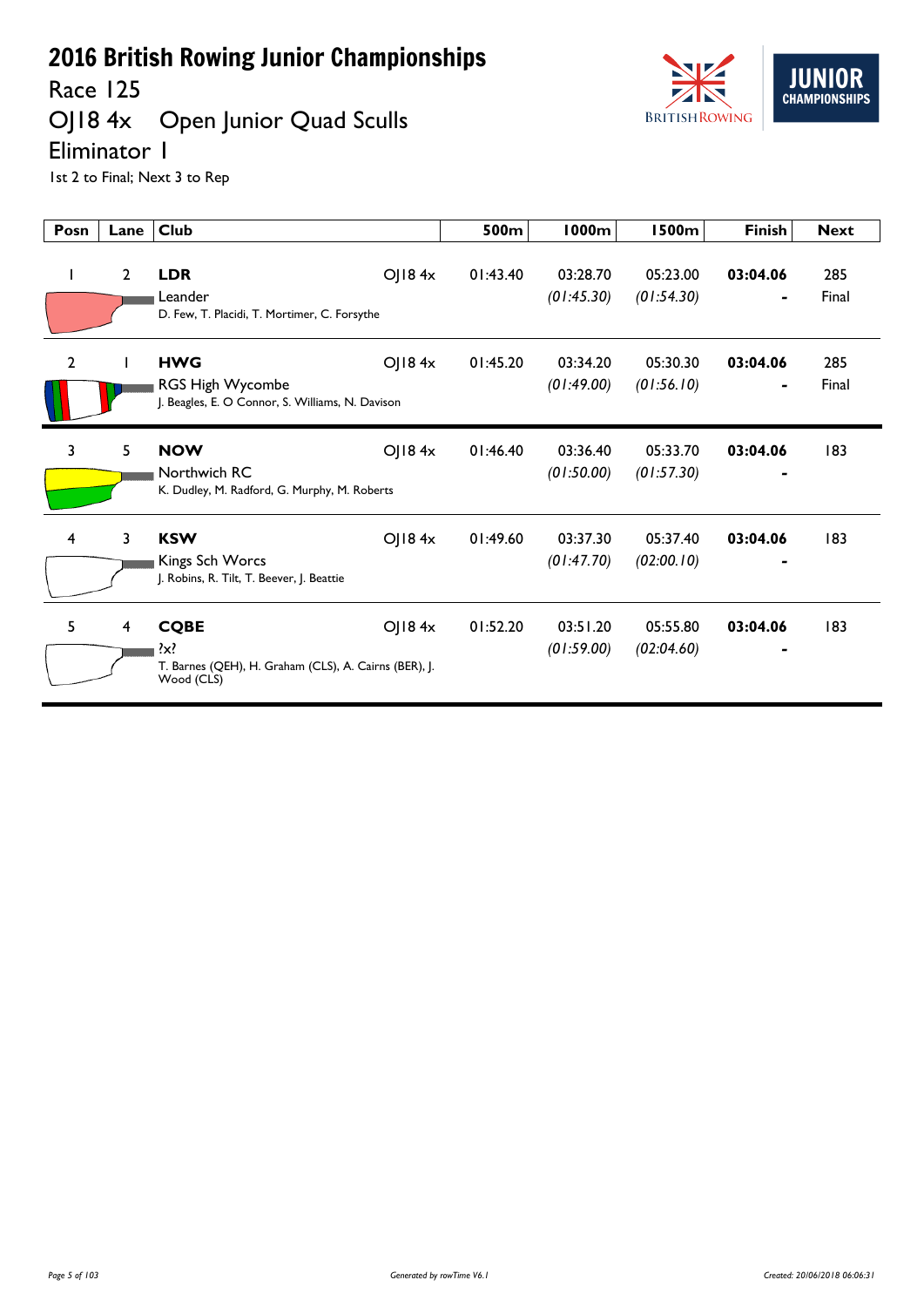Race 126

# OJ18 4x Open Junior Quad Sculls



Eliminator 2

| Posn                             | Lane           | <b>Club</b>                                                                         |        | 500m     | <b>1000m</b>           | <b>1500m</b>           | <b>Finish</b>              | <b>Next</b>  |
|----------------------------------|----------------|-------------------------------------------------------------------------------------|--------|----------|------------------------|------------------------|----------------------------|--------------|
|                                  | 4              | <b>LEA</b><br>Lea RC<br>A. Duncalf, M. Sommerville Yesufu, B. Donald, A.<br>Badcott | OJ184x | 01:54.00 | 03:48.70<br>(01:54.70) | 05:44.30<br>(01:55.60) | 03:04.06<br>$\blacksquare$ | 285<br>Final |
| $\overline{2}$<br>$\blacksquare$ | 5              | <b>TRC</b><br>Thames RC<br>C. Bryan-Isaacs, A. Kelly, F. Beaty, S. Tyrie            | OJ184x | 01:51.20 | 03:48.20<br>(01:57.00) | 05:45.80<br>(01:57.60) | 03:04.06                   | 285<br>Final |
| 3                                | $\overline{2}$ | <b>MBC</b><br>Molesey BC<br>S. Cowie, D. Gowland, J. Greig, A. Cook                 | OJ184x | 01:53.40 | 03:50.80<br>(01:57.40) | 05:50.90<br>(02:00.10) | 03:04.06                   | 183          |
| 4                                |                | <b>GHP</b><br>Gloucester Hartpury<br>H. Cox, O. Gibbons, C. Bates, A. Heath         | OJ184x | 01:53.10 | 03:50.50<br>(01:57.40) | 05:49.40<br>(01:58.90) | 03:04.06                   | 183          |
| 5.                               | 3              | <b>HAM</b><br>Hampton Sch BC<br>C. Sandford, A. Hickmott, B. Hassan, T. Farrand     | OJ184x | 01:57.50 | 03:56.70<br>(01:59.20) | 06:04.70<br>(02:08.00) | 03:04.06                   | 183          |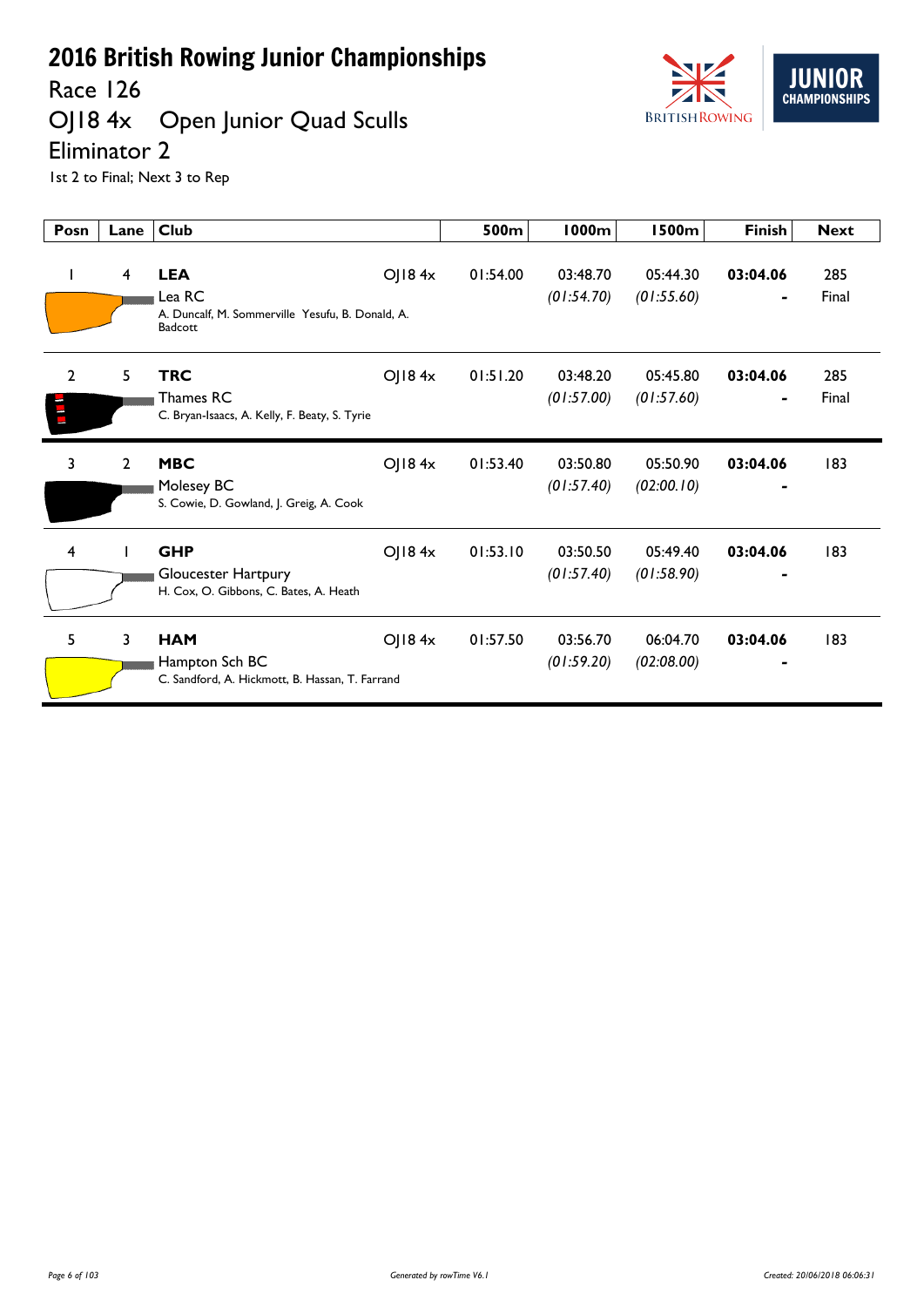Race 133<br>OJ16 4+

# Open Junior 16 Coxed Fours



Repechage 1

1st 2 to Final; Rest Eliminated

| Posn           | Lane           | <b>Club</b>                                                                                                       | 500m       | 1000m           | 1500m                                  | <b>Finish</b>          | <b>Next</b>  |
|----------------|----------------|-------------------------------------------------------------------------------------------------------------------|------------|-----------------|----------------------------------------|------------------------|--------------|
| $\mathbf{I}$   | $\mathbf{I}$   | OJ164+<br>ASR (A)<br>Aberdeen Schs RA<br>S. Kelso, D. Skinner, A. Graham, D. Lynch, [Cox] O.<br>Forbes            | <b>DNA</b> | <b>DNA</b>      | <b>DNA</b><br>$\overline{\phantom{a}}$ | 03:04.06<br>(03:04.06) | 246<br>Final |
| $\overline{2}$ | $\overline{2}$ | OJ164+<br><b>GMS</b><br><b>Gt Marlow Sch</b><br>J. McKenzie, R. Argyle, A. Hardy, J. Cornwell, [Cox] L.<br>Hughes | <b>DNA</b> | <b>DNA</b><br>۰ | <b>DNA</b><br>$\blacksquare$           | 03:04.06<br>(03:04.06) | 246<br>Final |
| 3              | $\mathbf{3}$   | <b>LCS</b><br>OJ164+<br>S. Gelder, B. Eaton, L. MacPherson, W. Burrow, [Cox]<br>J. Gelder                         | <b>DNA</b> | <b>DNA</b>      | <b>DNA</b><br>$\blacksquare$           | 03:04.06<br>(03:04.06) |              |
| <b>DNS</b>     | 4              | <b>WRC</b><br>OJ164+<br><b>Wallingford RC</b><br>B. Sims, E. Robson, J. Halsall, H. Cotton, [Cox] L.<br>Barlow    |            |                 |                                        |                        |              |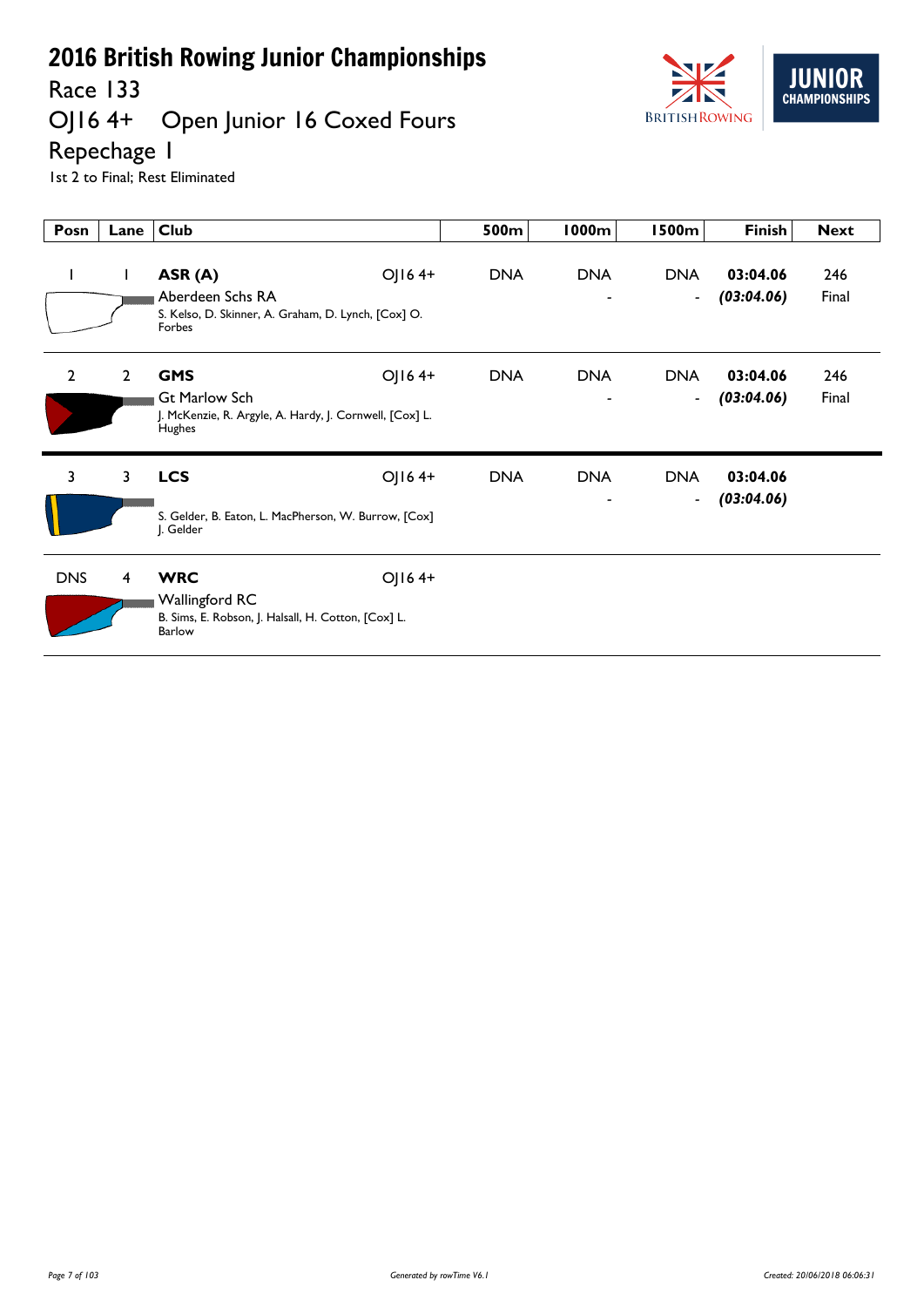Race 134

# OJ18 4x Open Junior Quad Sculls



Repechage 1

1st 2 to Final; Rest Eliminated

| Posn           | Lane | <b>Club</b>                                                                                   |        | 500m       | <b>1000m</b> | <b>1500m</b>                           | <b>Finish</b>          | <b>Next</b>  |
|----------------|------|-----------------------------------------------------------------------------------------------|--------|------------|--------------|----------------------------------------|------------------------|--------------|
| $\mathbf{I}$   | L    | <b>NOW</b><br>Northwich RC<br>K. Dudley, M. Radford, G. Murphy, M. Roberts                    | OJ184x | <b>DNA</b> | <b>DNA</b>   | <b>DNA</b><br>$\overline{\phantom{a}}$ | 03:04.06<br>(03:04.06) | 285<br>Final |
| $\overline{2}$ | 4    | <b>KSW</b><br>Kings Sch Worcs<br>J. Robins, R. Tilt, T. Beever, J. Beattie                    | O 184x | <b>DNA</b> | <b>DNA</b>   | <b>DNA</b><br>$\overline{\phantom{a}}$ | 03:04.06<br>(03:04.06) | 285<br>Final |
| 3              | 2    | <b>MBC</b><br>Molesey BC<br>S. Cowie, D. Gowland, J. Greig, A. Cook                           | OJ184x | <b>DNA</b> | <b>DNA</b>   | <b>DNA</b><br>$\blacksquare$           | 03:04.06<br>(03:04.06) |              |
| $\overline{4}$ | 3    | <b>GHP</b><br>Gloucester Hartpury<br>H. Cox, O. Gibbons, C. Bates, A. Heath                   | OJ184x | <b>DNA</b> | <b>DNA</b>   | <b>DNA</b><br>$\overline{\phantom{a}}$ | 03:04.06<br>(03:04.06) |              |
| 6              | 5    | <b>CQBE</b><br>$\{x\}$<br>T. Barnes (QEH), H. Graham (CLS), A. Cairns (BER), J.<br>Wood (CLS) | OJ184x | <b>DNA</b> | <b>DNA</b>   | <b>DNA</b><br>$\blacksquare$           | 03:04.06<br>(03:04.06) |              |
| 6              | 6    | <b>HAM</b><br>Hampton Sch BC<br>C. Sandford, A. Hickmott, B. Hassan, T. Farrand               | OJ184x | <b>DNA</b> | <b>DNA</b>   | <b>DNA</b><br>$\blacksquare$           | 03:04.06<br>(03:04.06) |              |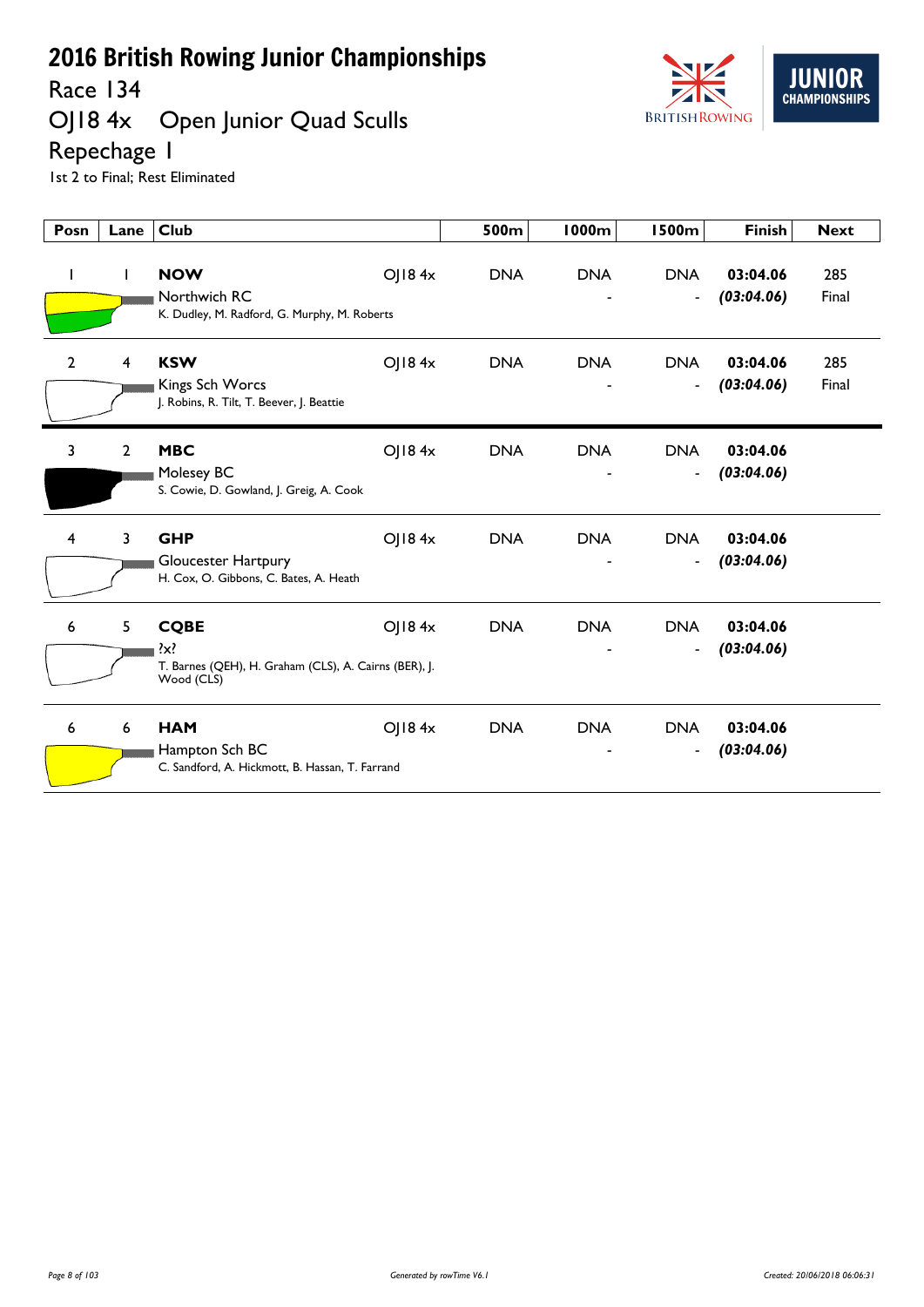

#### Race 135<br>WJ16 2-Women Junior 16 Coxless Pairs

Repechage 1

1st 2 to Final; Rest Eliminated

| Posn           | Lane           | <b>Club</b>                                              |         | 500m       | 1000m                                  | <b>1500m</b>                 | <b>Finish</b>          | <b>Next</b>         |
|----------------|----------------|----------------------------------------------------------|---------|------------|----------------------------------------|------------------------------|------------------------|---------------------|
|                |                | <b>STK</b><br>Trentham BC<br>A. Dixon, O. O Dunne        | WJ16 2- | <b>DNA</b> | <b>DNA</b><br>$\overline{\phantom{a}}$ | <b>DNA</b><br>$\blacksquare$ | 03:04.06<br>(03:04.06) | <b>261</b><br>Final |
| $\overline{2}$ | $\overline{2}$ | <b>MAV</b><br>Maidstone Invicta<br>K. Le Lion, E. Knight | WJ16 2- | <b>DNA</b> | <b>DNA</b><br>$\qquad \qquad$          | <b>DNA</b><br>$\blacksquare$ | 03:04.06<br>(03:04.06) | <b>261</b><br>Final |
| 3              | 3              | <b>LYT</b><br>LYR Tradesmen<br>O. Abbott, E. Smith       | WJ16 2- | <b>DNA</b> | <b>DNA</b>                             | <b>DNA</b><br>$\blacksquare$ | 03:04.06<br>(03:04.06) |                     |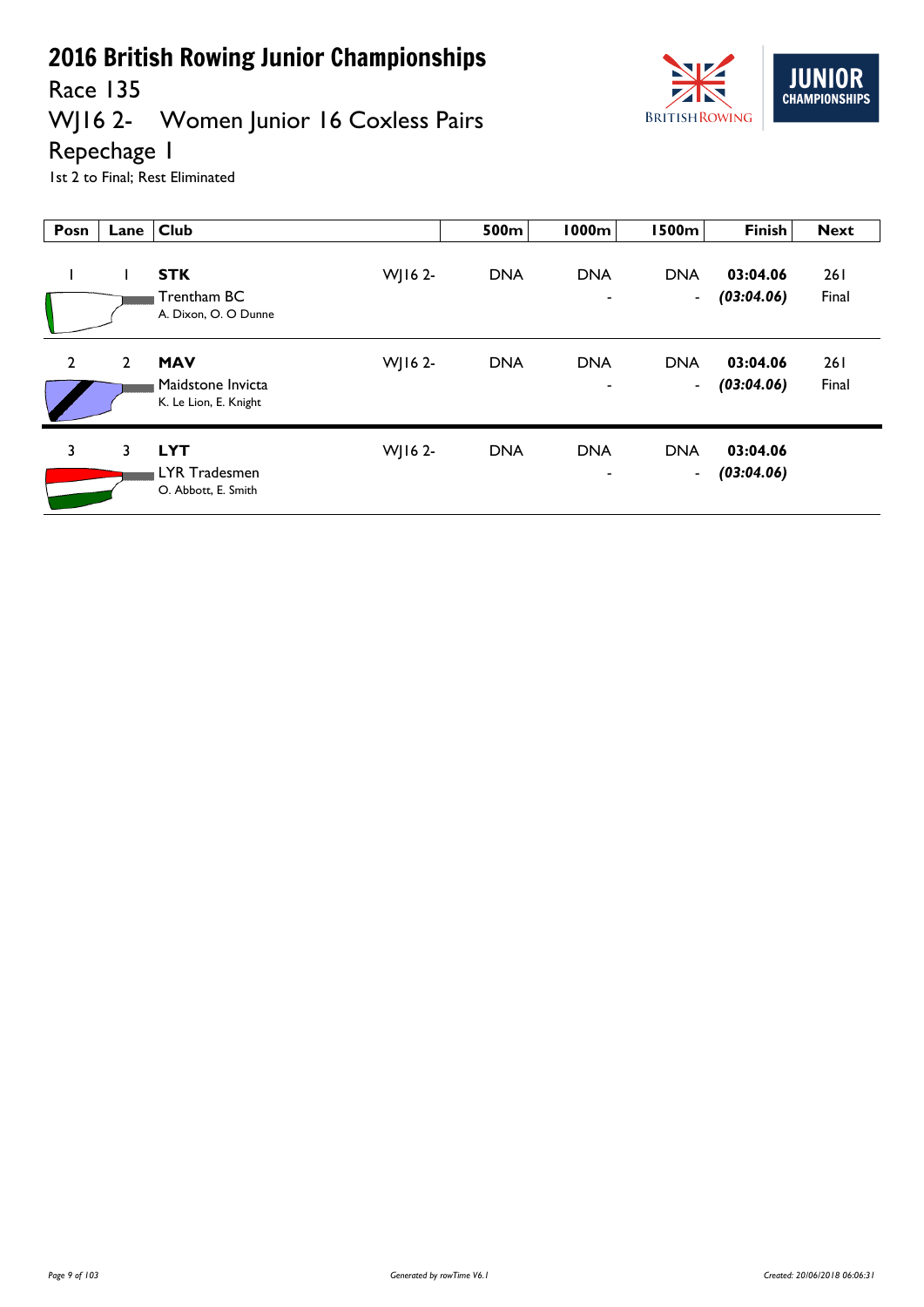Race 200

## OJ18 2- Open Junior Coxless Pairs SemiFinal AB 1



| Posn           | Lane           | <b>Club</b>                                                               | 500m     | <b>1000m</b>           | <b>1500m</b>           | <b>Finish</b>              | <b>Next</b>    |
|----------------|----------------|---------------------------------------------------------------------------|----------|------------------------|------------------------|----------------------------|----------------|
| ı              | 6              | <b>KCA</b><br>OJ18 2-<br>Kings Sch Canterbury<br>F. Allinson, H. Nichols  | 01:50.40 | 03:49.80<br>(01:59.40) | 05:53.00<br>(02:03.20) | 03:04.06                   | 245<br>Final A |
| $\overline{2}$ | 5              | <b>MOC</b><br>OJ18 2-<br>H. Dalrymple, D. Newman                          | 01:55.60 | 03:59.50<br>(02:03.90) | 06:02.50<br>(02:03.00) | 03:04.06<br>$\blacksquare$ | 245<br>Final A |
| $\overline{3}$ | $\overline{4}$ | <b>STK</b><br>OJ182-<br>Trentham BC<br>O. Picking, T. Chesworth           | 01:55.90 | 03:59.70<br>(02:03.80) | 06:03.70<br>(02:04.00) | 03:04.06<br>$\blacksquare$ | 245<br>Final A |
| 4              | 3              | OJ182-<br><b>TRT</b><br>T. Louch, J. Simons                               | 01:57.70 | 04:06.60<br>(02:08.90) | 06:12.40<br>(02:05.80) | 03:04.06                   | 244<br>Final B |
| 5              | $\overline{2}$ | <b>GWC</b><br>OJ18 2-<br>George Watsons Coll<br>E. Dickerson, F. Mainland | 02:04.10 | 04:12.60<br>(02:08.50) | 06:17.30<br>(02:04.70) | 03:04.06                   | 244<br>Final B |
| 6              |                | <b>RCH</b><br>OJ182-<br>Royal Chester<br>B. Newell, J. Freer-Smith        | 02:07.50 | 04:20.50<br>(02:13.00) | 06:34.80<br>(02:14.30) | 03:04.06                   | 244<br>Final B |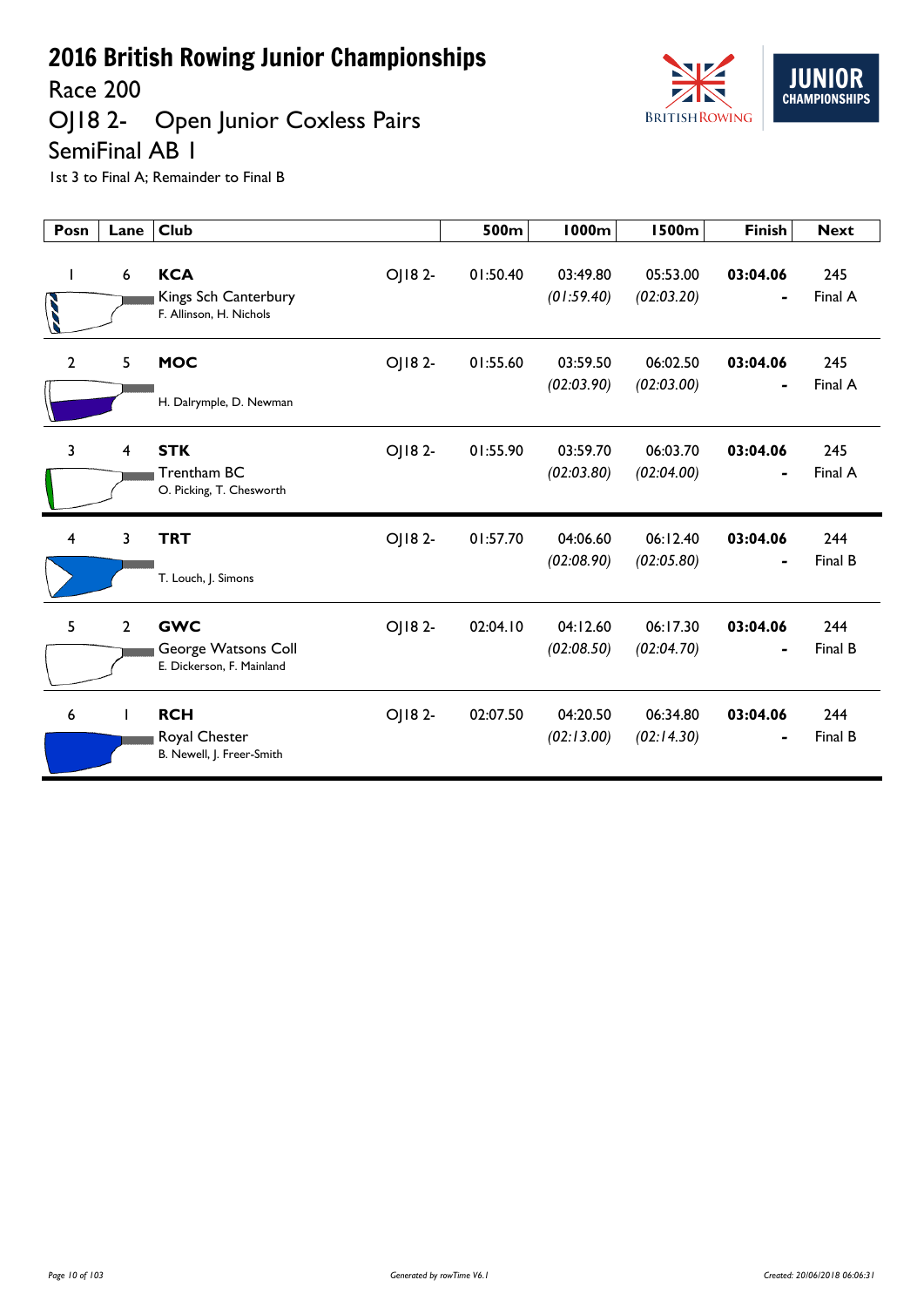Race 201

#### OJ18 2- Open Junior Coxless Pairs SemiFinal AB 2



| Posn           | Lane           | <b>Club</b>                                                              | 500m       | <b>1000m</b>           | <b>1500m</b>           | <b>Finish</b>              | <b>Next</b>    |
|----------------|----------------|--------------------------------------------------------------------------|------------|------------------------|------------------------|----------------------------|----------------|
| I.             | 6              | <b>CCS</b><br>OJ182-<br><b>Claires Court Sch</b><br>H. Osborne, B. Smith | 01:54.10   | 03:51.70<br>(01:57.60) | 05:52.30<br>(02:00.60) | 03:04.06                   | 245<br>Final A |
| $\overline{2}$ | 5              | OJ182-<br><b>GMS</b><br><b>Gt Marlow Sch</b><br>E. Nunn, R. Honey        | 01:55.90   | 03:58.30<br>(02:02.40) | 05:59.80<br>(02:01.50) | 03:04.06<br>$\blacksquare$ | 245<br>Final A |
| $\overline{3}$ | 4              | <b>MBC</b><br>OJ182-<br>Molesey BC<br>O. Jones, T. Osborne               | 02:03.00   | 03:57.50<br>(01:54.50) | 06:02.90<br>(02:05.40) | 03:04.06                   | 245<br>Final A |
| 4              | 3              | OJ182-<br>MAV(A)<br>Maidstone Invicta<br>T. Long, D. Singer              | 02:00.80   | 04:00.10<br>(01:59.30) | 06:08.50<br>(02:08.40) | 03:04.06<br>$\blacksquare$ | 244<br>Final B |
| 5              | $\overline{2}$ | <b>MAR</b><br>OJ182-<br>Marlow RC<br>A. Smith, J. Bullivant              | <b>DNA</b> | 04:06.70<br>(04:06.70) | 06:15.20<br>(02:08.50) | 03:04.06                   | 244<br>Final B |
| 6              | $\mathbf{L}$   | OJ182-<br>MAV(B)<br>Maidstone Invicta<br>D. Tinker, A. Chappell-Tay      | <b>DNA</b> | 04:07.70<br>(04:07.70) | 06:21.30<br>(02:13.60) | 03:04.06                   | 244<br>Final B |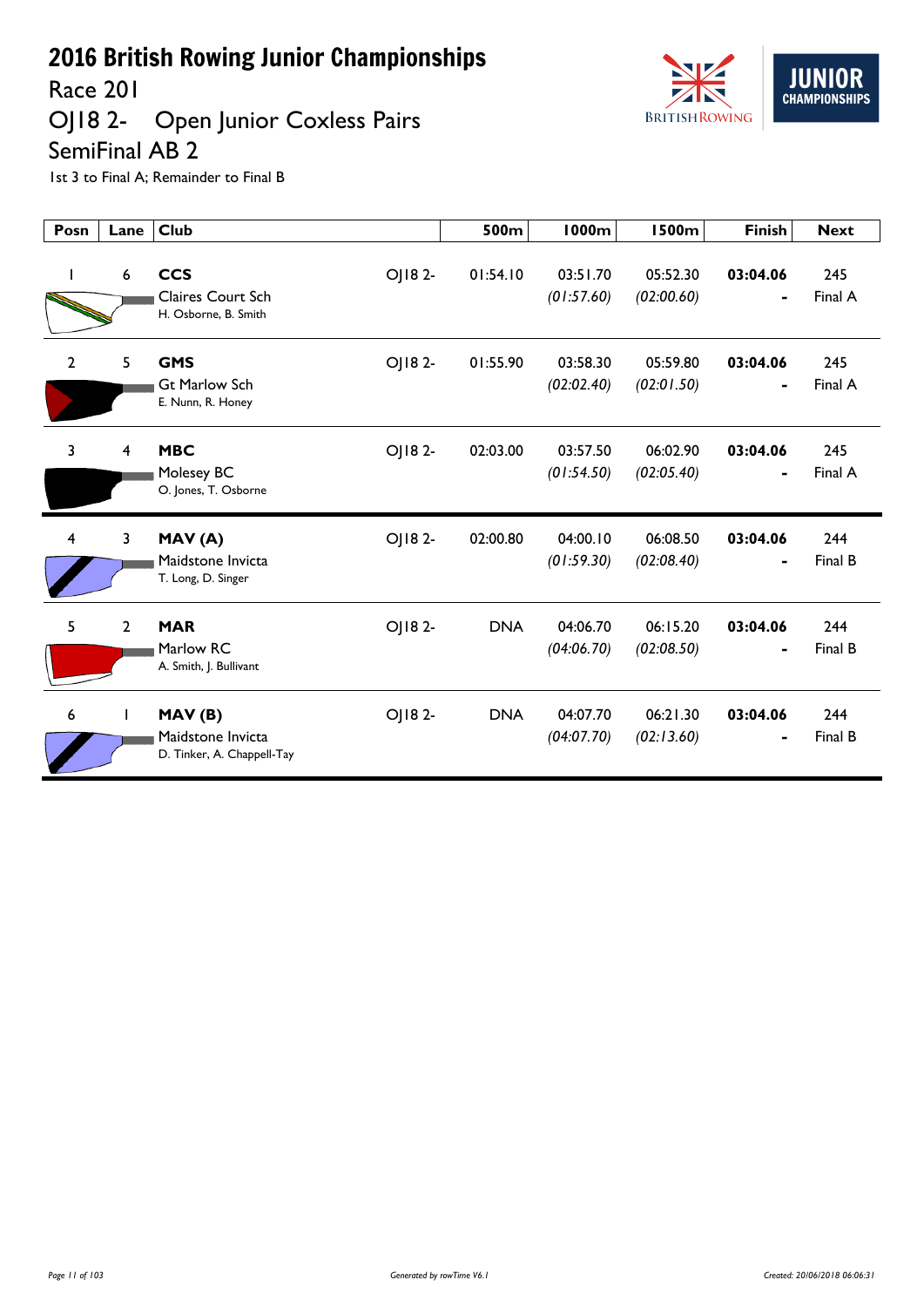Race 202

## WJ18 4- Women Junior Coxless Fours



SemiFinal AB 1

| Posn           | Lane           | <b>Club</b>                                                                                                    | 500m     | 1000m                  | <b>1500m</b>           | <b>Finish</b> | <b>Next</b>    |
|----------------|----------------|----------------------------------------------------------------------------------------------------------------|----------|------------------------|------------------------|---------------|----------------|
| $\mathbf{I}$   | 6              | <b>SHMB</b><br>WJ184-<br>$\{x\}$<br>L. Wheeldon (MBC), L. Edwards (SHV), E. Thompson<br>(SHV), M. Orr (SHV)    | 01:54.20 | 03:53.90<br>(01:59.70) | 05:55.40<br>(02:01.50) | 03:04.06      | 248<br>Final A |
| $\overline{2}$ | 5              | <b>NRC</b><br>WJ184-<br>Nottingham RC<br>H. Stocks, J. Draycott, R. Heap, P. Jenkins                           | 01:55.30 | 03:56.60<br>(02:01.30) | 06:00.40<br>(02:03.80) | 03:04.06      | 248<br>Final A |
| 3              | 4              | WJ184-<br><b>MAR</b><br>Marlow RC<br>G. Dean, A. Matthews, G. Matthews, C. Fennell                             | 01:51.50 | 03:55.30<br>(02:03.80) | 06:04.00<br>(02:08.70) | 03:04.06      | 248<br>Final A |
| $\overline{4}$ | 3              | WJ184-<br><b>LEHA</b><br>$\{x\}$<br>E. Strawbridge (HAB), H. Lincoln (HAB), E. George<br>(LEH), H. Green (HAB) | 01:58.60 | 04:06.20<br>(02:07.60) | 06:15.70<br>(02:09.50) | 03:04.06      | 247<br>Final B |
| 5              | $\overline{2}$ | <b>ASR</b><br>WJ184-<br>Aberdeen Schs RA<br>E. Murphy, C. Burnett-Stuart, F. Harvey, C. Leslie                 | 02:03.00 | 04:14.20<br>(02:11.20) | 06:25.90<br>(02:11.70) | 03:04.06      | 247<br>Final B |
| 6              |                | <b>MAV</b><br>WJ184-<br>Maidstone Invicta<br>H. Taylor, C. Kickham, K. Macmahon, S. Taylor                     | 02:06.30 | 04:25.90<br>(02:19.60) | 06:46.50<br>(02:20.60) | 03:04.06      | 247<br>Final B |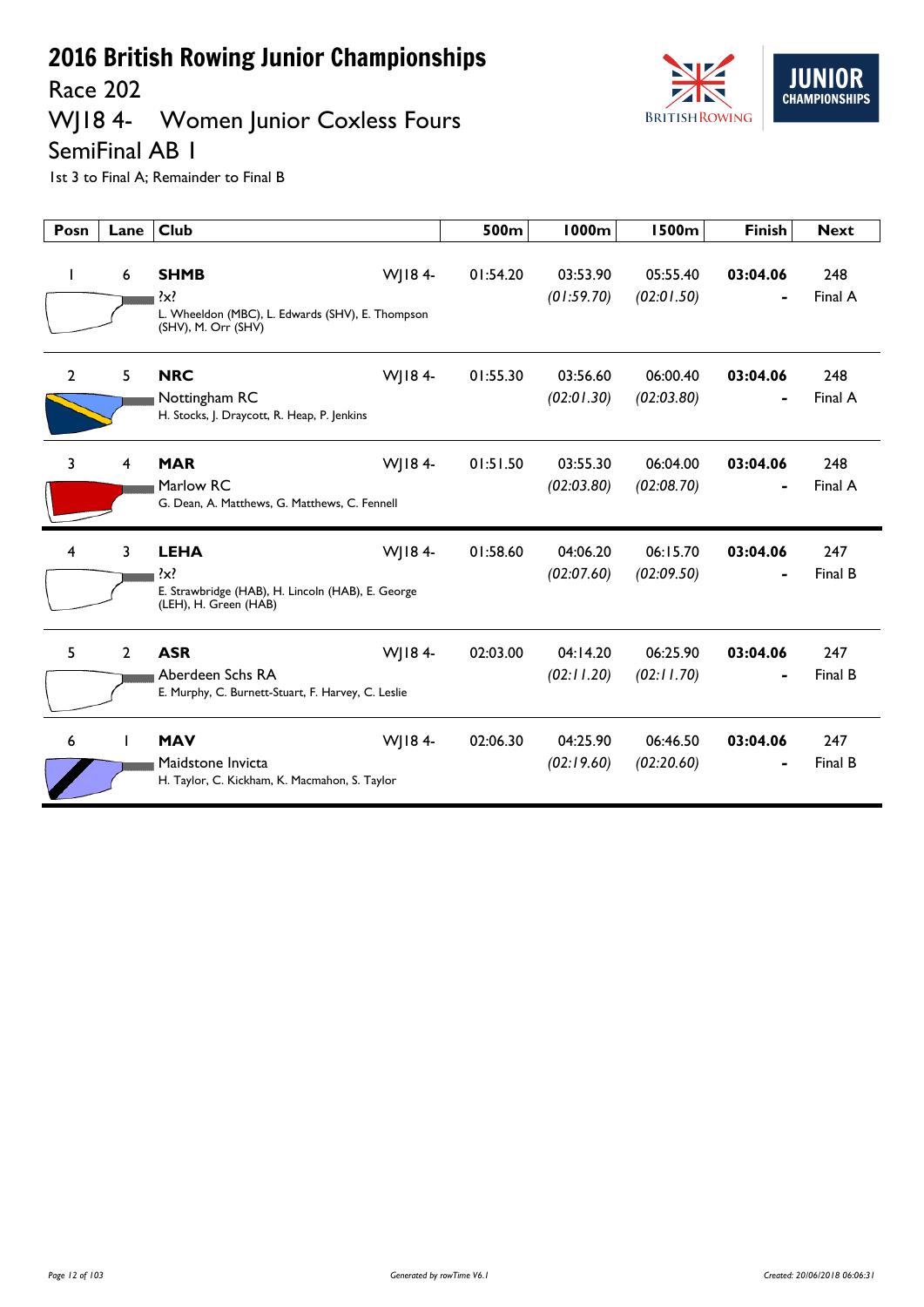Race 203

## WJ18 4- Women Junior Coxless Fours



SemiFinal AB 2

| Posn           | Lane         | <b>Club</b>                                                                                         |        | 500m     | <b>1000m</b>           | <b>1500m</b>           | <b>Finish</b>              | <b>Next</b>    |
|----------------|--------------|-----------------------------------------------------------------------------------------------------|--------|----------|------------------------|------------------------|----------------------------|----------------|
| $\mathbf{I}$   | 6            | <b>HEN</b><br><b>Henley RC</b><br>E. Morgan, C. Pearson, G. Edwards, I. Jonsson                     | WJ184- | 01:53.10 | 03:51.70<br>(01:58.60) | 05:56.20<br>(02:04.50) | 03:04.06                   | 248<br>Final A |
| $\overline{2}$ | 5            | <b>GLS</b><br>H. Wicklow, A. Colley, L. Macnaughton, R. Cannon                                      | WJ184- | 01:58.20 | 03:56.30<br>(01:58.10) | 05:59.50<br>(02:03.20) | 03:04.06                   | 248<br>Final A |
| 3              | 3            | <b>SPG</b><br>St Pauls Girls Sch BC<br>N. Thomson, H. Kirkpatrick, N. Lawless, L. Valt              | WJ184- | 02:00.30 | 04:02.90<br>(02:02.60) | 06:09.70<br>(02:06.80) | 03:04.06                   | 248<br>Final A |
| 4              | 4            | <b>GMS</b><br><b>Gt Marlow Sch</b><br>L. Beswick, H. Hammond, D. De Winnaar, E. Paul                | WJ184- | 01:59.40 | 04:05.80<br>(02:06.40) | 06:15.40<br>(02:09.60) | 03:04.06                   | 247<br>Final B |
| 5              | $\mathbf{2}$ | <b>LEH</b><br>Lady E Holles<br>E. Henshaw, A. Reddish, V. Cole, F. Kelly                            | WJ184- | 02:03.60 | 04:11.10<br>(02:07.50) | 06:20.40<br>(02:09.30) | 03:04.06<br>$\blacksquare$ | 247<br>Final B |
| 6              |              | <b>RRKE</b><br>$\{x\}$<br>F. Lawrence (ROB), C. Fialova (KSE), E. Curtis (ROB),<br>L. Larsson (ROB) | WJ184- | 02:08.20 | 04:23.30<br>(02:15.10) | 06:44.00<br>(02:20.70) | 03:04.06                   | 247<br>Final B |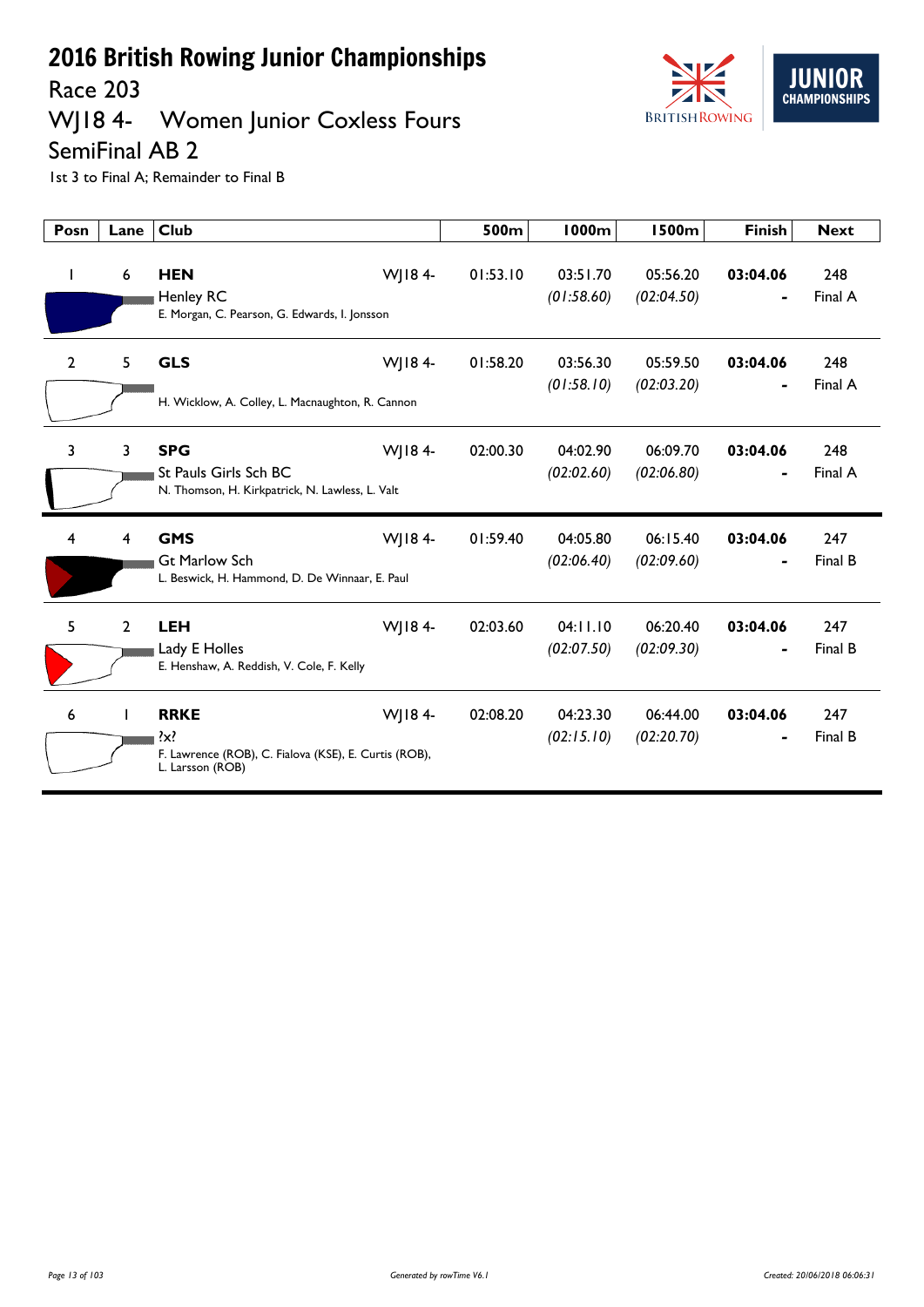

Race 205

OJ15 1x Open Junior 15 Single Sculls

SemiFinal AB 1

| Posn                    | Lane           | <b>Club</b>                                                    | 500m       | <b>1000m</b>           | <b>1500m</b>           | <b>Finish</b>              | <b>Next</b>    |
|-------------------------|----------------|----------------------------------------------------------------|------------|------------------------|------------------------|----------------------------|----------------|
| $\mathbf{I}$            | 4              | <b>INV</b><br>$OJI5$ $1x$<br>J. Wright                         | 02:06.20   | 04:10.50<br>(02:04.30) | 06:22.20<br>(02:11.70) | 03:04.06<br>$\blacksquare$ | 254<br>Final A |
| $\overline{2}$          | 5              | <b>CLS</b><br>$OJI5$ $1x$<br>I. Adamson                        | 02:01.20   | 04:10.80<br>(02:09.60) | 06:23.90<br>(02:13.10) | 03:04.06<br>$\blacksquare$ | 254<br>Final A |
| $\overline{3}$          | 6              | $OJ15$ $1x$<br>ROB (B)<br>Rob Roy<br>L. Gräf                   | 02:09.80   | 04:18.30<br>(02:08.50) | 06:31.60<br>(02:13.30) | 03:04.06<br>$\blacksquare$ | 254<br>Final A |
| $\overline{\mathbf{4}}$ | 3              | <b>CAL</b><br>$OJI5$ $1x$<br>J. Vinales                        | 02:04.30   | 04:15.10<br>(02:10.80) | 06:29.90<br>(02:14.80) | 03:04.06                   | 253<br>Final B |
| 5                       | $\overline{2}$ | <b>COX</b><br>$OJ15$ $1x$<br>City of Oxford<br>J. Millington   | 02:00.50   | 04:18.50<br>(02:18.00) | 06:37.00<br>(02:18.50) | 03:04.06                   | 253<br>Final B |
| 6                       | $\mathbf{I}$   | $OJI5$ $1x$<br>QPH(A)<br>Queens Park H Sch<br>H. Kendall-Smith | <b>DNA</b> | 04:32.20<br>(04:32.20) | 07:01.20<br>(02:29.00) | 03:04.06<br>$\blacksquare$ | 253<br>Final B |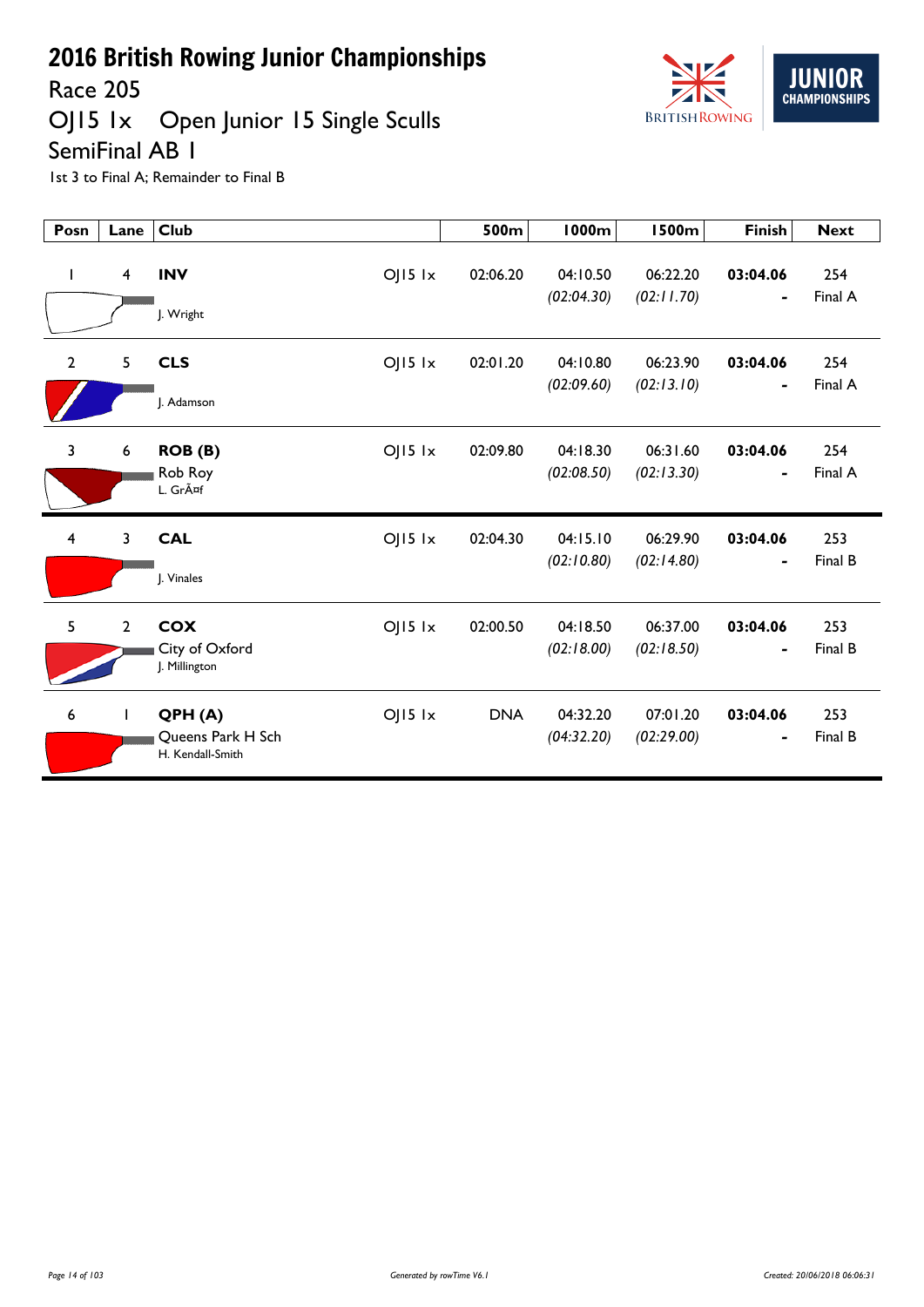

Race 206

#### OJ15 1x Open Junior 15 Single Sculls SemiFinal AB 2

| Posn                    | Lane           | <b>Club</b>                                                  | 500m     | <b>1000m</b>           | <b>1500m</b>           | <b>Finish</b>              | <b>Next</b>    |
|-------------------------|----------------|--------------------------------------------------------------|----------|------------------------|------------------------|----------------------------|----------------|
| T                       | 6              | <b>GLS</b><br>$OJ15$ $1x$<br>A. Milne                        | 02:02.10 | 04:08.20<br>(02:06.10) | 06:18.90<br>(02:10.70) | 03:04.06                   | 254<br>Final A |
| $\overline{2}$          | 5              | <b>WTN</b><br>$OJI5$ $1x$<br>Warrington<br>A. Stewart        | 02:00.00 | 04:10.50<br>(02:10.50) | 06:20.50<br>(02:10.00) | 03:04.06<br>$\blacksquare$ | 254<br>Final A |
| 3                       | $\mathbf{2}$   | <b>HCS</b><br>$OJI5$ $1x$<br>P. Lester                       | 02:05.90 | 04:15.70<br>(02:09.80) | 06:25.20<br>(02:09.50) | 03:04.06<br>٠              | 254<br>Final A |
| $\overline{\mathbf{4}}$ |                | $OJ15$ $1x$<br><b>ROB (A)</b><br>Rob Roy<br><b>B.</b> Taylor | 02:00.50 | 04:13.00<br>(02:12.50) | 06:27.30<br>(02:14.30) | 03:04.06                   | 253<br>Final B |
| 5                       | 4              | $OJ15$ $1x$<br>MHD(A)<br>Maidenhead RC<br>S. Collett         | 02:07.70 | 04:22.60<br>(02:14.90) | 06:37.50<br>(02:14.90) | 03:04.06<br>$\blacksquare$ | 253<br>Final B |
| 6                       | $\overline{3}$ | <b>YRK</b><br>$OJI5$ $1x$<br>York City<br>C. Aschmann        | 02:08.90 | 04:25.60<br>(02:16.70) | 06:44.60<br>(02:19.00) | 03:04.06                   | 253<br>Final B |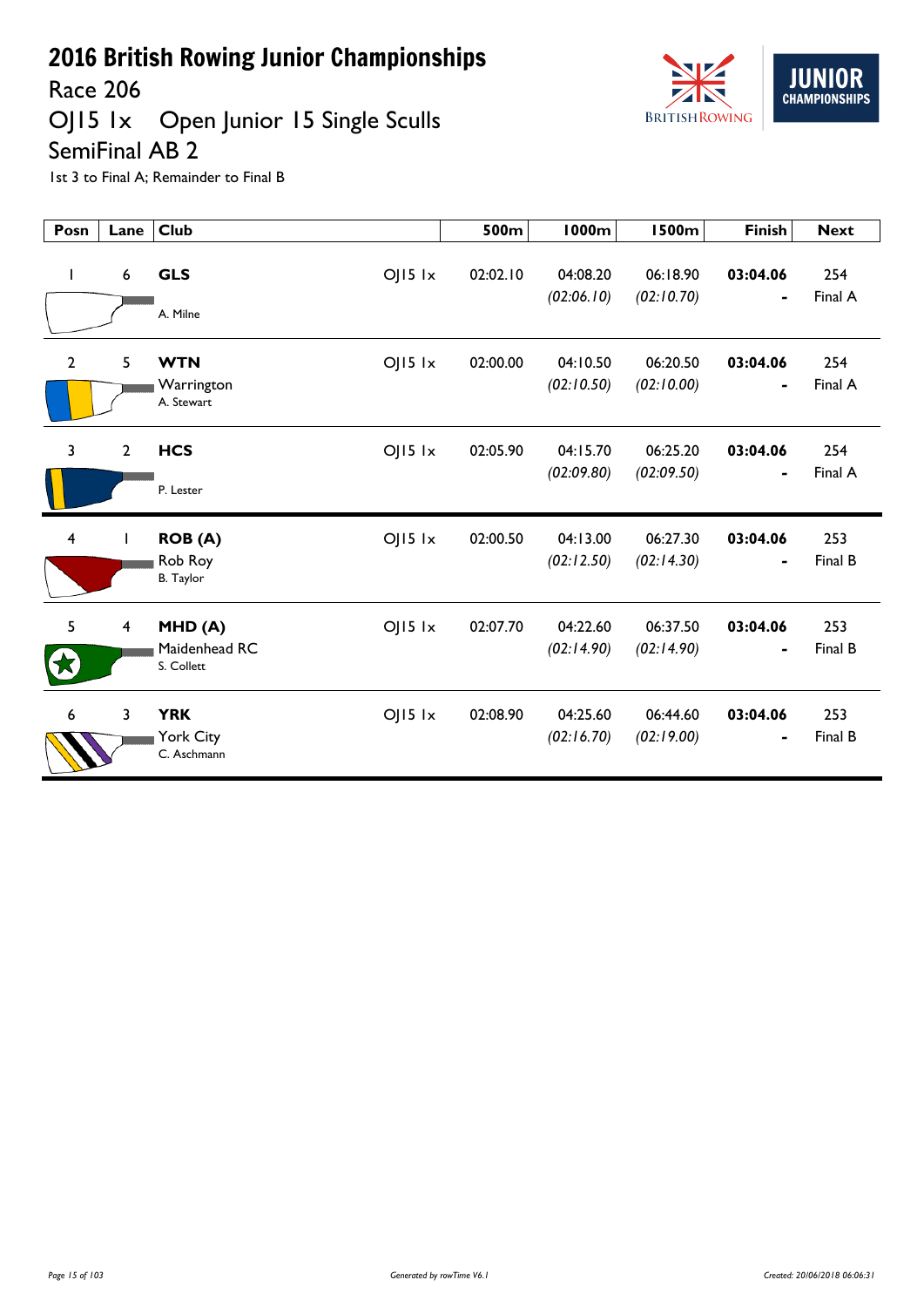

Race 207<br>OJ18 1x Open Junior Single Sculls SemiFinal AB 1



| Posn                     | Lane                    | <b>Club</b>                                          | 500m       | <b>1000m</b>                  | <b>1500m</b>                           | <b>Finish</b>          | <b>Next</b>    |
|--------------------------|-------------------------|------------------------------------------------------|------------|-------------------------------|----------------------------------------|------------------------|----------------|
| $\mathbf{I}$             | $\boldsymbol{6}$        | OJ18 1x<br>CLD (A)<br>G. Galano                      | <b>DNA</b> | <b>DNA</b>                    | <b>DNA</b><br>$\blacksquare$           | 03:04.06<br>(03:04.06) | 256<br>Final A |
| $\overline{2}$           | $\overline{2}$          | <b>YRK</b><br>OJ18 1x<br>York City<br>C. MacMahon    | <b>DNA</b> | <b>DNA</b>                    | <b>DNA</b><br>$\overline{\phantom{a}}$ | 03:04.06<br>(03:04.06) | 256<br>Final A |
| $\mathbf{3}$<br>VIIIÎIII | 3                       | <b>TYU</b><br>OJ18 1x<br>D. Graham                   | <b>DNA</b> | <b>DNA</b><br>$\qquad \qquad$ | <b>DNA</b><br>$\blacksquare$           | 03:04.06<br>(03:04.06) | 256<br>Final A |
| $\overline{4}$           | $\overline{\mathbf{4}}$ | OJ18 1x<br><b>ROB</b><br>Rob Roy<br>T. Clements      | <b>DNA</b> | <b>DNA</b><br>-               | <b>DNA</b><br>$\overline{\phantom{a}}$ | 03:04.06<br>(03:04.06) | 255<br>Final B |
| 5                        | 5                       | <b>CNN</b><br>OJ18 1x<br>Cambridge 99<br>E. Gardiner | <b>DNA</b> | <b>DNA</b>                    | <b>DNA</b><br>$\overline{\phantom{m}}$ | 03:04.06<br>(03:04.06) | 255<br>Final B |
| 6<br>★                   | T                       | OJ18 1x<br>STA (A)<br>Star Club<br>E. White          | <b>DNA</b> | <b>DNA</b>                    | <b>DNA</b><br>$\overline{\phantom{a}}$ | 03:04.06<br>(03:04.06) | 255<br>Final B |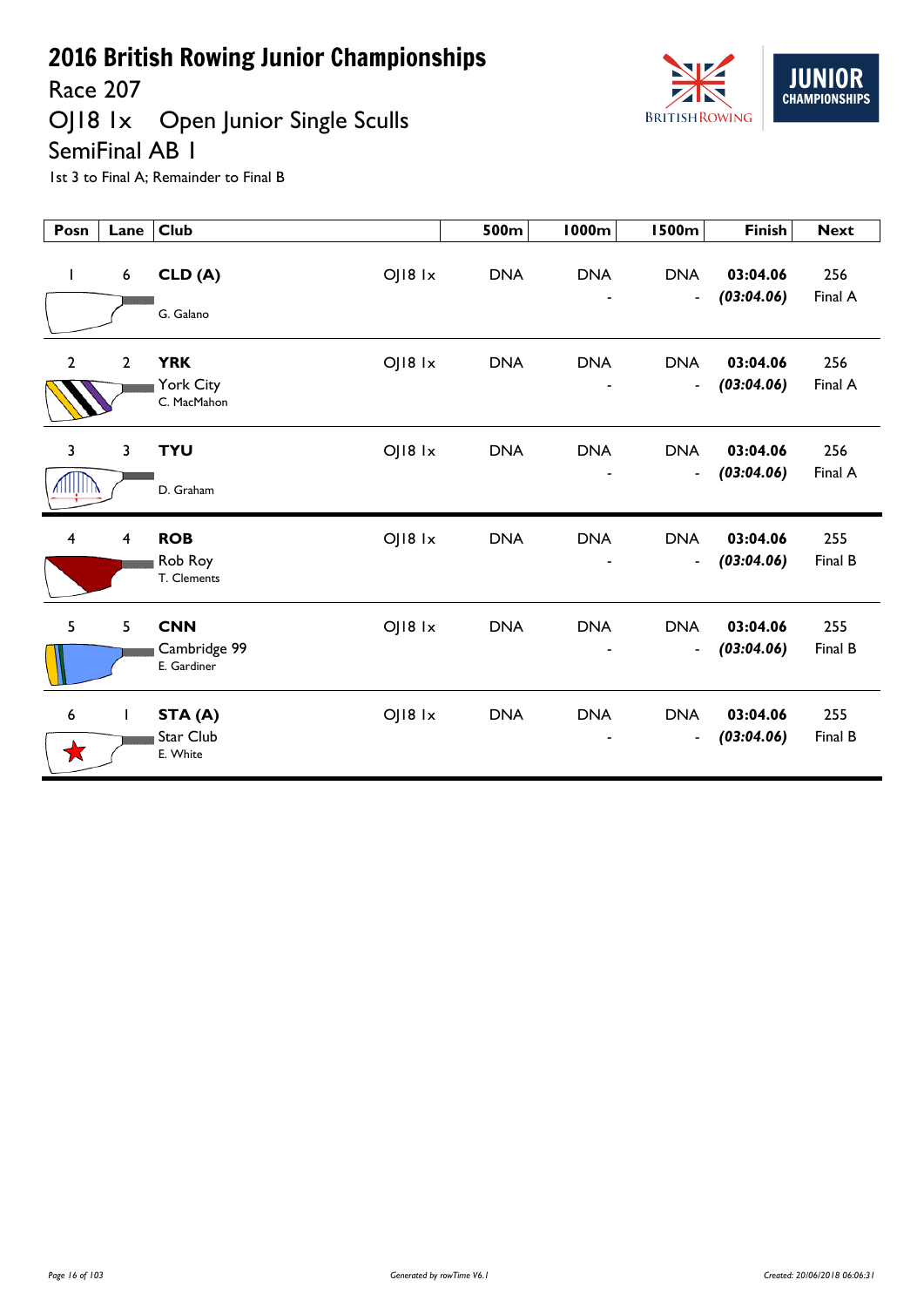

# OJ18 1x Open Junior Single Sculls



SemiFinal AB 2

| Posn           | Lane             | <b>Club</b>                                                 | 500m     | 1000m                  | <b>1500m</b>           | <b>Finish</b> | <b>Next</b>    |
|----------------|------------------|-------------------------------------------------------------|----------|------------------------|------------------------|---------------|----------------|
| $\mathbf{I}$   | $\boldsymbol{6}$ | <b>BRX</b><br>OJ18 1x<br><b>Broxbourne RC</b><br>M. Day     | 01:55.70 | 04:02.80<br>(02:07.10) | 06:09.10<br>(02:06.30) | 03:04.06<br>- | 256<br>Final A |
| $\overline{2}$ | $\overline{4}$   | $O$   $18$ $1x$<br><b>NOW</b><br>Northwich RC<br>K. Dudley  | 01:55.00 | 04:04.90<br>(02:09.90) | 06:12.20<br>(02:07.30) | 03:04.06      | 256<br>Final A |
| 3              | 5                | $O$   $18$ $1x$<br><b>DAT</b><br>Dart Totnes RC<br>M. Swiss | 01:57.90 | 04:05.60<br>(02:07.70) | 06:11.20<br>(02:05.60) | 03:04.06<br>- | 256<br>Final A |
| $\overline{4}$ | $\overline{2}$   | $O$   $18$ $1x$<br><b>WTN</b><br>Warrington<br>D. Lee       | 02:01.70 | 04:10.10<br>(02:08.40) | 06:18.10<br>(02:08.00) | 03:04.06      | 255<br>Final B |
| 5              | L                | $OJ18$ $1x$<br><b>LEA</b><br>Lea RC<br>T. Dixon             | 02:03.80 | 04:12.50<br>(02:08.70) | 06:19.30<br>(02:06.80) | 03:04.06<br>- | 255<br>Final B |
| 6              | $\overline{3}$   | <b>SAN</b><br>$OJI8$ $1x$<br>St Andrew BC<br>D. Flockhart   | 02:06.20 | 04:16.00<br>(02:09.80) | 06:26.90<br>(02:10.90) | 03:04.06<br>- | 255<br>Final B |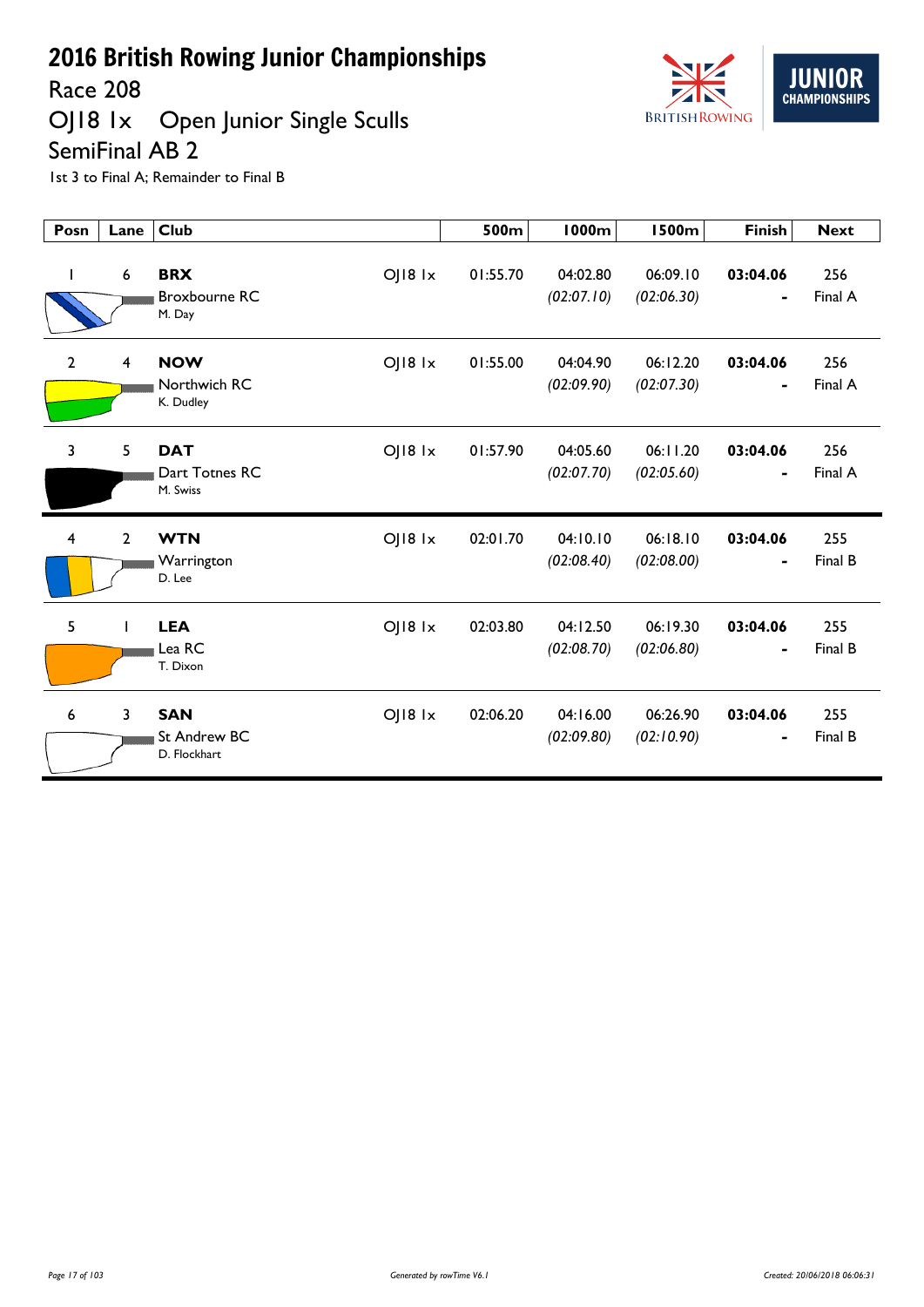

# WJ16 4x Women Junior 16 Quad Sculls



SemiFinal ABC 1 1st 2 to Final A; Next 2 to Final B

| Posn           | Lane           | <b>Club</b>                                                            |               | 500m       | 1000m                         | <b>1500m</b>                           | <b>Finish</b>              | <b>Next</b>    |
|----------------|----------------|------------------------------------------------------------------------|---------------|------------|-------------------------------|----------------------------------------|----------------------------|----------------|
|                | 5              | HEN(A)<br>Henley RC<br>R. Brown, G. Robinson Ranger, C. Orr            | WJ16 $4x$     | 01:53.50   | <b>DNA</b><br>$\qquad \qquad$ | <b>DNA</b><br>$\overline{\phantom{a}}$ | 03:04.06<br>(03:04.06)     | 250<br>Final A |
| $\overline{2}$ | 3              | <b>MBC</b><br>Molesey BC<br>I. Truett, E. Rockey, A. Boret, C. Wright  | <b>WJ164x</b> | 02:07.50   | 04:05.00<br>(01:57.50)        | 06:14.90<br>(02:09.90)                 | 03:04.06<br>٠              | 250<br>Final A |
| 3              | 4              | RCH(A)<br>Royal Chester<br>L. Cowdell, L. Perkins, A. Morris, P. Cox   | WJ16 $4x$     | 02:00.00   | 04:10.30<br>(02:10.30)        | 06:22.30<br>(02:12.00)                 | 03:04.06<br>$\blacksquare$ | 249<br>Final B |
| 4              | $\overline{2}$ | <b>TEE</b><br>Teeside<br>B. O Driscoll, J. Lee, L. Tunn, S. O Driscoll | WJ16 $4x$     | <b>DNA</b> | 04:20.90<br>(04:20.90)        | 06:38.20<br>(02:17.30)                 | 03:04.06<br>٠              | 249<br>Final B |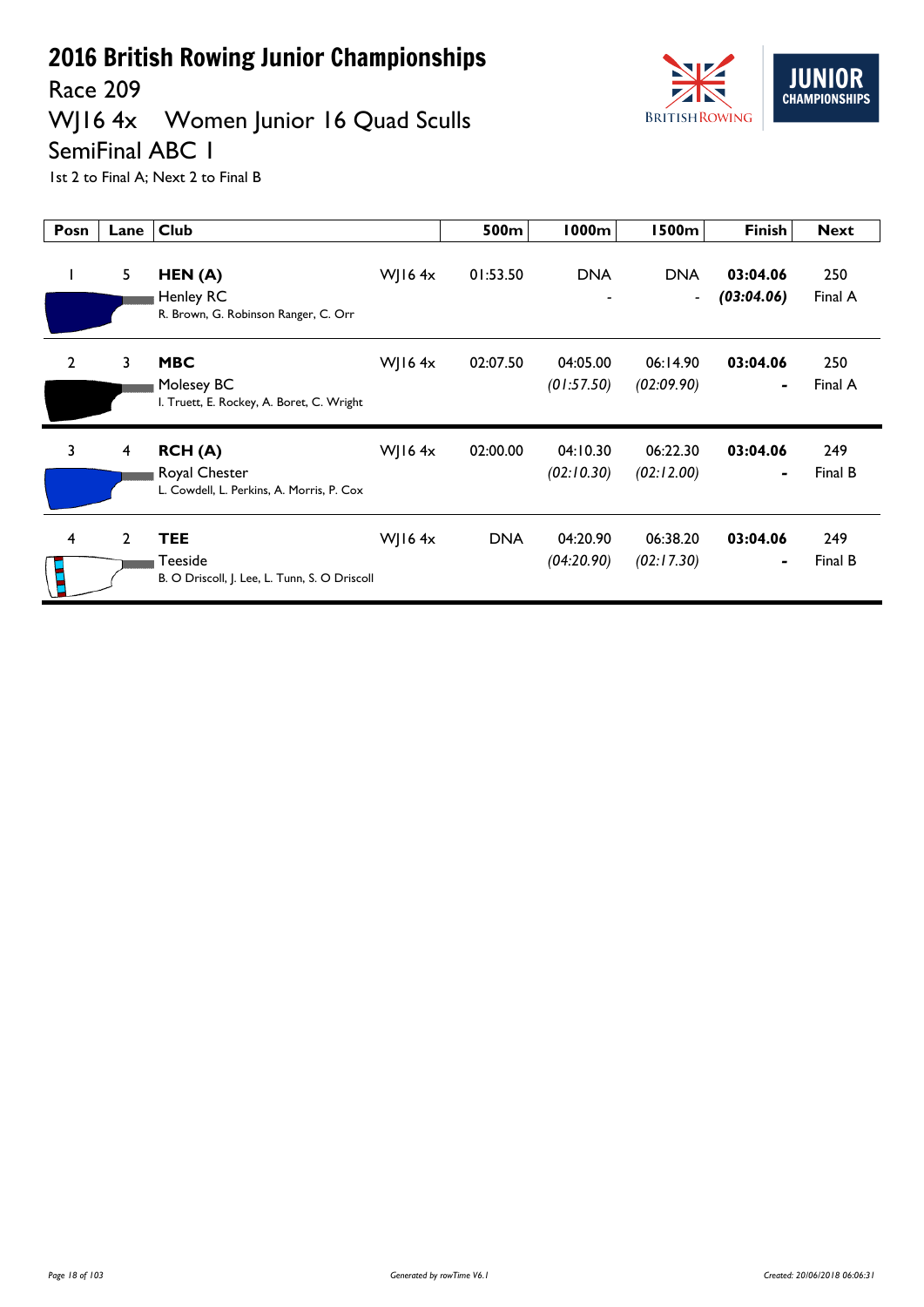

Race 210

## WJ16 4x Women Junior 16 Quad Sculls

#### SemiFinal ABC 2

1st 2 to Final A; Next 2 to Final B

| Posn           | Lane           | <b>Club</b>                                                                 |           | 500m     | <b>1000m</b>           | <b>1500m</b>           | <b>Finish</b> | <b>Next</b>    |
|----------------|----------------|-----------------------------------------------------------------------------|-----------|----------|------------------------|------------------------|---------------|----------------|
|                | 5              | <b>LLA</b><br>Llandaff RC<br>H. Huggins, J. Jones, R. Morgan, M. Jenkins    | WJ16 $4x$ | 01:54.30 | 03:57.80<br>(02:03.50) | 06:05.30<br>(02:07.50) | 03:04.06      | 250<br>Final A |
| $\overline{2}$ | 4              | HEN(B)<br>Henley RC<br>R. Lister, T. Lock, A. Jones, E. Poulter             | WJ16 $4x$ | 01:58.80 | 04:06.30<br>(02:07.50) | 06:19.40<br>(02:13.10) | 03:04.06      | 250<br>Final A |
| 3              | 3              | <b>YRK</b><br>York City<br>I. McLaughlin, E. Ferguson, E. Turton, H. Batten | WJ16 $4x$ | 02:00.70 | 04:09.60<br>(02:08.90) | 06:25.10<br>(02:15.50) | 03:04.06<br>- | 249<br>Final B |
| 4              |                | RCH(B)<br>Royal Chester<br>S. Fearnall, C. Jones, M. Paton, E. Allen        | WJ16 $4x$ | 02:10.10 | 04:32.90<br>(02:22.80) | 07:00.10<br>(02:27.20) | 03:04.06<br>۰ | 249<br>Final B |
| 5              | $\overline{2}$ | <b>QEH</b><br>R. Dawson, S. Manns, C. Plaskitt, B. Binks                    | WJ16 $4x$ | 02:14.20 | 04:40.40<br>(02:26.20) | 07:08.10<br>(02:27.70) | 03:04.06      |                |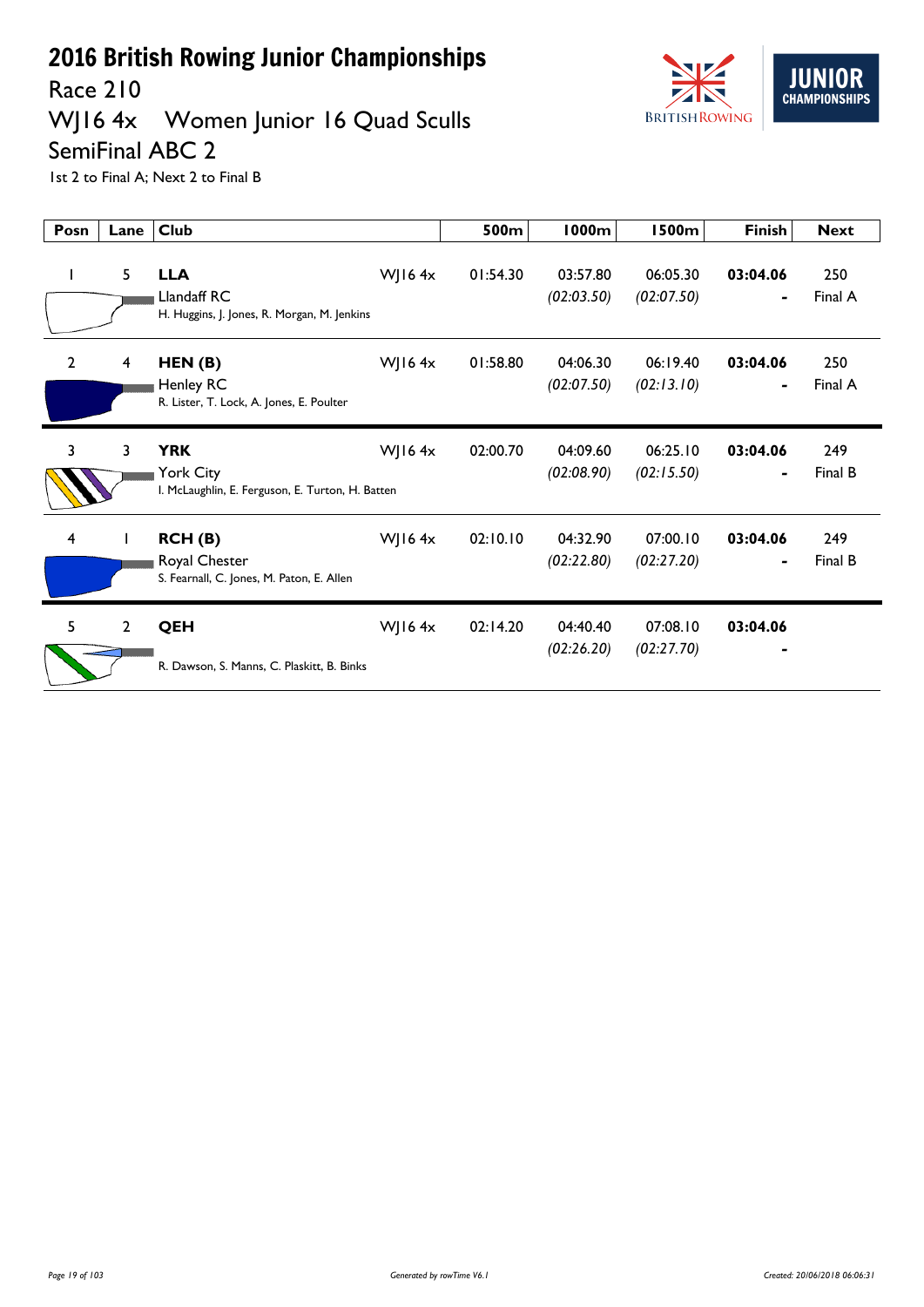

Race 211

## WJ16 4x Women Junior 16 Quad Sculls

#### SemiFinal ABC 3

1st 2 to Final A; Next 2 to Final B

| Posn           | Lane           | <b>Club</b>                                                                 |           | 500m     | 1000m                  | <b>1500m</b>           | <b>Finish</b>              | <b>Next</b>    |
|----------------|----------------|-----------------------------------------------------------------------------|-----------|----------|------------------------|------------------------|----------------------------|----------------|
|                | 5              | <b>SCP</b><br>Strathclyde Park RC<br>R. Payne, A. Lawson, E. Grant, E. Weir | WJ16 $4x$ | 01:55.30 | 04:02.00<br>(02:06.70) | 06:08.10<br>(02:06.10) | 03:04.06<br>$\blacksquare$ | 250<br>Final A |
| $\overline{2}$ | 4              | <b>EXE</b><br>Exeter RC<br>E. Drew, M. Batchelor, R. Vater, B. Spivey       | WJ16 $4x$ | 01:59.40 | 04:07.90<br>(02:08.50) | 06:17.20<br>(02:09.30) | 03:04.06                   | 250<br>Final A |
| $\overline{3}$ | 3              | <b>EVE</b><br>Evesham RC<br>S. Bird, S. Evans, M. Hargreaves, G. Russell    | WJ16 $4x$ | 02:00.30 | 04:11.80<br>(02:11.50) | 06:26.80<br>(02:15.00) | 03:04.06                   | 249<br>Final B |
| 4              | $\overline{2}$ | <b>HER</b><br>Hereford RC<br>L. Grimes, L. Freeman, Z. Brown, C. Meredith   | WJ16 $4x$ | 02:11.10 | 04:37.10<br>(02:26.00) | 07:02.40<br>(02:25.30) | 03:04.06<br>۰              | 249<br>Final B |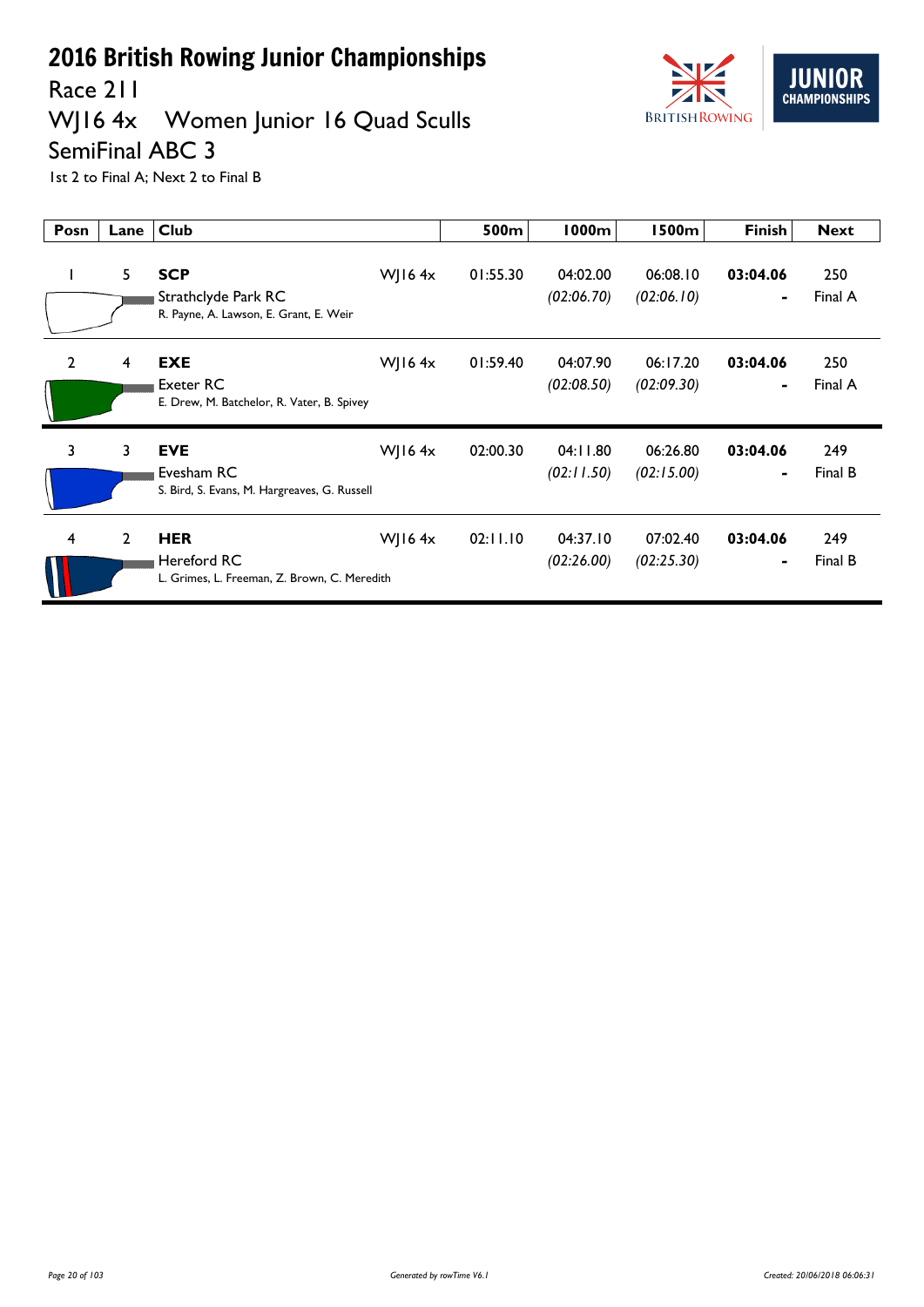

Race 212

## WJ15 2x Women Junior 15 Double Sculls

SemiFinal AB 1

| Posn                    | Lane             | <b>Club</b>                                                    |            | 500m     | <b>1000m</b>           | <b>1500m</b>           | <b>Finish</b>              | <b>Next</b>    |
|-------------------------|------------------|----------------------------------------------------------------|------------|----------|------------------------|------------------------|----------------------------|----------------|
| J.                      | $\boldsymbol{6}$ | <b>MTTR</b><br>$\{x\}$<br>S. Gillbanks (MTS), G. Shirley (TRF) | $W$ JI5 2x | 02:04.80 | 04:16.10<br>(02:11.30) | 06:32.60<br>(02:16.50) | 03:04.06                   | 252<br>Final A |
| $\overline{2}$          | 4                | <b>TRT</b><br>O. Bates, M. O Donnell                           | $W$ JI5 2x | 02:12.20 | 04:26.50<br>(02:14.30) | 06:48.40<br>(02:21.90) | 03:04.06<br>$\blacksquare$ | 252<br>Final A |
| $\overline{3}$          | 5                | <b>CAL</b><br>A. Risso, K. Garcia                              | $W$ JI5 2x | 02:12.40 | 04:29.90<br>(02:17.50) | 06:43.40<br>(02:13.50) | 03:04.06<br>-              | 252<br>Final A |
| $\overline{\mathbf{4}}$ | $\overline{2}$   | <b>LEH</b><br>Lady E Holles<br>E. Witt, G. Nunes               | $W$ JI5 2x | 02:14.40 | 04:34.30<br>(02:19.90) | 06:53.00<br>(02:18.70) | 03:04.06<br>-              | 251<br>Final B |
| 5                       | 3                | HEN(B)<br>Henley RC<br>A. Crick, F. Parfitt                    | $W$ JI5 2x | 02:13.40 | 04:34.60<br>(02:21.20) | 07:01.00<br>(02:26.40) | 03:04.06                   | 251<br>Final B |
| 6                       | $\mathbf{I}$     | MHD(A)<br>Maidenhead RC<br>G. Howell, I. Bird                  | $W$ JI5 2x | 02:17.50 | 04:49.00<br>(02:31.50) | 07:24.50<br>(02:35.50) | 03:04.06                   | 251<br>Final B |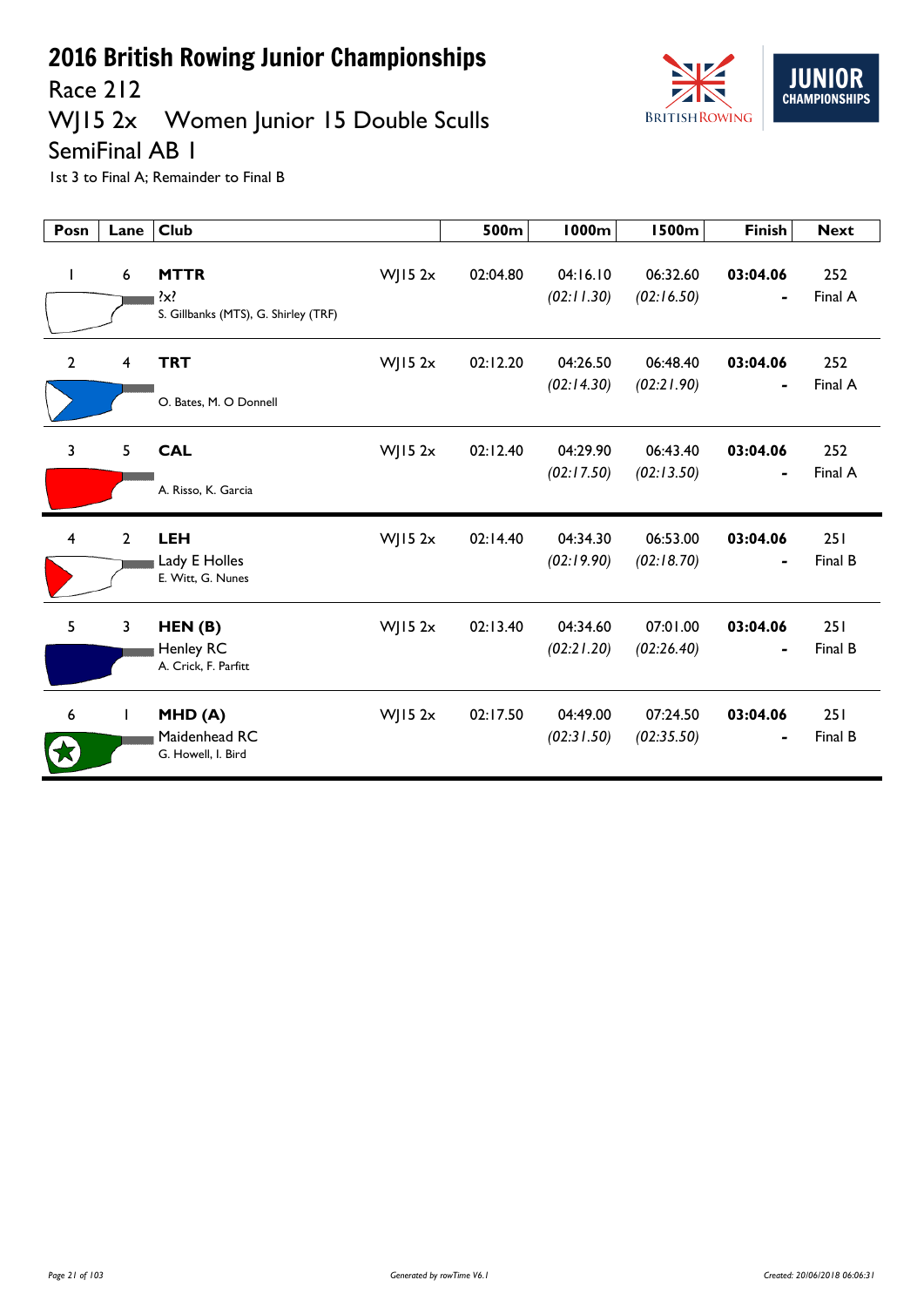

Race 213

## WJ15 2x Women Junior 15 Double Sculls

SemiFinal AB 2

| Posn           | Lane           | <b>Club</b>                                           |             | 500m     | <b>1000m</b>           | <b>1500m</b>           | <b>Finish</b>              | <b>Next</b>    |
|----------------|----------------|-------------------------------------------------------|-------------|----------|------------------------|------------------------|----------------------------|----------------|
|                | 6              | MHD(B)<br>Maidenhead RC<br>B. Sinnott, L. Harris      | $W$ JI5 2x  | 02:08.40 | 04:22.20<br>(02:13.80) | 06:34.70<br>(02:12.50) | 03:04.06                   | 252<br>Final A |
| $\overline{2}$ | 5              | <b>TRF</b><br>M. Tavernier, E. Heathcock              | $W$ ] 15 2x | 02:06.40 | 04:20.50<br>(02:14.10) | 06:35.10<br>(02:14.60) | 03:04.06                   | 252<br>Final A |
| 3              | 3              | MOC(A)<br>S. Richards, K. Kearsey                     | $W$ JI5 2x  | 02:08.80 | 04:24.70<br>(02:15.90) | 06:44.70<br>(02:20.00) | 03:04.06<br>$\blacksquare$ | 252<br>Final A |
| 4              | $\overline{4}$ | <b>ASR</b><br>Aberdeen Schs RA<br>M. Hewison, A. Topp | $W$ ] 15 2x | 02:09.40 | 04:27.30<br>(02:17.90) | 06:40.10<br>(02:12.80) | 03:04.06                   | 251<br>Final B |
| 5              | $\overline{2}$ | <b>INV</b><br>S. Johnston, H. Gordon                  | $W$ JI5 2x  | 02:16.50 | 04:37.70<br>(02:21.20) | 06:54.20<br>(02:16.50) | 03:04.06                   | 251<br>Final B |
| 6              | T              | <b>NOW</b><br>Northwich RC<br>R. Cooney, C. Almond    | $W$ JI5 2x  | 02:13.60 | 04:34.40<br>(02:20.80) | 06:55.30<br>(02:20.90) | 03:04.06                   | 251<br>Final B |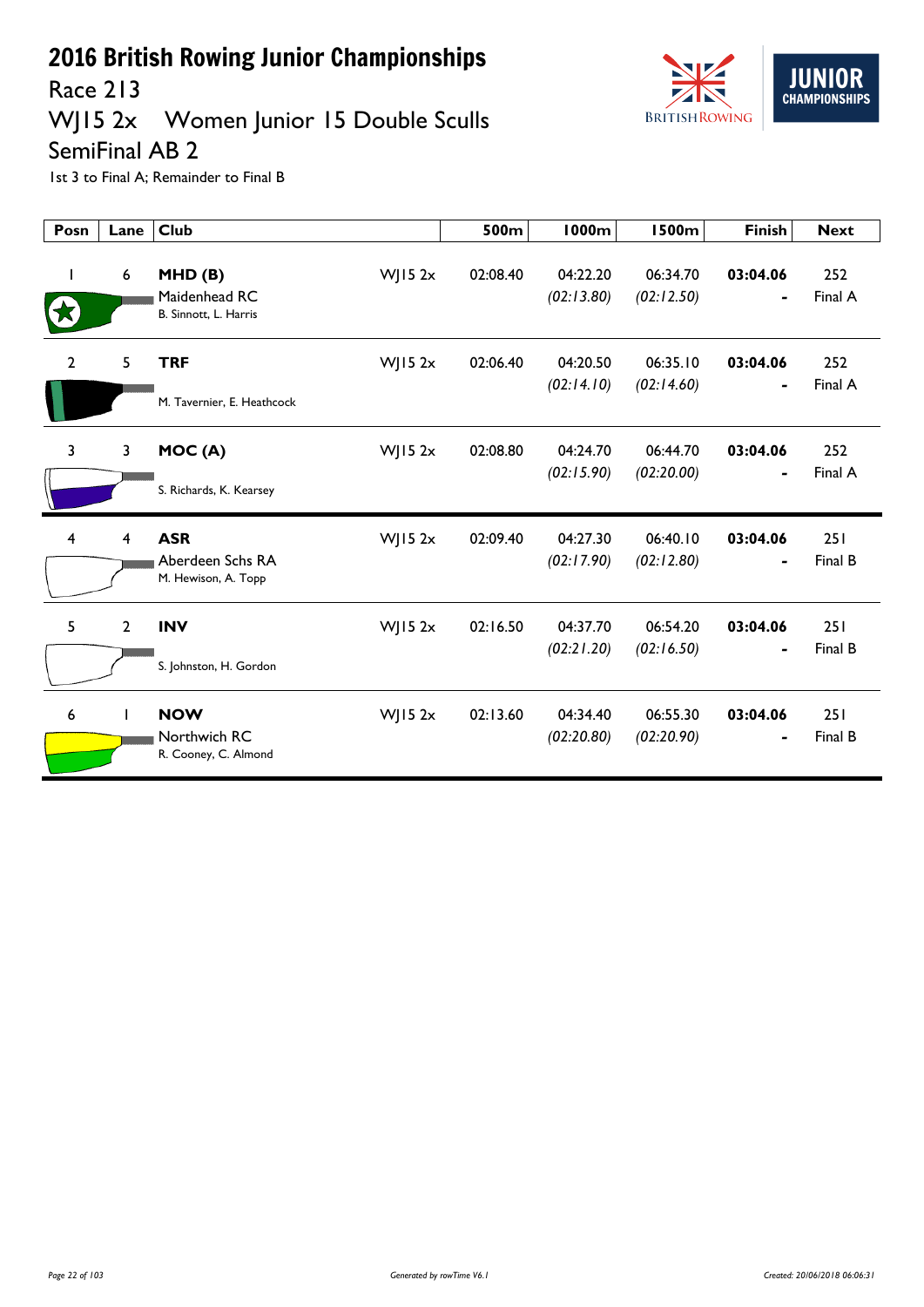Race 214

## WJ18 4x Women Junior Quad Sculls



SemiFinal AB 1

| Posn           | Lane         | <b>Club</b>                                                                                   |               | 500m       | <b>1000m</b> | <b>1500m</b>                               | <b>Finish</b>          | <b>Next</b>    |
|----------------|--------------|-----------------------------------------------------------------------------------------------|---------------|------------|--------------|--------------------------------------------|------------------------|----------------|
| $\mathbf{I}$   | 6            | <b>GHP</b><br>Gloucester Hartpury<br>F. Webb, R. Gladding, Z. Adamson, A. Watson              | WJ184x        | <b>DNA</b> | <b>DNA</b>   | <b>DNA</b><br>$\overline{\phantom{a}}$     | 03:04.06<br>(03:04.06) | 260<br>Final A |
| $\overline{2}$ | 4            | <b>AVN</b><br><b>Avon County</b><br>B. Keen, E. McCormack, M. Churchman, C. May               | WJ184x        | <b>DNA</b> | <b>DNA</b>   | <b>DNA</b><br>$\qquad \qquad \blacksquare$ | 03:04.06<br>(03:04.06) | 260<br>Final A |
| 3              | 5            | <b>MAR</b><br>Marlow RC<br>K. Claridge, I. Taylor, A. Bird, L. Weatherall                     | WJ18 $4x$     | <b>DNA</b> | <b>DNA</b>   | <b>DNA</b><br>$\overline{\phantom{a}}$     | 03:04.06<br>(03:04.06) | 260<br>Final A |
| 4              |              | <b>TRC</b><br>Thames RC<br>H. Havelock-Allan, K. Gallagher, G. Munyard, T.<br>Umbelino-Purton | WJ184x        | <b>DNA</b> | <b>DNA</b>   | <b>DNA</b><br>$\qquad \qquad \blacksquare$ | 03:04.06<br>(03:04.06) | 259<br>Final B |
| 5              | 3            | <b>TYN</b><br><b>Tyne ARC</b><br>L. Barnard, A. Craig, E. Fuller, C. Turley                   | WJ18 $4x$     | <b>DNA</b> | <b>DNA</b>   | <b>DNA</b><br>$\overline{\phantom{a}}$     | 03:04.06<br>(03:04.06) | 259<br>Final B |
| 6              | $\mathbf{2}$ | <b>HEN</b><br><b>Henley RC</b><br>P. Barter, A. Redman, E. Lister, A. Sotnick                 | $W$   184 $x$ | <b>DNA</b> | <b>DNA</b>   | <b>DNA</b><br>$\overline{\phantom{a}}$     | 03:04.06<br>(03:04.06) | 259<br>Final B |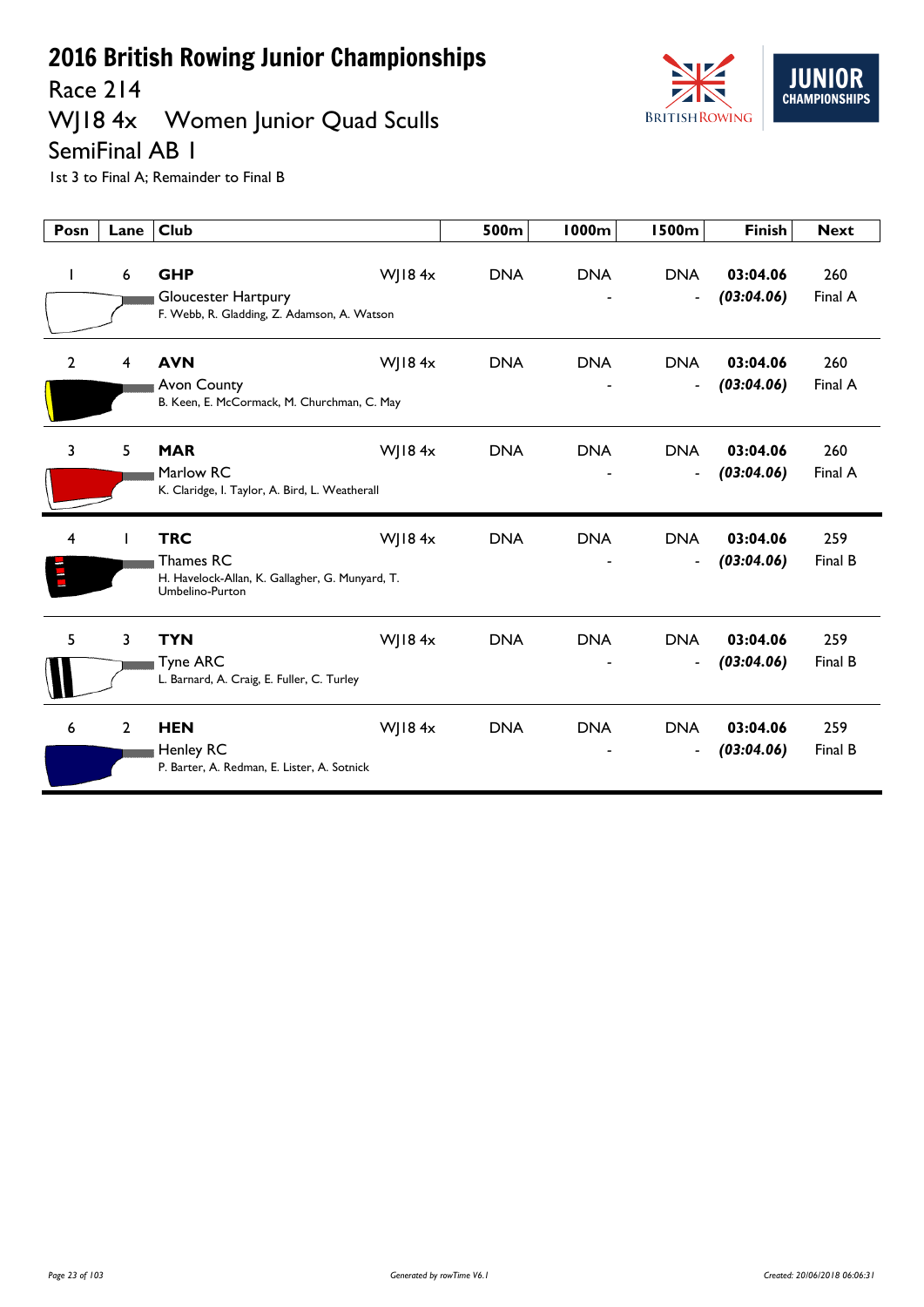Race 215

## WJ18 4x Women Junior Quad Sculls



SemiFinal AB 2

| Posn | Lane           | <b>Club</b>                                                                                                          | 500m     | <b>1000m</b>           | <b>1500m</b>           | <b>Finish</b> | <b>Next</b>    |
|------|----------------|----------------------------------------------------------------------------------------------------------------------|----------|------------------------|------------------------|---------------|----------------|
|      | 6              | <b>WTN</b><br>WJ18 $4x$<br>Warrington<br>A. Wooler, P. Curran, R. Ozsanlav-Harris, L. Stanhope                       | 01:49.10 | 03:44.30<br>(01:55.20) | 05:44.30<br>(02:00.00) | 03:04.06      | 260<br>Final A |
| 2    | 5              | <b>IERR</b><br>WJ18 $4x$<br>$\{x\}$<br>A. Thompson (IEL), H. O Donnell (ROB), K. Lyster<br>(ROB), R. Welch (IEL)     | 01:49.30 | 03:47.10<br>(01:57.80) | 05:48.30<br>(02:01.20) | 03:04.06      | 260<br>Final A |
| 3    | 3              | <b>NRC</b><br>WJ18 $4x$<br>Nottingham RC<br>C. Brown, K. Swales, V. Moreton-Straw, M. Pepper                         | 01:55.10 | 03:58.70<br>(02:03.60) | 06:04.00<br>(02:05.30) | 03:04.06      | 260<br>Final A |
| 4    | $\overline{2}$ | <b>WRC</b><br>WJ18 $4x$<br>Wallingford RC<br>A. Bird, L. Walker, G. Swiatoniowski, L. Bird                           | 01:57.10 | 04:07.00<br>(02:09.90) | 06:11.60<br>(02:04.60) | 03:04.06      | 259<br>Final B |
| 5    |                | <b>LSPA</b><br>WJ18 $4x$<br>?x?<br>L. Donaldson (LEH), N. Giambrone (PAN), K.<br>Giambrone (PAN), A. Jefferies (LEH) | 01:58.10 | 04:03.20<br>(02:05.10) | 06:18.70<br>(02:15.50) | 03:04.06      | 259<br>Final B |
| 6    | 4              | <b>SHMB</b><br>WJ18 $4x$<br>$\{x\}$<br>L. Wheeldon (MBC), E. Thompson (SHV), L. Edwards<br>(SHV), M. Orr (SHV)       | 02:08.50 | 04:26.50<br>(02:18.00) | 06:51.20<br>(02:24.70) | 03:04.06      | 259<br>Final B |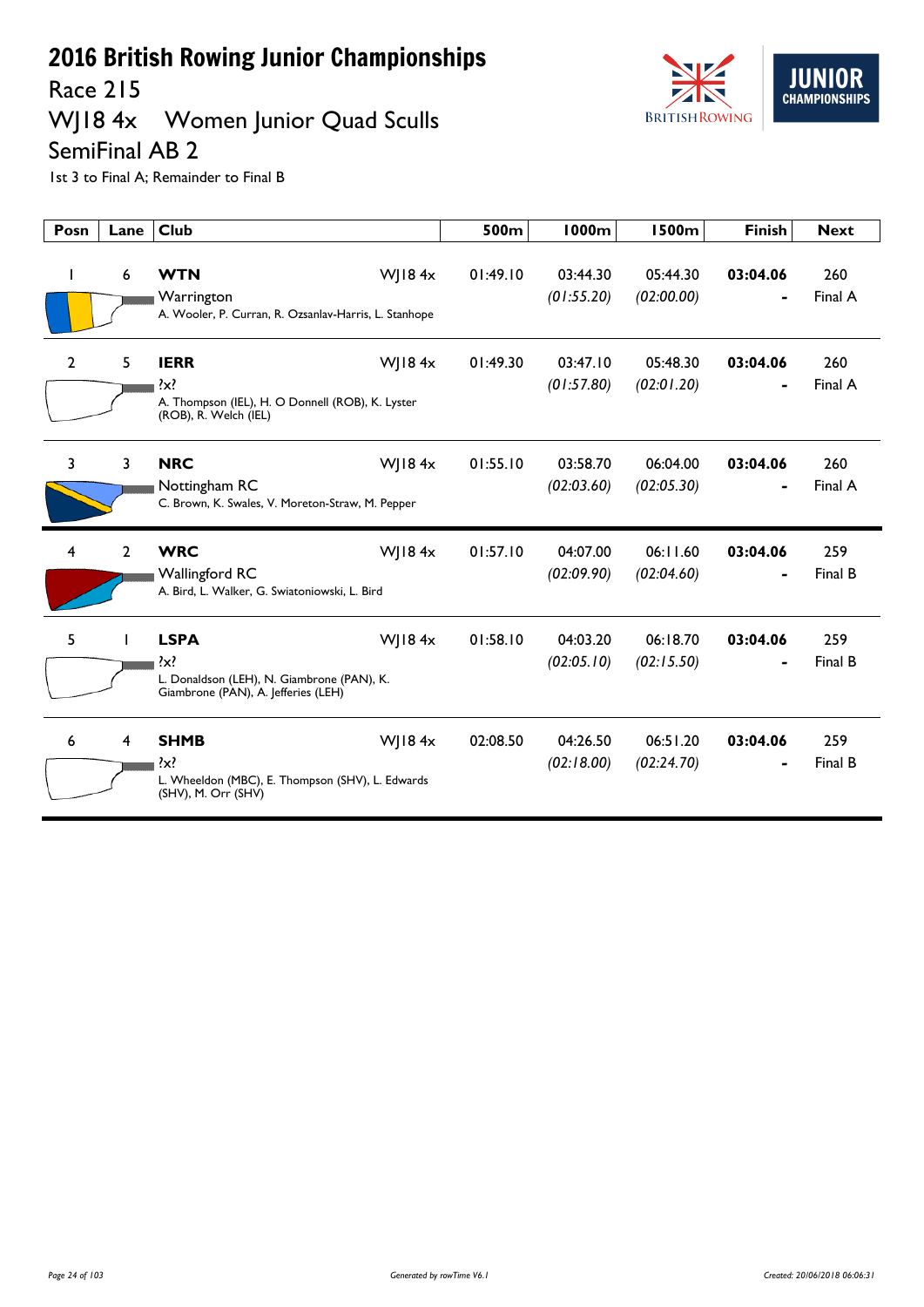

Race 216

## OJ16 2x Open Junior 16 Double Sculls

SemiFinal AB 1

| Posn           | Lane                    | <b>Club</b>                                             |             | 500m     | 1000m                  | <b>1500m</b>           | <b>Finish</b>              | <b>Next</b>    |
|----------------|-------------------------|---------------------------------------------------------|-------------|----------|------------------------|------------------------|----------------------------|----------------|
|                | $\boldsymbol{6}$        | <b>MHD</b><br>Maidenhead RC<br>E. Marshall, E. Kemp     | OJ162x      | 01:46.80 | 03:40.30<br>(01:53.50) | 05:38.40<br>(01:58.10) | 03:04.06                   | 258<br>Final A |
| $\overline{2}$ | 5                       | <b>LLA</b><br>Llandaff RC<br>J. Davies, R. Davies       | $O$   16 2x | 01:48.90 | 03:48.40<br>(01:59.50) | 05:51.40<br>(02:03.00) | 03:04.06<br>$\blacksquare$ | 258<br>Final A |
| 3              | $\overline{\mathbf{4}}$ | <b>INV</b><br>A. Thomson, J. Wright                     | OJ162x      | 01:51.50 | 03:52.20<br>(02:00.70) | 05:55.50<br>(02:03.30) | 03:04.06<br>٠              | 258<br>Final A |
| 4              | 3                       | <b>NTCA</b><br>?x?<br>H. Buchanan (NTH), R. Smith (CAS) | OJ162x      | 01:52.90 | 03:56.60<br>(02:03.70) | 06:01.70<br>(02:05.10) | 03:04.06                   | 257<br>Final B |
| 5              | $\overline{2}$          | <b>MOC</b><br>T. Brice, L. Proctor                      | OJ162x      | 01:52.40 | 03:57.40<br>(02:05.00) | 06:12.70<br>(02:15.30) | 03:04.06                   | 257<br>Final B |
| 6              | $\mathbf{I}$            | <b>CBS</b><br>A. Bickerdike, A. Bickerdike              | OJ162x      | 02:00.20 | 04:10.80<br>(02:10.60) | 06:21.50<br>(02:10.70) | 03:04.06                   | 257<br>Final B |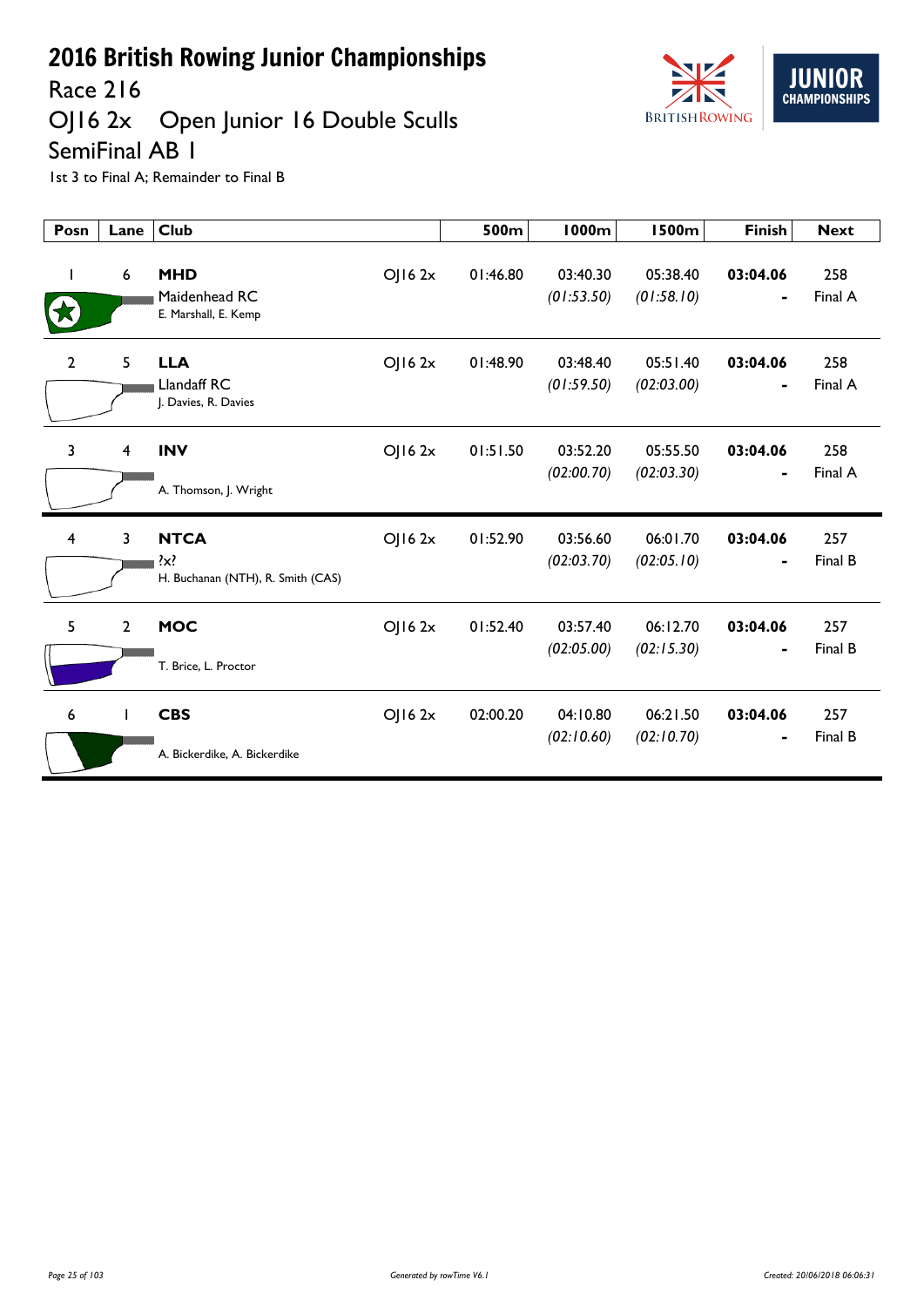

# Race 217<br>OJ16 2x Open Junior 16 Double Sculls

SemiFinal AB 2

| Posn           | Lane           | <b>Club</b>                                        | 500m       | <b>1000m</b>           | <b>1500m</b>           | <b>Finish</b>  | <b>Next</b>    |
|----------------|----------------|----------------------------------------------------|------------|------------------------|------------------------|----------------|----------------|
| $\mathbf{I}$   | 6              | CAL(A)<br>OJ162x                                   | 01:47.90   | 03:42.10<br>(01:54.20) | 05:39.60<br>(01:57.50) | 03:04.06       | 258<br>Final A |
|                |                | J. Prior, J. Moreno                                |            |                        |                        |                |                |
| $\mathbf{2}$   | 5              | OJ162x<br>MBC(A)                                   | 01:53.20   | 03:44.60               | 05:42.50               | 03:04.06       | 258            |
|                |                | Molesey BC<br>F. Warren, T. Darlow                 |            | (01:51.40)             | (01:57.90)             | $\blacksquare$ | Final A        |
| $\overline{3}$ | 3              | <b>HEN</b><br>OJ162x                               | 01:55.40   | 03:56.50               | 06:00.30               | 03:04.06       | 258            |
|                |                | Henley RC<br>A. Howe, J. Broadbent                 |            | (02:01.10)             | (02:03.80)             |                | Final A        |
| $\overline{4}$ | 4              | <b>TSS</b><br>OJ162x                               | 01:53.60   | 03:54.50               | 05:57.70               | 03:04.06       | 257            |
|                |                | <b>Tideway Scullers Sch</b><br>S. Okuka, C. Tarczy |            | (02:00.90)             | (02:03.20)             |                | Final B        |
| 5              | $\overline{2}$ | <b>MAR</b><br>OJ162x                               | 01:58.20   | 03:58.00               | 06:00.90               | 03:04.06       | 257            |
|                |                | Marlow RC<br>C. Fairman, W. Treasure               |            | (01:59.80)             | (02:02.90)             |                | Final B        |
| 6              | L              | OJ162x<br>CAL(B)                                   | <b>DNA</b> | 04:05.10               | 06:13.60               | 03:04.06       | 257            |
|                |                | R. Kenyon, I. Vinales                              |            | (04:05.10)             | (02:08.50)             | $\blacksquare$ | Final B        |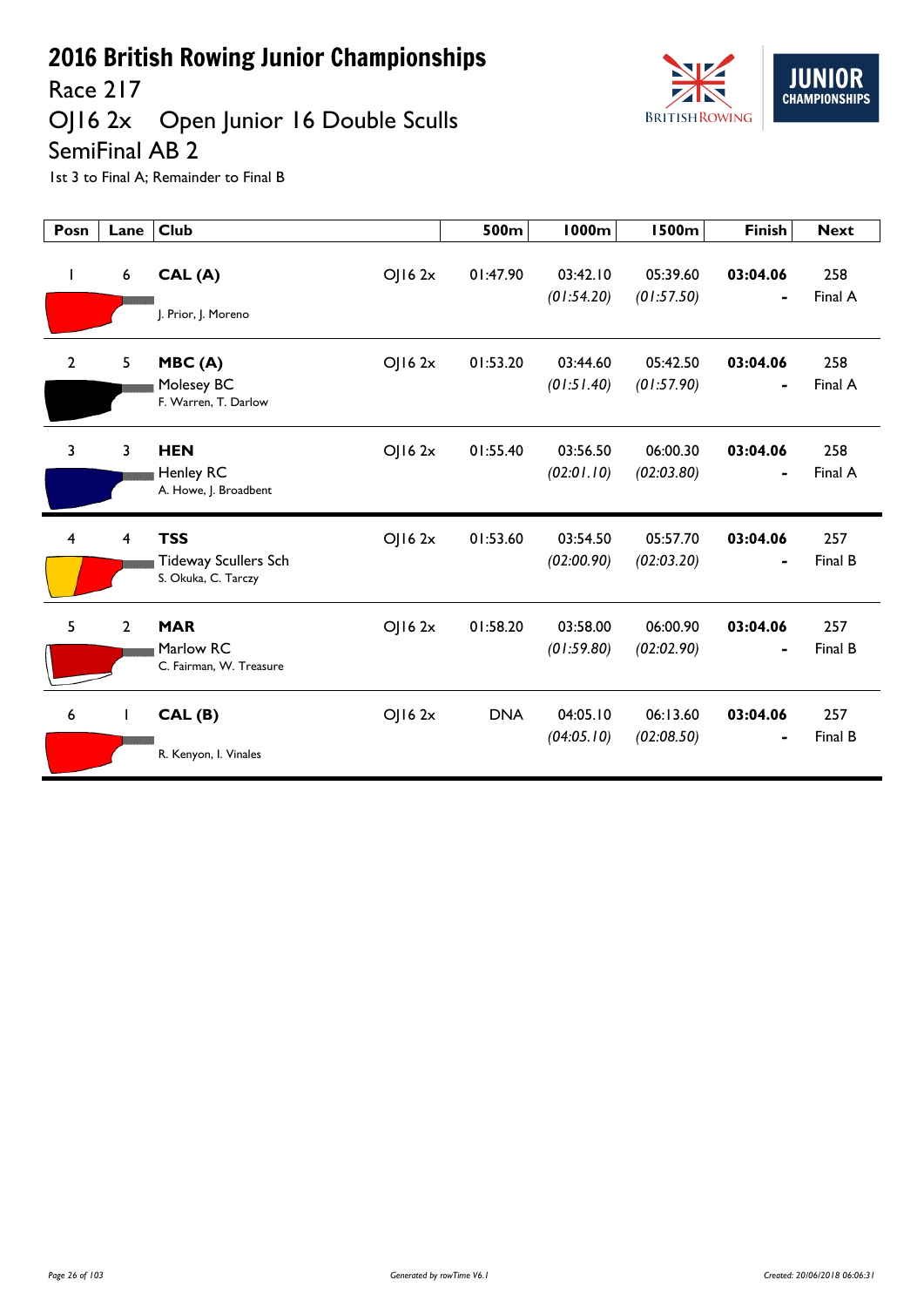Race 218

## OJ18 4- Open Junior Coxless Fours SemiFinal AB 1



| Posn           | Lane           | <b>Club</b>                                                                                                 | 500m     | <b>1000m</b>           | 1500m                  | <b>Finish</b>              | <b>Next</b>    |
|----------------|----------------|-------------------------------------------------------------------------------------------------------------|----------|------------------------|------------------------|----------------------------|----------------|
| ı              | 6              | <b>KCCA</b><br>OJ184-<br>?x?<br>A. Forbes (KCA), N. Elkington (KCS), F. Allinson<br>(KCA), H. Nichols (KCA) | 01:42.10 | 03:27.90<br>(01:45.80) | 05:14.80<br>(01:46.90) | 03:04.06                   | 265<br>Final A |
| $\overline{2}$ | 5              | <b>ETN</b><br>OJ184-<br>T. Weinberger, M. Burgess-Smith, D. Yanev, N.<br>Norman                             | 01:43.40 | 03:30.90<br>(01:47.50) | 05:18.50<br>(01:47.60) | 03:04.06                   | 265<br>Final A |
| 3              | 4              | OJ184-<br><b>WBS</b><br>Windsor Boys Sch<br>A. Laws, I. Workman, D. Loughran, A. Smith                      | 01:43.10 | 03:29.90<br>(01:46.80) | 05:19.10<br>(01:49.20) | 03:04.06<br>$\blacksquare$ | 265<br>Final A |
| $\overline{4}$ | 3              | <b>ASR</b><br>OJ184-<br>Aberdeen Schs RA<br>G. Pittendreigh, R. Powell, M. Beeson, H. dunnett               | 01:42.60 | 03:31.40<br>(01:48.80) | 05:22.00<br>(01:50.60) | 03:04.06                   | 264<br>Final B |
| 5              |                | <b>GWC</b><br>OJ184-<br>George Watsons Coll<br>B. Carruthers, E. Dickerson, A. Chisholm, F. Mainland        | 01:50.40 | 03:55.30<br>(02:04.90) | 05:40.70<br>(01:45.40) | 03:04.06                   | 264<br>Final B |
| 6              | $\overline{2}$ | OJ184-<br><b>GMS</b><br><b>Gt Marlow Sch</b><br>O. Peace, O. Emmett-Bird, J. Westfold, C. Smith             | 01:47.40 | 03:46.30<br>(01:58.90) | 06:13.20<br>(02:26.90) | 03:04.06                   | 264<br>Final B |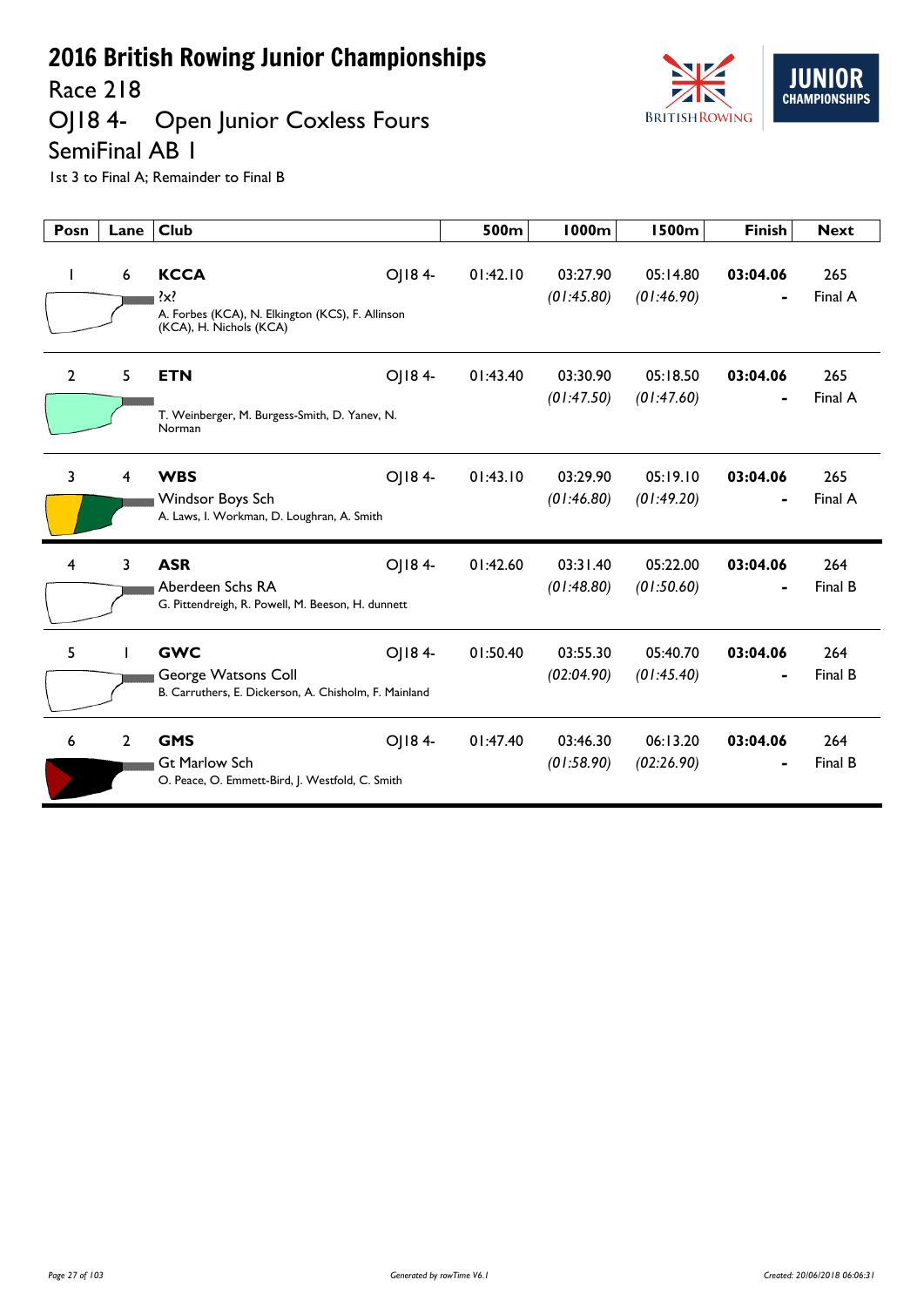Race 219

#### OJ18 4- Open Junior Coxless Fours SemiFinal AB 2



| Posn           | Lane           | <b>Club</b>                                                                                                       | 500m     | 1000m                  | <b>1500m</b>           | <b>Finish</b> | <b>Next</b>    |
|----------------|----------------|-------------------------------------------------------------------------------------------------------------------|----------|------------------------|------------------------|---------------|----------------|
|                | 6              | OJ184-<br>CCS(A)<br><b>Claires Court Sch</b><br>J. Cameron, A. Richardson, F. Gronmark, B. Smith                  | 01:45.40 | 03:32.50<br>(01:47.10) | 05:16.50<br>(01:44.00) | 03:04.06      | 265<br>Final A |
| $\overline{2}$ | 5              | OJ184-<br><b>HAM</b><br>Hampton Sch BC<br>T. Worthington, O. Stanhope, J. Clausen, G. Nelson                      | 01:42.50 | 03:30.30<br>(01:47.80) | 05:18.80<br>(01:48.50) | 03:04.06      | 265<br>Final A |
| 3              | 4              | <b>NOR</b><br>OJ184-<br>Norwich RC<br>M. Lewis Williams, T. Trett, T. Craven, D. Johnston                         | 01:46.50 | 03:36.20<br>(01:49.70) | 05:26.70<br>(01:50.50) | 03:04.06      | 265<br>Final A |
| 4              | 3              | <b>MHD</b><br>OJ184-<br>Maidenhead RC<br>D. Somerville, E. Walters, H. Rowe, S. O Mahony                          | 01:46.90 | 03:40.00<br>(01:53.10) | 05:31.70<br>(01:51.70) | 03:04.06      | 264<br>Final B |
| 5              | $\overline{2}$ | <b>CLSL</b><br>OJ184-<br>$\{x\}$<br>D. Middleton (CLS), J. Snowball (SLS), M. O Donnell<br>(CLS), N. Morris (CLS) | 01:47.60 | 03:42.60<br>(01:55.00) | 05:37.20<br>(01:54.60) | 03:04.06      | 264<br>Final B |
| 6              |                | <b>TYN</b><br>OJ184-<br><b>Tyne ARC</b><br>J. Bratley, R. Fuller, R. McDonnell, O. Stratford                      | 01:50.90 | 03:49.10<br>(01:58.20) | 05:45.50<br>(01:56.40) | 03:04.06      | 264<br>Final B |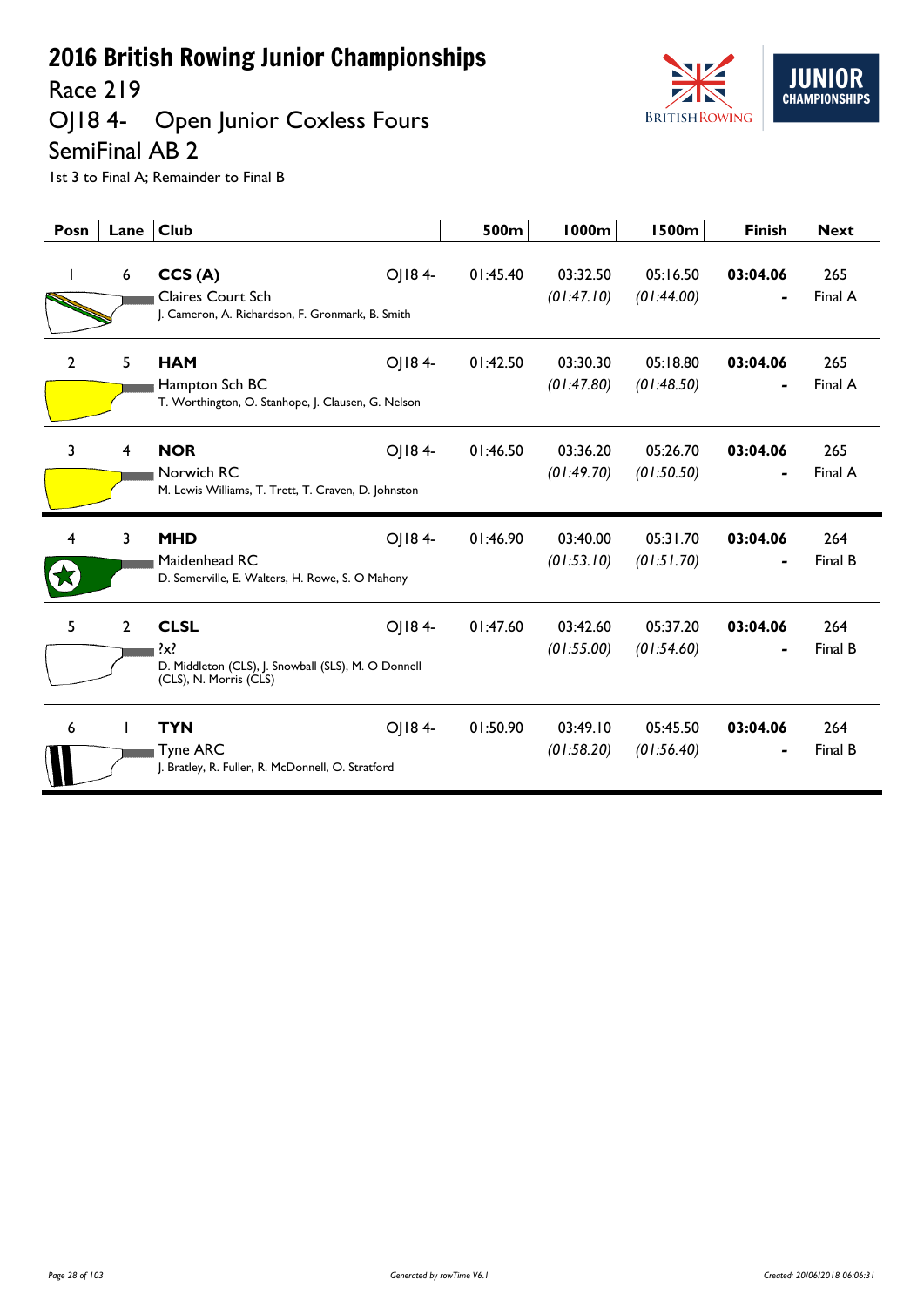

## WJ14 4x+ Women Junior 14 Coxed Quads



SemiFinal AB 1

| Posn         | Lane           | <b>Club</b>                                                                                                               | 500m     | <b>1000m</b>           | <b>1500m</b>           | <b>Finish</b> | <b>Next</b>    |
|--------------|----------------|---------------------------------------------------------------------------------------------------------------------------|----------|------------------------|------------------------|---------------|----------------|
| J.           | 6              | HEN(A)<br>$W$ ] $14 4x+$<br><b>Henley RC</b><br>F. Jonsson, G. Brown, H. Drury, A. Weller, [Cox] E.<br>Shute              | 02:02.80 | 04:12.10<br>(02:09.30) | 06:25.00<br>(02:12.90) | 03:04.06      | 263<br>Final A |
| $\mathbf{2}$ | 4              | WJ14 $4x+$<br><b>COX</b><br>City of Oxford<br>J. Nash, I. Bowley, L. Stringer, E. Turner-Frick, [Cox]<br>E. Tinegate      | 02:07.80 | 04:22.60<br>(02:14.80) | 06:39.40<br>(02:16.80) | 03:04.06      | 263<br>Final A |
| 3            | 5              | <b>SUA</b><br>$W$   14 4x+<br>Stratford-upon-Avon BC<br>K. Curnock, J. Wiesheu, E. Browne, K. Wellstead,<br>[Cox] H. Hill | 02:08.40 | 04:23.60<br>(02:15.20) | 06:41.80<br>(02:18.20) | 03:04.06      | 263<br>Final A |
| 4            | 3              | <b>CAL</b><br>$W$   14 4x+<br>G. Peralta, D. Wood, S. Peralta, F. Chincotta, [Cox] G.<br>Enciso Parody                    | 02:13.50 | 04:33.50<br>(02:20.00) | 06:56.70<br>(02:23.20) | 03:04.06      | 262<br>Final B |
| 5            |                | <b>ABV</b><br>$W$   14 4x+<br>A B Severn<br>K. Ham, E. Stewart-Davis, E. McDermott, E. Jones,<br>[Cox] T. Edwards         | 02:13.90 | 04:40.20<br>(02:26.30) | 07:09.10<br>(02:28.90) | 03:04.06      | 262<br>Final B |
| 6            | $\overline{2}$ | <b>LEA</b><br>$W$   14 4x+<br>Lea RC<br>L. Berthoud, R. Millard, M. Power, K. Sikorska, [Cox]<br>C. Bliben                | 02:14.70 | 04:37.70<br>(02:23.00) | 07:03.00<br>(02:25.30) | 03:04.06      | 262<br>Final B |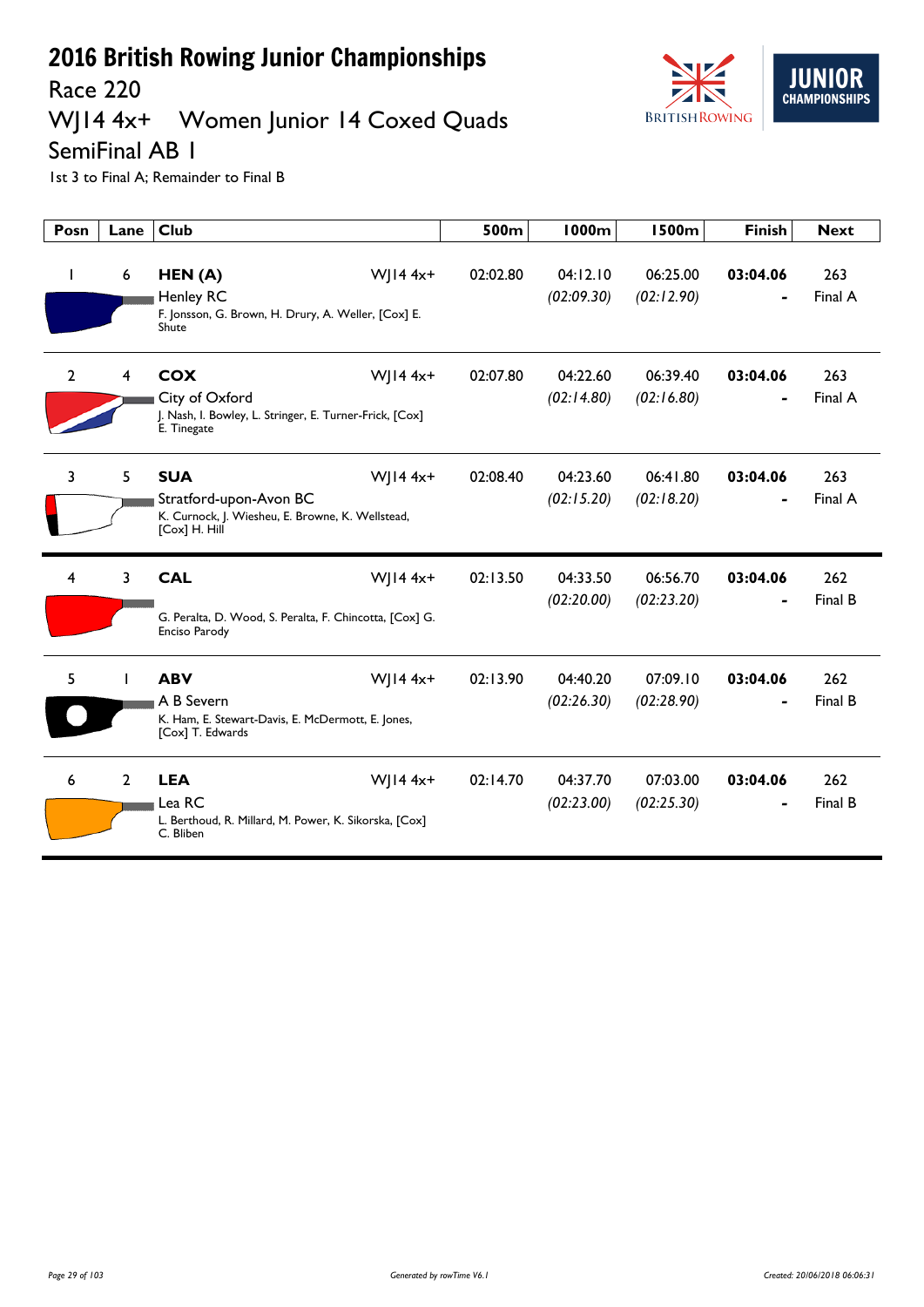

Race 221

## WJ14 4x+ Women Junior 14 Coxed Quads

SemiFinal AB 2

| Posn           | Lane           | <b>Club</b>                                                                                                                               |              | 500m     | <b>1000m</b>           | <b>1500m</b>           | <b>Finish</b> | <b>Next</b>    |
|----------------|----------------|-------------------------------------------------------------------------------------------------------------------------------------------|--------------|----------|------------------------|------------------------|---------------|----------------|
| -1             | 5              | HEN(B)<br><b>Henley RC</b><br>H. Hills, N. Cooper, P. Snowden, J. Roberts, [Cox] E.<br>Warner                                             | W  $14 4x+$  | 02:05.80 | 04:16.70<br>(02:10.90) | 06:35.70<br>(02:19.00) | 03:04.06      | 263<br>Final A |
| $\overline{2}$ | 6              | <b>ROCA</b><br>$\mathcal{X}$<br>E. Walker (CAM), G. Merricks (ROB), R. Stratfold<br>(ROB), F. Turnbull (ROB), [Cox] O. Hawthorne<br>(ROB) | $W$   14 4x+ | 02:06.60 | 04:20.40<br>(02:13.80) | 06:39.40<br>(02:19.00) | 03:04.06      | 263<br>Final A |
| 3              | 4              | <b>CBR</b><br>City of Bristol RC<br>L. Snow, E. Wallis, L. Worthington, P. Cullum, [Cox]<br>T. Brown                                      | $W  4 4x+$   | 02:12.40 | 04:26.10<br>(02:13.70) | 06:46.80<br>(02:20.70) | 03:04.06      | 263<br>Final A |
| $\overline{4}$ | 3              | <b>LLD</b><br>I. Dunlop, L. Steel, M. Coombes, L. Young, [Cox] A.<br>Clark                                                                | $W$   14 4x+ | 02:10.90 | 04:28.20<br>(02:17.30) | 06:58.00<br>(02:29.80) | 03:04.06      | 262<br>Final B |
| 5              | T              | <b>ROS</b><br>Ross RC<br>L. Banks-Martin, H. Brodholt, I. Ryan, N. Ryan, [Cox]<br>K. Smith                                                | W  $14 4x+$  | 02:16.20 | 04:37.40<br>(02:21.20) | 07:03.70<br>(02:26.30) | 03:04.06      | 262<br>Final B |
| 6              | $\overline{2}$ | <b>RCQP</b><br>$\{x\}$<br>Z. Gautier-Price (QPH), K. Burke (QPH), H. Jones<br>(RCH), F. Cowdell (RCH), F. Morris (RCH)                    | W  $144x+$   | 02:15.00 | 04:34.80<br>(02:19.80) | 07:03.40<br>(02:28.60) | 03:04.06      | 262<br>Final B |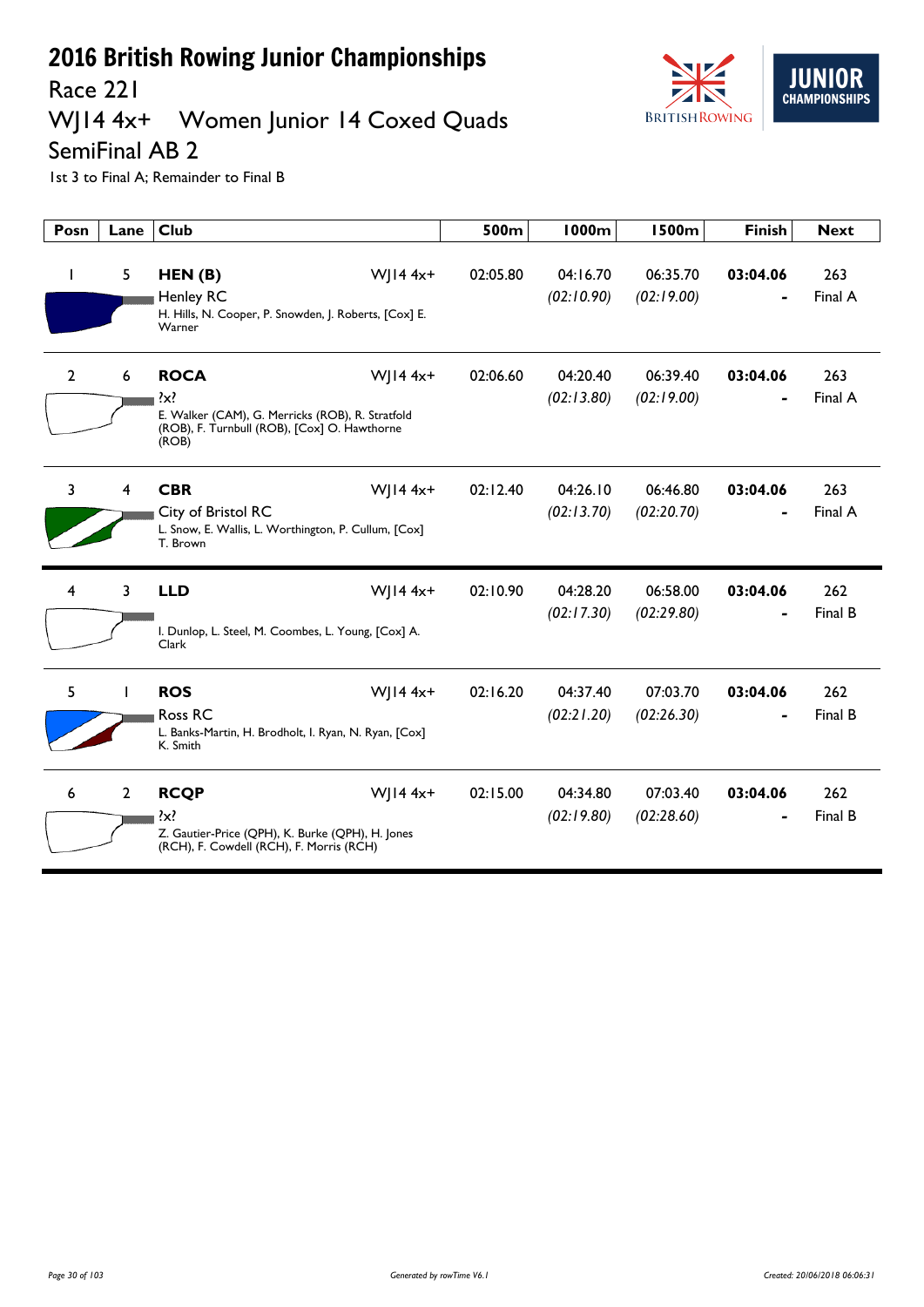

WJ18 1x Women Junior Single Sculls



SemiFinal AB 1

| Posn           | Lane                    | <b>Club</b>                                                 | 500m     | <b>1000m</b>           | <b>1500m</b>           | <b>Finish</b>              | <b>Next</b>    |
|----------------|-------------------------|-------------------------------------------------------------|----------|------------------------|------------------------|----------------------------|----------------|
| $\mathbf{I}$   | 6                       | <b>DUB</b><br>WJ18 1x<br>Durham Univ BC<br>K. McDonald      | 02:07.80 | 04:26.90<br>(02:19.10) | 06:51.60<br>(02:24.70) | 03:04.06<br>$\blacksquare$ | 279<br>Final A |
| $\overline{2}$ | 5                       | <b>NOW</b><br>WJ18 1x<br>Northwich RC<br>L. Gillbanks       | 02:09.80 | 04:34.60<br>(02:24.80) | 07:05.70<br>(02:31.10) | 03:04.06<br>$\blacksquare$ | 279<br>Final A |
| $\overline{3}$ | $\overline{\mathbf{4}}$ | <b>NRC</b><br>WJ18 1x<br>Nottingham RC<br>L. Holgate        | 02:10.90 | 04:38.10<br>(02:27.20) | 07:10.60<br>(02:32.50) | 03:04.06<br>-              | 279<br>Final A |
| 4              | 3                       | WJ18 1x<br>IEL (A)<br>Isle of Ely RC<br>A. Thompson         | 02:15.70 | 04:44.40<br>(02:28.70) | 07:16.20<br>(02:31.80) | 03:04.06                   | 278<br>Final B |
| 5              | $\overline{2}$          | <b>SUA</b><br>WJ18 1x<br>Stratford-upon-Avon BC<br>I. North | 02:15.00 | 04:47.60<br>(02:32.60) | 07:22.80<br>(02:35.20) | 03:04.06                   | 278<br>Final B |
| 6              |                         | <b>TYN</b><br>WJ18 1x<br>Tyne ARC<br>C. Turley              | 02:19.30 | 04:51.50<br>(02:32.20) | 07:30.00<br>(02:38.50) | 03:04.06                   | 278<br>Final B |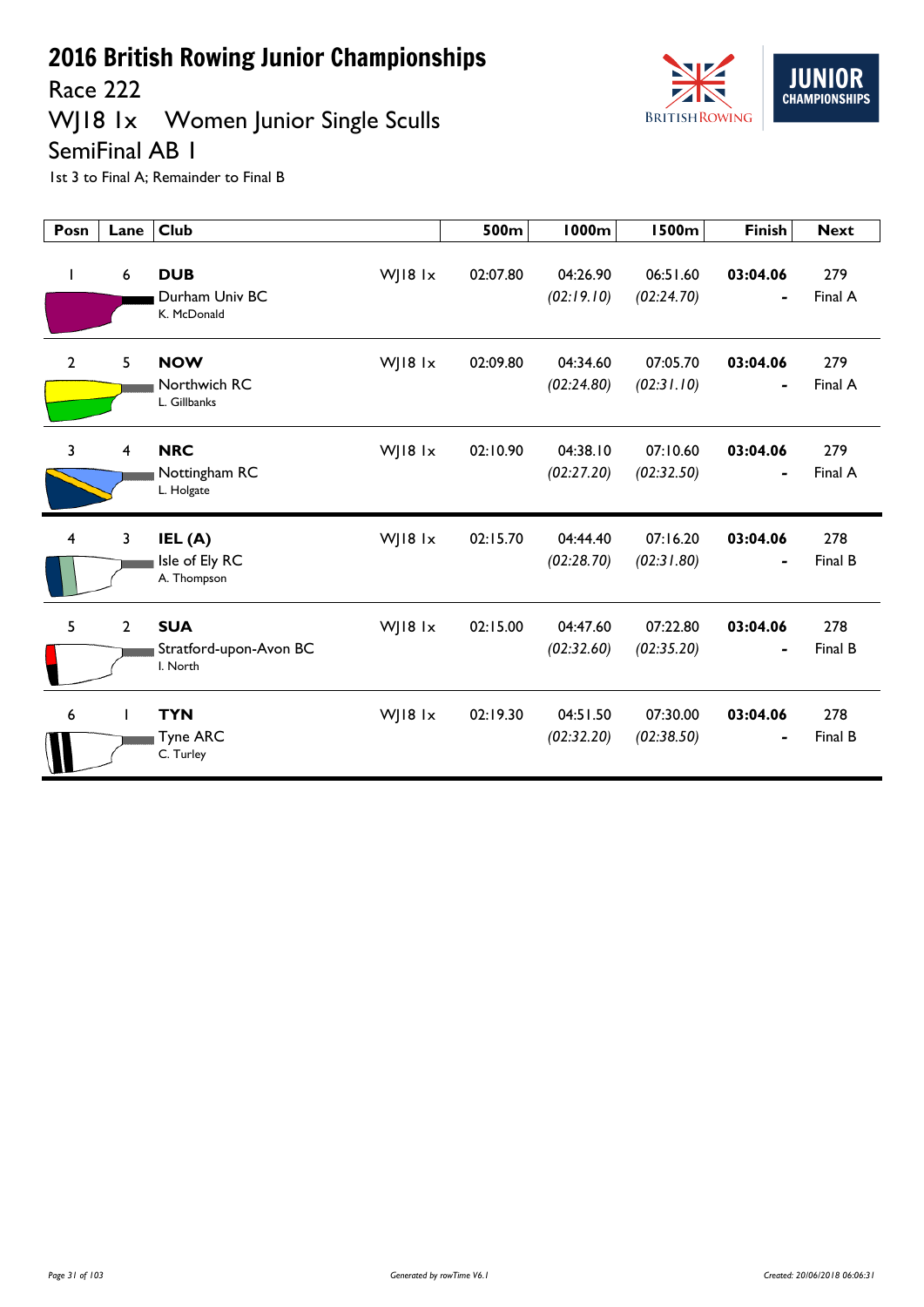

#### WJ18 1x Women Junior Single Sculls SemiFinal AB 2



| Posn           | Lane             | <b>Club</b>                                       |         | 500m     | 1000m                  | <b>1500m</b>           | <b>Finish</b> | <b>Next</b>    |
|----------------|------------------|---------------------------------------------------|---------|----------|------------------------|------------------------|---------------|----------------|
| $\mathbf{I}$   | $\boldsymbol{6}$ | GHP(A)<br>Gloucester Hartpury<br>Z. Adamson       | WJ18 1x | 02:11.90 | 04:34.40<br>(02:22.50) | 06:55.50<br>(02:21.10) | 03:04.06<br>- | 279<br>Final A |
| $\mathbf{2}$   | 5                | AGE (A)<br>Agecroft<br>H. Leigh                   | WJ18 1x | 02:11.30 | 04:34.60<br>(02:23.30) | 07:07.00<br>(02:32.40) | 03:04.06<br>- | 279<br>Final A |
| $\overline{3}$ | 4                | <b>CHR</b><br>Christchurch RC<br><b>B.</b> Bailey | WJ18 1x | 02:12.20 | 04:37.10<br>(02:24.90) | 06:56.90<br>(02:19.80) | 03:04.06<br>- | 279<br>Final A |
| 4<br>m         | 3                | <b>MCA</b><br>L. Bernstein                        | WJ18 1x | 02:13.70 | 04:39.80<br>(02:26.10) | 07:00.00<br>(02:20.20) | 03:04.06      | 278<br>Final B |
| 5              | $\mathbf{2}$     | QEH (A)<br>L. Ryan                                | WJ18 1x | 02:18.20 | 04:47.90<br>(02:29.70) | 07:12.90<br>(02:25.00) | 03:04.06      | 278<br>Final B |
| 6              | T                | <b>CNN</b><br>Cambridge 99<br>C. Watson           | WJ18 1x | 02:13.90 | 04:44.40<br>(02:30.50) | 07:14.70<br>(02:30.30) | 03:04.06<br>- | 278<br>Final B |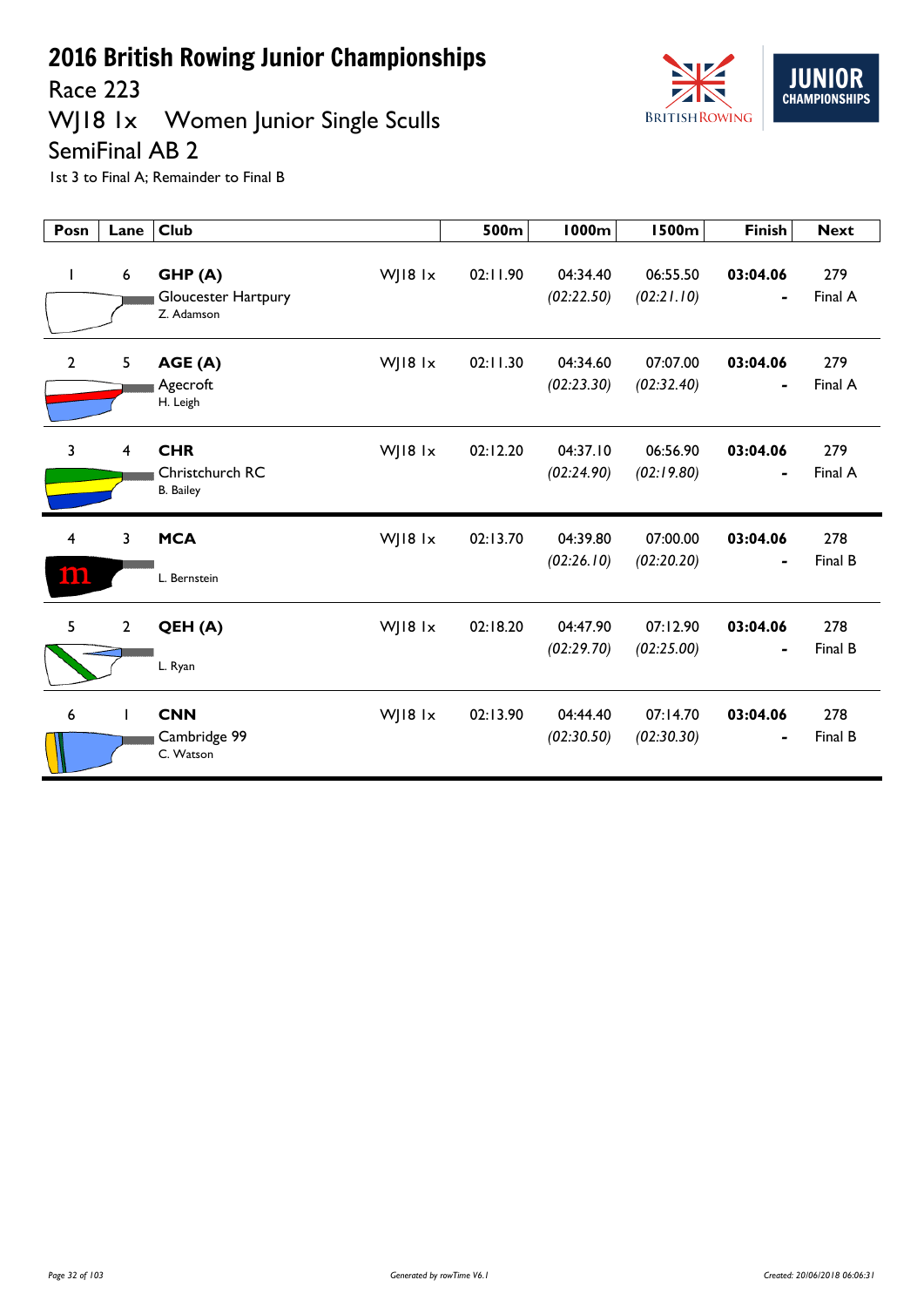



Race 224

# WJ16 1x Women Junior 16 Single Sculls

SemiFinal AB 1

| Posn           | Lane             | <b>Club</b>                                             | 500m     | <b>1000m</b>           | <b>1500m</b>           | <b>Finish</b> | <b>Next</b>    |
|----------------|------------------|---------------------------------------------------------|----------|------------------------|------------------------|---------------|----------------|
| T              | $\boldsymbol{6}$ | WJ16 lx<br>MBC(B)<br>Molesey BC<br>H. Dunford           | 02:14.40 | 04:29.90<br>(02:15.50) | 06:48.00<br>(02:18.10) | 03:04.06<br>- | 269<br>Final A |
| $\overline{2}$ | 4                | <b>TWK</b><br>WJ16 1x<br>Twickenham RC<br>M. Duthart    | 02:16.80 | 04:38.70<br>(02:21.90) | 07:00.70<br>(02:22.00) | 03:04.06      | 269<br>Final A |
| 3              | 3                | <b>MNK</b><br>WJ16 lx<br>Monkton Combe Sch<br>O. Caesar | 02:21.20 | 04:40.80<br>(02:19.60) | 07:03.20<br>(02:22.40) | 03:04.06<br>- | 269<br>Final A |
| 4              | 5                | CLS(B)<br>WJ16 Ix<br>E. Larsen                          | 02:21.40 | 04:44.30<br>(02:22.90) | 07:06.10<br>(02:21.80) | 03:04.06<br>- | 268<br>Final B |
| 5              | $\overline{2}$   | <b>RUN</b><br>WJ16 1x<br>Runcorn<br>C. Hanlon           | 02:21.90 | 04:46.90<br>(02:25.00) | 07:16.90<br>(02:30.00) | 03:04.06      | 268<br>Final B |
| 6              | $\mathbf{I}$     | CLS(A)<br>WJ16 lx<br><b>B.</b> Forster                  | 02:24.40 | 04:55.30<br>(02:30.90) | 07:26.00<br>(02:30.70) | 03:04.06<br>- | 268<br>Final B |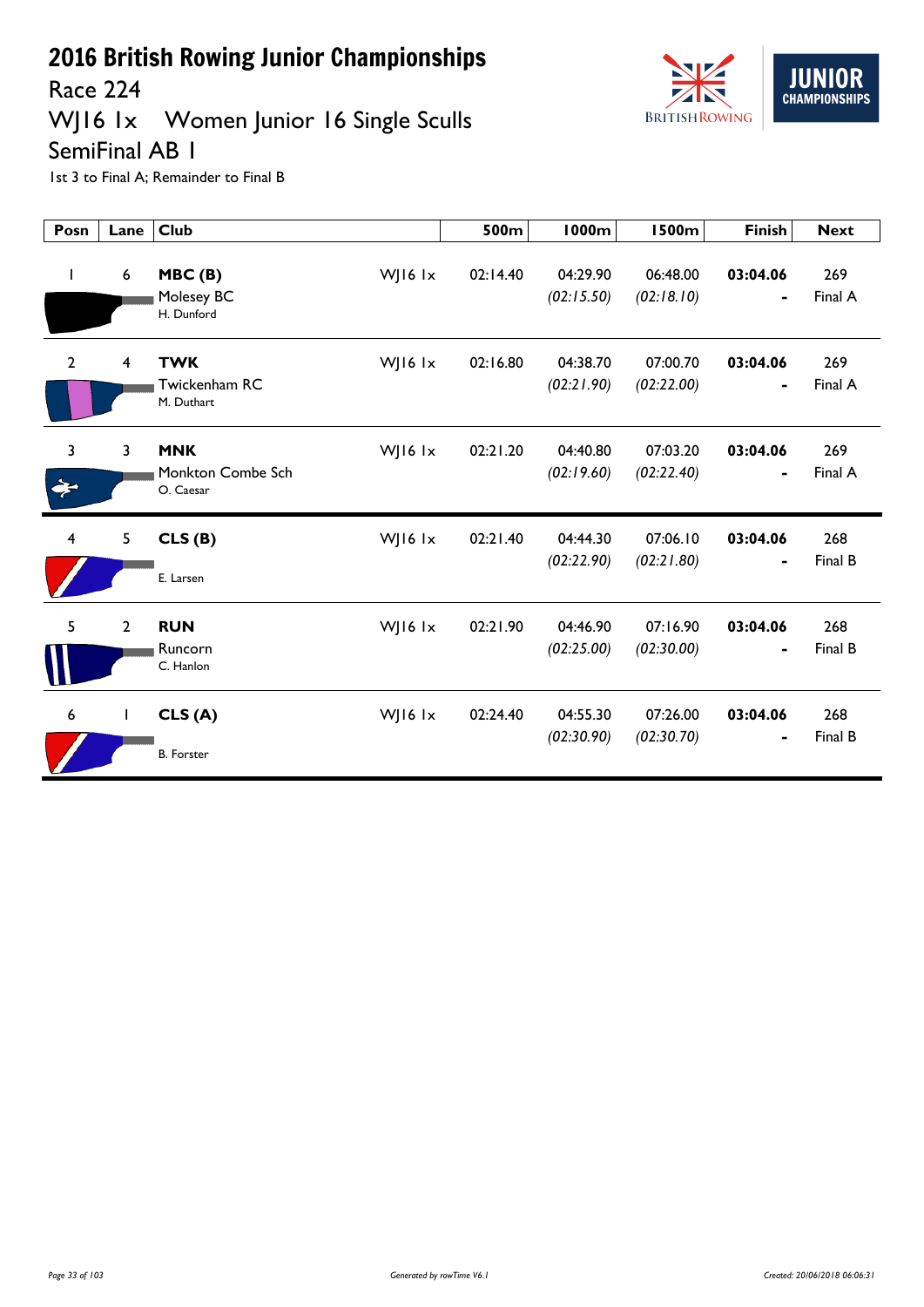



Race 225

## WJ16 1x Women Junior 16 Single Sculls

SemiFinal AB 2

| Posn           | Lane                    | <b>Club</b>                                                  | 500m     | <b>1000m</b>           | <b>1500m</b>           | <b>Finish</b>              | <b>Next</b>    |
|----------------|-------------------------|--------------------------------------------------------------|----------|------------------------|------------------------|----------------------------|----------------|
| $\mathbf{I}$   | 6                       | <b>STK</b><br>WJ16 lx<br>Trentham BC<br>J. Hallsworth        | 02:11.90 | 04:32.00<br>(02:20.10) | 06:54.90<br>(02:22.90) | 03:04.06<br>-              | 269<br>Final A |
| $\overline{2}$ | 5                       | <b>MHD</b><br>WJ16 $1x$<br>Maidenhead RC<br>R. Harris        | 02:13.10 | 04:31.50<br>(02:18.40) | 06:53.80<br>(02:22.30) | 03:04.06<br>$\blacksquare$ | 269<br>Final A |
| 3              | $\overline{\mathbf{4}}$ | <b>SPG</b><br>WJ16 $1x$<br>St Pauls Girls Sch BC<br>A. Cowan | 02:12.80 | 04:34.20<br>(02:21.40) | 06:57.30<br>(02:23.10) | 03:04.06<br>-              | 269<br>Final A |
| 4              | 3                       | <b>GHS</b><br>WJ16 lx<br>George Heriots Sch<br>J. Hardie     | 02:14.90 | 04:36.70<br>(02:21.80) | 06:58.00<br>(02:21.30) | 03:04.06<br>-              | 268<br>Final B |
| 5              | Т                       | <b>SPT</b><br>WJ16 $1x$<br><b>St Peters Sch</b><br>K. Bonner | 02:17.90 | 04:41.90<br>(02:24.00) | 07:06.70<br>(02:24.80) | 03:04.06                   | 268<br>Final B |
| 6              | $\overline{2}$          | <b>IEL</b><br>WJ16 lx<br>Isle of Ely RC<br>M. Johnson        | 02:18.10 | 04:46.40<br>(02:28.30) | 07:17.10<br>(02:30.70) | 03:04.06<br>-              | 268<br>Final B |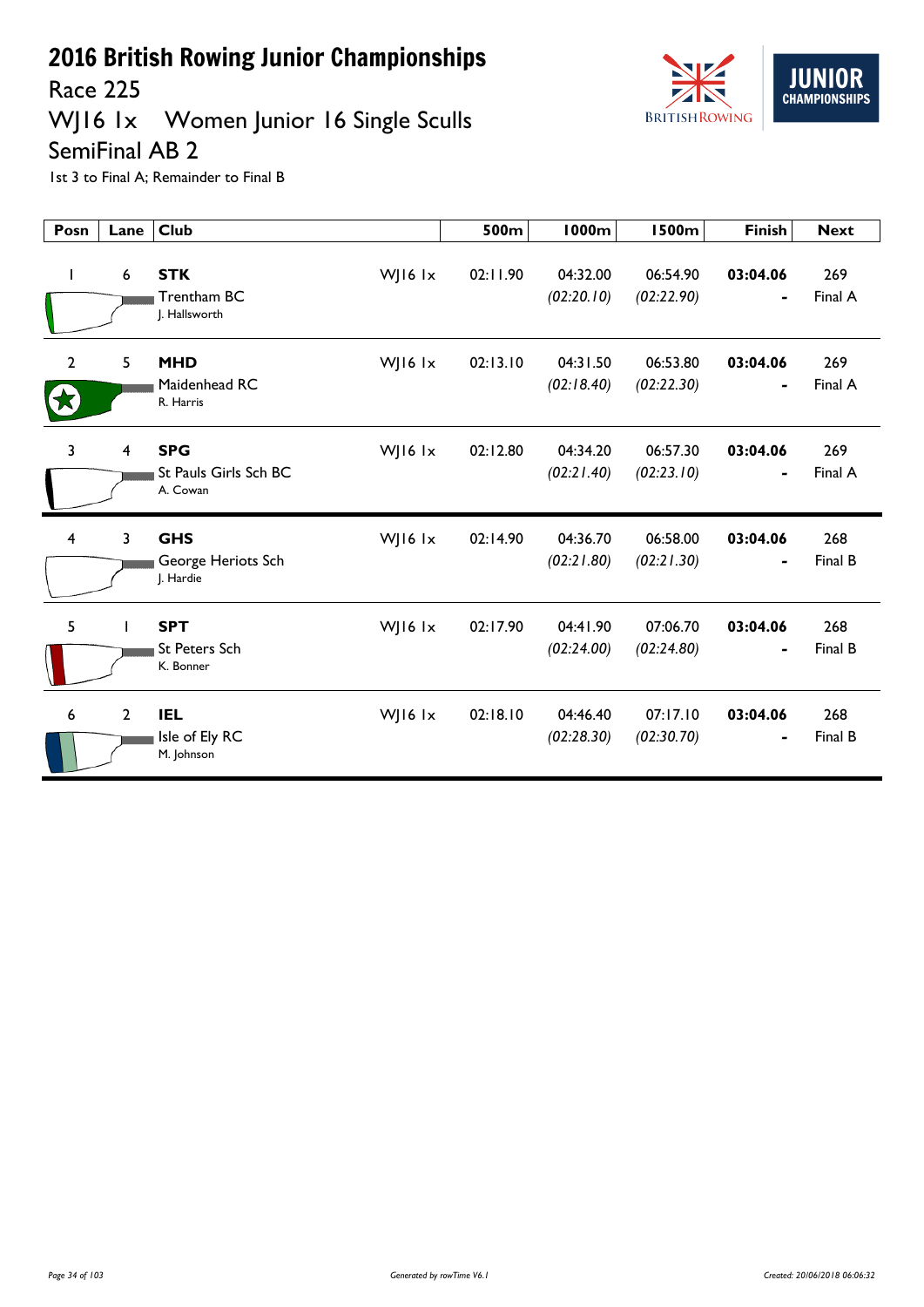

#### Race 226<br>OJ15 4x+ Open Junior 15 Coxed Quad Sculls

SemiFinal AB 1

| Posn           | Lane           | <b>Club</b>                                                                                                            | 500m     | 1000m                  | <b>1500m</b>           | <b>Finish</b> | <b>Next</b>    |
|----------------|----------------|------------------------------------------------------------------------------------------------------------------------|----------|------------------------|------------------------|---------------|----------------|
| <sup>1</sup>   | 6              | <b>TSS</b><br>OJ15 4x+<br><b>Tideway Scullers Sch</b><br>A. Jonas, S. Fattouh, T. Metcalf, A. Hill, [Cox] E.<br>Tarczy | 01:45.70 | 03:34.00<br>(01:48.30) | 05:24.40<br>(01:50.40) | 03:04.06      | 271<br>Final A |
| $\overline{2}$ | 5              | CBR(A)<br>$O$   15 4x+<br>City of Bristol RC<br>R. Kilgour, H. Fletcher, J. Norris, J. Murphy, [Cox] E.<br>Fletcher    | 01:47.50 | 03:39.50<br>(01:52.00) | 05:34.80<br>(01:55.30) | 03:04.06      | 271<br>Final A |
| 3              | $\overline{4}$ | $O$   15 4x+<br>CBR(B)<br>City of Bristol RC<br>N. Clarke, D. Sinclair, J. Potter, Z. James-Knights,<br>[Cox] S. Brown | 01:50.70 | 03:45.30<br>(01:54.60) | 05:42.90<br>(01:57.60) | 03:04.06      | 271<br>Final A |
| 4              | $\overline{2}$ | <b>WTN</b><br>$O$   15 4x+<br>Warrington<br>M. Reilly, J. Critchley, M. Lee, A. Wooler, [Cox] M.<br>Dunbavand          | 01:53.80 | 03:50.70<br>(01:56.90) | 05:49.30<br>(01:58.60) | 03:04.06      | 270<br>Final B |
| 5              |                | <b>ASR</b><br>$O$   15 4x+<br>Aberdeen Schs RA<br>S. Kelso, J. Zbikowski, D. Skinner, S. Turner, [Cox] O.<br>Forbes    | 01:55.90 | 03:55.40<br>(01:59.50) | 05:55.70<br>(02:00.30) | 03:04.06      | 270<br>Final B |
| 6              | 3              | <b>MOC</b><br>$OJ15$ 4x+<br>R. Williams, J. Bicknell, T. Smith, T. Heath, [Cox] A.<br><b>Saunders</b>                  | 01:49.90 | 03:47.20<br>(01:57.30) | 05:49.00<br>(02:01.80) | 03:04.06      | 270<br>Final B |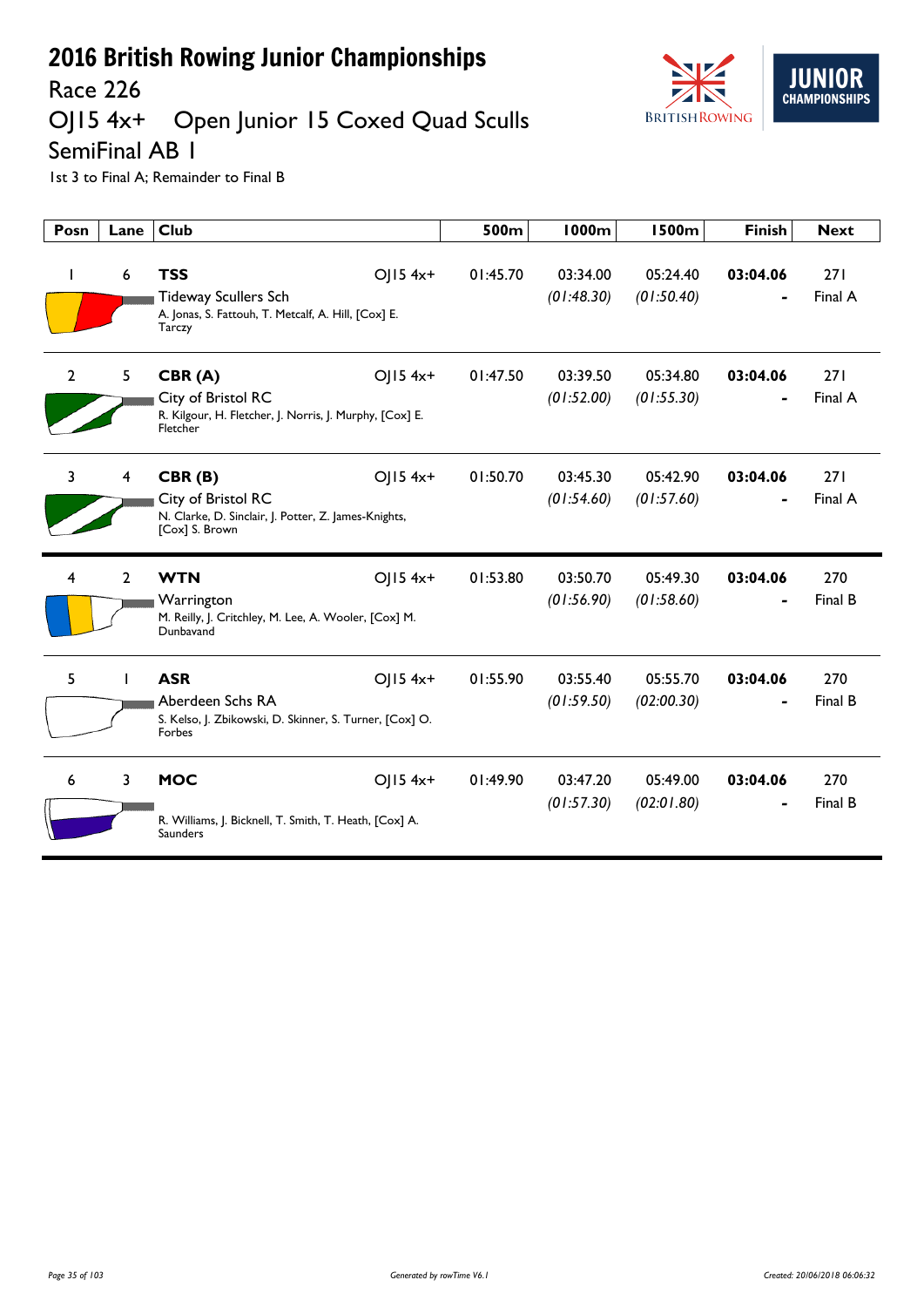

## Race 227<br>OJ15 4x+ Open Junior 15 Coxed Quad Sculls

SemiFinal AB 2

| Posn           | Lane           | <b>Club</b>                                                                                                      | 500m     | 1000m                  | <b>1500m</b>           | <b>Finish</b> | <b>Next</b>    |
|----------------|----------------|------------------------------------------------------------------------------------------------------------------|----------|------------------------|------------------------|---------------|----------------|
| J.             | 6              | <b>MAR</b><br>OJ15 4x+<br>Marlow RC<br>B. Zandonati, L. Taylor Smith, L. Marshall, N. Moore,<br>C. Pryor         | 01:47.70 | 03:41.10<br>(01:53.40) | 05:39.80<br>(01:58.70) | 03:04.06      | 271<br>Final A |
| $\overline{2}$ | 5              | WBS(A)<br>OJ15 4x+<br>Windsor Boys Sch<br>B. Pilbrow, T. Howse, M. Tebbit, F. Cleare, [Cox] B.<br><b>Ibrahim</b> | 01:50.20 | 03:44.50<br>(01:54.30) | 05:34.90<br>(01:50.40) | 03:04.06      | 271<br>Final A |
| 3              | 4              | <b>GMS</b><br>OJ15 4x+<br><b>Gt Marlow Sch</b><br>B. Ivers-Dreux, M. Asplin, R. Petrea, L. Honey, L.<br>Hughes   | 01:47.00 | 03:43.50<br>(01:56.50) | 05:41.30<br>(01:57.80) | 03:04.06      | 271<br>Final A |
| 4              | 3              | <b>RDG</b><br>OJ15 4x+<br>Reading RC<br>W. Pratt, T. Reid, J. Rundle, H. Fraser-Urquhart, [Cox]<br>E. Deas       | 01:52.60 | 03:52.60<br>(02:00.00) | 06:09.90<br>(02:17.30) | 03:04.06      | 270<br>Final B |
| 5              | $\overline{2}$ | QEH<br>OJ15 4x+<br>T. Archer, C. Chomse, T. Smith, H. Andersen, [Cox]<br>A. Watson                               | 01:52.40 | 03:54.30<br>(02:01.90) | 05:57.10<br>(02:02.80) | 03:04.06      | 270<br>Final B |
| 6              |                | <b>WRR</b><br>OJ15 4x+<br><b>Worcester RC</b><br>R. Hall, A. Mace, D. Lightfoot, L. Mills, L. Silvester          | 01:54.40 | 04:00.30<br>(02:05.90) | 05:51.80<br>(01:51.50) | 03:04.06      | 270<br>Final B |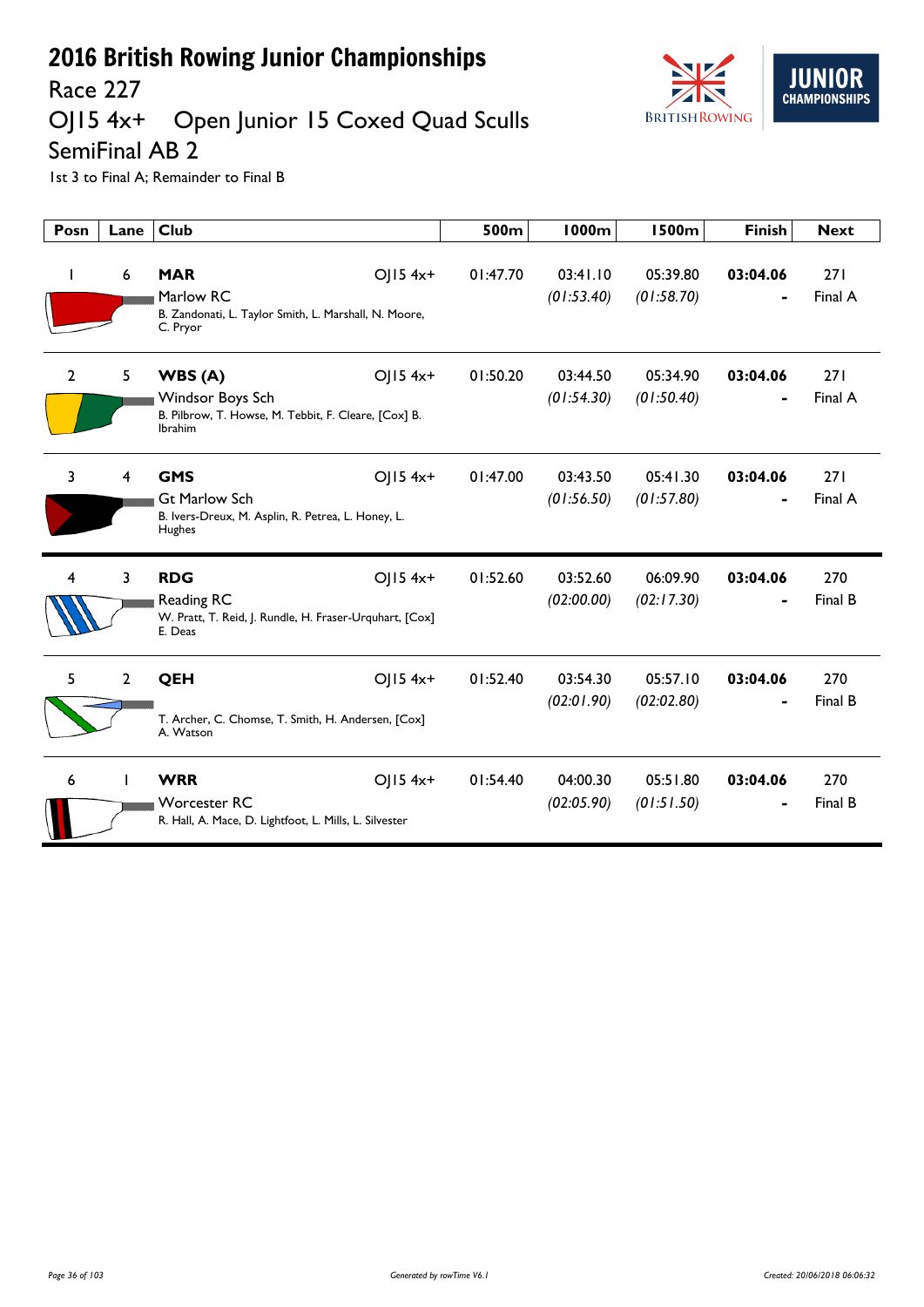

OJ18 2x Open Junior Double Sculls



SemiFinal AB 1

| Posn           | Lane           | <b>Club</b>                                                     |        | 500m     | <b>1000m</b>           | <b>1500m</b>                               | <b>Finish</b>                            | <b>Next</b>    |
|----------------|----------------|-----------------------------------------------------------------|--------|----------|------------------------|--------------------------------------------|------------------------------------------|----------------|
| $\mathbf{I}$   | 6              | <b>CCS</b><br>Claires Court Sch<br>A. Richardson, J. Cameron    | OJ182x | 01:51.00 | 03:44.30<br>(01:53.30) | 05:37.00<br>(01:52.70)                     | 03:04.06<br>$\blacksquare$               | 275<br>Final A |
| $\overline{2}$ | 5              | <b>GLB</b><br>Globe<br>M. Martinez, S. Baker                    | OJ182x | 01:50.00 | 03:43.60<br>(01:53.60) | 05:42.50<br>(01:58.90)                     | 03:04.06<br>$\qquad \qquad \blacksquare$ | 275<br>Final A |
| $\mathbf{3}$   | 4              | <b>TTA</b><br>J. Norman, J. Martin                              | OJ182x | 01:53.30 | 03:51.00<br>(01:57.70) | 05:50.20<br>(01:59.20)                     | 03:04.06                                 | 275<br>Final A |
| 4              |                | <b>MHD</b><br>Maidenhead RC<br>J. Felstead, J. Sneller          | OJ182x | 01:56.90 | 03:55.90<br>(01:59.00) | 05:58.30<br>(02:02.40)                     | 03:04.06                                 | 274<br>Final B |
| 5              | $\overline{2}$ | <b>TRC</b><br>Thames RC<br>S. Tyrie, F. Beaty                   | OJ182x | 01:57.60 | 03:58.90<br>(02:01.30) | 06:05.10<br>(02:06.20)                     | 03:04.06                                 | 274<br>Final B |
| 6              | $\overline{3}$ | <b>CNCM</b><br>$\{x\}$<br>G. Berraondo (CNN), E. Gardiner (CNN) | OJ182x | 02:00.80 | 04:16.70<br>(02:15.90) | <b>DNA</b><br>$\qquad \qquad \blacksquare$ | 03:04.06<br>(03:04.06)                   | 274<br>Final B |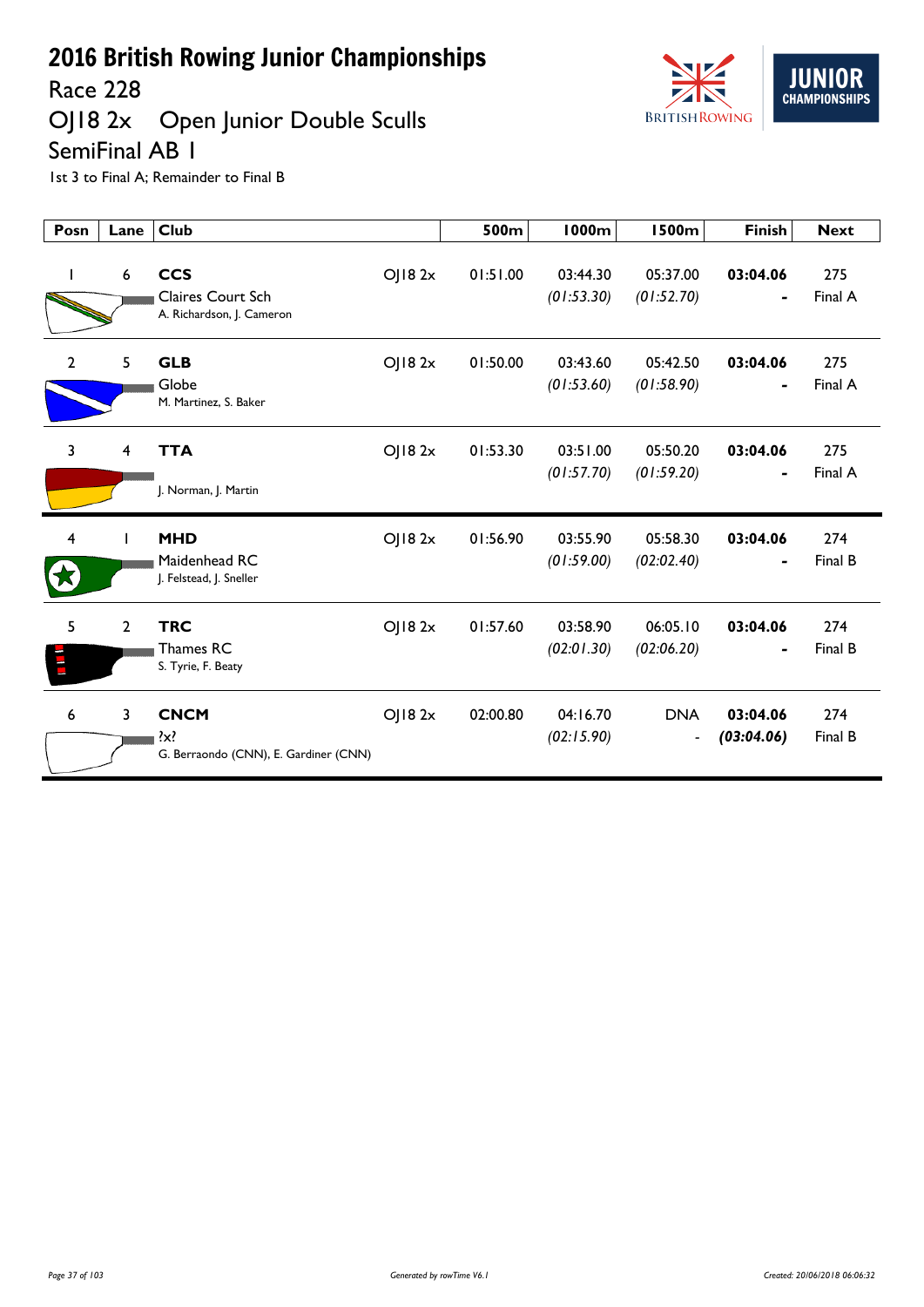Race 229

## OJ18 2x Open Junior Double Sculls SemiFinal AB 2



| Posn         | Lane           | <b>Club</b>                                                        | 500m     | 1000m                  | <b>1500m</b>           | <b>Finish</b>              | <b>Next</b>    |
|--------------|----------------|--------------------------------------------------------------------|----------|------------------------|------------------------|----------------------------|----------------|
|              | 6              | <b>NOW</b><br>OJ182x<br>Northwich RC<br>G. Crouchley, R. Coffey    | 01:54.30 | 03:50.10<br>(01:55.80) | 05:44.10<br>(01:54.00) | 03:04.06                   | 275<br>Final A |
| $\mathbf{2}$ | 5              | OJ182x<br><b>GLS</b><br>F. Murray, C. Broad                        | 01:54.70 | 03:50.30<br>(01:55.60) | 05:45.90<br>(01:55.60) | 03:04.06<br>$\blacksquare$ | 275<br>Final A |
| 3            | 3              | <b>LDR</b><br>OJ182x<br>Leander<br>D. Few, T. Ballinger            | 01:50.90 | 03:47.60<br>(01:56.70) | 05:44.40<br>(01:56.80) | 03:04.06                   | 275<br>Final A |
| 4            | 4              | <b>DAT</b><br>OJ182x<br>Dart Totnes RC<br>J. Collinson, L. Riou    | 01:52.60 | 03:51.50<br>(01:58.90) | 05:47.80<br>(01:56.30) | 03:04.06                   | 274<br>Final B |
| 5            | $\overline{2}$ | GHP(A)<br>OJ182x<br><b>Gloucester Hartpury</b><br>H. Cox, C. Bates | 01:53.80 | 03:53.80<br>(02:00.00) | 05:54.40<br>(02:00.60) | 03:04.06                   | 274<br>Final B |
| 6            |                | <b>SCNT</b><br>OJ182x<br>?x?<br>A. Dunse (NTH), M. Troy (SCP)      | 01:55.90 | 03:57.40<br>(02:01.50) | 05:59.60<br>(02:02.20) | 03:04.06<br>$\blacksquare$ | 274<br>Final B |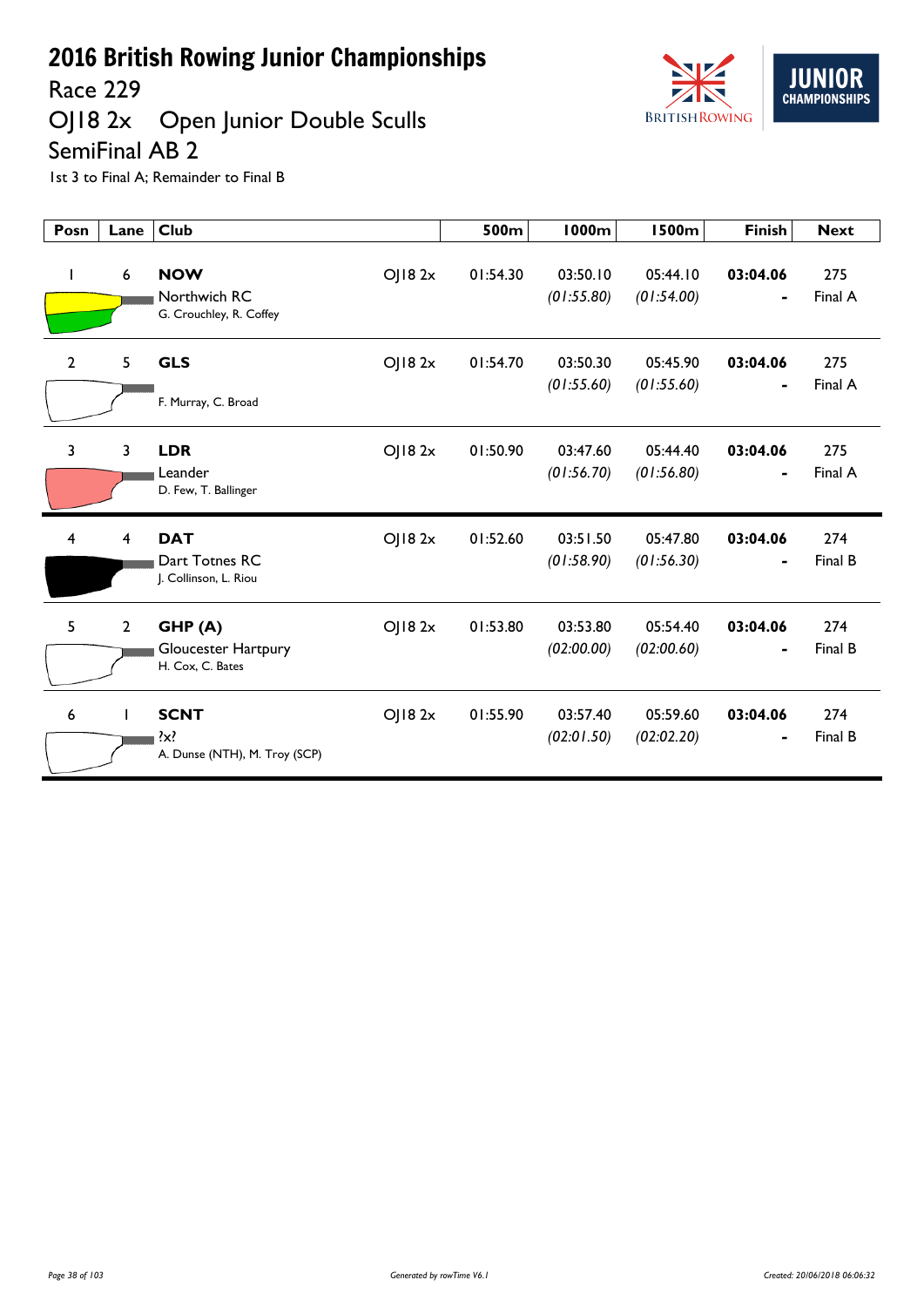Race 230

# WJ18 2- Women Junior Coxless Pairs



SemiFinal AB 1

| Posn         | Lane           | <b>Club</b>                                               |         | 500m     | <b>1000m</b>           | <b>1500m</b>           | <b>Finish</b>              | <b>Next</b>    |
|--------------|----------------|-----------------------------------------------------------|---------|----------|------------------------|------------------------|----------------------------|----------------|
| I.           | 6              | <b>GLS</b><br>L. Macnaughton, R. Cannon                   | WJ18 2- | 02:09.00 | 04:17.20<br>(02:08.20) | 06:24.00<br>(02:06.80) | 03:04.06<br>$\blacksquare$ | 284<br>Final A |
| $\mathbf{2}$ | 5              | <b>EMA</b><br><b>Emanuel Sch</b><br>M. Hayes, D. Jennings | WJ18 2- | 02:10.90 | 04:25.90<br>(02:15.00) | 06:37.30<br>(02:11.40) | 03:04.06<br>$\blacksquare$ | 284<br>Final A |
| 3            | $\overline{4}$ | <b>MAR</b><br>Marlow RC<br>G. Dean, G. Matthews           | WJ18 2- | 02:08.60 | 04:30.30<br>(02:21.70) | 06:46.50<br>(02:16.20) | 03:04.06                   | 284<br>Final A |
| 4            | 3              | GMS(A)<br><b>Gt Marlow Sch</b><br>E. Paul, H. Hammond     | WJ18 2- | 02:17.10 | 04:37.90<br>(02:20.80) | 06:55.30<br>(02:17.40) | 03:04.06                   | 283<br>Final B |
| 5            | $\overline{2}$ | <b>LEA</b><br>Lea RC<br>E. Downey, L. Young               | WJ18 2- | 02:13.00 | 04:38.10<br>(02:25.10) | 06:58.90<br>(02:20.80) | 03:04.06                   | 283<br>Final B |
| 6            | T              | <b>BEW</b><br>P. Gunn, M. Whiting                         | WJ18 2- | 02:19.30 | 04:55.60<br>(02:36.30) | 07:28.80<br>(02:33.20) | 03:04.06<br>٠              | 283<br>Final B |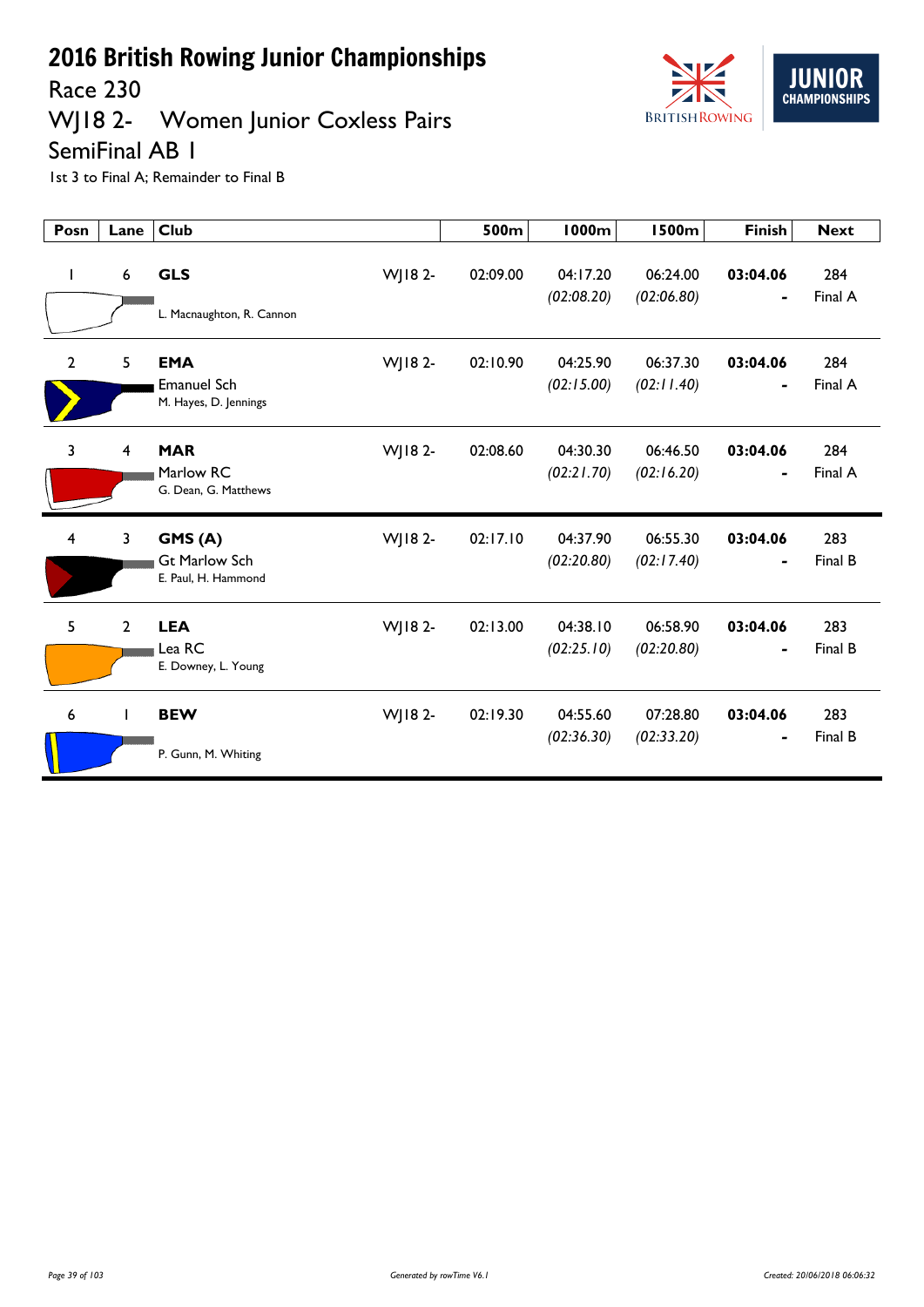Race 231

# WJ18 2- Women Junior Coxless Pairs



SemiFinal AB 2

| Posn           | Lane         | <b>Club</b>                                                               | 500m     | <b>1000m</b>           | <b>1500m</b>           | <b>Finish</b>              | <b>Next</b>    |
|----------------|--------------|---------------------------------------------------------------------------|----------|------------------------|------------------------|----------------------------|----------------|
| $\mathbf{I}$   | 5            | QEH<br>WJ18 2-<br>A. Bowman, M. Dickinson                                 | 02:03.00 | 04:17.80<br>(02:14.80) | 06:37.50<br>(02:19.70) | 03:04.06                   | 284<br>Final A |
| $\overline{2}$ | 6            | <b>GHP</b><br>WJ18 2-<br><b>Gloucester Hartpury</b><br>F. Webb, A. Watson | 02:05.90 | 04:18.30<br>(02:12.40) | 06:35.70<br>(02:17.40) | 03:04.06<br>$\blacksquare$ | 284<br>Final A |
| 3              | 3            | <b>SPG</b><br>WJ18 2-<br>St Pauls Girls Sch BC<br>N. Thomson, L. Valt     | 02:09.50 | 04:26.60<br>(02:17.10) | 06:47.20<br>(02:20.60) | 03:04.06<br>٠              | 284<br>Final A |
| 4              | 4            | <b>LEH</b><br>WJ18 2-<br>Lady E Holles<br>L. Donaldson, A. Fjortoft       | 02:07.90 | 04:26.40<br>(02:18.50) | 06:49.50<br>(02:23.10) | 03:04.06                   | 283<br>Final B |
| 5              | $\mathbf{2}$ | <b>TRT</b><br>WJ18 2-<br>J. Smith, J. Smith                               | 02:13.50 | 04:38.30<br>(02:24.80) | 07:11.80<br>(02:33.50) | 03:04.06                   | 283<br>Final B |
| 6              | $\mathbf{I}$ | <b>NWK</b><br>WJ18 2-<br>Newark RC<br>E. Senior, G. Price                 | 02:15.30 | 04:54.90<br>(02:39.60) | 07:44.70<br>(02:49.80) | 03:04.06                   | 283<br>Final B |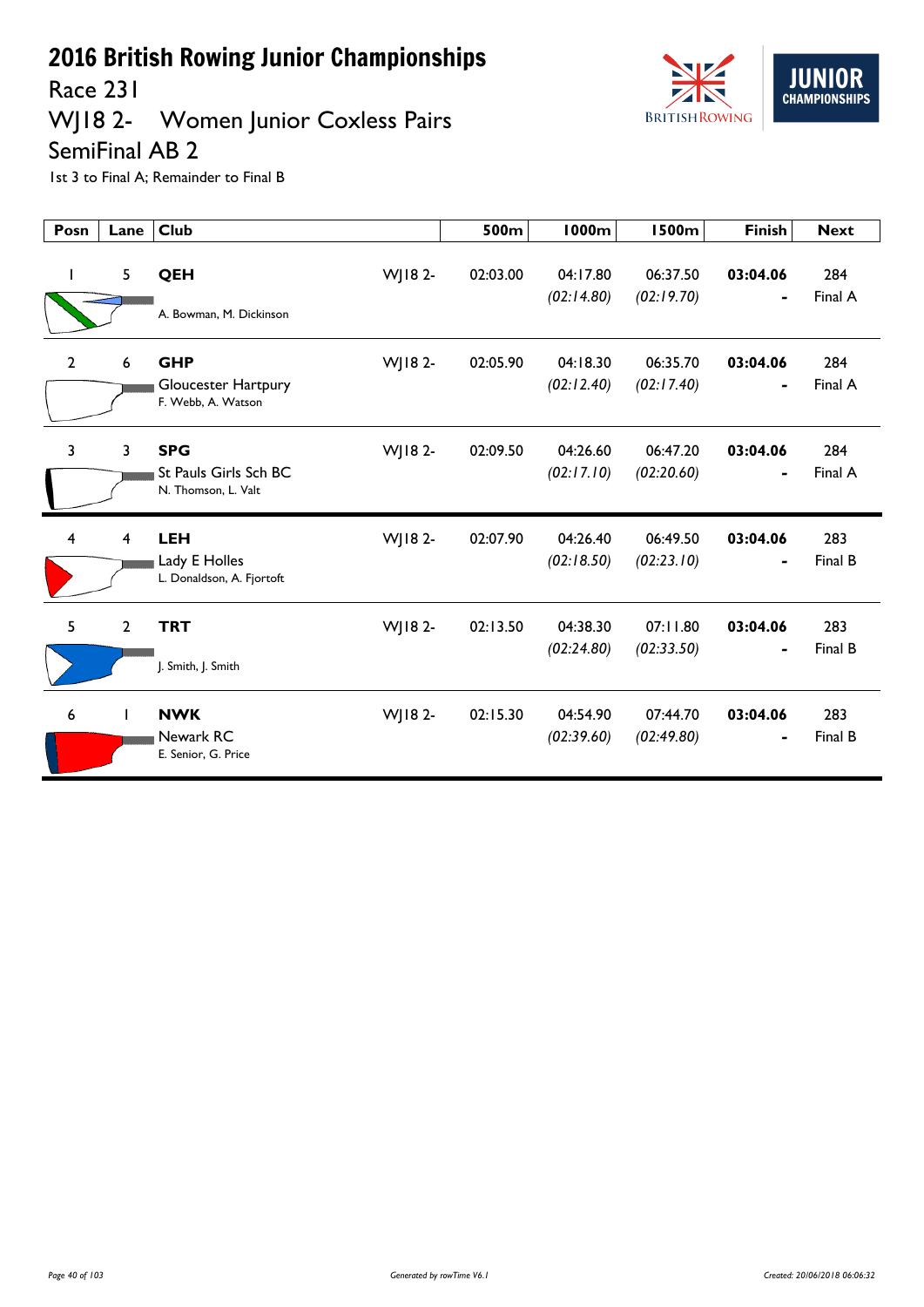

### Race 232<br>WJ15 4x+ Women Junior 15 Coxed Quad Sculls

SemiFinal AB 1

| Posn           | Lane           | Club                                                                                                                  |                        | 500m     | <b>1000m</b>           | <b>1500m</b>           | <b>Finish</b> | <b>Next</b>    |
|----------------|----------------|-----------------------------------------------------------------------------------------------------------------------|------------------------|----------|------------------------|------------------------|---------------|----------------|
|                | 6              | MHD(B)<br>Maidenhead RC<br>A. Holgate, I. Harding, B. Sinnott, L. Harris, [Cox] T.<br>Goodhew                         | WJ15 $4x+$             | 01:58.00 | 04:05.60<br>(02:07.60) | 06:13.70<br>(02:08.10) | 03:04.06      | 282<br>Final A |
| $\overline{2}$ | 5              | <b>MAV</b><br>Maidstone Invicta<br>H. Read, G. MacMahon, T. Gumsley-Read, F. Mileham,<br>[Cox] D. McDonnell-Palomares | $W$ JI54x+             | 02:02.80 | 04:15.10<br>(02:12.30) | 06:28.70<br>(02:13.60) | 03:04.06      | 282<br>Final A |
| 3              | 4              | <b>LEA</b><br>Lea RC<br>A. Bolitho, R. McDonald, M. Sharman, E.<br>Froggatt-Brown, [Cox] M. Paterson                  | WJ15 4x+               | 02:06.30 | 04:18.70<br>(02:12.40) | 06:33.20<br>(02:14.50) | 03:04.06      | 282<br>Final A |
| 4              | $\overline{2}$ | <b>CBR</b><br>City of Bristol RC<br>E. Windsor, J. Dore, J. Fry, E. MacDonald-Taylor,<br>[Cox] A. James-Knights       | WJ15 4x+               | 02:08.30 | 04:26.20<br>(02:17.90) | 06:44.70<br>(02:18.50) | 03:04.06      | 281<br>Final B |
| 5              | 3              | <b>SWB</b><br>Sir W Borlase's GS BC<br>E. Wathrow, N. Krajewski, S. Helin, P. Rolfe, [Cox] M.<br>Hughes               | $W$   15 4x+           | 02:06.80 | 04:23.50<br>(02:16.70) | 06:42.60<br>(02:19.10) | 03:04.06      | 281<br>Final B |
| 6              |                | <b>QEH</b><br>A. Hearn, A. Lea, O. Graham, I. Berry, [Cox] L. Barnes                                                  | $W$ JI54x <sup>+</sup> | 02:08.60 | 04:30.90<br>(02:22.30) | 06:58.30<br>(02:27.40) | 03:04.06      | 281<br>Final B |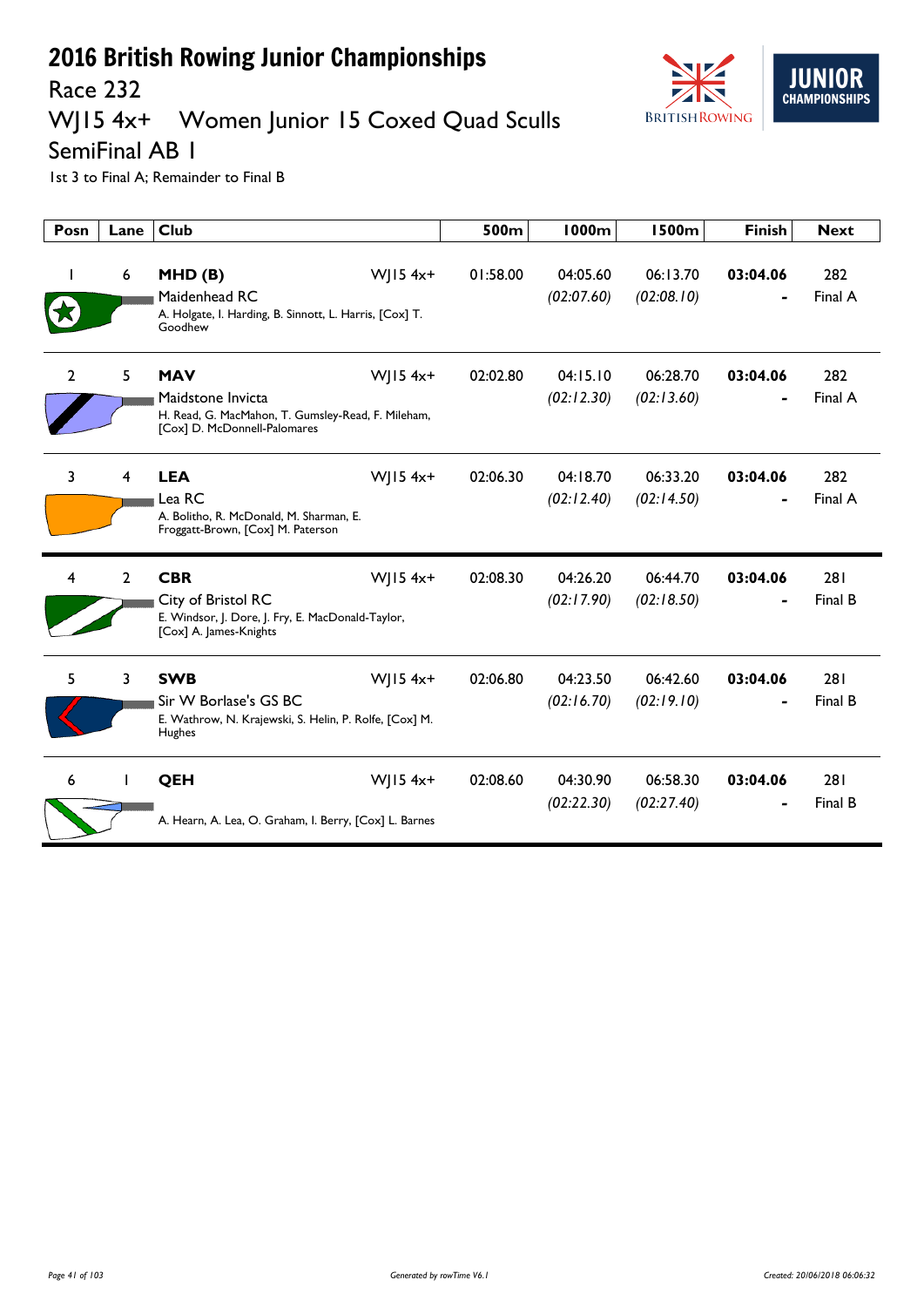

### Race 233<br>WJ15 4x+ Women Junior 15 Coxed Quad Sculls

SemiFinal AB 2

| Posn         | Lane           | <b>Club</b>                                                                                                        | 500m     | 1000m                  | <b>1500m</b>           | <b>Finish</b> | <b>Next</b>    |
|--------------|----------------|--------------------------------------------------------------------------------------------------------------------|----------|------------------------|------------------------|---------------|----------------|
|              | 6              | $W$   15 4x+<br>HEN(B)<br>Henley RC<br>C. O Donohue, A. Crick, S. Hahn, F. Parfitt, [Cox] E.<br>Nolson             | 01:55.10 | 04:00.00<br>(02:04.90) | 06:04.60<br>(02:04.60) | 03:04.06      | 282<br>Final A |
| $\mathbf{2}$ | 5.             | $W$ JI54x+<br><b>MAR</b><br>Marlow RC<br>O. McCrorie, D. Bellamy, M. Guida, C. Brooks, M.<br>Newman                | 01:57.10 | 04:03.00<br>(02:05.90) | 06:08.60<br>(02:05.60) | 03:04.06      | 282<br>Final A |
| 3            | 3              | $W$   15 4x+<br>HEN(A)<br>Henley RC<br>J. Arlett, E. Morgan, P. Snowden, R. Borg, [Cox] E.<br>Warner               | 02:03.00 | 04:14.90<br>(02:11.90) | 06:25.00<br>(02:10.10) | 03:04.06      | 282<br>Final A |
| 4            |                | $W$   15 4x+<br><b>FAL</b><br>M. Chambers, E. Tadesse, M. Carter, C. Lobreglio,<br>[Cox] R. Hore                   | 02:06.50 | 04:18.50<br>(02:12.00) | 06:29.10<br>(02:10.60) | 03:04.06      | 281<br>Final B |
| 5            | $\overline{2}$ | $W$   15 4x+<br>SUA (A)<br>Stratford-upon-Avon BC<br>L. Willis, L. Davies, I. Marsden, A. Neville, H. Hill         | 02:07.20 | 04:23.40<br>(02:16.20) | 06:40.20<br>(02:16.80) | 03:04.06      | 281<br>Final B |
| <b>DNF</b>   | 4              | <b>NUN</b><br>WJ15 $4x+$<br>Nott'm & Union<br>O. Capsticks, M. Thomas, K. Page, E. Grant Clapham,<br>[Cox] A. Bone |          |                        |                        |               |                |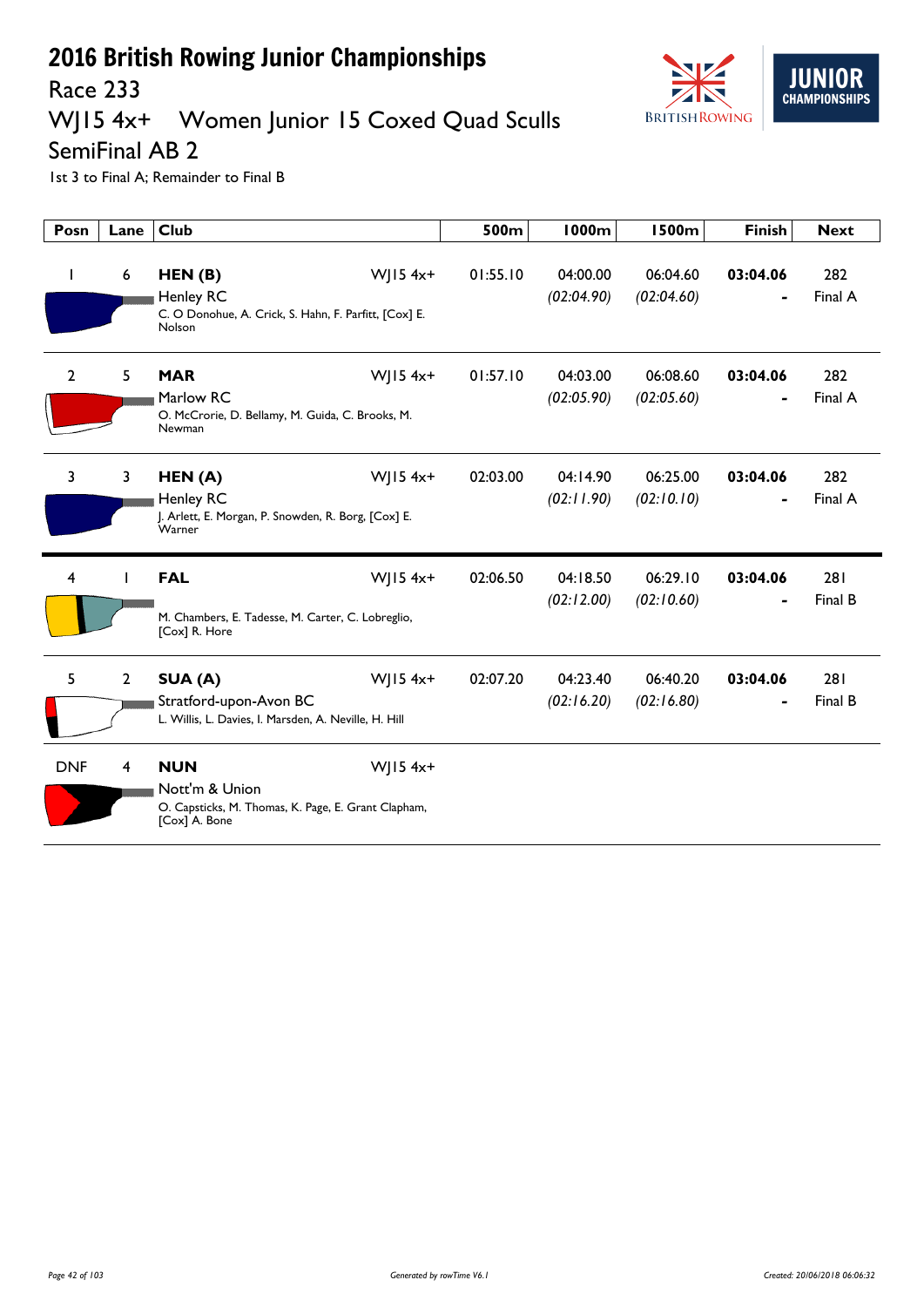

## WJ15 1x Women Junior 15 Single Sculls



SemiFinal AB 1

| Posn           | Lane             | <b>Club</b>                                      |           | 500m     | <b>1000m</b>           | <b>1500m</b>           | <b>Finish</b> | <b>Next</b>    |
|----------------|------------------|--------------------------------------------------|-----------|----------|------------------------|------------------------|---------------|----------------|
| I.             | $\boldsymbol{6}$ | <b>GRN</b><br>Grange Sch<br>E. Cushen            | WJ15 lx   | 02:17.60 | 04:35.20<br>(02:17.60) | 07:00.20<br>(02:25.00) | 03:04.06<br>- | 273<br>Final A |
| $\mathbf{2}$   | 5                | <b>GWC</b><br>George Watsons Coll<br>A. Buchanan | WJ15 lx   | 02:15.10 | 04:36.20<br>(02:21.10) | 07:05.40<br>(02:29.20) | 03:04.06<br>- | 273<br>Final A |
| $\overline{3}$ | 4                | <b>INV</b><br>H. Gordon                          | WJ15 $1x$ | 02:18.80 | 04:44.40<br>(02:25.60) | 07:17.20<br>(02:32.80) | 03:04.06<br>- | 273<br>Final A |
| $\overline{4}$ | $\overline{2}$   | HIN(A)<br>Hinksey Sculling Sch<br>C. Astruc      | WJ15 lx   | 02:24.90 | 04:53.70<br>(02:28.80) | 07:30.60<br>(02:36.90) | 03:04.06      | 272<br>Final B |
| 5              | 3                | <b>EXE</b><br><b>Exeter RC</b><br>E. Vater       | WJ15 lx   | 02:28.60 | 05:00.20<br>(02:31.60) | 07:39.00<br>(02:38.80) | 03:04.06<br>- | 272<br>Final B |
| 6              | T                | <b>YRM</b><br>Yarm Sch<br>H. Wake                | WJ15 lx   | 02:27.40 | 04:58.70<br>(02:31.30) | 07:42.10<br>(02:43.40) | 03:04.06<br>- | 272<br>Final B |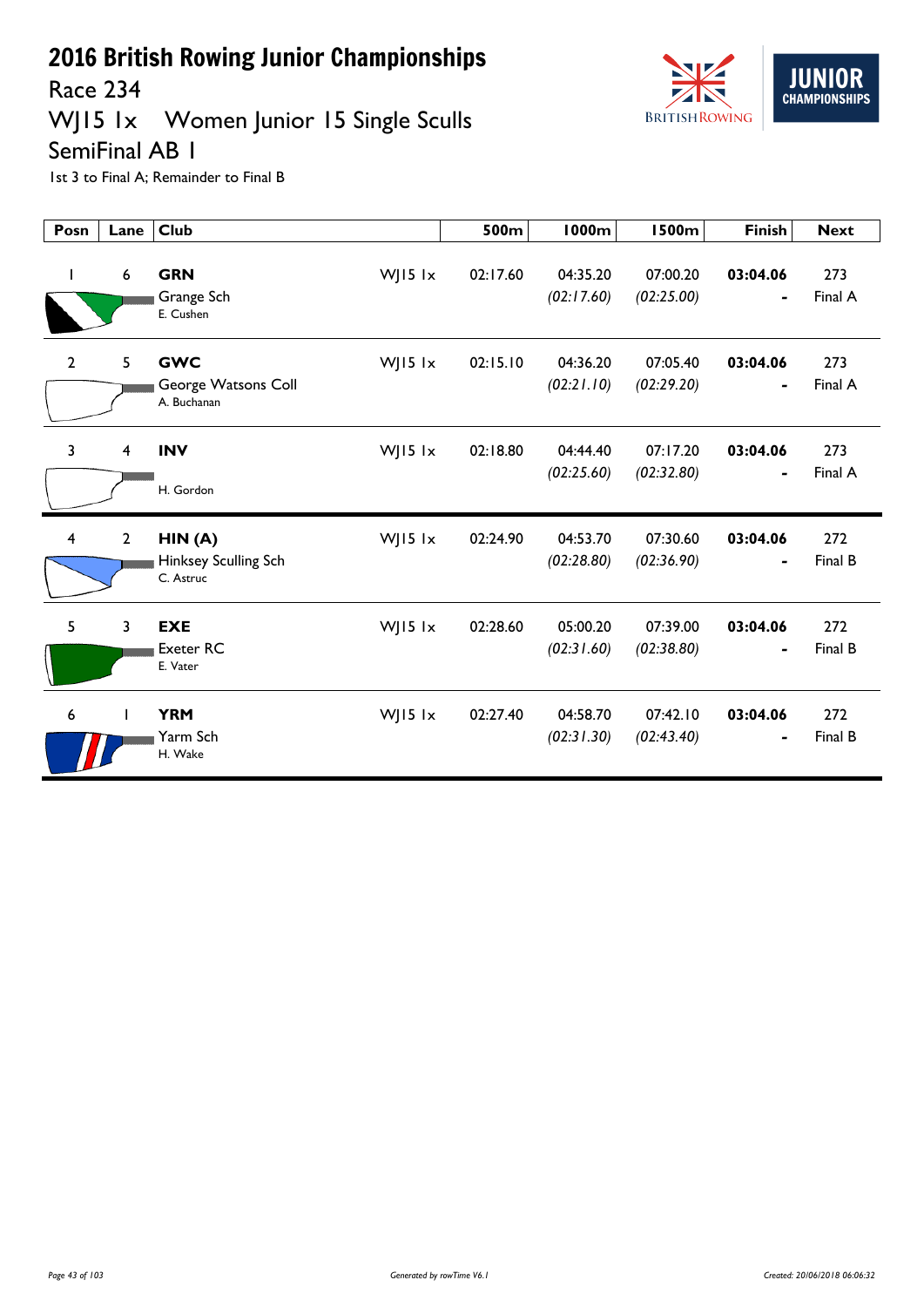

## WJ15 1x Women Junior 15 Single Sculls



SemiFinal AB 2

| Posn           | Lane           | <b>Club</b>                                            | 500m     | <b>1000m</b>           | <b>1500m</b>           | <b>Finish</b>              | <b>Next</b>    |
|----------------|----------------|--------------------------------------------------------|----------|------------------------|------------------------|----------------------------|----------------|
| $\mathbf{I}$   | 6              | <b>IEL</b><br>WJ15 lx<br>Isle of Ely RC<br>F. Dingwall | 02:13.70 | 04:44.50<br>(02:30.80) | 07:14.30<br>(02:29.80) | 03:04.06                   | 273<br>Final A |
| $\overline{2}$ | 5              | WJ15 lx<br><b>TYN</b><br>Tyne ARC<br>C. Charlton       | 02:17.30 | 04:49.00<br>(02:31.70) | 07:21.20<br>(02:32.20) | 03:04.06<br>۰              | 273<br>Final A |
| 3              | $\overline{4}$ | <b>MHD</b><br>WJ15 lx<br>Maidenhead RC<br>I. Bird      | 02:20.30 | 04:55.40<br>(02:35.10) | 07:29.10<br>(02:33.70) | 03:04.06<br>$\blacksquare$ | 273<br>Final A |
| 4              | 3              | <b>GUI</b><br>WJ15 lx<br>Guildford RC<br>K. Stenning   | 02:23.60 | 05:02.60<br>(02:39.00) | 07:34.50<br>(02:31.90) | 03:04.06                   | 272<br>Final B |
| 5              | ı              | <b>STK</b><br>WJ15 lx<br>Trentham BC<br>L. Heath       | 02:25.70 | 05:10.70<br>(02:45.00) | 07:50.40<br>(02:39.70) | 03:04.06                   | 272<br>Final B |
| 6              | $\overline{2}$ | WJ15 lx<br><b>NST</b><br>M. Riley                      | 02:34.00 | 05:26.70<br>(02:52.70) | 08:10.00<br>(02:43.30) | 03:04.06                   | 272<br>Final B |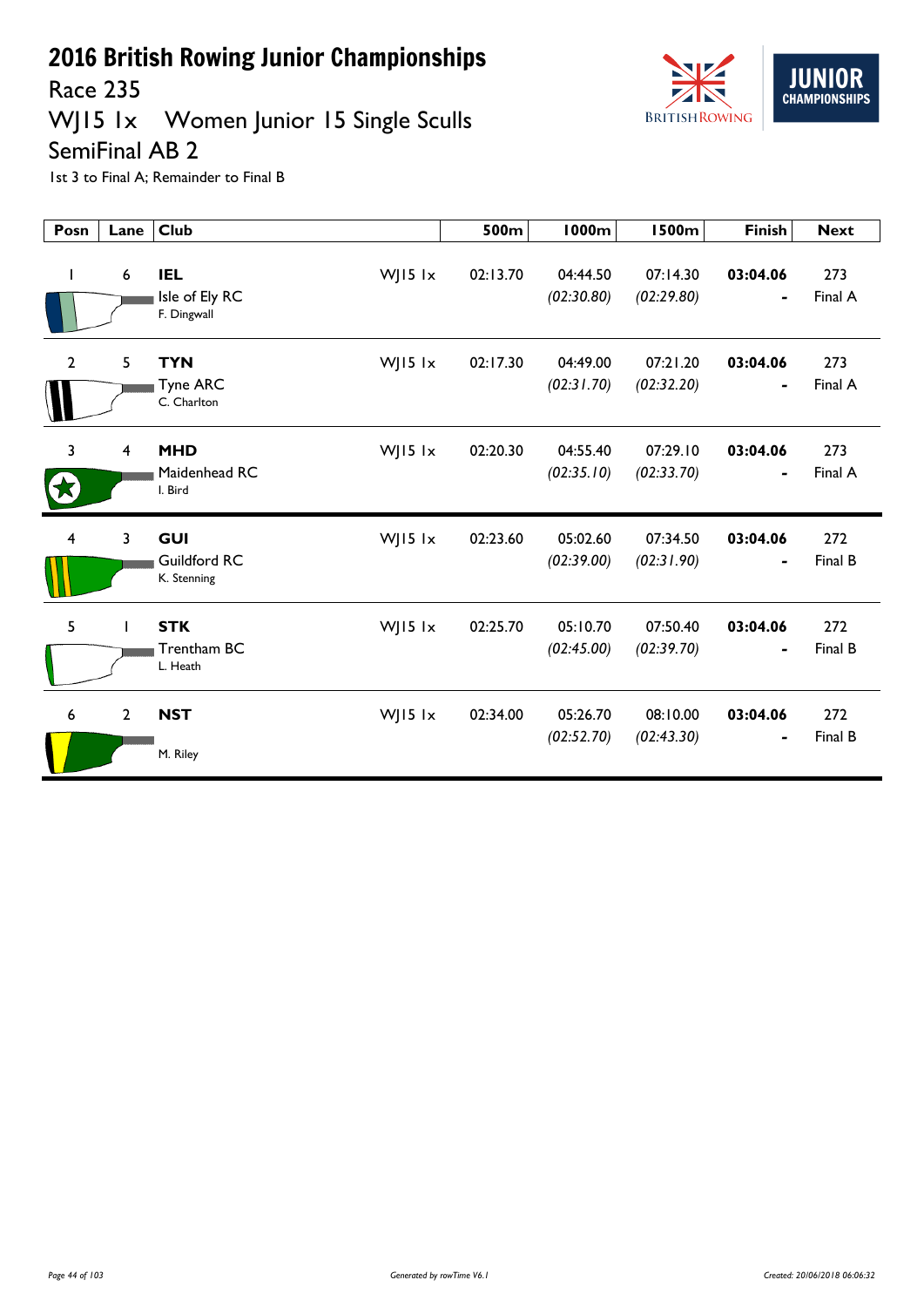

Race 236

## OJ16 1x Open Junior 16 Single Sculls

SemiFinal AB 1

| Posn           | Lane           | <b>Club</b>                                                          | 500m     | <b>1000m</b>           | <b>1500m</b>           | <b>Finish</b>              | <b>Next</b>    |
|----------------|----------------|----------------------------------------------------------------------|----------|------------------------|------------------------|----------------------------|----------------|
| I              | 6              | <b>MHD</b><br>$OJI6$ $1x$<br>Maidenhead RC<br>V. Kleshnev            | 01:55.00 | 04:02.80<br>(02:07.80) | 06:09.40<br>(02:06.60) | 03:04.06                   | 277<br>Final A |
| $\overline{2}$ | 5              | <b>CAL</b><br>$O$   $16$ $1x$<br>A. Chincotta                        | 02:01.80 | 04:17.40<br>(02:15.60) | 06:30.30<br>(02:12.90) | 03:04.06<br>$\blacksquare$ | 277<br>Final A |
| $\overline{3}$ | $\overline{4}$ | <b>BRD</b><br>$O$   $16$ $1x$<br><b>Bradford ARC</b><br>A. Holbrough | 02:05.90 | 04:21.10<br>(02:15.20) | 06:36.70<br>(02:15.60) | 03:04.06                   | 277<br>Final A |
| 4              | 3              | $OJI6$ $1x$<br>WLT(A)<br><b>Walton RC</b><br>E. Wilkinson            | 02:04.90 | 04:23.90<br>(02:19.00) | 06:44.70<br>(02:20.80) | 03:04.06                   | 276<br>Final B |
| 5              | $\overline{2}$ | <b>HOL</b><br>$OJI6$ $1x$<br>T. Swithenbank                          | 02:08.70 | 04:27.70<br>(02:19.00) | 06:45.10<br>(02:17.40) | 03:04.06                   | 276<br>Final B |
| 6              | ı              | <b>CAM</b><br>$OJI6$ $1x$<br>City of Cambridge<br>O. Cruickshank     | 02:08.90 | 04:27.10<br>(02:18.20) | 06:49.10<br>(02:22.00) | 03:04.06<br>$\blacksquare$ | 276<br>Final B |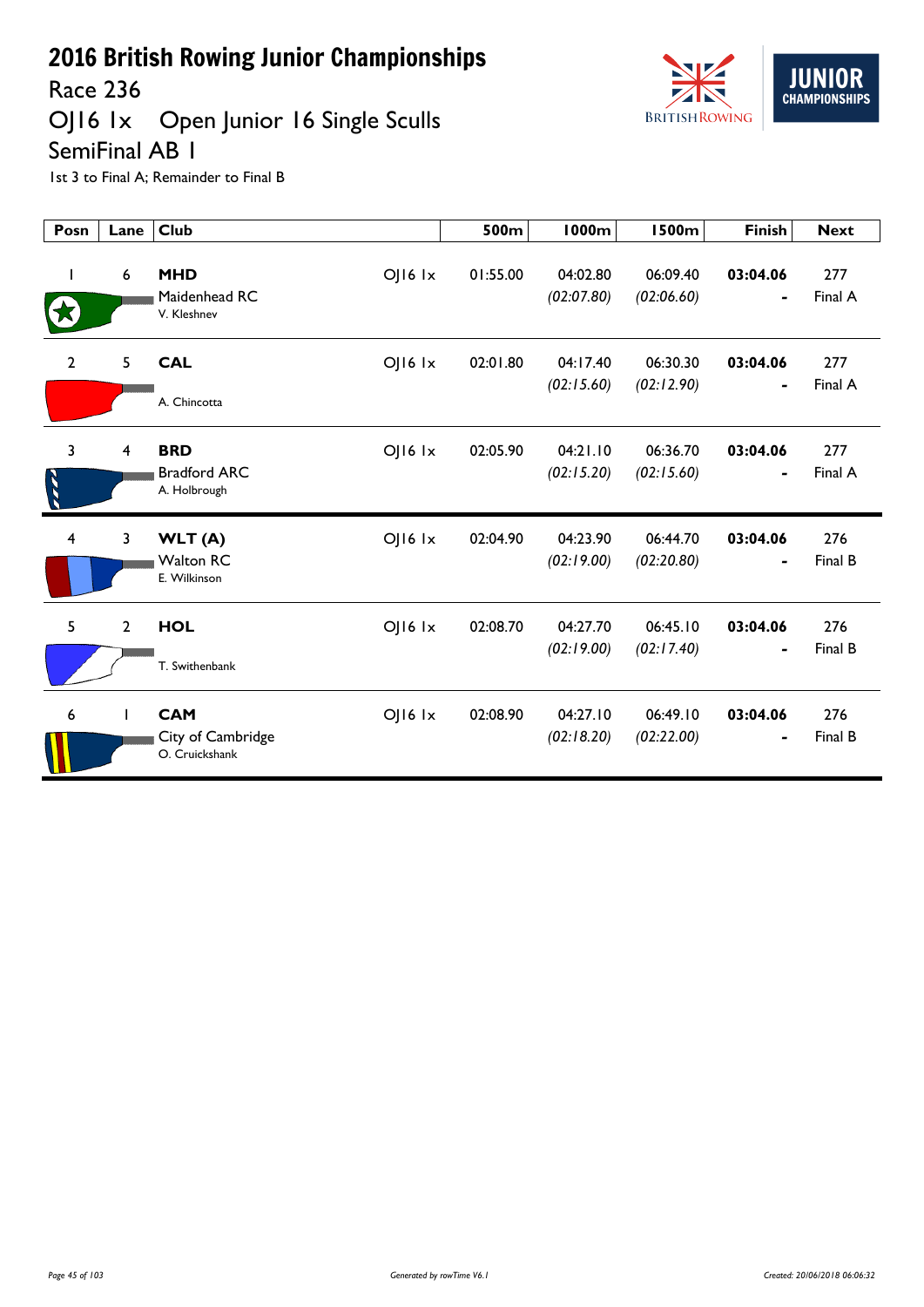

### Race 237

## OJ16 1x Open Junior 16 Single Sculls SemiFinal AB 2

| Posn                    | Lane                    | <b>Club</b>                                    |                 | 500m     | <b>1000m</b>           | <b>1500m</b>           | <b>Finish</b>              | <b>Next</b>    |
|-------------------------|-------------------------|------------------------------------------------|-----------------|----------|------------------------|------------------------|----------------------------|----------------|
| L                       | 6                       | WBS(A)<br>Windsor Boys Sch<br><b>B.</b> Ellery | OJ16 1x         | 01:56.50 | 03:58.80<br>(02:02.30) | 06:04.00<br>(02:05.20) | 03:04.06<br>-              | 277<br>Final A |
| $\mathbf{2}$            | 5                       | <b>MIN</b><br>J. Hullah                        | OJ16 1x         | 02:02.00 | 04:09.50<br>(02:07.50) | 06:18.60<br>(02:09.10) | 03:04.06<br>-              | 277<br>Final A |
| 3                       |                         | <b>STP</b><br>S. Branford                      | OJ16 1x         | 02:09.70 | 04:24.10<br>(02:14.40) | 06:37.00<br>(02:12.90) | 03:04.06<br>$\blacksquare$ | 277<br>Final A |
| $\overline{\mathbf{4}}$ | $\overline{2}$          | <b>TTA</b><br>J. Smith                         | $O$   $16$ $1x$ | 02:06.50 | 04:21.30<br>(02:14.80) | 06:36.70<br>(02:15.40) | 03:04.06                   | 276<br>Final B |
| 5                       | $\overline{\mathbf{4}}$ | <b>GCR</b><br>A. Phillipson                    | $O$   $16$ $1x$ | 02:06.00 | 04:20.90<br>(02:14.90) | 06:40.00<br>(02:19.10) | 03:04.06                   | 276<br>Final B |
| 6                       | $\overline{\mathbf{3}}$ | <b>NST</b><br>S. Corr                          | OJ16 1x         | 02:08.90 | 04:25.40<br>(02:16.50) | 06:44.90<br>(02:19.50) | 03:04.06                   | 276<br>Final B |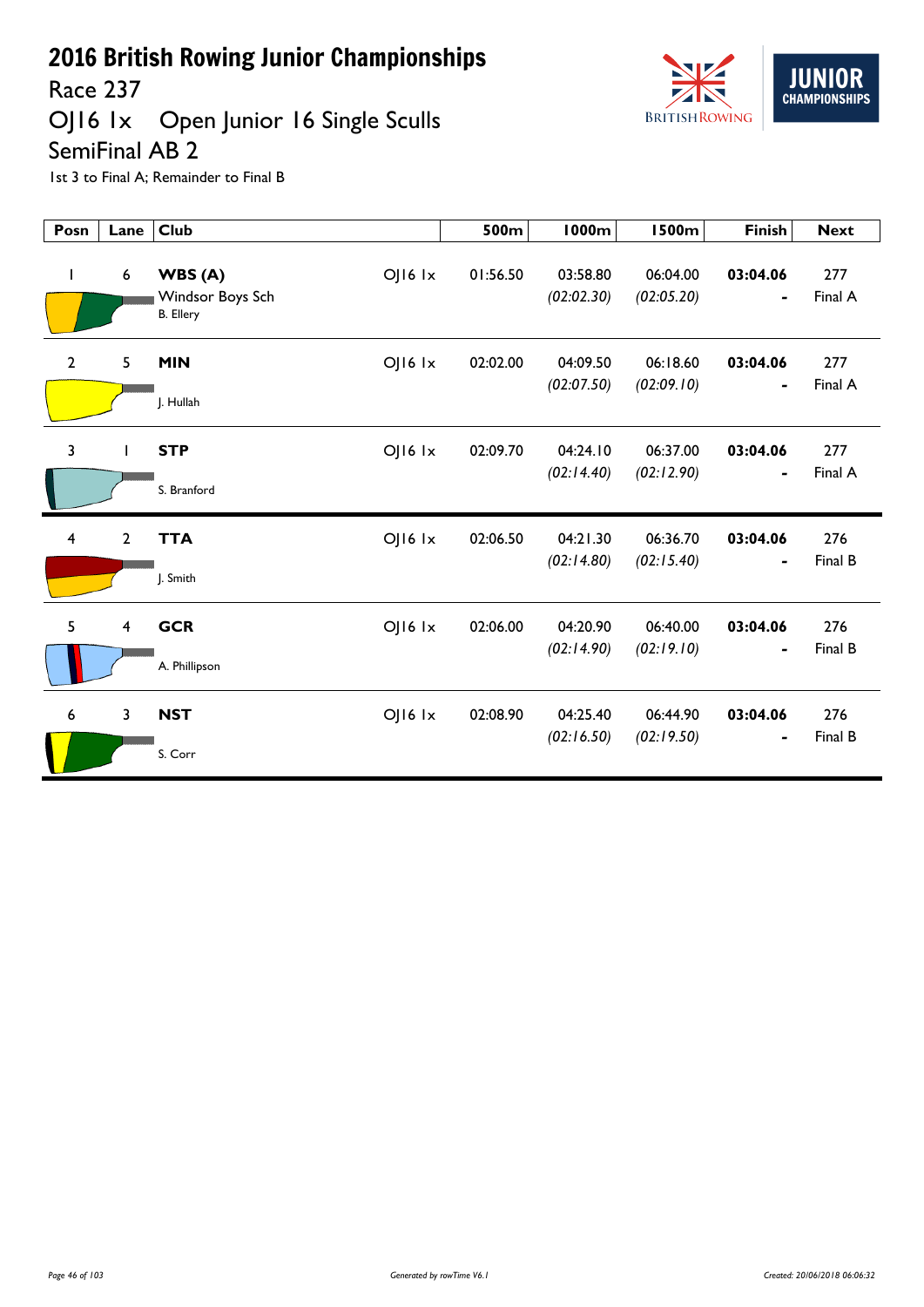

# OJ15 2x Open Junior 15 Double Sculls



SemiFinal AB 1

| Posn           | Lane                    | <b>Club</b>                                                             | 500m     | <b>1000m</b>           | <b>1500m</b>           | <b>Finish</b>              | <b>Next</b>    |
|----------------|-------------------------|-------------------------------------------------------------------------|----------|------------------------|------------------------|----------------------------|----------------|
| L              | 6                       | <b>LEA</b><br>OJ152x<br>Lea RC<br>L. Powell, J. den Dulk                | 01:51.30 | 03:50.10<br>(01:58.80) | 05:52.10<br>(02:02.00) | 03:04.06                   | 288<br>Final A |
| $\overline{2}$ | 5                       | HIN(A)<br>OJ152x<br>Hinksey Sculling Sch<br>A. Clark, R. Stanford Meisl | 01:54.00 | 03:54.30<br>(02:00.30) | 05:56.80<br>(02:02.50) | 03:04.06<br>$\blacksquare$ | 288<br>Final A |
| 3              | $\overline{\mathbf{4}}$ | <b>WLT</b><br>OJ152x<br><b>Walton RC</b><br>T. Philpott, A. Suphi       | 01:50.80 | 03:52.50<br>(02:01.70) | 05:57.90<br>(02:05.40) | 03:04.06                   | 288<br>Final A |
| 4              | $\overline{2}$          | <b>RCH</b><br>OJ152x<br>Royal Chester<br>D. Peers, M. Linfield          | 01:56.00 | 03:59.10<br>(02:03.10) | 06:06.20<br>(02:07.10) | 03:04.06                   | 287<br>Final B |
| 5              | $\mathbf{I}$            | OJ152x<br>YRK (A)<br>York City<br>L. Machado, H. Whitaker               | 01:57.30 | 04:02.80<br>(02:05.50) | 06:09.90<br>(02:07.10) | 03:04.06                   | 287<br>Final B |
| 6              | $\mathbf{3}$            | TSS(A)<br>OJ152x<br><b>Tideway Scullers Sch</b><br>A. Hill. T. Metcalf  | 01:54.30 | 04:06.30<br>(02:12.00) | 06:16.90<br>(02:10.60) | 03:04.06                   | 287<br>Final B |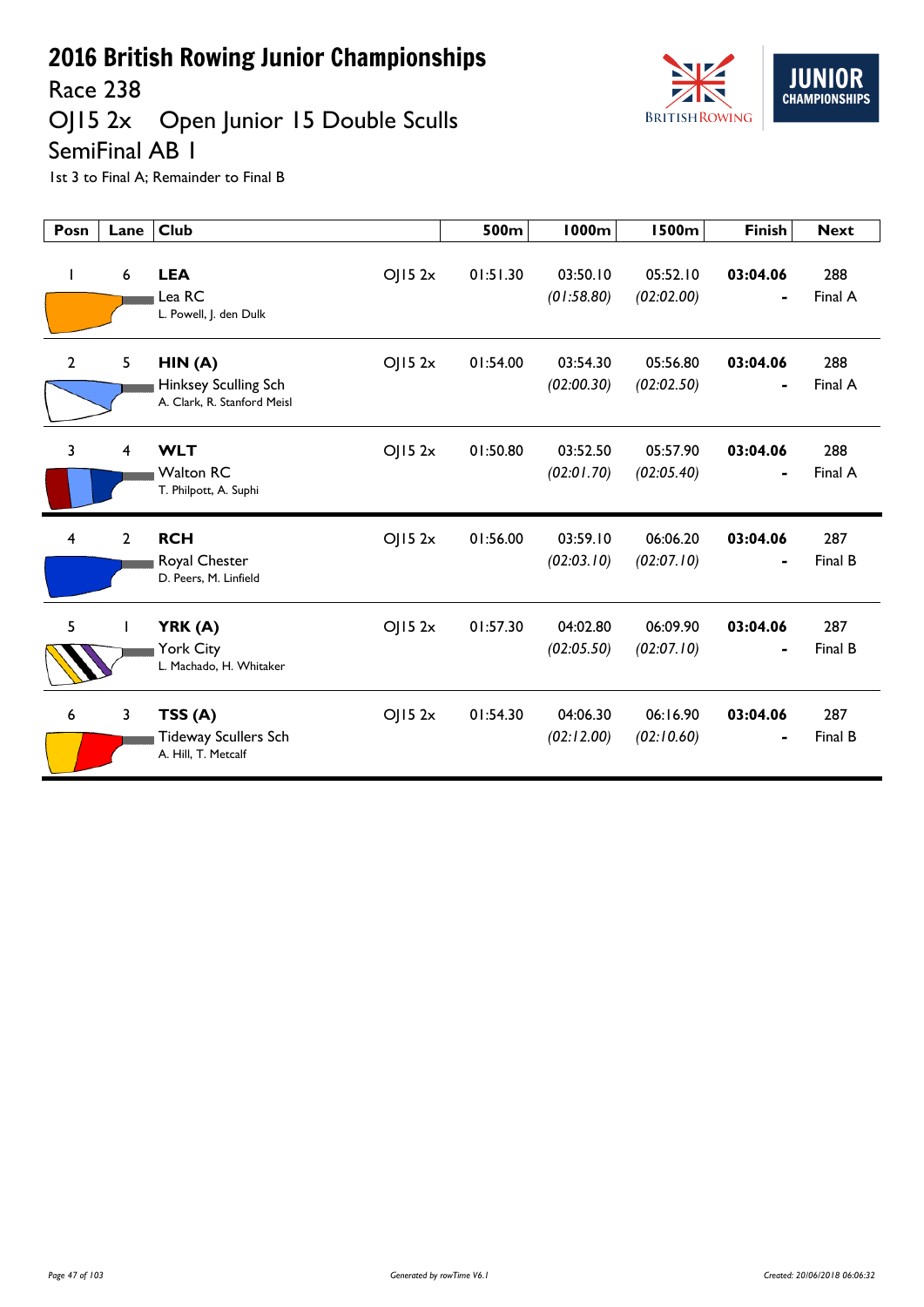Race 239

# OJ15 2x Open Junior 15 Double Sculls



SemiFinal AB 2

| Posn         | Lane                    | <b>Club</b>                                                                         | 500m     | <b>1000m</b>           | <b>1500m</b>           | <b>Finish</b> | <b>Next</b>    |
|--------------|-------------------------|-------------------------------------------------------------------------------------|----------|------------------------|------------------------|---------------|----------------|
| J.           | 5                       | MAR(A)<br>OJ152x<br>Marlow RC<br>L. Taylor Smith, L. Marshall                       | 01:54.70 | 03:57.00<br>(02:02.30) | 05:59.70<br>(02:02.70) | 03:04.06<br>- | 288<br>Final A |
| $\mathbf{2}$ | 6                       | <b>HEN</b><br>OJ152x<br>Henley RC<br>C. Brown, B. Issa                              | 01:52.90 | 03:53.80<br>(02:00.90) | 05:58.90<br>(02:05.10) | 03:04.06<br>۰ | 288<br>Final A |
| 3            | $\overline{\mathbf{4}}$ | TSS(B)<br>OJ152x<br><b>Tideway Scullers Sch</b><br>M. Pilkington Massey, S. Fattouh | 01:53.10 | 03:54.70<br>(02:01.60) | 06:00.10<br>(02:05.40) | 03:04.06      | 288<br>Final A |
| 4            | 3                       | <b>GLB</b><br>OJ152x<br>Globe<br>P. Howard, A. Kirk                                 | 01:57.00 | 04:01.40<br>(02:04.40) | 06:06.50<br>(02:05.10) | 03:04.06      | 287<br>Final B |
| 5            | $\overline{2}$          | OJ152x<br>STK (A)<br>Trentham BC<br>A. Mairs, J. Parrish                            | 01:58.30 | 04:04.00<br>(02:05.70) | 06:10.80<br>(02:06.80) | 03:04.06      | 287<br>Final B |
| <b>DNF</b>   |                         | <b>AFY</b><br>OJ152x<br>A. Garratt, J. Garratt                                      |          |                        |                        |               |                |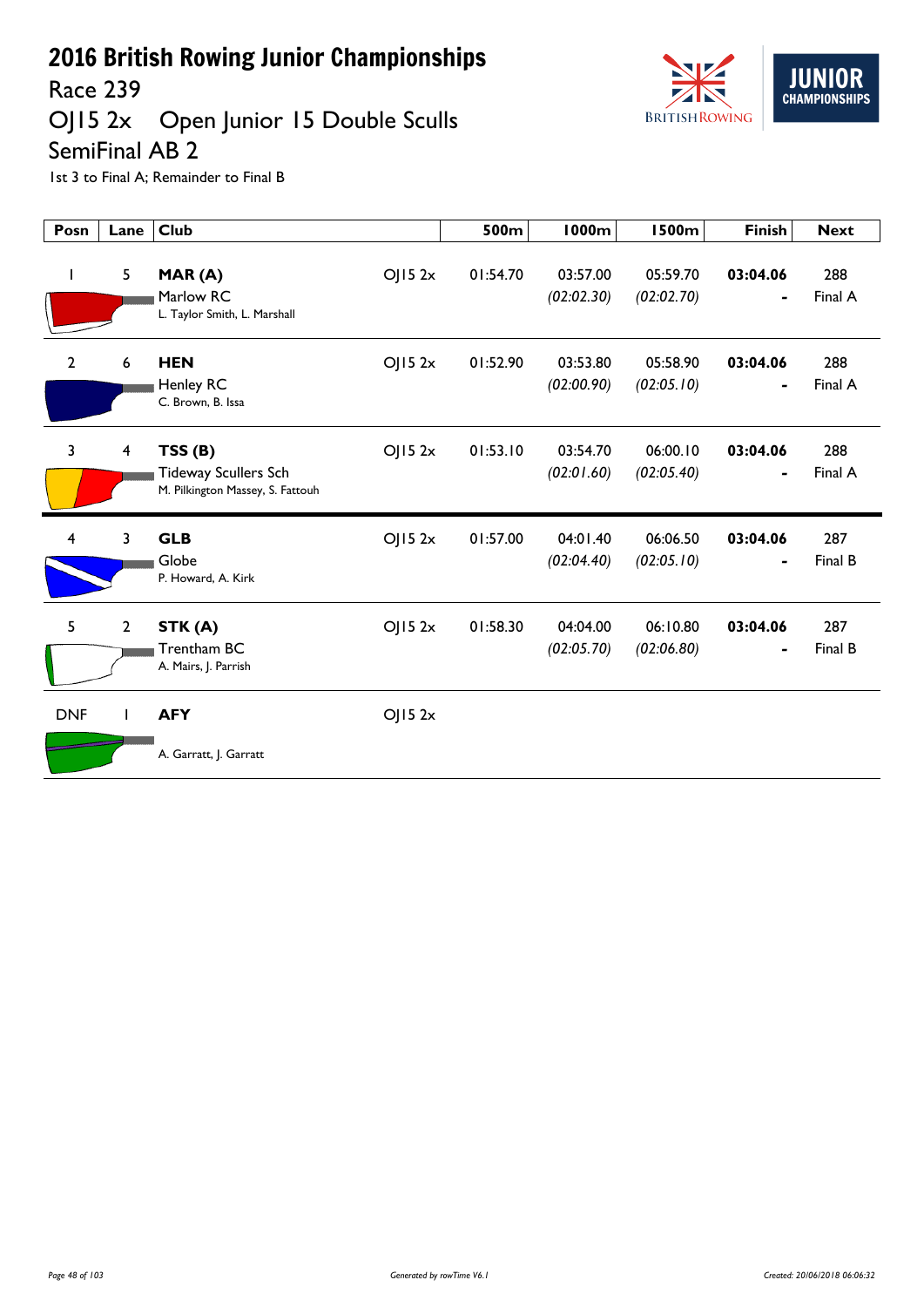

Race 240

## WJ16 2x Women Junior 16 Double Sculls

SemiFinal AB 1

| Posn           | Lane           | <b>Club</b>                                                 |                | 500m     | 1000m                  | <b>1500m</b>           | <b>Finish</b>              | <b>Next</b>    |
|----------------|----------------|-------------------------------------------------------------|----------------|----------|------------------------|------------------------|----------------------------|----------------|
| $\mathbf{I}$   | 6              | HEN(B)<br><b>Henley RC</b><br>M. Wright, G. Robinson Ranger | WJ16 $2x$      | 02:00.50 | 04:16.10<br>(02:15.60) | 06:23.50<br>(02:07.40) | 03:04.06                   | 290<br>Final A |
| $\overline{2}$ | 4              | <b>AVN</b><br>Avon County<br>B. Keen, M. Churchman          | $W$ ] 16 2x    | 02:03.70 | 04:20.30<br>(02:16.60) | 06:35.40<br>(02:15.10) | 03:04.06                   | 290<br>Final A |
| $\overline{3}$ | 5              | <b>NRC</b><br>Nottingham RC<br>A. Clark, I. Barlow          | $W$   16 2x    | 02:02.40 | 04:19.70<br>(02:17.30) | 06:40.00<br>(02:20.30) | 03:04.06<br>$\blacksquare$ | 290<br>Final A |
| $\overline{4}$ | 3              | WTN(B)<br>Warrington<br>A. Ellam, C. Nyland                 | $W$ ] 16 2 $x$ | 02:05.40 | 04:28.50<br>(02:23.10) | 06:55.10<br>(02:26.60) | 03:04.06                   | 289<br>Final B |
| 5              | $\overline{2}$ | <b>SPT</b><br><b>St Peters Sch</b><br>K. Bonner, S. Haslam  | WJ16 $2x$      | 02:19.10 | 04:44.50<br>(02:25.40) | 07:08.60<br>(02:24.10) | 03:04.06                   | 289<br>Final B |
| 6              | $\mathbf{I}$   | <b>RUN</b><br>Runcorn<br>C. Hanlon, S. Hall                 | WJ16 $2x$      | 02:17.80 | 04:46.00<br>(02:28.20) | 07:11.70<br>(02:25.70) | 03:04.06                   | 289<br>Final B |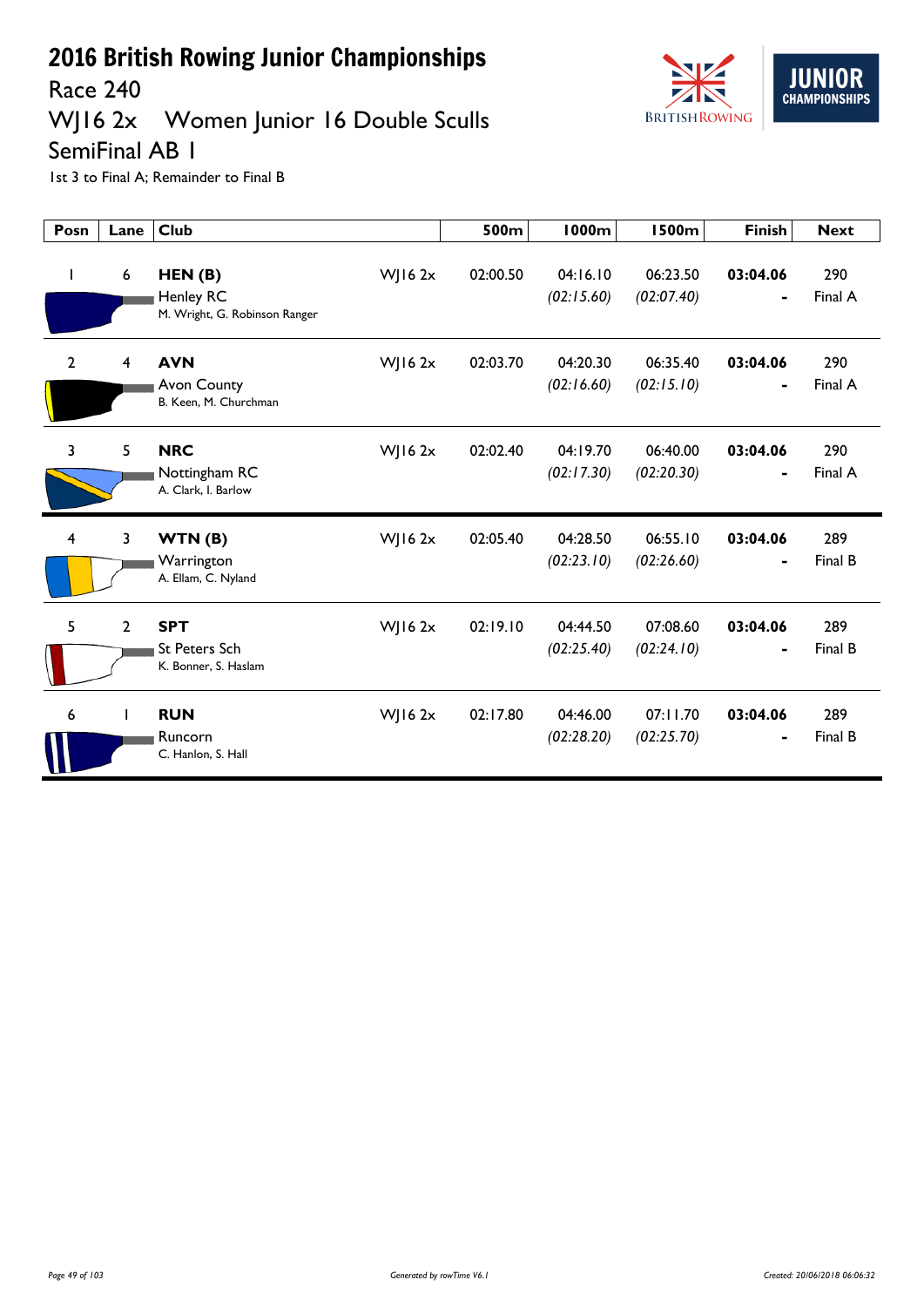

### Race 241<br>WJ16 2x Women Junior 16 Double Sculls

SemiFinal AB 2

| Posn           | Lane           | <b>Club</b>                                              |             | 500m     | <b>1000m</b>           | <b>1500m</b>           | <b>Finish</b> | <b>Next</b>    |
|----------------|----------------|----------------------------------------------------------|-------------|----------|------------------------|------------------------|---------------|----------------|
|                | 6              | WTN(A)<br>Warrington<br>K. Saccheri, R. Ozsanlav-Harris  | $W$ JI6 2x  | 02:03.30 | 04:13.40<br>(02:10.10) | 06:24.50<br>(02:11.10) | 03:04.06      | 290<br>Final A |
| $\mathbf{2}$   | 4              | <b>MBC</b><br>Molesey BC<br>H. Dunford, D. Leppard       | $W$ JI6 2x  | 02:06.70 | 04:17.80<br>(02:11.10) | 06:27.90<br>(02:10.10) | 03:04.06      | 290<br>Final A |
| $\overline{3}$ | 5              | <b>COX</b><br>City of Oxford<br>G. Cherry, G. Millard    | WJ16 2x     | 02:03.00 | 04:16.90<br>(02:13.90) | 06:33.30<br>(02:16.40) | 03:04.06<br>- | 290<br>Final A |
| 4              | 3              | <b>GLB</b><br>Globe<br>F. McIntosh, S. Samuel            | $W$ ] 16 2x | 02:05.10 | 04:21.90<br>(02:16.80) | 06:40.80<br>(02:18.90) | 03:04.06      | 289<br>Final B |
| 5              | H              | <b>CBR</b><br>City of Bristol RC<br>I. Fowles, R. Oates  | $W$ ] 16 2x | 02:15.10 | 04:39.20<br>(02:24.10) | 07:02.90<br>(02:23.70) | 03:04.06      | 289<br>Final B |
| 6              | $\overline{2}$ | <b>TWIE</b><br>?x?<br>M. Johnson (IEL), M. Duthart (TWK) | WJ16 2x     | 02:17.70 | 04:43.40<br>(02:25.70) | 07:06.30<br>(02:22.90) | 03:04.06      | 289<br>Final B |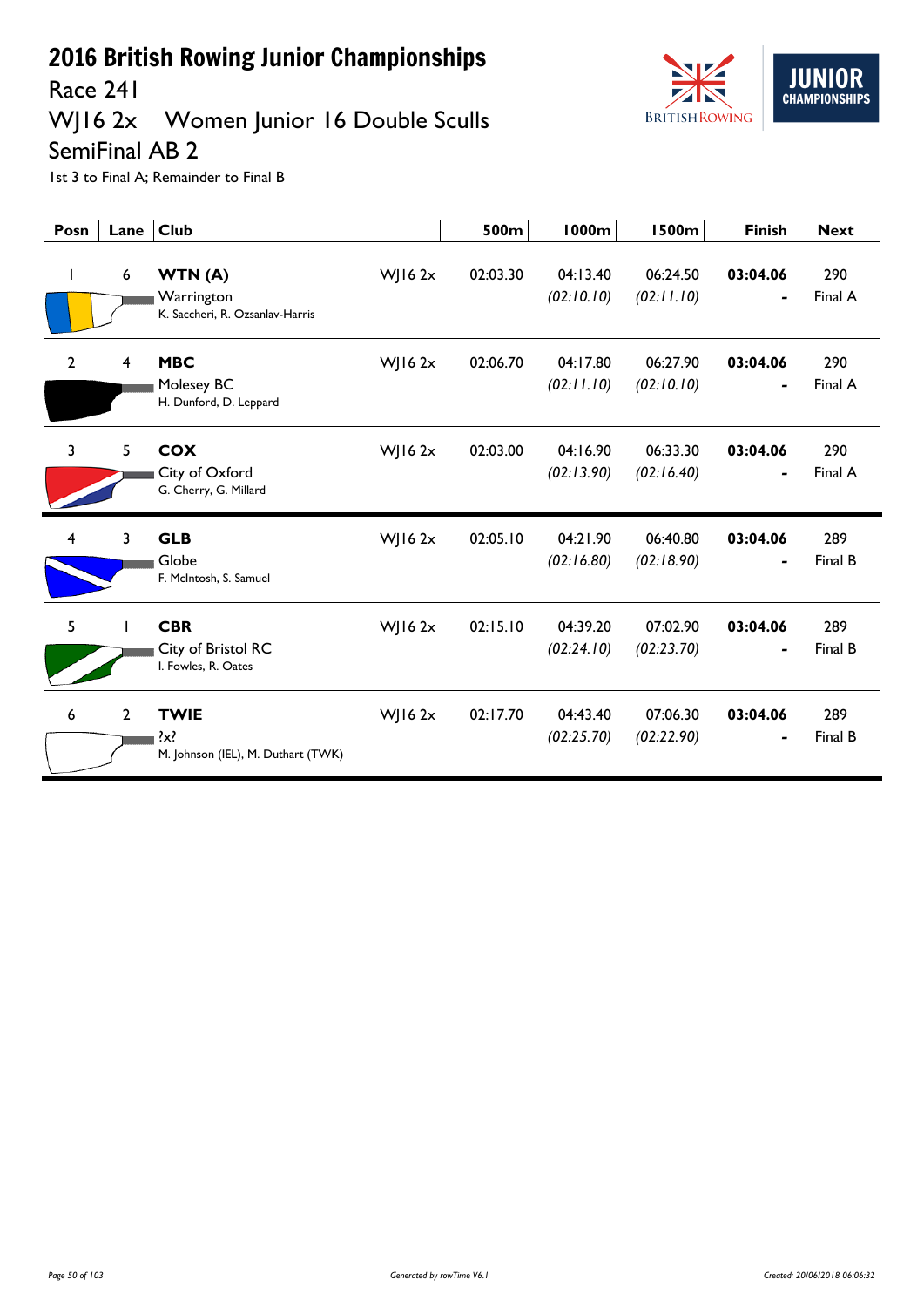Race 242

## WJ18 2x Women Junior Double Sculls



SemiFinal AB 1

| Posn           | Lane           | <b>Club</b>                                                     |                | 500m     | <b>1000m</b>           | <b>1500m</b>           | <b>Finish</b> | <b>Next</b>    |
|----------------|----------------|-----------------------------------------------------------------|----------------|----------|------------------------|------------------------|---------------|----------------|
| I              | 6              | <b>NOR</b><br>Norwich RC<br>H. Bracey, E. Bowyer                | WJ18 2x        | 01:58.10 | 04:02.60<br>(02:04.50) | 06:09.20<br>(02:06.60) | 03:04.06<br>- | 293<br>Final A |
| $\overline{2}$ | 4              | <b>BUTR</b><br>$\{x\}$<br>P. Wycherley (BUL), L. Fielding (TRT) | $W$ ] 18 2 $x$ | 02:02.00 | 04:08.80<br>(02:06.80) | 06:17.30<br>(02:08.50) | 03:04.06<br>- | 293<br>Final A |
| $\overline{3}$ | 5              | <b>HEN</b><br>Henley RC<br>C. Pearson, E. Morgan                | $W$   18 2 $x$ | 02:03.70 | 04:14.80<br>(02:11.10) | 06:23.40<br>(02:08.60) | 03:04.06<br>- | 293<br>Final A |
| 4<br>E         | 3              | <b>TRC</b><br>Thames RC<br>C. Ball, C. Knight                   | $W$ ] 18 2 $x$ | 02:02.80 | 04:12.40<br>(02:09.60) | 06:25.10<br>(02:12.70) | 03:04.06<br>- | 292<br>Final B |
| 5              | $\overline{2}$ | <b>TTA</b><br>E. Batchelor, M. Lewis                            | $W$ ] 18 2 $x$ | 02:04.70 | 04:19.20<br>(02:14.50) | 06:35.40<br>(02:16.20) | 03:04.06      | 292<br>Final B |
| 6              |                | <b>AGE</b><br>Agecroft<br>S. Dooley, G. Musollari               | $W$ ] 18 2 $x$ | 02:07.60 | 04:25.70<br>(02:18.10) | 06:48.50<br>(02:22.80) | 03:04.06<br>- | 292<br>Final B |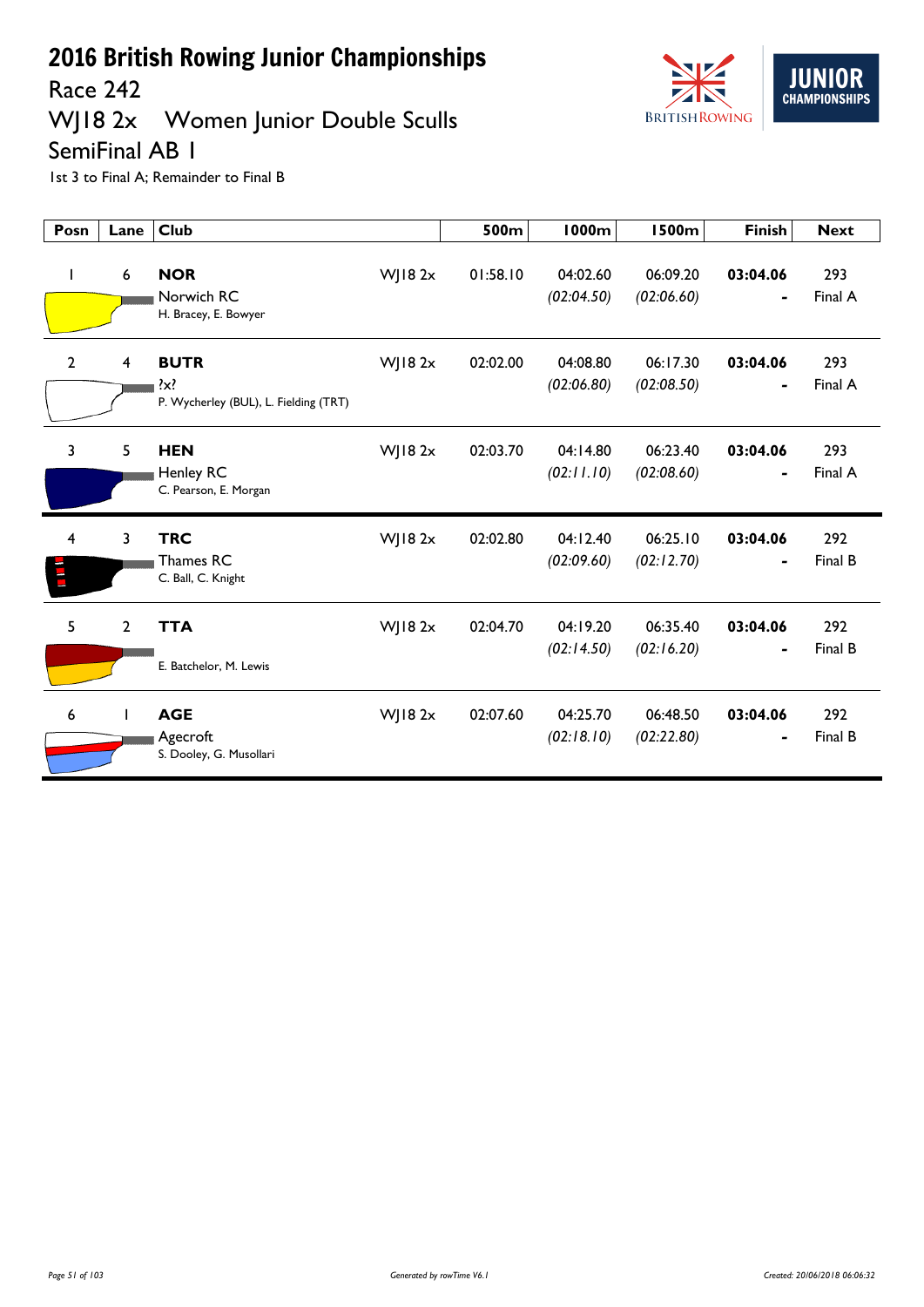Race 243

## WJ18 2x Women Junior Double Sculls



SemiFinal AB 2

| Posn           | Lane           | <b>Club</b>                                               |                | 500m     | <b>1000m</b>           | <b>1500m</b>           | <b>Finish</b>              | <b>Next</b>    |
|----------------|----------------|-----------------------------------------------------------|----------------|----------|------------------------|------------------------|----------------------------|----------------|
|                | 5              | <b>WTN</b><br>Warrington<br>L. Stanhope, P. Curran        | $W$ ] 18 2 $x$ | 01:59.00 | 04:00.70<br>(02:01.70) | 06:05.00<br>(02:04.30) | 03:04.06                   | 293<br>Final A |
| $\overline{2}$ | 6              | <b>IERR</b><br>$\{x\}$<br>R. Welch (IEL), K. Lyster (ROB) | $W$ ] 18 2 $x$ | 01:56.60 | 04:00.30<br>(02:03.70) | 06:09.30<br>(02:09.00) | 03:04.06<br>$\blacksquare$ | 293<br>Final A |
| 3              | 3              | <b>SCDU</b><br>$\{x\}$<br>K. McDonald (DUB), J. Ord (SCP) | $W$ ] 18 2 $x$ | 02:04.60 | 04:13.50<br>(02:08.90) | 06:24.00<br>(02:10.50) | 03:04.06                   | 293<br>Final A |
| 4              | 4              | <b>CAS</b><br>N. McClure, K. Bogan                        | $W$ ] 18 2 $x$ | 02:02.10 | 04:10.10<br>(02:08.00) | 06:23.30<br>(02:13.20) | 03:04.06<br>$\blacksquare$ | 292<br>Final B |
| 5              | $\overline{2}$ | <b>MAR</b><br>Marlow RC<br>S. Devereux, L. Weatherall     | WJ18 2x        | 02:06.40 | 04:15.30<br>(02:08.90) | 06:28.00<br>(02:12.70) | 03:04.06                   | 292<br>Final B |
| 6              | T              | <b>ABV</b><br>A B Severn<br>J. Roberts, D. Radley-Moore   | WJ18 2x        | 02:05.10 | 04:16.90<br>(02:11.80) | 06:31.70<br>(02:14.80) | 03:04.06<br>$\blacksquare$ | 292<br>Final B |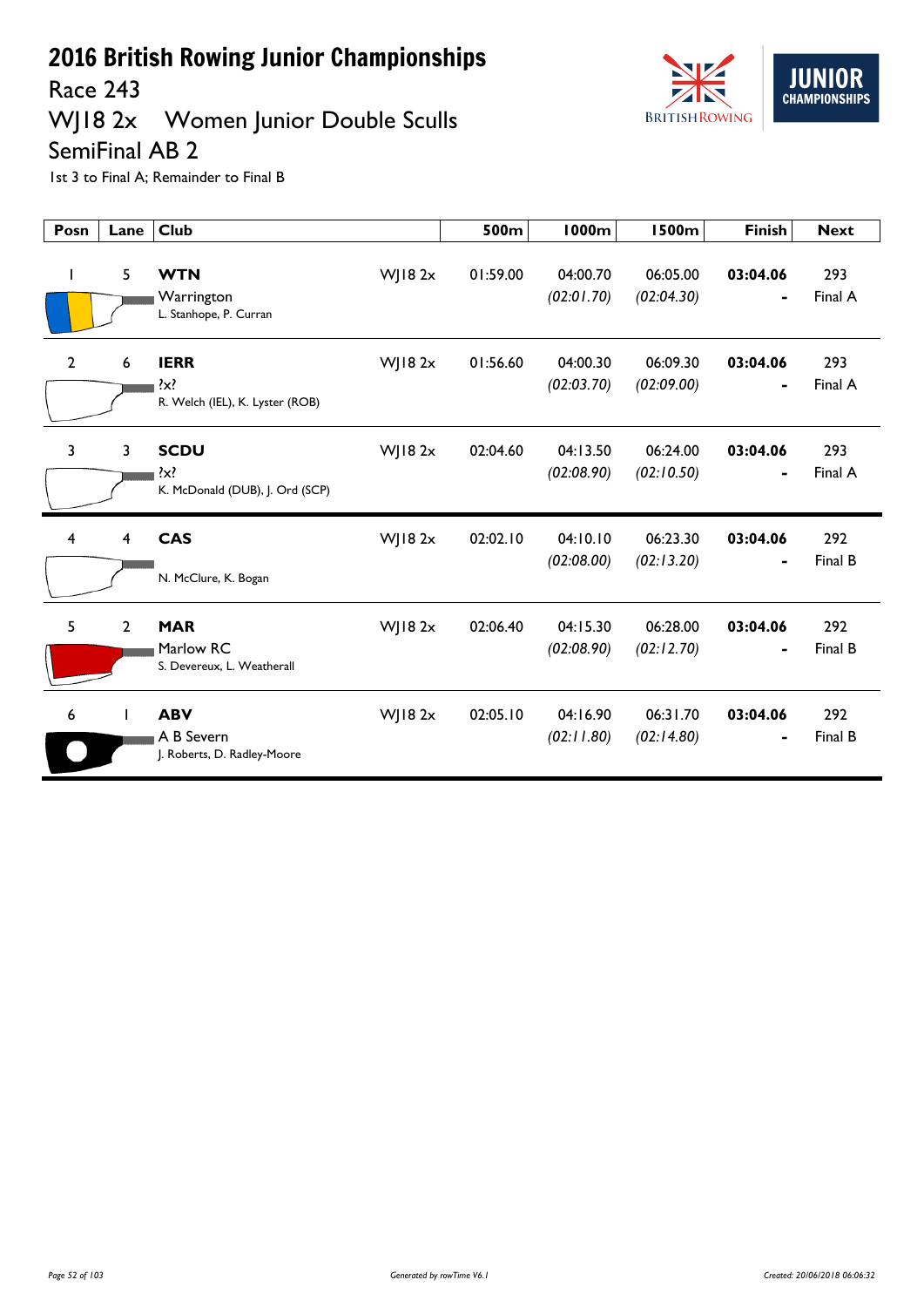Race 244

OJ18 2- Open Junior Coxless Pairs Final B



| Posn           | Lane           | <b>Club</b>                                                    |        | 500m       | <b>1000m</b> | <b>1500m</b>                           | <b>Finish</b>          | <b>Next</b> |
|----------------|----------------|----------------------------------------------------------------|--------|------------|--------------|----------------------------------------|------------------------|-------------|
| $\mathbf{I}$   | 6              | <b>TRT</b><br>T. Louch, J. Simons                              | OJ182- | <b>DNA</b> | <b>DNA</b>   | <b>DNA</b><br>$\blacksquare$           | 03:04.06<br>(03:04.06) |             |
| $\overline{2}$ | 3              | <b>GWC</b><br>George Watsons Coll<br>E. Dickerson, F. Mainland | OJ182- | <b>DNA</b> | <b>DNA</b>   | <b>DNA</b><br>$\blacksquare$           | 03:04.06<br>(03:04.06) |             |
| 3              | 5              | MAV(A)<br>Maidstone Invicta<br>T. Long, D. Singer              | OJ182- | <b>DNA</b> | <b>DNA</b>   | <b>DNA</b><br>$\overline{\phantom{a}}$ | 03:04.06<br>(03:04.06) |             |
| 4              | 4              | <b>MAR</b><br>Marlow RC<br>A. Smith, J. Bullivant              | OJ182- | <b>DNA</b> | <b>DNA</b>   | <b>DNA</b><br>$\blacksquare$           | 03:04.06<br>(03:04.06) |             |
| 5 <sup>5</sup> | $\overline{2}$ | <b>RCH</b><br>Royal Chester<br>B. Newell, J. Freer-Smith       | OJ182- | <b>DNA</b> | <b>DNA</b>   | <b>DNA</b><br>$\overline{\phantom{a}}$ | 03:04.06<br>(03:04.06) |             |
| <b>DNS</b>     |                | MAV(B)<br>Maidstone Invicta<br>D. Tinker, A. Chappell-Tay      | OJ182- |            |              |                                        |                        |             |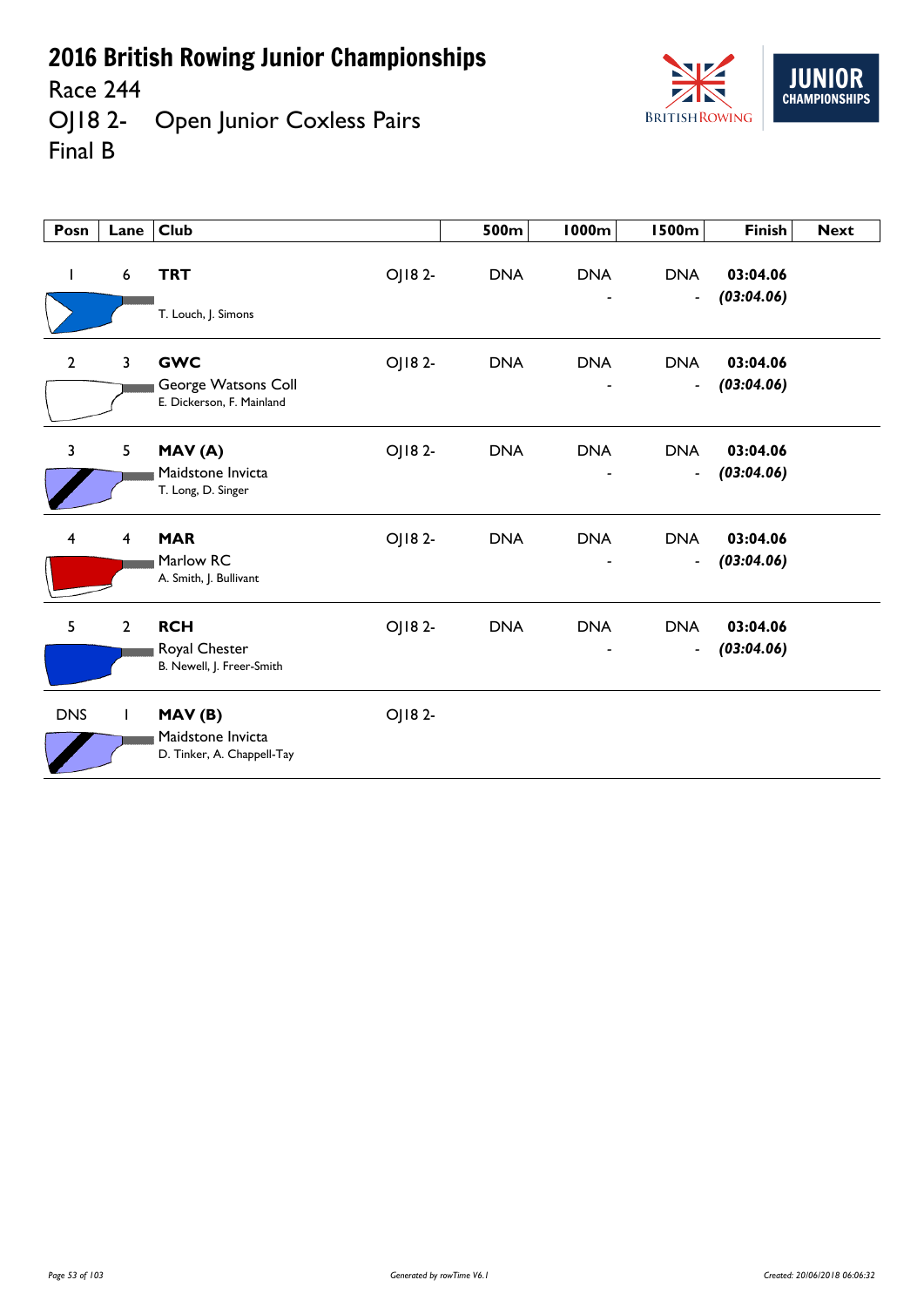Race 245

**IIIN CHAMPIONSHIPS BRITISH ROWING** 

OJ18 2- Open Junior Coxless Pairs Final A

| Posn           | Lane                    | <b>Club</b>                                                              | 500m       | <b>1000m</b> | <b>1500m</b>                           | <b>Finish</b>          | <b>Next</b> |
|----------------|-------------------------|--------------------------------------------------------------------------|------------|--------------|----------------------------------------|------------------------|-------------|
| $\mathbf{I}$   | 6                       | <b>KCA</b><br>OJ182-<br>Kings Sch Canterbury<br>F. Allinson, H. Nichols  | <b>DNA</b> | <b>DNA</b>   | <b>DNA</b><br>$\blacksquare$           | 03:04.06<br>(03:04.06) |             |
| $\mathbf{2}$   | 5                       | <b>CCS</b><br>OJ182-<br><b>Claires Court Sch</b><br>H. Osborne, B. Smith | <b>DNA</b> | <b>DNA</b>   | <b>DNA</b><br>$\blacksquare$           | 03:04.06<br>(03:04.06) |             |
| $\overline{3}$ | $\overline{\mathbf{4}}$ | <b>GMS</b><br>OJ18 2-<br><b>Gt Marlow Sch</b><br>E. Nunn, R. Honey       | <b>DNA</b> | <b>DNA</b>   | <b>DNA</b><br>$\overline{\phantom{a}}$ | 03:04.06<br>(03:04.06) |             |
| 4              | $\overline{2}$          | <b>STK</b><br>OJ182-<br>Trentham BC<br>O. Picking, T. Chesworth          | <b>DNA</b> | <b>DNA</b>   | <b>DNA</b><br>$\overline{\phantom{a}}$ | 03:04.06<br>(03:04.06) |             |
| 5              | 3                       | <b>MOC</b><br>OJ182-<br>H. Dalrymple, D. Newman                          | <b>DNA</b> | <b>DNA</b>   | <b>DNA</b><br>$\blacksquare$           | 03:04.06<br>(03:04.06) |             |
| 6              |                         | <b>MBC</b><br>OJ18 2-<br>Molesey BC<br>O. Jones, T. Osborne              | <b>DNA</b> | <b>DNA</b>   | <b>DNA</b><br>$\blacksquare$           | 03:04.06<br>(03:04.06) |             |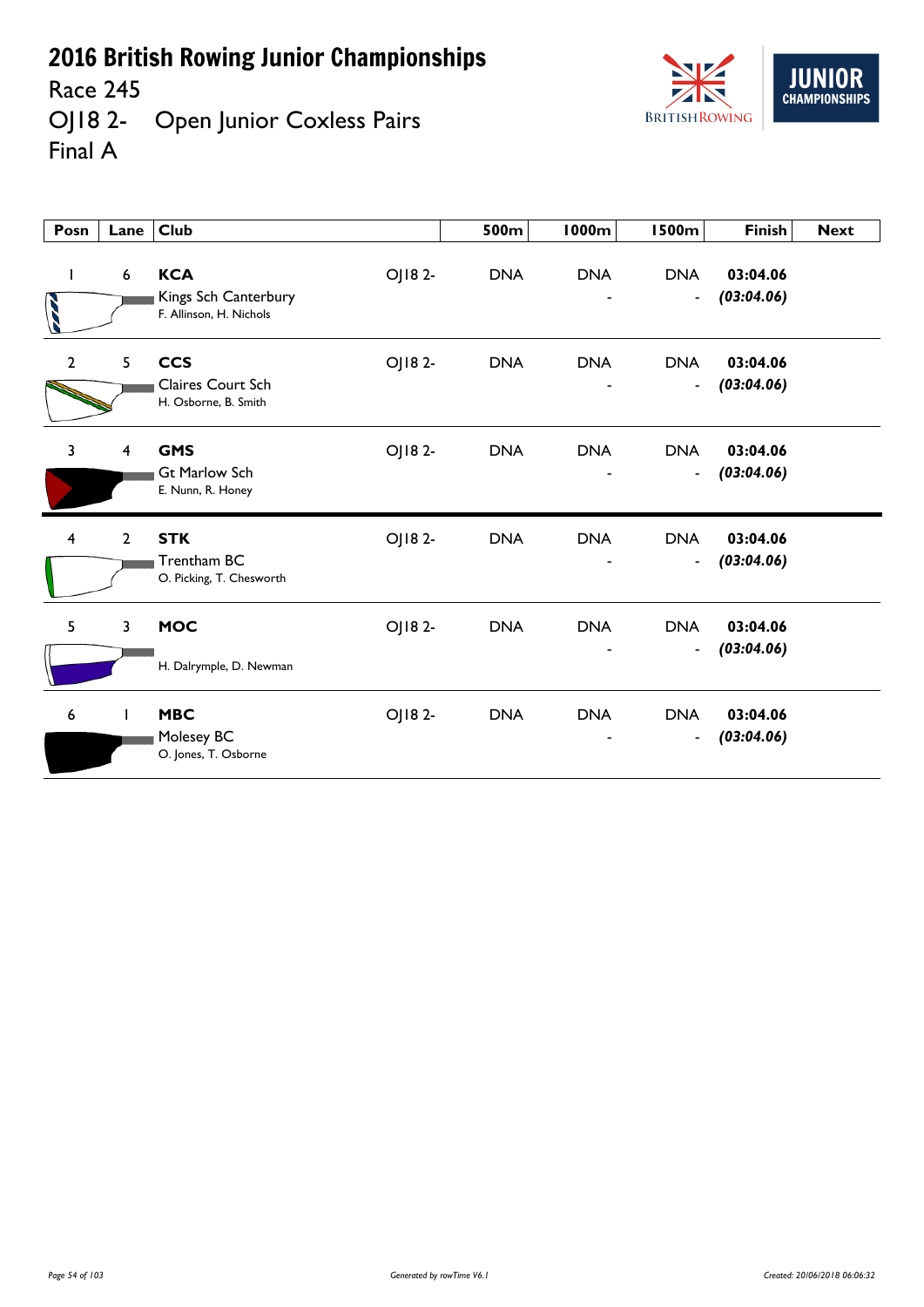Race 246<br>OJ16 4+ Open Junior 16 Coxed Fours Final



| Posn           | Lane           | <b>Club</b>                                                                                                        | 500m       | 1000m      | <b>1500m</b>                               | <b>Finish</b>          | <b>Next</b> |
|----------------|----------------|--------------------------------------------------------------------------------------------------------------------|------------|------------|--------------------------------------------|------------------------|-------------|
| L              | 6              | ASR (B)<br>OJ164+<br>Aberdeen Schs RA<br>T. Stott, R. Powell, M. Beeson, C. Forbes, [Cox] M.<br>McRory             | <b>DNA</b> | <b>DNA</b> | <b>DNA</b><br>$\overline{\phantom{a}}$     | 03:04.06<br>(03:04.06) |             |
| $\overline{2}$ | 5 <sup>1</sup> | <b>TSS</b><br>OJ164+<br><b>Tideway Scullers Sch</b><br>O. Newton, S. Okuka, C. Tarczy, L. Joss, [Cox] E.<br>Tarczy | <b>DNA</b> | <b>DNA</b> | <b>DNA</b><br>$\qquad \qquad \blacksquare$ | 03:04.06<br>(03:04.06) |             |
| 3              | 4              | <b>STK</b><br>OJ164+<br><b>Trentham BC</b><br>A. Connell, K. Duncan-Lewis, C. Hallam, J. Ford, [Cox]<br>L. Hallam  | <b>DNA</b> | <b>DNA</b> | <b>DNA</b><br>$\overline{\phantom{a}}$     | 03:04.06<br>(03:04.06) |             |
| 4              |                | <b>GMS</b><br>OJ164+<br><b>Gt Marlow Sch</b><br>J. McKenzie, R. Argyle, A. Hardy, J. Cornwell, [Cox] L.<br>Hughes  | <b>DNA</b> | <b>DNA</b> | <b>DNA</b><br>$\qquad \qquad \blacksquare$ | 03:04.06<br>(03:04.06) |             |
| 5.             | $2^{\circ}$    | ASR (A)<br>OJ164+<br>Aberdeen Schs RA<br>S. Kelso, D. Skinner, A. Graham, D. Lynch, [Cox] O.<br>Forbes             | <b>DNA</b> | <b>DNA</b> | <b>DNA</b><br>$\overline{\phantom{a}}$     | 03:04.06<br>(03:04.06) |             |
| 6              | $\overline{3}$ | <b>MAV</b><br>OJ164+<br>Maidstone Invicta<br>W. Humphris, S. Read, A. Rose, S. Jeacock, [Cox] B.<br>Tinker         | <b>DNA</b> | <b>DNA</b> | <b>DNA</b><br>$\overline{\phantom{a}}$     | 03:04.06<br>(03:04.06) |             |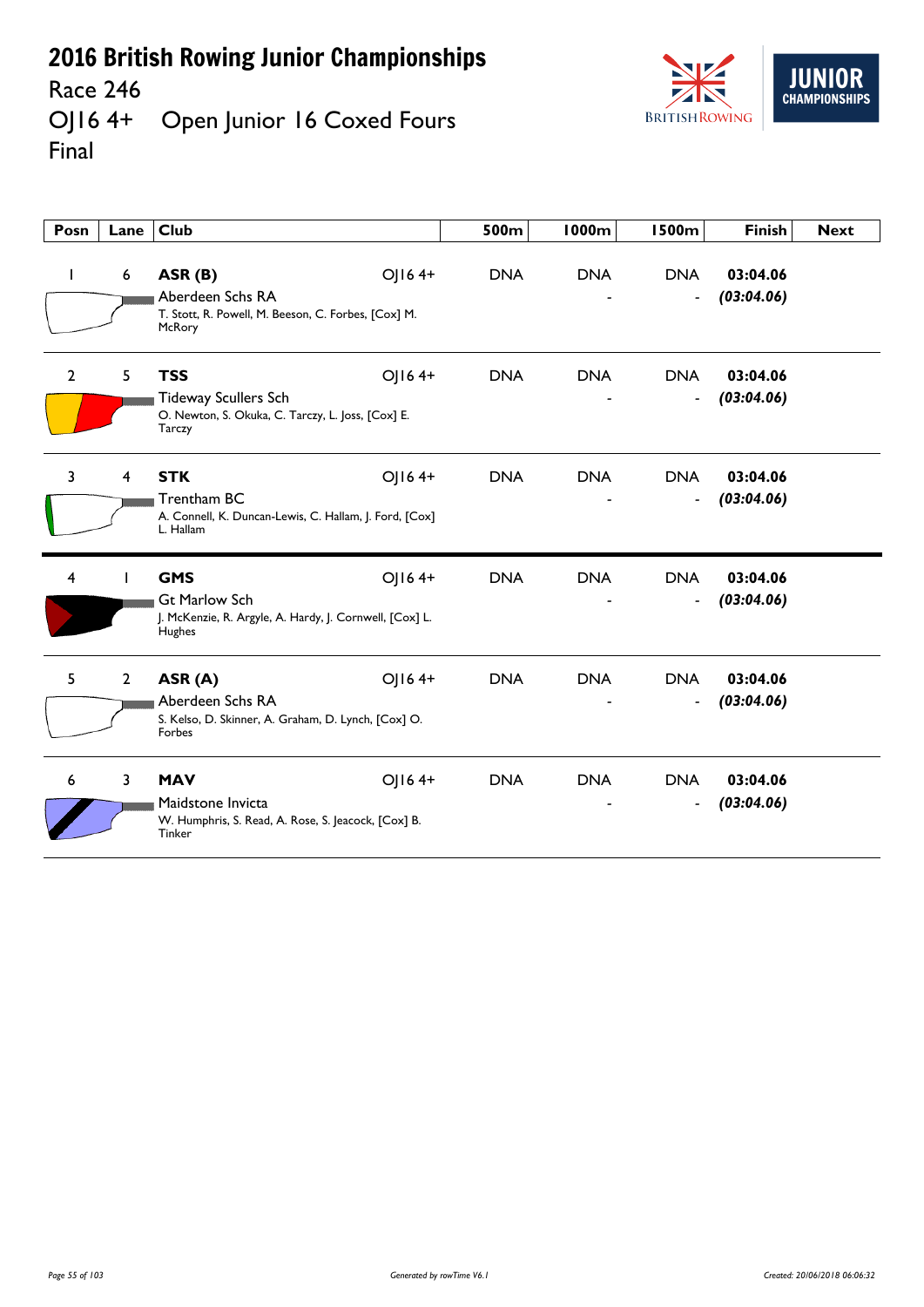Race 247<br>WJ18 4-Women Junior Coxless Fours Final B



| Posn           | Lane           | <b>Club</b>                                                                                                    | 500m       | <b>1000m</b> | <b>1500m</b>                           | <b>Finish</b>          | <b>Next</b> |
|----------------|----------------|----------------------------------------------------------------------------------------------------------------|------------|--------------|----------------------------------------|------------------------|-------------|
|                | 6              | <b>LEHA</b><br>WJ184-<br>$\{x\}$<br>E. Strawbridge (HAB), H. Lincoln (HAB), E. George<br>(LEH), H. Green (HAB) | <b>DNA</b> | <b>DNA</b>   | <b>DNA</b><br>$\overline{\phantom{a}}$ | 03:04.06<br>(03:04.06) |             |
| $\overline{2}$ | 4              | WJ184-<br><b>LEH</b><br>Lady E Holles<br>E. Henshaw, A. Reddish, V. Cole, F. Kelly                             | <b>DNA</b> | <b>DNA</b>   | <b>DNA</b><br>$\overline{\phantom{a}}$ | 03:04.06<br>(03:04.06) |             |
| 3              | 5              | WJ184-<br><b>GMS</b><br><b>Gt Marlow Sch</b><br>L. Beswick, H. Hammond, D. De Winnaar, E. Paul                 | <b>DNA</b> | <b>DNA</b>   | <b>DNA</b><br>$\blacksquare$           | 03:04.06<br>(03:04.06) |             |
| 4              | 3              | <b>ASR</b><br>WJ184-<br>Aberdeen Schs RA<br>E. Murphy, C. Burnett-Stuart, F. Harvey, C. Leslie                 | <b>DNA</b> | <b>DNA</b>   | <b>DNA</b><br>$\overline{\phantom{a}}$ | 03:04.06<br>(03:04.06) |             |
| 5              | L              | WJ184-<br><b>RRKE</b><br>$\{x\}$<br>F. Lawrence (ROB), C. Fialova (KSE), E. Curtis (ROB),<br>L. Larsson (ROB)  | <b>DNA</b> | <b>DNA</b>   | <b>DNA</b><br>$\blacksquare$           | 03:04.06<br>(03:04.06) |             |
| 6              | $\overline{2}$ | <b>MAV</b><br>WJ184-<br>Maidstone Invicta<br>H. Taylor, C. Kickham, K. Macmahon, S. Taylor                     | <b>DNA</b> | <b>DNA</b>   | <b>DNA</b><br>$\overline{\phantom{a}}$ | 03:04.06<br>(03:04.06) |             |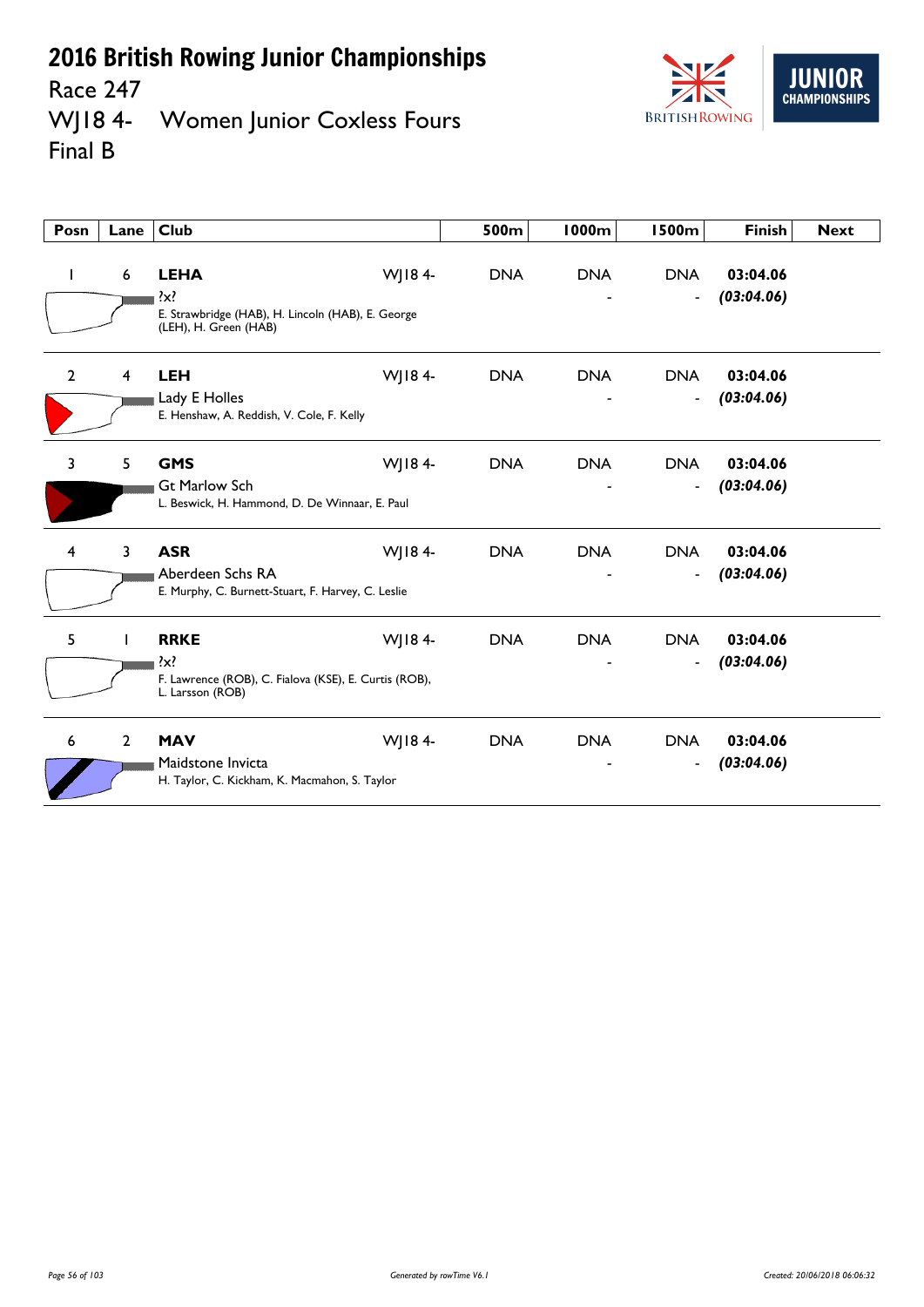Race 248<br>WJ18 4-Women Junior Coxless Fours Final A



| Posn           | Lane           | <b>Club</b>                                                                                   |        | 500m       | 1000m      | <b>1500m</b>                               | <b>Finish</b>          | <b>Next</b> |
|----------------|----------------|-----------------------------------------------------------------------------------------------|--------|------------|------------|--------------------------------------------|------------------------|-------------|
| ı              | 6              | <b>SHMB</b><br>?x?<br>L. Wheeldon (MBC), L. Edwards (SHV), E. Thompson<br>(SHV), M. Orr (SHV) | WJ184- | <b>DNA</b> | <b>DNA</b> | <b>DNA</b><br>$\qquad \qquad \blacksquare$ | 03:04.06<br>(03:04.06) |             |
| $\overline{2}$ | 5              | <b>HEN</b><br>Henley RC<br>E. Morgan, C. Pearson, G. Edwards, I. Jonsson                      | WJ184- | <b>DNA</b> | <b>DNA</b> | <b>DNA</b><br>$\blacksquare$               | 03:04.06<br>(03:04.06) |             |
| 3              | $\overline{4}$ | <b>GLS</b><br>H. Wicklow, A. Colley, L. Macnaughton, R. Cannon                                | WJ184- | <b>DNA</b> | <b>DNA</b> | <b>DNA</b><br>$\qquad \qquad \blacksquare$ | 03:04.06<br>(03:04.06) |             |
| $\overline{4}$ | 3              | <b>NRC</b><br>Nottingham RC<br>H. Stocks, J. Draycott, R. Heap, P. Jenkins                    | WJ184- | <b>DNA</b> | <b>DNA</b> | <b>DNA</b><br>$\overline{\phantom{a}}$     | 03:04.06<br>(03:04.06) |             |
| 5              |                | <b>SPG</b><br>St Pauls Girls Sch BC<br>N. Thomson, H. Kirkpatrick, N. Lawless, L. Valt        | WJ184- | <b>DNA</b> | <b>DNA</b> | <b>DNA</b><br>$\overline{\phantom{a}}$     | 03:04.06<br>(03:04.06) |             |
| 6              | $\overline{2}$ | <b>MAR</b><br>Marlow RC<br>G. Dean, A. Matthews, G. Matthews, C. Fennell                      | WJ184- | <b>DNA</b> | <b>DNA</b> | <b>DNA</b><br>$\blacksquare$               | 03:04.06<br>(03:04.06) |             |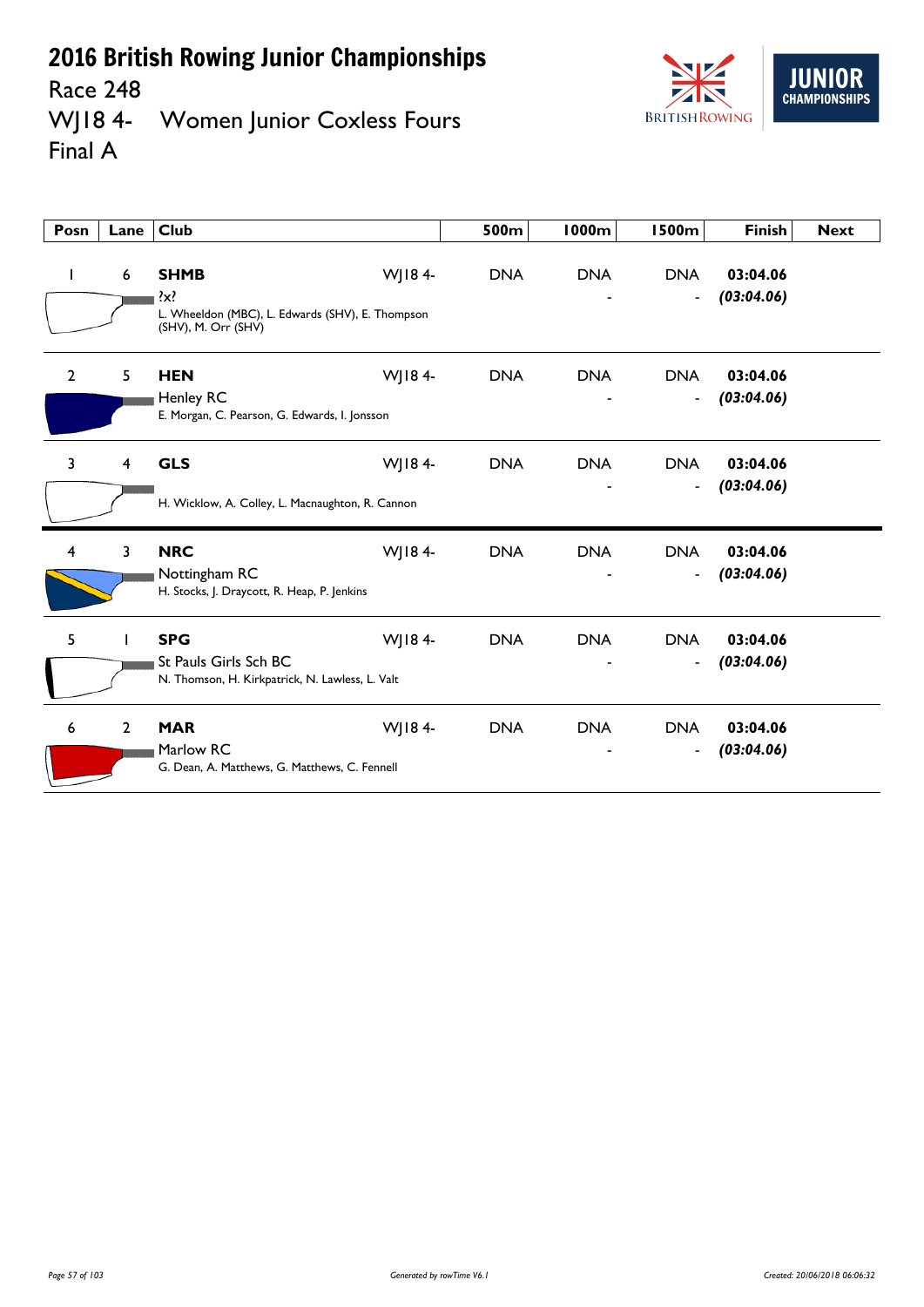

Race 249<br>WJ16 4x Women Junior 16 Quad Sculls Final B

| Posn           | Lane        | <b>Club</b>                                                                 |               | 500m       | <b>1000m</b> | <b>1500m</b>                           | <b>Finish</b>          | <b>Next</b> |
|----------------|-------------|-----------------------------------------------------------------------------|---------------|------------|--------------|----------------------------------------|------------------------|-------------|
| L              | 6           | RCH(A)<br>Royal Chester<br>L. Cowdell, L. Perkins, A. Morris, P. Cox        | WJ16 $4x$     | <b>DNA</b> | <b>DNA</b>   | <b>DNA</b><br>$\overline{\phantom{a}}$ | 03:04.06<br>(03:04.06) |             |
| $\overline{2}$ | 4           | <b>EVE</b><br>Evesham RC<br>S. Bird, S. Evans, M. Hargreaves, G. Russell    | <b>WJ164x</b> | <b>DNA</b> | <b>DNA</b>   | <b>DNA</b><br>$\blacksquare$           | 03:04.06<br>(03:04.06) |             |
| 3              | 5           | <b>YRK</b><br>York City<br>I. McLaughlin, E. Ferguson, E. Turton, H. Batten | <b>WJ164x</b> | <b>DNA</b> | <b>DNA</b>   | <b>DNA</b><br>$\blacksquare$           | 03:04.06<br>(03:04.06) |             |
| 4              | 3           | <b>TEE</b><br>Teeside<br>B. O Driscoll, J. Lee, L. Tunn, S. O Driscoll      | WJ16 $4x$     | <b>DNA</b> | <b>DNA</b>   | <b>DNA</b><br>$\overline{\phantom{a}}$ | 03:04.06<br>(03:04.06) |             |
| 5              |             | <b>HER</b><br>Hereford RC<br>L. Grimes, L. Freeman, Z. Brown, C. Meredith   | <b>WJ164x</b> | <b>DNA</b> | <b>DNA</b>   | <b>DNA</b><br>$\overline{\phantom{a}}$ | 03:04.06<br>(03:04.06) |             |
| 6              | $2^{\circ}$ | RCH(B)<br>Royal Chester<br>S. Fearnall, C. Jones, M. Paton, E. Allen        | WJ16 $4x$     | <b>DNA</b> | <b>DNA</b>   | <b>DNA</b><br>$\blacksquare$           | 03:04.06<br>(03:04.06) |             |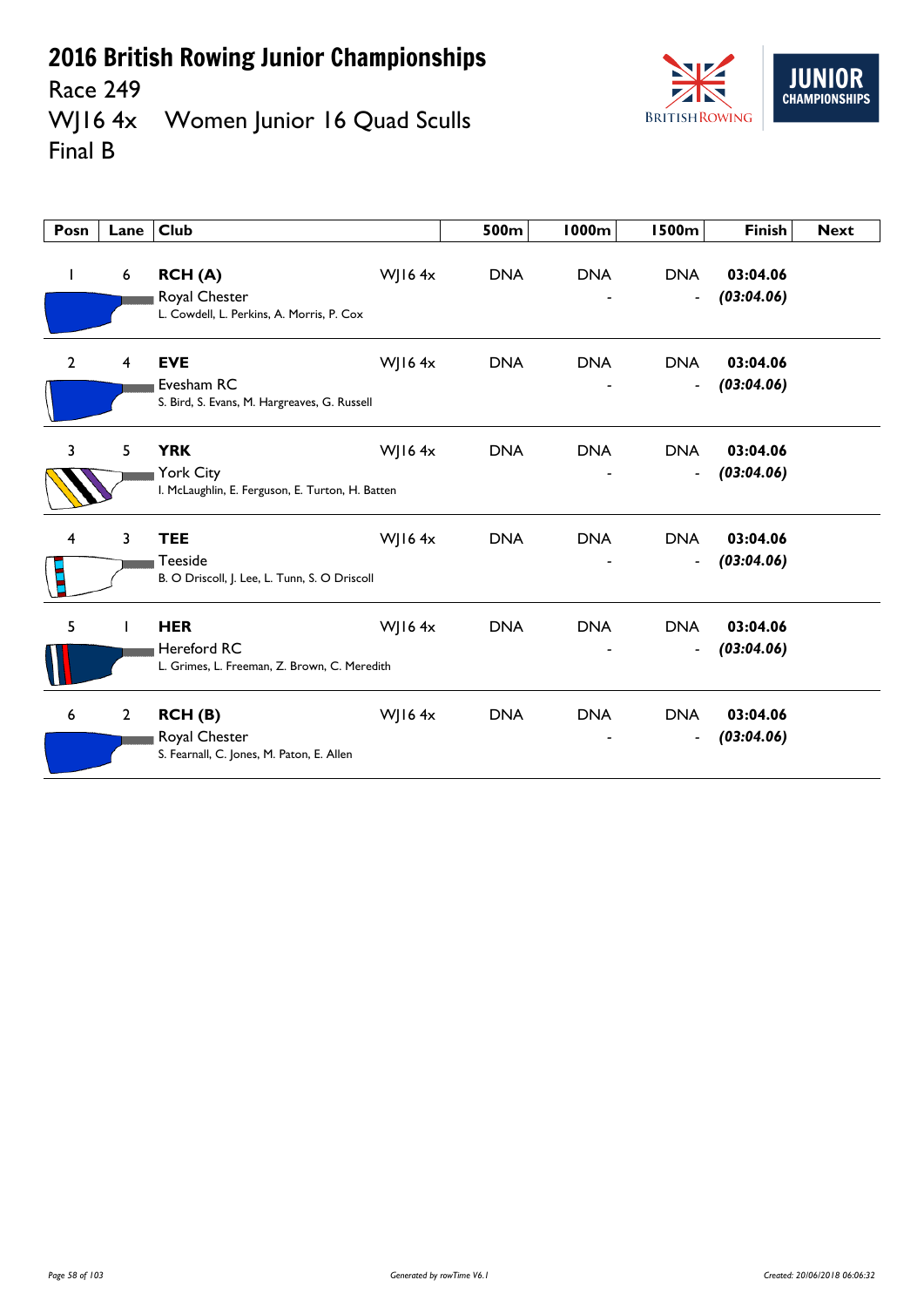

Race 250<br>WJ16 4x Women Junior 16 Quad Sculls Final A

| Posn           | Lane           | <b>Club</b>                                                                 |               | 500m     | <b>1000m</b>           | <b>1500m</b>           | <b>Finish</b> | <b>Next</b> |
|----------------|----------------|-----------------------------------------------------------------------------|---------------|----------|------------------------|------------------------|---------------|-------------|
| $\mathbf{I}$   | 6              | HEN(A)<br>Henley RC<br>R. Brown, G. Robinson Ranger, C. Orr                 | WJ16 $4x$     | 01:53.40 | 03:48.40<br>(01:55.00) | 05:49.00<br>(02:00.60) | 03:04.06      |             |
| $\overline{2}$ | 4              | <b>SCP</b><br>Strathclyde Park RC<br>R. Payne, A. Lawson, E. Grant, E. Weir | <b>WJ164x</b> | 01:56.40 | 03:56.80<br>(02:00.40) | 05:59.50<br>(02:02.70) | 03:04.06      |             |
| 3              | 5              | <b>LLA</b><br>Llandaff RC<br>H. Huggins, J. Jones, R. Morgan, M. Jenkins    | WJ16 $4x$     | 01:54.90 | 03:54.80<br>(01:59.90) | 05:59.80<br>(02:05.00) | 03:04.06      |             |
| 4              |                | <b>EXE</b><br>Exeter RC<br>E. Drew, M. Batchelor, R. Vater, B. Spivey       | WJ16 $4x$     | 02:01.20 | 04:05.60<br>(02:04.40) | 06:12.30<br>(02:06.70) | 03:04.06      |             |
| 5.             | 3              | <b>MBC</b><br>Molesey BC<br>I. Truett, E. Rockey, A. Boret, C. Wright       | WJ16 $4x$     | 02:03.60 | 04:06.30<br>(02:02.70) | 06:17.50<br>(02:11.20) | 03:04.06      |             |
| 6              | $\overline{2}$ | HEN(B)<br>Henley RC<br>R. Lister, T. Lock, A. Jones, E. Poulter             | WJ16 $4x$     | 01:57.90 | 04:12.70<br>(02:14.80) | 06:35.00<br>(02:22.30) | 03:04.06      |             |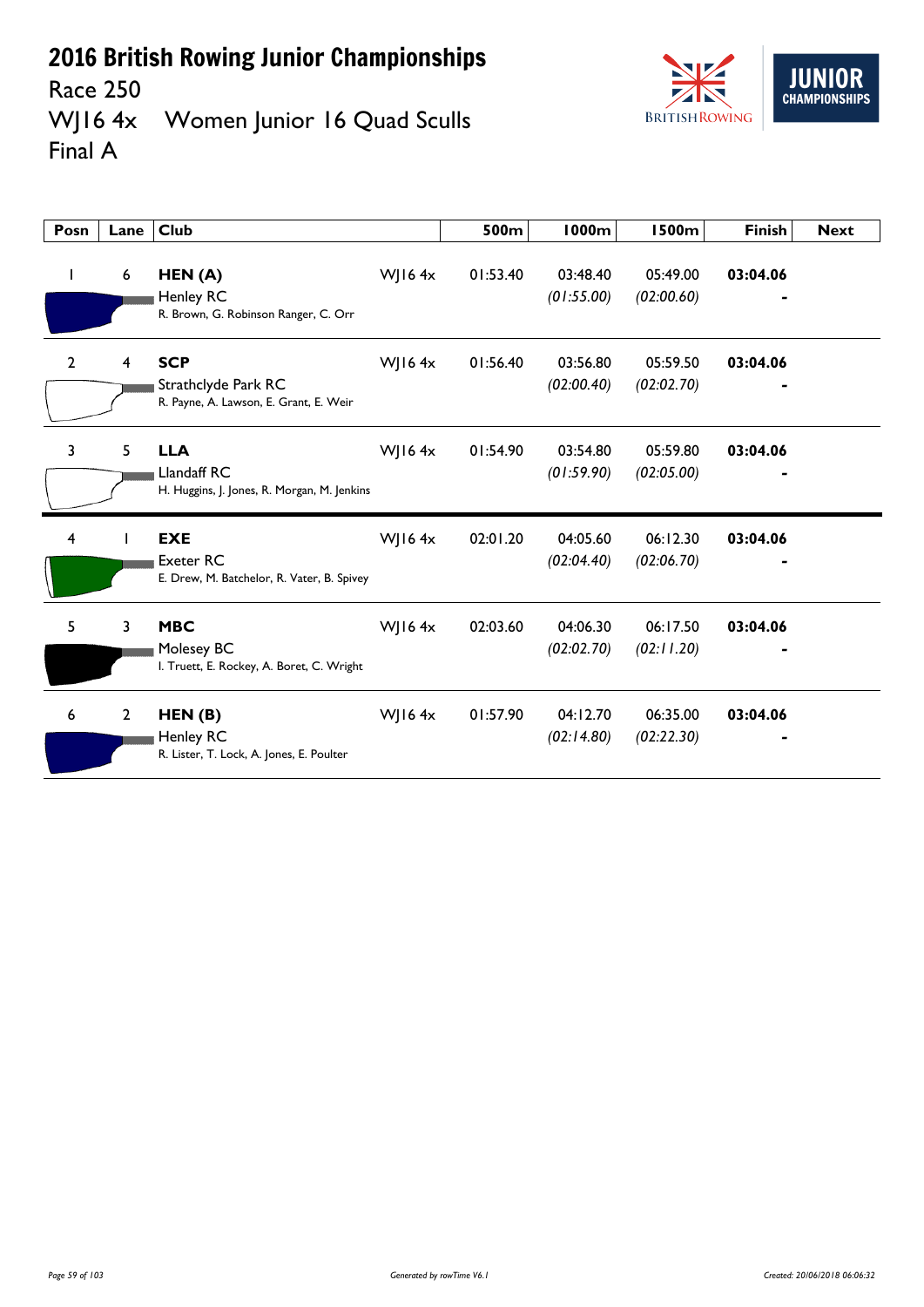

Race 251<br>WJ15 2x Women Junior 15 Double Sculls Final B

| Posn           | Lane                    | Club                                                  |            | 500m       | 1000m      | <b>1500m</b>                           | <b>Finish</b>          | <b>Next</b> |
|----------------|-------------------------|-------------------------------------------------------|------------|------------|------------|----------------------------------------|------------------------|-------------|
| $\mathbf{I}$   | $5\phantom{.}$          | <b>ASR</b><br>Aberdeen Schs RA<br>M. Hewison, A. Topp | $W$ JI5 2x | <b>DNA</b> | <b>DNA</b> | <b>DNA</b><br>$\blacksquare$           | 03:04.06<br>(03:04.06) |             |
| $\mathbf{2}$   | $\boldsymbol{6}$        | <b>LEH</b><br>Lady E Holles<br>E. Witt, G. Nunes      | $W$ JI5 2x | <b>DNA</b> | <b>DNA</b> | <b>DNA</b><br>$\overline{\phantom{a}}$ | 03:04.06<br>(03:04.06) |             |
| $\overline{3}$ | $\overline{4}$          | <b>INV</b><br>S. Johnston, H. Gordon                  | $W$ JI5 2x | <b>DNA</b> | <b>DNA</b> | <b>DNA</b><br>$\overline{\phantom{a}}$ | 03:04.06<br>(03:04.06) |             |
| 4              | L                       | <b>NOW</b><br>Northwich RC<br>R. Cooney, C. Almond    | $W$ JI5 2x | <b>DNA</b> | <b>DNA</b> | <b>DNA</b><br>$\overline{\phantom{a}}$ | 03:04.06<br>(03:04.06) |             |
| 5              | $\overline{\mathbf{3}}$ | HEN(B)<br>Henley RC<br>A. Crick, F. Parfitt           | $W$ JI5 2x | <b>DNA</b> | <b>DNA</b> | <b>DNA</b><br>$\overline{\phantom{a}}$ | 03:04.06<br>(03:04.06) |             |
| <b>DNS</b>     | $\overline{2}$          | MHD(A)<br>Maidenhead RC<br>G. Howell, I. Bird         | $W$ JI5 2x |            |            |                                        |                        |             |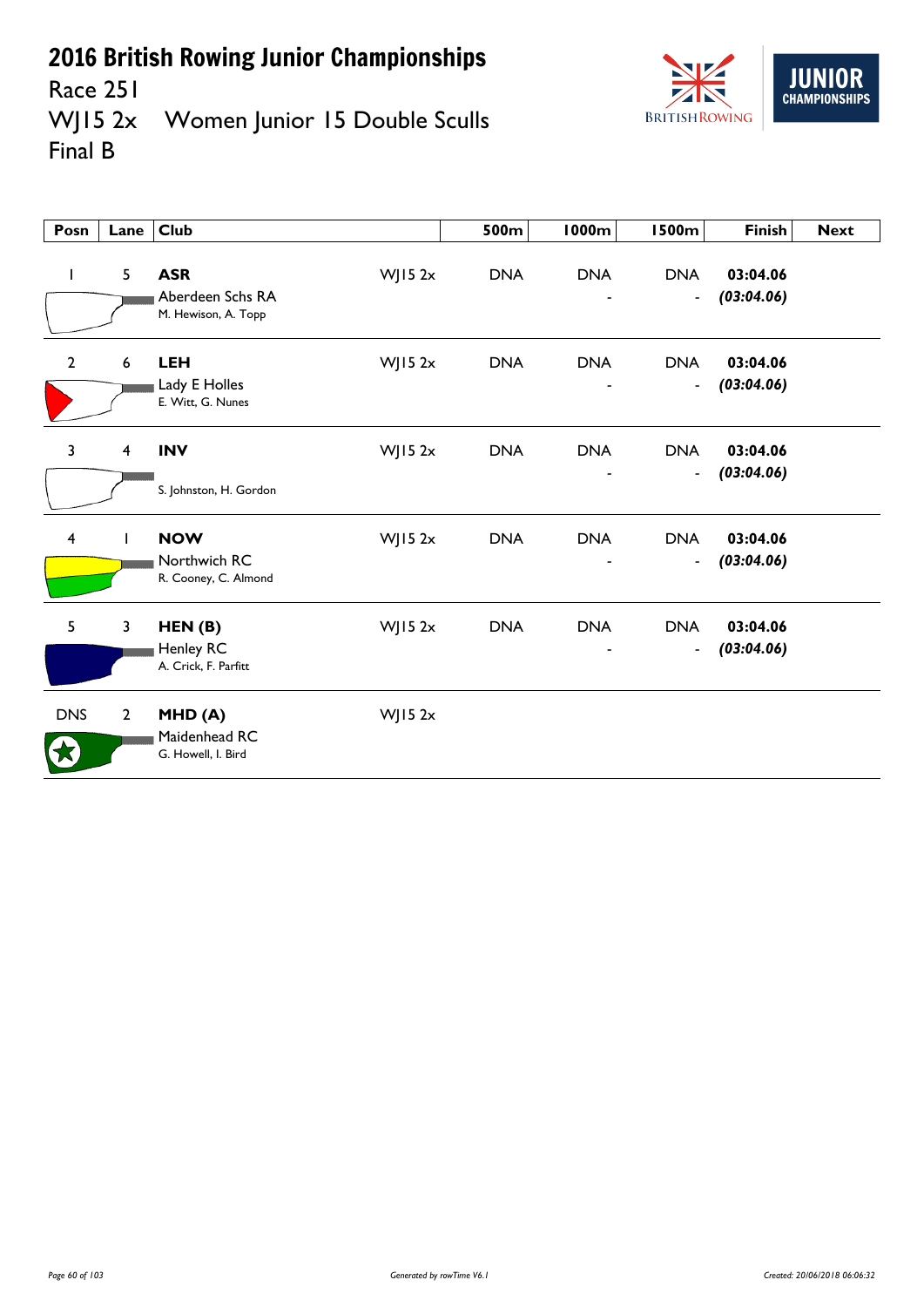

Race 252<br>WJ15 2x Women Junior 15 Double Sculls Final A

| Posn                    | Lane            | <b>Club</b>                                                    |            | 500m     | <b>1000m</b>           | <b>1500m</b>           | <b>Finish</b> | <b>Next</b> |
|-------------------------|-----------------|----------------------------------------------------------------|------------|----------|------------------------|------------------------|---------------|-------------|
| $\mathbf{I}$            | $6\phantom{1}6$ | <b>MTTR</b><br>$\{x\}$<br>S. Gillbanks (MTS), G. Shirley (TRF) | $W$ JI5 2x | 01:58.50 | 04:09.10<br>(02:10.60) | 06:26.60<br>(02:17.50) | 03:04.06      |             |
| $\overline{2}$          | 5               | MHD(B)<br>Maidenhead RC<br>B. Sinnott, L. Harris               | $W$ JI5 2x | 02:05.30 | 04:17.10<br>(02:11.80) | 06:31.40<br>(02:14.30) | 03:04.06      |             |
| 3                       | $\overline{4}$  | <b>TRF</b>                                                     | WJ15 $2x$  | 02:03.80 | 04:16.70               | 06:32.90               | 03:04.06      |             |
|                         |                 | M. Tavernier, E. Heathcock                                     |            |          | (02:12.90)             | (02:16.20)             |               |             |
| $\overline{\mathbf{4}}$ | I               | MOC(A)                                                         | WJ15 $2x$  | 02:07.30 | 04:21.50               | 06:40.10               | 03:04.06      |             |
|                         |                 | S. Richards, K. Kearsey                                        |            |          | (02:14.20)             | (02:18.60)             |               |             |
| 5                       | 3               | <b>TRT</b>                                                     | WJ15 $2x$  | 02:08.60 | 04:22.40               | 06:42.30               | 03:04.06      |             |
|                         |                 | O. Bates, M. O Donnell                                         |            |          | (02:13.80)             | (02:19.90)             |               |             |
| 6                       | $\overline{2}$  | <b>CAL</b>                                                     | $W$ JI5 2x | 02:09.20 | 04:30.30               | 06:57.10               | 03:04.06      |             |
|                         |                 | A. Risso, K. Garcia                                            |            |          | (02:21.10)             | (02:26.80)             |               |             |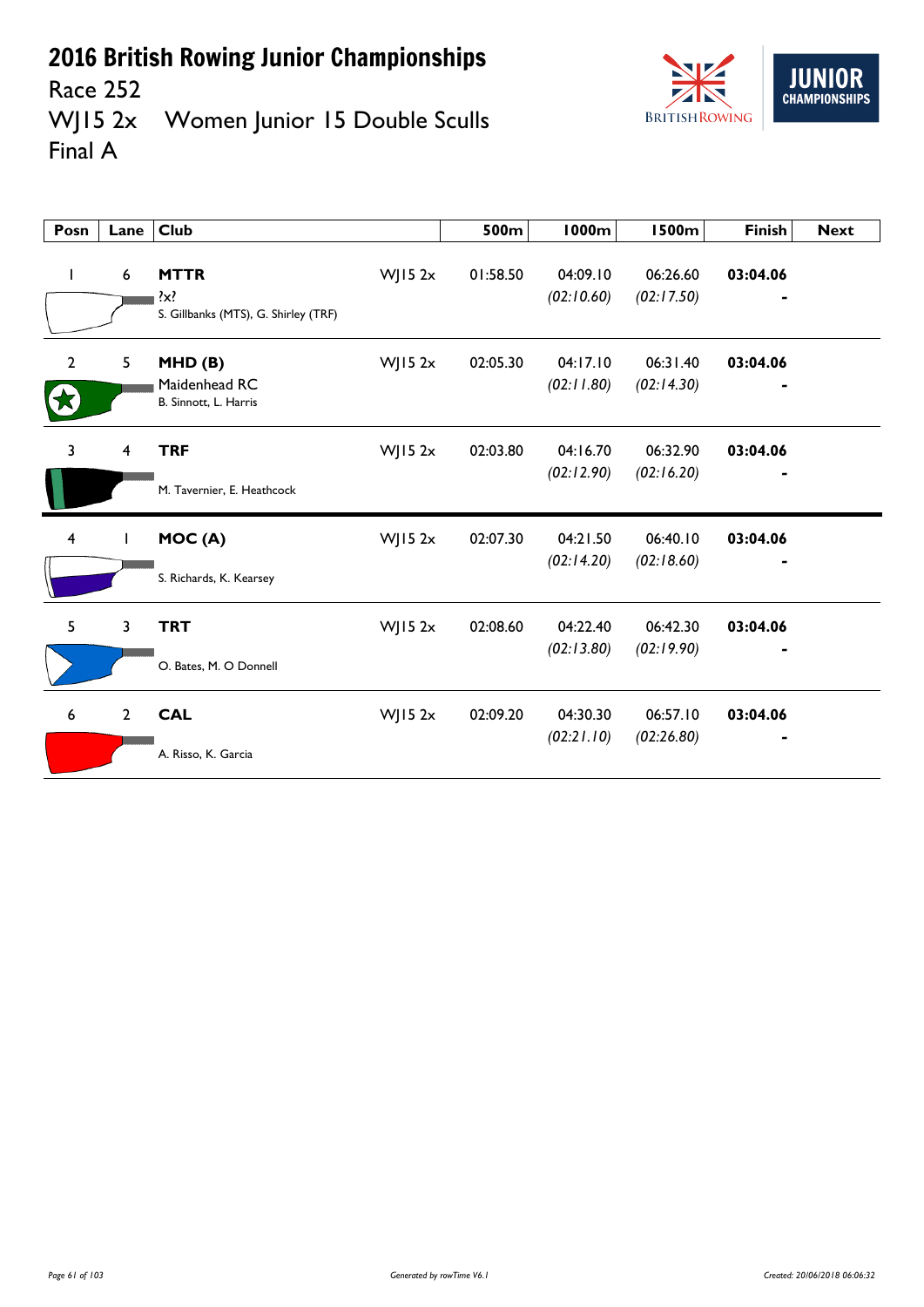

Race 253<br>OJ15 1x Open Junior 15 Single Sculls Final B



| Posn                    | Lane                    | <b>Club</b>                                                    | 500m     | <b>1000m</b>           | <b>1500m</b>                               | <b>Finish</b>          | <b>Next</b> |
|-------------------------|-------------------------|----------------------------------------------------------------|----------|------------------------|--------------------------------------------|------------------------|-------------|
|                         | $5\phantom{.}$          | $OJI5$ $1x$<br><b>ROB</b> (A)<br>Rob Roy<br><b>B.</b> Taylor   | 02:05.90 | 04:21.50<br>(02:15.60) | <b>DNA</b><br>$\overline{\phantom{a}}$     | 03:04.06<br>(03:04.06) |             |
| 2                       | 6                       | <b>CAL</b><br>$O$   15 $1x$<br>J. Vinales                      | 02:03.60 | 04:14.90<br>(02:11.30) | <b>DNA</b><br>$\blacksquare$               | 03:04.06<br>(03:04.06) |             |
| $\overline{\mathbf{3}}$ | $\overline{3}$          | <b>COX</b><br>$O$   15 $1x$<br>City of Oxford<br>J. Millington | 02:04.20 | 04:20.00<br>(02:15.80) | <b>DNA</b><br>$\qquad \qquad \blacksquare$ | 03:04.06<br>(03:04.06) |             |
| 4                       | $\overline{\mathbf{4}}$ | $O$   15 $1x$<br>MHD(A)<br>Maidenhead RC<br>S. Collett         | 02:09.50 | 04:26.30<br>(02:16.80) | <b>DNA</b><br>$\overline{\phantom{a}}$     | 03:04.06<br>(03:04.06) |             |
| 5                       |                         | <b>YRK</b><br>$O$   15 $1x$<br>York City<br>C. Aschmann        | 02:10.20 | 04:32.70<br>(02:22.50) | <b>DNA</b><br>$\blacksquare$               | 03:04.06<br>(03:04.06) |             |
| 6                       | $\overline{2}$          | $OJI5$ $1x$<br>QPH(A)<br>Queens Park H Sch<br>H. Kendall-Smith | 02:08.70 | 04:32.40<br>(02:23.70) | <b>DNA</b><br>$\overline{\phantom{a}}$     | 03:04.06<br>(03:04.06) |             |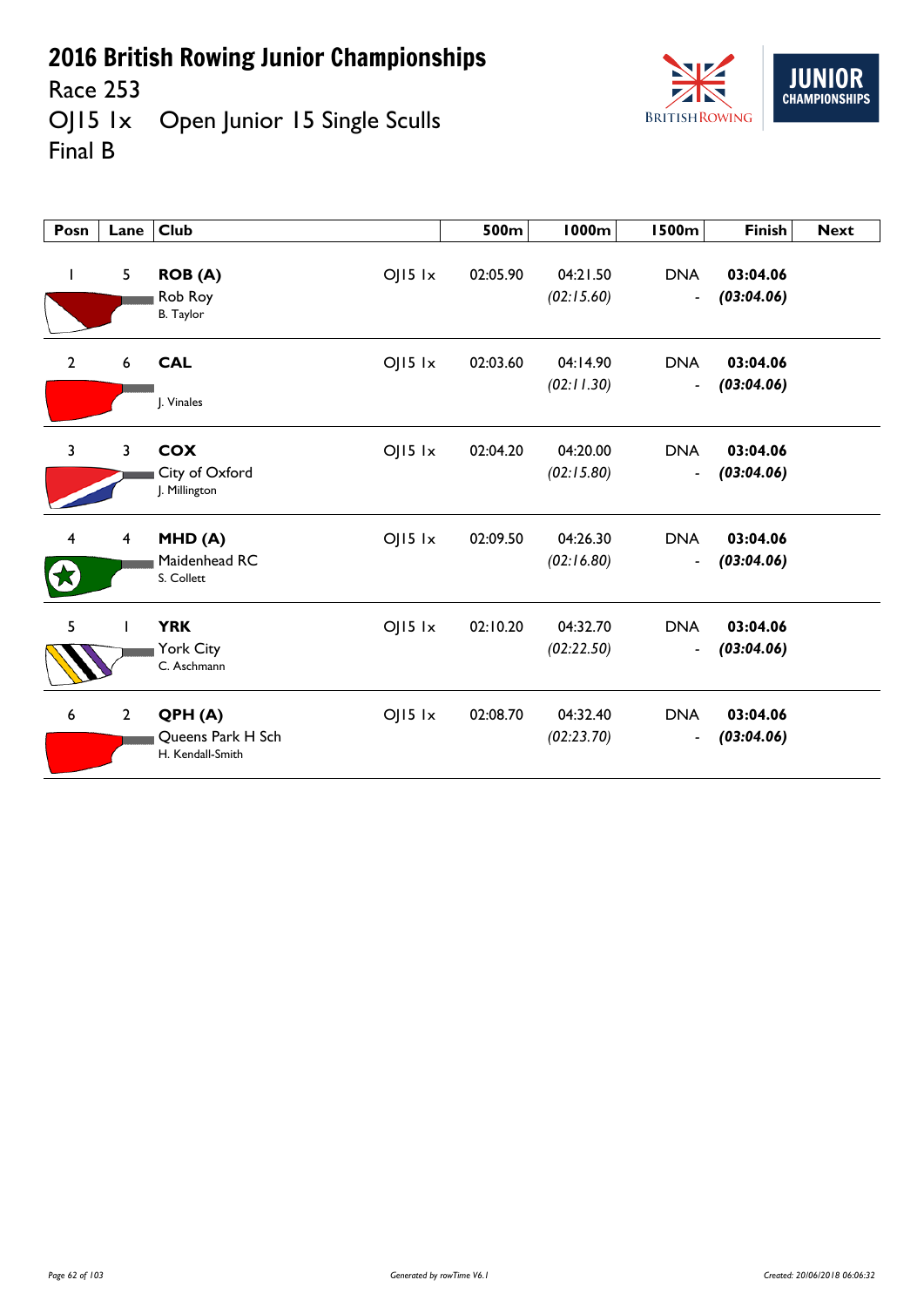

Race 254 OJ15 1x Open Junior 15 Single Sculls Final A

| Posn                    | Lane             | <b>Club</b>                                           | 500m     | <b>1000m</b>           | <b>1500m</b>           | <b>Finish</b>                            | <b>Next</b> |
|-------------------------|------------------|-------------------------------------------------------|----------|------------------------|------------------------|------------------------------------------|-------------|
| T                       | 5                | <b>GLS</b><br>$OJI5$ $1x$<br>A. Milne                 | 02:01.20 | 04:05.40<br>(02:04.20) | 06:18.50<br>(02:13.10) | 03:04.06                                 |             |
| $\mathbf{2}$            | $\boldsymbol{6}$ | $OJI5$ $1x$<br><b>INV</b><br>J. Wright                | 01:59.40 | 04:06.90<br>(02:07.50) | 06:13.30<br>(02:06.40) | 03:04.06<br>٠                            |             |
| $\overline{3}$          | 3                | <b>CLS</b><br>$OJI5$ $1x$<br>J. Adamson               | 01:58.00 | 04:06.60<br>(02:08.60) | 06:20.90<br>(02:14.30) | 03:04.06<br>$\qquad \qquad \blacksquare$ |             |
| $\overline{\mathbf{4}}$ |                  | $OJI5$ $1x$<br><b>HCS</b><br>P. Lester                | 02:05.50 | 04:17.40<br>(02:11.90) | 06:31.80<br>(02:14.40) | 03:04.06                                 |             |
| 5                       | $\overline{4}$   | <b>WTN</b><br>$OJ15$ $1x$<br>Warrington<br>A. Stewart | 02:00.10 | 04:11.80<br>(02:11.70) | 06:28.90<br>(02:17.10) | 03:04.06                                 |             |
| 6                       | $\overline{2}$   | $OJI5$ $1x$<br>ROB (B)<br>Rob Roy<br>L. Gräf          | 02:07.30 | 04:21.50<br>(02:14.20) | 06:38.40<br>(02:16.90) | 03:04.06                                 |             |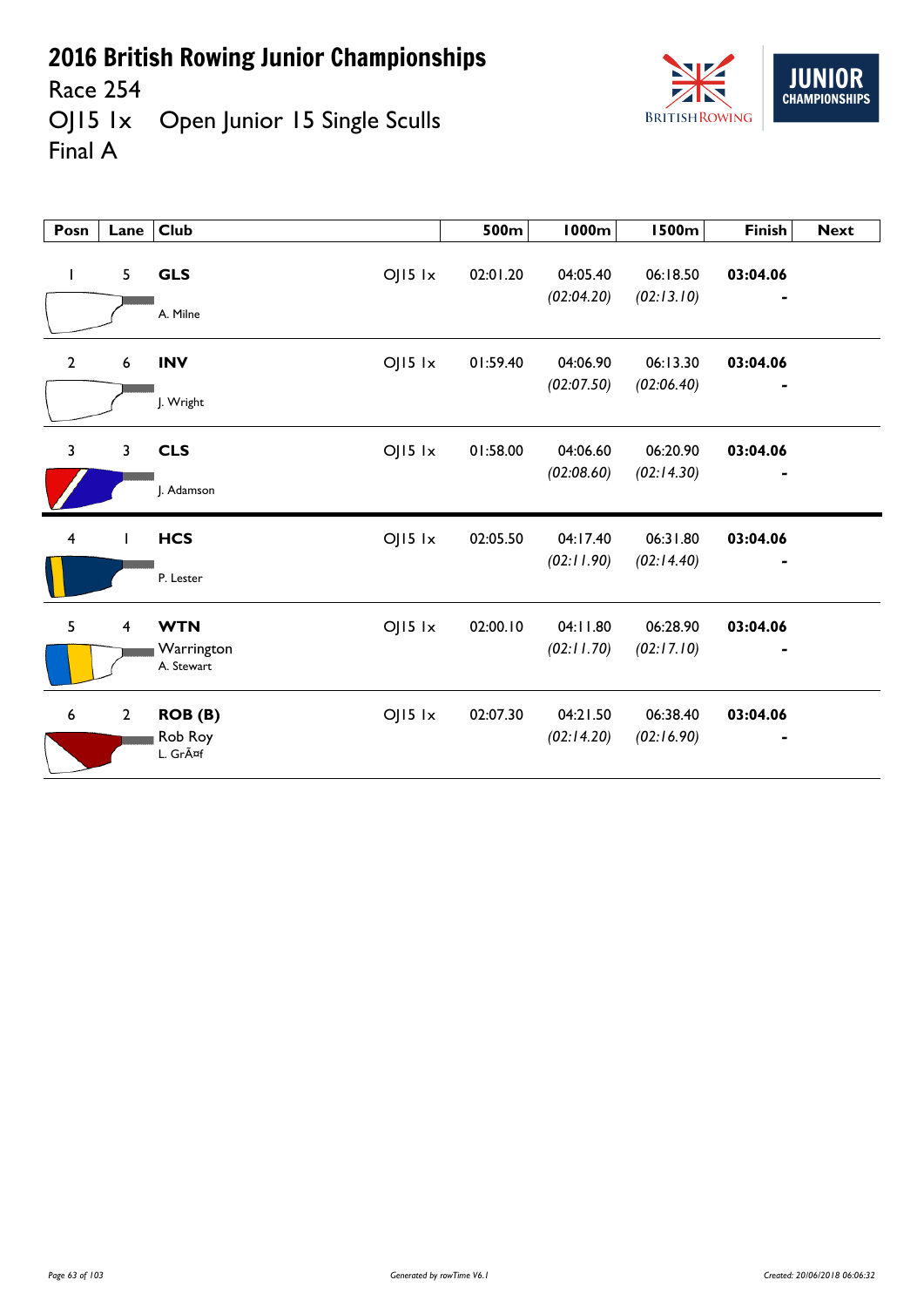Race 255<br>OJ18 1x Open Junior Single Sculls Final B



| Posn                    | Lane           | <b>Club</b>                                           | 500m     | 1000m                  | <b>1500m</b>           | <b>Finish</b>                            | <b>Next</b> |
|-------------------------|----------------|-------------------------------------------------------|----------|------------------------|------------------------|------------------------------------------|-------------|
| L                       | 5              | OJ18 1x<br><b>WTN</b><br>Warrington<br>D. Lee         | 01:56.10 | 04:03.10<br>(02:07.00) | 06:10.80<br>(02:07.70) | 03:04.06<br>$\blacksquare$               |             |
| $\overline{2}$<br>Х     | $\overline{2}$ | OJ18 1x<br>STA (A)<br>Star Club<br>E. White           | 01:57.00 | 04:05.70<br>(02:08.70) | 06:13.50<br>(02:07.80) | 03:04.06<br>$\qquad \qquad \blacksquare$ |             |
| $\mathbf{3}$            | 6              | OJ18 1x<br><b>ROB</b><br>Rob Roy<br>T. Clements       | 01:57.20 | 04:08.60<br>(02:11.40) | 06:18.10<br>(02:09.50) | 03:04.06                                 |             |
| $\overline{\mathbf{4}}$ |                | <b>SAN</b><br>OJ18 1x<br>St Andrew BC<br>D. Flockhart | 01:58.60 | 04:10.20<br>(02:11.60) | 06:20.50<br>(02:10.30) | 03:04.06                                 |             |
| <b>DNS</b>              | $\mathbf{3}$   | <b>CNN</b><br>OJ18 1x<br>Cambridge 99<br>E. Gardiner  |          |                        |                        |                                          |             |
| <b>DNS</b>              | $\overline{4}$ | <b>LEA</b><br>OJ18 1x<br>Lea RC<br>T. Dixon           |          |                        |                        |                                          |             |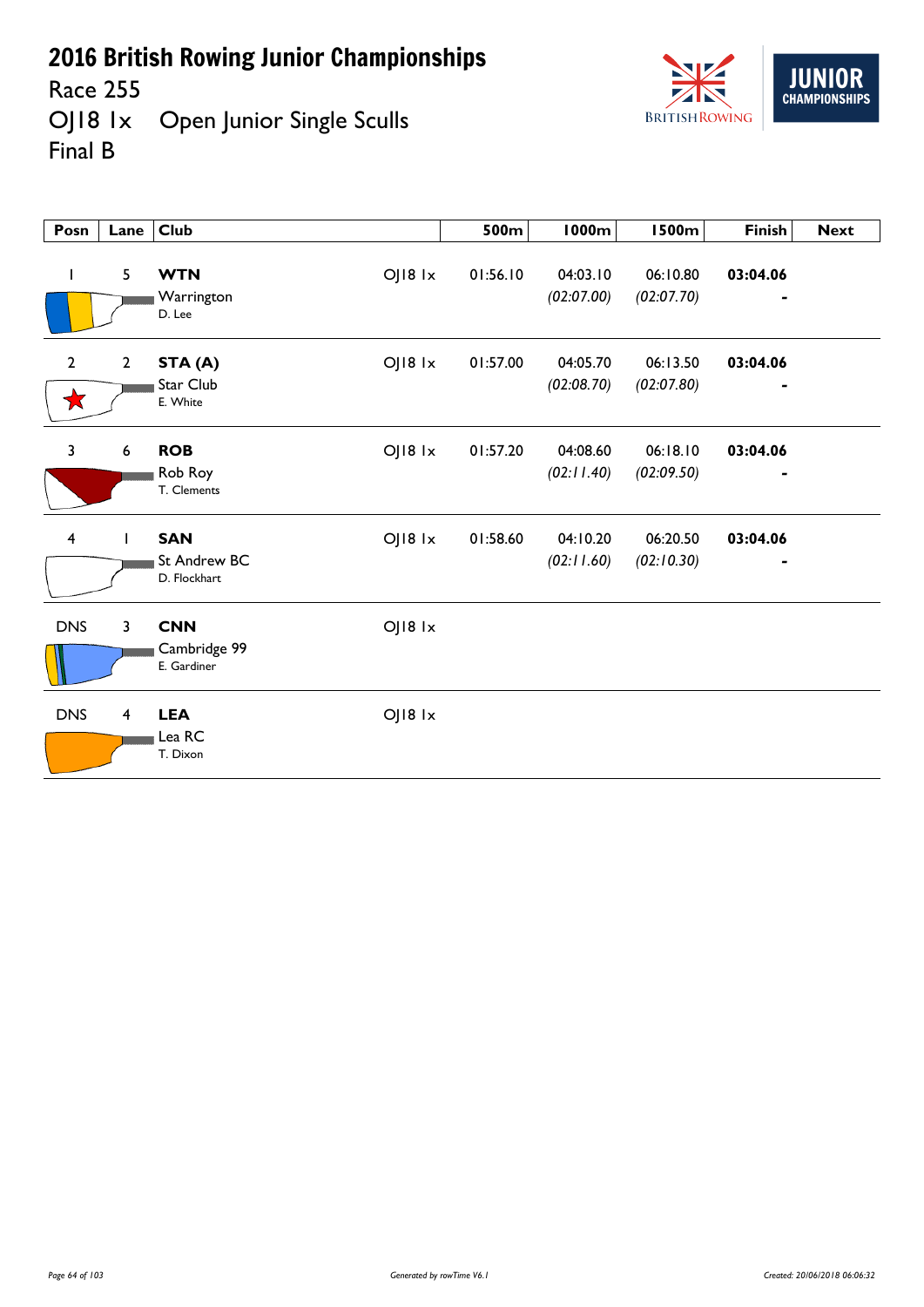

Race 256<br>OJ18 1x Open Junior Single Sculls Final A



| Posn                    | Lane            | Club                                                            | 500m       | <b>1000m</b>                               | <b>1500m</b>           | <b>Finish</b> | <b>Next</b> |
|-------------------------|-----------------|-----------------------------------------------------------------|------------|--------------------------------------------|------------------------|---------------|-------------|
| $\mathbf{I}$            | $6\phantom{.}6$ | CLD (A)<br>OJ18 1x<br>G. Galano                                 | 01:52.80   | 03:55.00<br>(02:02.20)                     | 06:09.30<br>(02:14.30) | 03:04.06      |             |
| 2                       | 5               | $O$   $18$ $1x$<br><b>BRX</b><br><b>Broxbourne RC</b><br>M. Day | 01:53.80   | 04:02.10<br>(02:08.30)                     | 06:10.70<br>(02:08.60) | 03:04.06      |             |
| $\overline{3}$          | 3               | <b>YRK</b><br>OJ18 1x<br>York City<br>C. MacMahon               | 02:00.40   | 04:05.80<br>(02:05.40)                     | 06:14.00<br>(02:08.20) | 03:04.06      |             |
| $\overline{\mathbf{4}}$ |                 | <b>DAT</b><br>OJ18 1x<br>Dart Totnes RC<br>M. Swiss             | 01:59.70   | 04:06.40<br>(02:06.70)                     | 06:18.30<br>(02:11.90) | 03:04.06      |             |
| 5                       | $\overline{4}$  | <b>NOW</b><br>$O$   $18$ $1x$<br>Northwich RC<br>K. Dudley      | 01:59.00   | 04:04.40<br>(02:05.40)                     | 06:13.40<br>(02:09.00) | 03:04.06      |             |
| $\boldsymbol{6}$        | $\overline{2}$  | <b>TYU</b><br>OJ18 1x<br>D. Graham                              | <b>DNA</b> | <b>DNA</b><br>$\qquad \qquad \blacksquare$ | 06:22.10<br>(06:22.10) | 03:04.06      |             |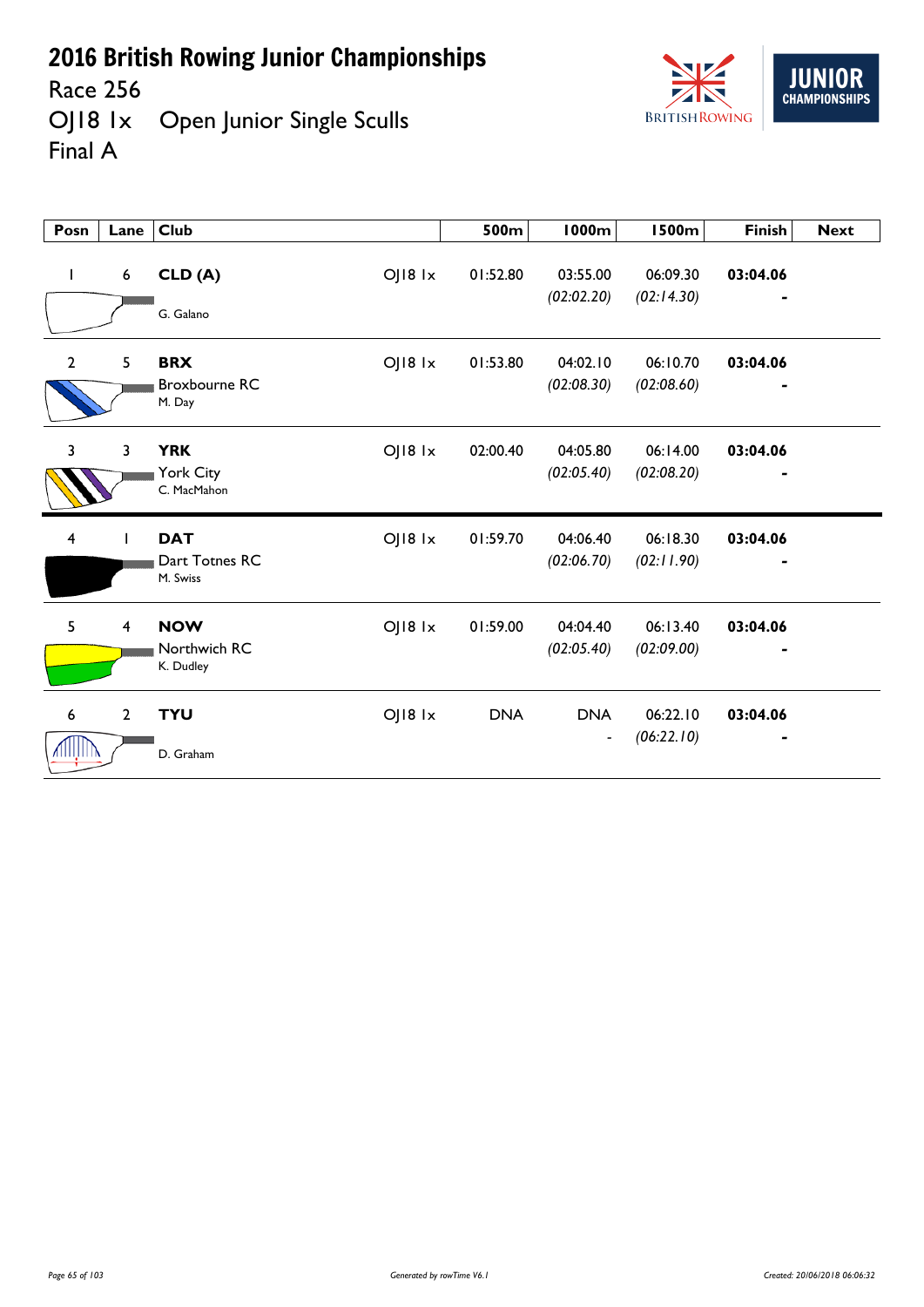

Race 257<br>OJ16 2x Open Junior 16 Double Sculls Final B

| Posn           | Lane           | <b>Club</b>                                                      |        | 500m     | <b>1000m</b>           | <b>1500m</b>           | <b>Finish</b> | <b>Next</b> |
|----------------|----------------|------------------------------------------------------------------|--------|----------|------------------------|------------------------|---------------|-------------|
| ı              | 6              | <b>NTCA</b><br>$\{x\}$<br>H. Buchanan (NTH), R. Smith (CAS)      | OJ162x | 01:54.10 | 03:52.20<br>(01:58.10) | 05:51.60<br>(01:59.40) | 03:04.06      |             |
| $\overline{2}$ | 4              | <b>MAR</b><br>Marlow RC<br>C. Fairman, W. Treasure               | OJ162x | 01:57.50 | 03:58.40<br>(02:00.90) | 06:00.70<br>(02:02.30) | 03:04.06      |             |
| 3              | 3              | <b>MOC</b><br>T. Brice, L. Proctor                               | OJ162x | 01:53.10 | 03:54.10<br>(02:01.00) | 05:58.30<br>(02:04.20) | 03:04.06      |             |
| $\overline{4}$ | 5              | <b>TSS</b><br><b>Tideway Scullers Sch</b><br>S. Okuka, C. Tarczy | OJ162x | 01:58.10 | 04:00.80<br>(02:02.70) | 06:05.40<br>(02:04.60) | 03:04.06      |             |
| 5              | $\overline{2}$ | <b>CBS</b><br>A. Bickerdike, A. Bickerdike                       | OJ162x | 01:59.30 | 04:06.60<br>(02:07.30) | 06:14.50<br>(02:07.90) | 03:04.06      |             |
| 6              | $\mathbf{I}$   | CAL(B)<br>R. Kenyon, I. Vinales                                  | OJ162x | 01:59.00 | 04:02.60<br>(02:03.60) | 06:10.50<br>(02:07.90) | 03:04.06      |             |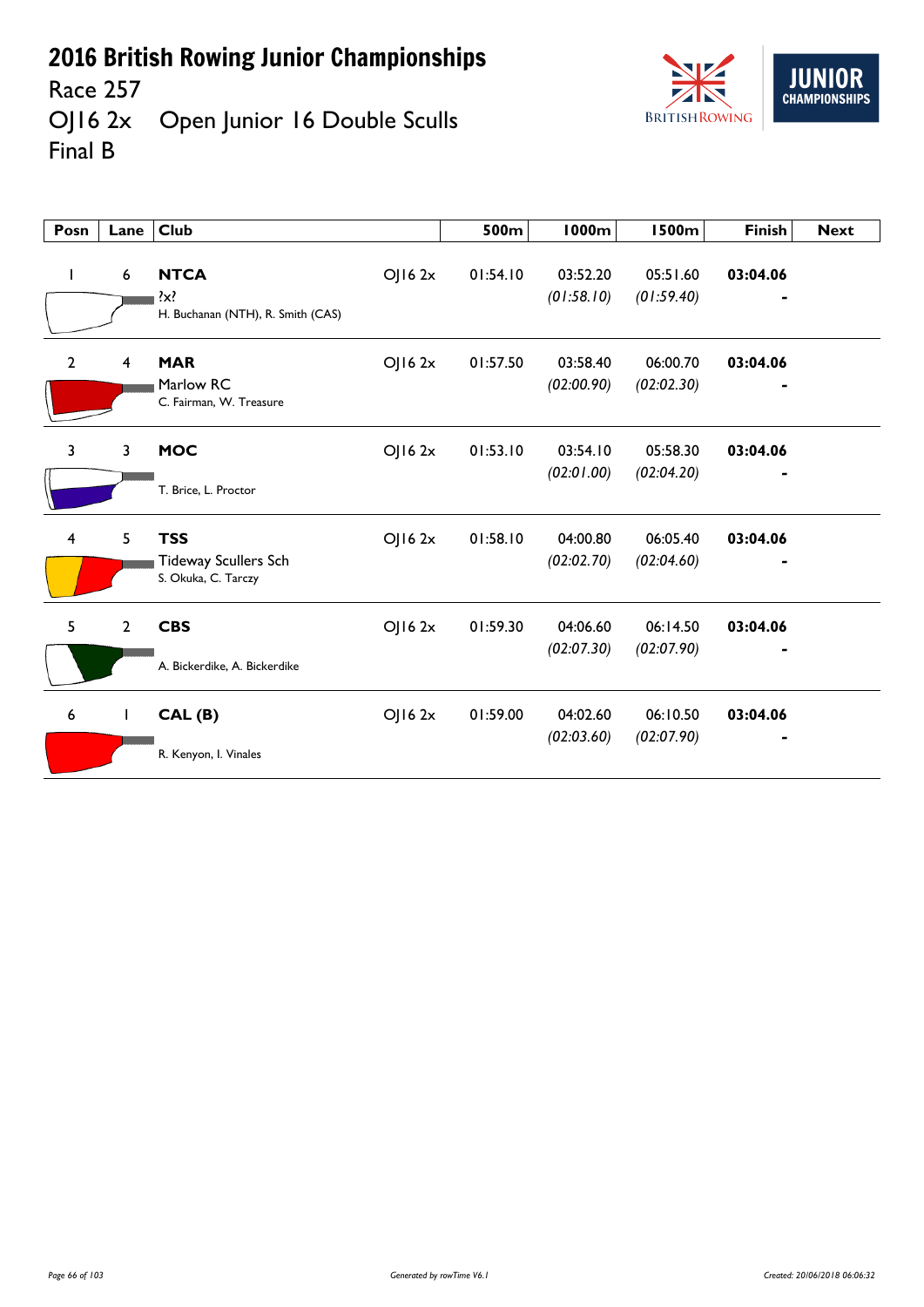Race 258<br>OJ16 2x Open Junior 16 Double Sculls Final A



| Posn           | Lane                    | <b>Club</b>                                                   | 500m     | 1000m                  | <b>1500m</b>                           | <b>Finish</b>          | <b>Next</b> |
|----------------|-------------------------|---------------------------------------------------------------|----------|------------------------|----------------------------------------|------------------------|-------------|
| I              | 6                       | <b>MHD</b><br>OJ162x<br>Maidenhead RC<br>E. Marshall, E. Kemp | 01:48.10 | 03:39.10<br>(01:51.00) | <b>DNA</b><br>$\overline{\phantom{a}}$ | 03:04.06<br>(03:04.06) |             |
| $\overline{2}$ | 5                       | OJ162x<br>CAL(A)<br>J. Prior, J. Moreno                       | 01:50.00 | 03:41.80<br>(01:51.80) | <b>DNA</b><br>$\overline{\phantom{a}}$ | 03:04.06<br>(03:04.06) |             |
| $\overline{3}$ | $\overline{\mathbf{4}}$ | MBC(A)<br>OJ162x<br>Molesey BC<br>F. Warren, T. Darlow        | 01:51.60 | 03:44.80<br>(01:53.20) | <b>DNA</b><br>$\blacksquare$           | 03:04.06<br>(03:04.06) |             |
| $\overline{4}$ | 3                       | <b>LLA</b><br>OJ162x<br>Llandaff RC<br>J. Davies, R. Davies   | 01:50.80 | 03:45.50<br>(01:54.70) | <b>DNA</b><br>$\overline{\phantom{m}}$ | 03:04.06<br>(03:04.06) |             |
| 5              | $\mathbf{2}$            | <b>INV</b><br>OJ162x<br>A. Thomson, J. Wright                 | 01:57.40 | 03:58.60<br>(02:01.20) | <b>DNA</b><br>$\blacksquare$           | 03:04.06<br>(03:04.06) |             |
| 6              |                         | <b>HEN</b><br>OJ162x<br>Henley RC<br>A. Howe, J. Broadbent    | 01:58.50 | 04:00.10<br>(02:01.60) | <b>DNA</b><br>$\blacksquare$           | 03:04.06<br>(03:04.06) |             |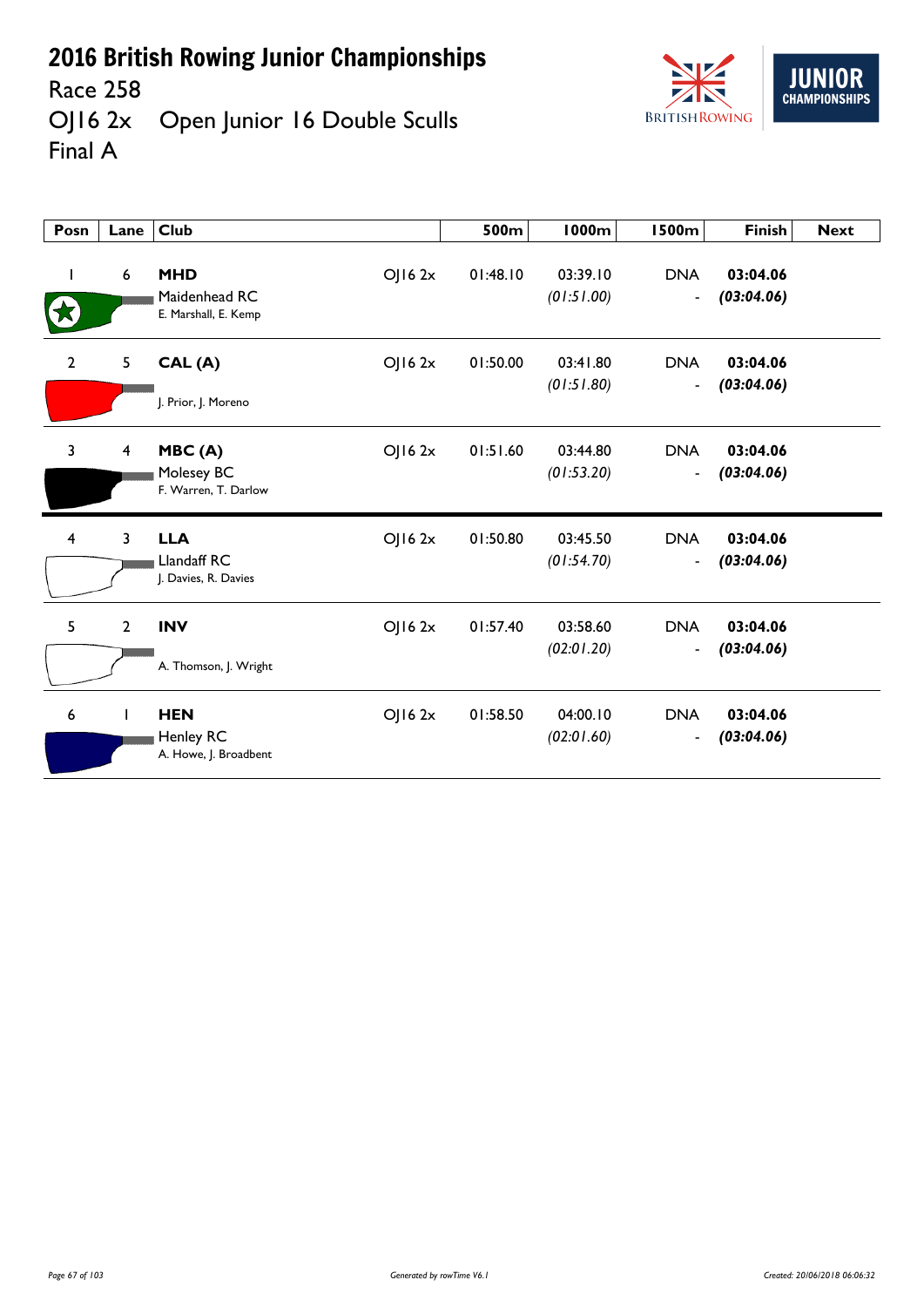Race 259<br>WJ18 4x Women Junior Quad Sculls Final B



| Posn           | Lane           | <b>Club</b>                                                                                                 |           | 500m     | 1000m                  | <b>1500m</b>           | <b>Finish</b> | <b>Next</b> |
|----------------|----------------|-------------------------------------------------------------------------------------------------------------|-----------|----------|------------------------|------------------------|---------------|-------------|
|                | 6              | <b>TRC</b><br>Thames RC<br>H. Havelock-Allan, K. Gallagher, G. Munyard, T.<br>Umbelino-Purton               | WJ18 $4x$ | 01:53.50 | 03:50.70<br>(01:57.20) | 05:50.90<br>(02:00.20) | 03:04.06      |             |
| $\overline{2}$ | 5              | <b>WRC</b><br><b>Wallingford RC</b><br>A. Bird, L. Walker, G. Swiatoniowski, L. Bird                        | WJ18 $4x$ | 01:51.00 | 03:52.20<br>(02:01.20) | 05:52.80<br>(02:00.60) | 03:04.06      |             |
| 3              | $\mathbf{I}$   | <b>SHMB</b><br>?x?<br>L. Wheeldon (MBC), E. Thompson (SHV), L. Edwards<br>(SHV), M. Orr (SHV)               | WJ18 $4x$ | 01:54.00 | 03:55.10<br>(02:01.10) | 05:56.30<br>(02:01.20) | 03:04.06      |             |
| 4              | 3              | <b>TYN</b><br><b>Tyne ARC</b><br>L. Barnard, A. Craig, E. Fuller, C. Turley                                 | WJ184x    | 01:55.10 | 03:58.60<br>(02:03.50) | 06:01.80<br>(02:03.20) | 03:04.06      |             |
| 5              | $\overline{2}$ | <b>HEN</b><br>Henley RC<br>P. Barter, A. Redman, E. Lister, A. Sotnick                                      | WJ184x    | 01:56.00 | 04:01.60<br>(02:05.60) | 06:07.20<br>(02:05.60) | 03:04.06      |             |
| <b>DNS</b>     | 4              | <b>LSPA</b><br>$\{x\}$<br>L. Donaldson (LEH), N. Giambrone (PAN), K.<br>Giambrone (PAN), A. Jefferies (LEH) | WJ184x    |          |                        |                        |               |             |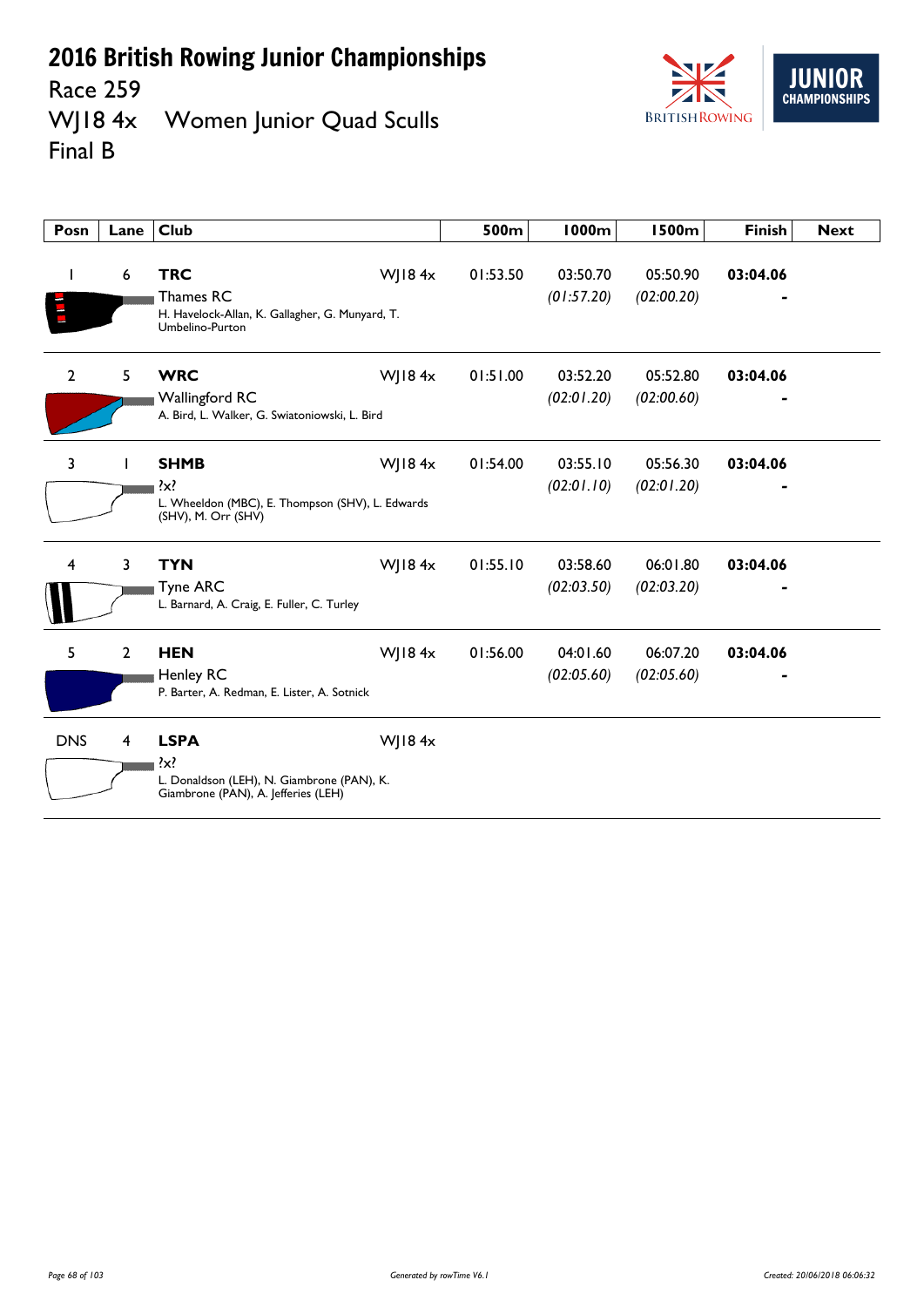

Race 260<br>WJ18 4x Women Junior Quad Sculls Final A

| Posn           | Lane           | <b>Club</b>                                                                                                      | 500m     | <b>1000m</b>           | 1500m                  | <b>Finish</b> | <b>Next</b> |
|----------------|----------------|------------------------------------------------------------------------------------------------------------------|----------|------------------------|------------------------|---------------|-------------|
| ı              | 6              | <b>GHP</b><br>W  $184x$<br>Gloucester Hartpury<br>F. Webb, R. Gladding, Z. Adamson, A. Watson                    | 01:48.50 | 03:41.90<br>(01:53.40) | 05:37.30<br>(01:55.40) | 03:04.06      |             |
| $\overline{2}$ | 5              | WJ18 $4x$<br><b>WTN</b><br>Warrington<br>A. Wooler, P. Curran, R. Ozsanlav-Harris, L. Stanhope                   | 01:51.30 | 03:46.00<br>(01:54.70) | 05:43.40<br>(01:57.40) | 03:04.06      |             |
| 3              | 4              | <b>IERR</b><br>WJ18 $4x$<br>$\{x\}$<br>A. Thompson (IEL), H. O Donnell (ROB), K. Lyster<br>(ROB), R. Welch (IEL) | 01:52.20 | 03:49.70<br>(01:57.50) | 05:46.30<br>(01:56.60) | 03:04.06      |             |
| 4              | 3              | WJ184x<br><b>AVN</b><br><b>Avon County</b><br>B. Keen, E. McCormack, M. Churchman, C. May                        | 01:53.70 | 03:50.90<br>(01:57.20) | 05:48.20<br>(01:57.30) | 03:04.06      |             |
| 5              | $\overline{2}$ | <b>MAR</b><br>WJ18 $4x$<br>Marlow RC<br>K. Claridge, I. Taylor, A. Bird, L. Weatherall                           | 01:52.70 | 03:50.60<br>(01:57.90) | 05:50.60<br>(02:00.00) | 03:04.06      |             |
| 6              |                | <b>NRC</b><br>WJ18 $4x$<br>Nottingham RC<br>C. Brown, K. Swales, V. Moreton-Straw, M. Pepper                     | 01:56.00 | 04:03.20<br>(02:07.20) | 06:10.90<br>(02:07.70) | 03:04.06      |             |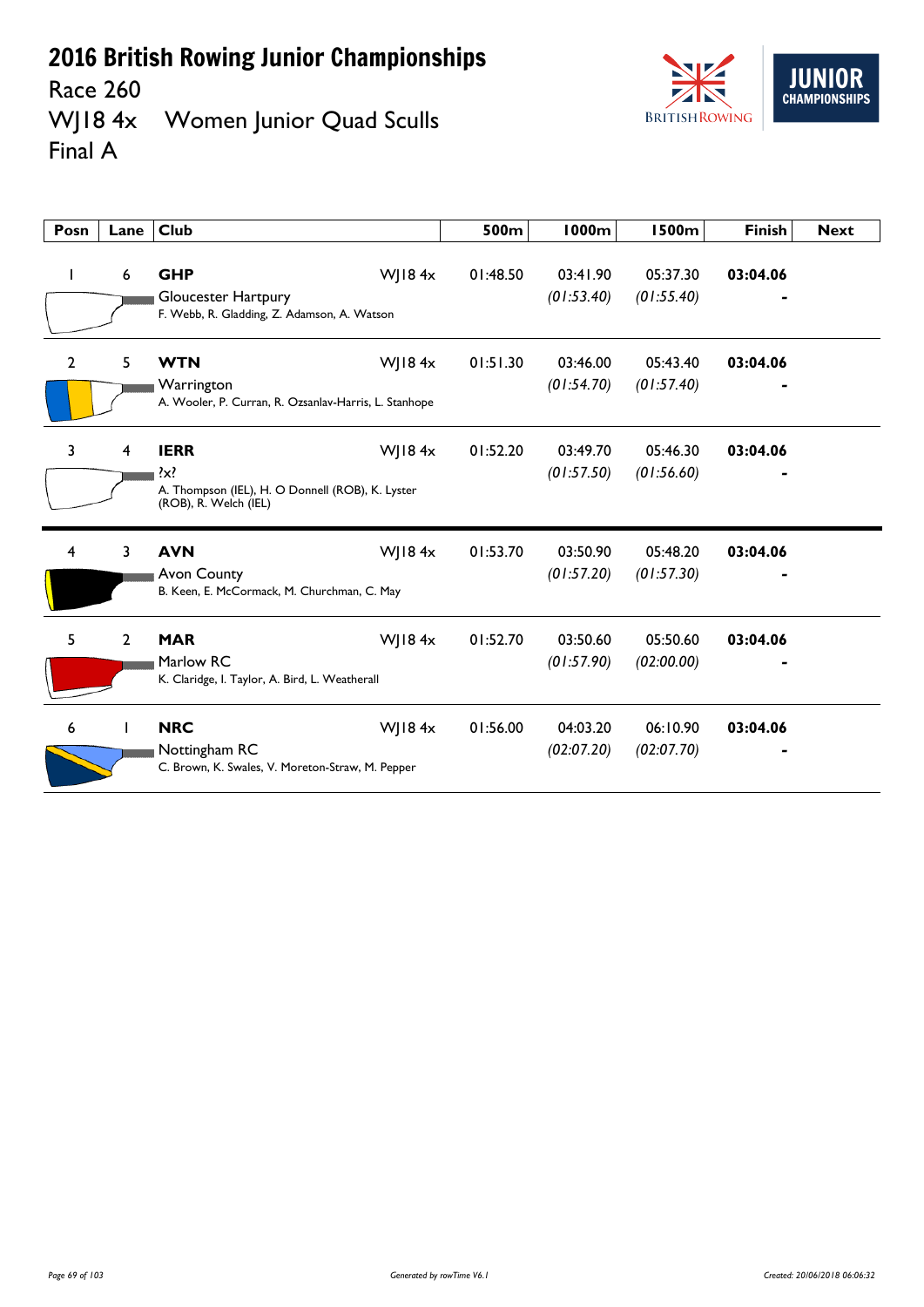

Race 261<br>WJ16 2-Women Junior 16 Coxless Pairs Final

| Posn                    | Lane           | <b>Club</b>                                                         | 500m     | 1000m                  | <b>1500m</b>           | <b>Finish</b> | <b>Next</b> |
|-------------------------|----------------|---------------------------------------------------------------------|----------|------------------------|------------------------|---------------|-------------|
| L                       | 6              | WJ16 2-<br><b>LEH</b><br>Lady E Holles<br>C. King, G. King          | 02:04.80 | 04:15.00<br>(02:10.20) | 06:26.00<br>(02:11.00) | 03:04.06      |             |
| $\overline{2}$          | 5              | <b>MAR</b><br>WJ16 2-<br>Marlow RC<br>E. Bourne, N. Strudwick       | 02:05.00 | 04:15.30<br>(02:10.30) | 06:26.70<br>(02:11.40) | 03:04.06      |             |
| 3                       | 4              | <b>CLS</b><br>WJ16 2-<br>B. Forster, E. Larsen                      | 02:15.60 | 04:27.90<br>(02:12.30) | 06:44.50<br>(02:16.60) | 03:04.06      |             |
| $\overline{\mathbf{4}}$ | 3              | <b>ROB</b><br>WJ16 2-<br>Rob Roy<br>K. Clements, J. Corrie          | 02:16.00 | 04:37.70<br>(02:21.70) | 07:00.20<br>(02:22.50) | 03:04.06      |             |
| 5                       | $\overline{2}$ | <b>STK</b><br>WJ16 2-<br>Trentham BC<br>A. Dixon, O. O Dunne        | 02:09.20 | 04:32.70<br>(02:23.50) | 07:06.90<br>(02:34.20) | 03:04.06      |             |
| 6                       | $\mathbf{I}$   | <b>MAV</b><br>WJ16 2-<br>Maidstone Invicta<br>K. Le Lion, E. Knight | 02:19.00 | 04:47.10<br>(02:28.10) | 07:17.40<br>(02:30.30) | 03:04.06      |             |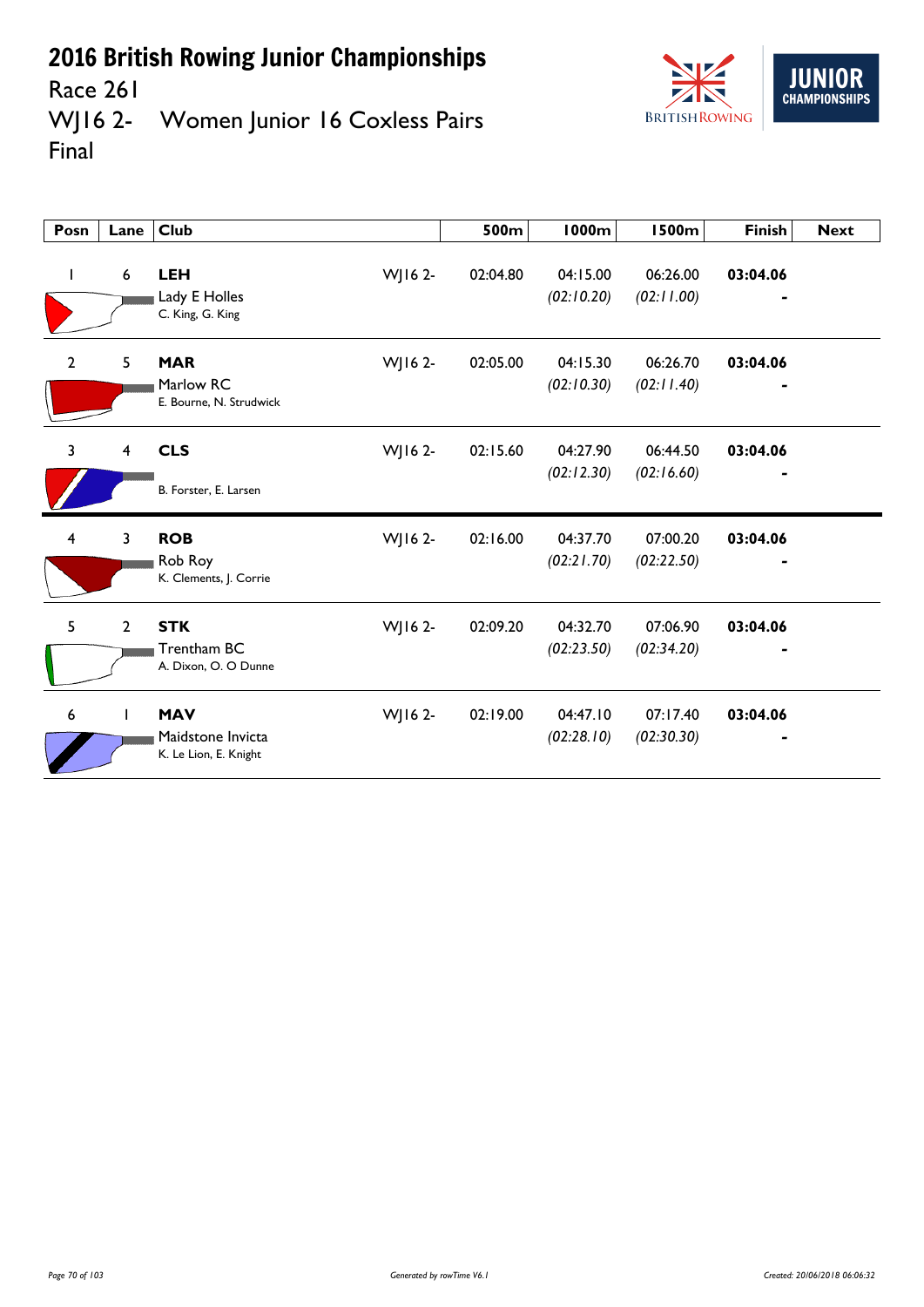

Race 262 WJ14 4x+ Women Junior 14 Coxed Quads Final B

| Posn           | Lane           | <b>Club</b>                                                                                                            |              | 500m     | <b>1000m</b>           | <b>1500m</b>           | <b>Finish</b> | <b>Next</b> |
|----------------|----------------|------------------------------------------------------------------------------------------------------------------------|--------------|----------|------------------------|------------------------|---------------|-------------|
| L              | 6              | <b>CAL</b><br>G. Peralta, D. Wood, S. Peralta, F. Chincotta, [Cox] G.<br>Enciso Parody                                 | WJ14 $4x+$   | 02:14.00 | 04:27.10<br>(02:13.10) | 06:39.00<br>(02:11.90) | 03:04.06      |             |
| $\overline{2}$ | 4              | <b>ROS</b><br>Ross RC<br>L. Banks-Martin, H. Brodholt, I. Ryan, N. Ryan, [Cox]<br>K. Smith                             | WJ14 $4x+$   | 02:13.10 | 04:27.40<br>(02:14.30) | 06:42.10<br>(02:14.70) | 03:04.06      |             |
| 3              | 5              | <b>LLD</b><br>I. Dunlop, L. Steel, M. Coombes, L. Young, [Cox] A.<br>Clark                                             | WJ14 $4x+$   | 02:11.00 | 04:25.70<br>(02:14.70) | 06:43.40<br>(02:17.70) | 03:04.06      |             |
| 4              | 3              | <b>ABV</b><br>A B Severn<br>K. Ham, E. Stewart-Davis, E. McDermott, E. Jones,<br>[Cox] T. Edwards                      | WJ14 $4x+$   | 02:15.20 | 04:34.50<br>(02:19.30) | 06:58.30<br>(02:23.80) | 03:04.06      |             |
| 5              | Ι.             | <b>RCQP</b><br>$\{x\}$<br>Z. Gautier-Price (QPH), K. Burke (QPH), H. Jones<br>(RCH), F. Cowdell (RCH), F. Morris (RCH) | WJ14 $4x+$   | 02:23.30 | 04:43.60<br>(02:20.30) | 07:10.50<br>(02:26.90) | 03:04.06      |             |
| <b>DNS</b>     | $\overline{2}$ | <b>LEA</b><br>Lea RC<br>L. Berthoud, R. Millard, M. Power, K. Sikorska, [Cox]<br>C. Bliben                             | $W$   14 4x+ |          |                        |                        |               |             |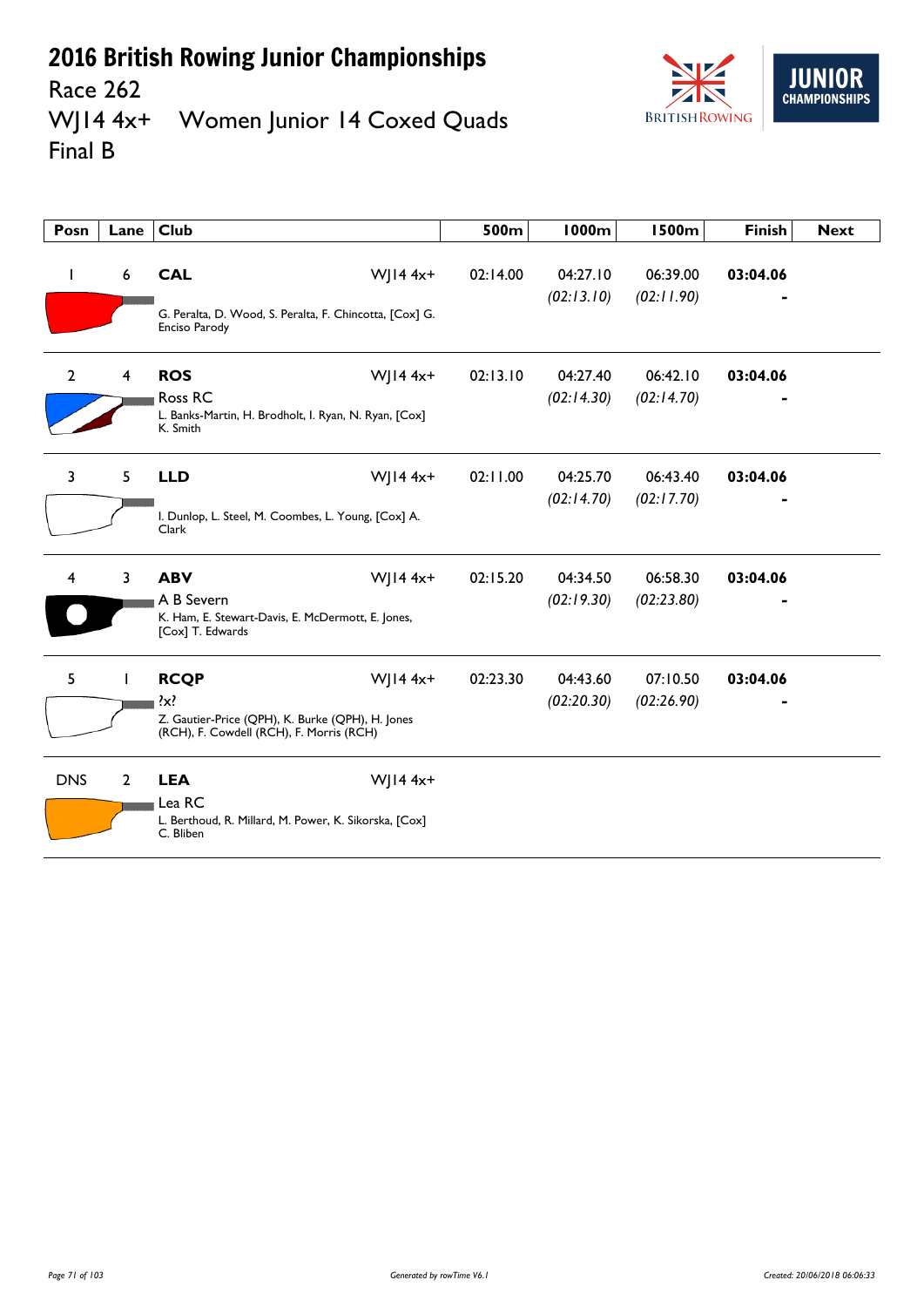

Race 263 WJ14 4x+ Women Junior 14 Coxed Quads Final A

| Posn           | Lane         | <b>Club</b>                                                                                                                                         | 500m     | 1000m                  | <b>1500m</b>           | <b>Finish</b> | <b>Next</b> |
|----------------|--------------|-----------------------------------------------------------------------------------------------------------------------------------------------------|----------|------------------------|------------------------|---------------|-------------|
| $\mathbf{I}$   | 6            | W  $14 4x+$<br>HEN(A)<br><b>Henley RC</b><br>F. Jonsson, G. Brown, H. Drury, A. Weller, [Cox] E.<br>Shute                                           | 02:00.40 | 04:06.20<br>(02:05.80) | 06:14.30<br>(02:08.10) | 03:04.06      |             |
| $\overline{2}$ | 3            | <b>COX</b><br>$W$   14 4x+<br>City of Oxford<br>J. Nash, I. Bowley, L. Stringer, E. Turner-Frick, [Cox]<br>E. Tinegate                              | 02:05.70 | 04:15.80<br>(02:10.10) | 06:24.40<br>(02:08.60) | 03:04.06      |             |
| 3              | 5            | $W$   14 4x+<br>HEN(B)<br>Henley RC<br>H. Hills, N. Cooper, P. Snowden, J. Roberts, [Cox] E.<br>Warner                                              | 02:04.30 | 04:12.00<br>(02:07.70) | 06:21.70<br>(02:09.70) | 03:04.06      |             |
| 4              | 4            | <b>ROCA</b><br>$W$   14 4x+<br>$\{x\}$<br>E. Walker (CAM), G. Merricks (ROB), R. Stratfold<br>(ROB), F. Turnbull (ROB), [Cox] O. Hawthorne<br>(ROB) | 02:05.30 | 04:16.00<br>(02:10.70) | 06:27.00<br>(02:11.00) | 03:04.06      |             |
| 5              | $\mathbf{2}$ | <b>SUA</b><br>$W$   14 4x+<br>Stratford-upon-Avon BC<br>K. Curnock, J. Wiesheu, E. Browne, K. Wellstead,<br>[Cox] H. Hill                           | 02:04.10 | 04:13.10<br>(02:09.00) | 06:26.60<br>(02:13.50) | 03:04.06      |             |
| 6              |              | <b>CBR</b><br>$W$   14 4x+<br>City of Bristol RC<br>L. Snow, E. Wallis, L. Worthington, P. Cullum, [Cox]<br>T. Brown                                | 02:09.70 | 04:21.10<br>(02:11.40) | 06:35.70<br>(02:14.60) | 03:04.06      |             |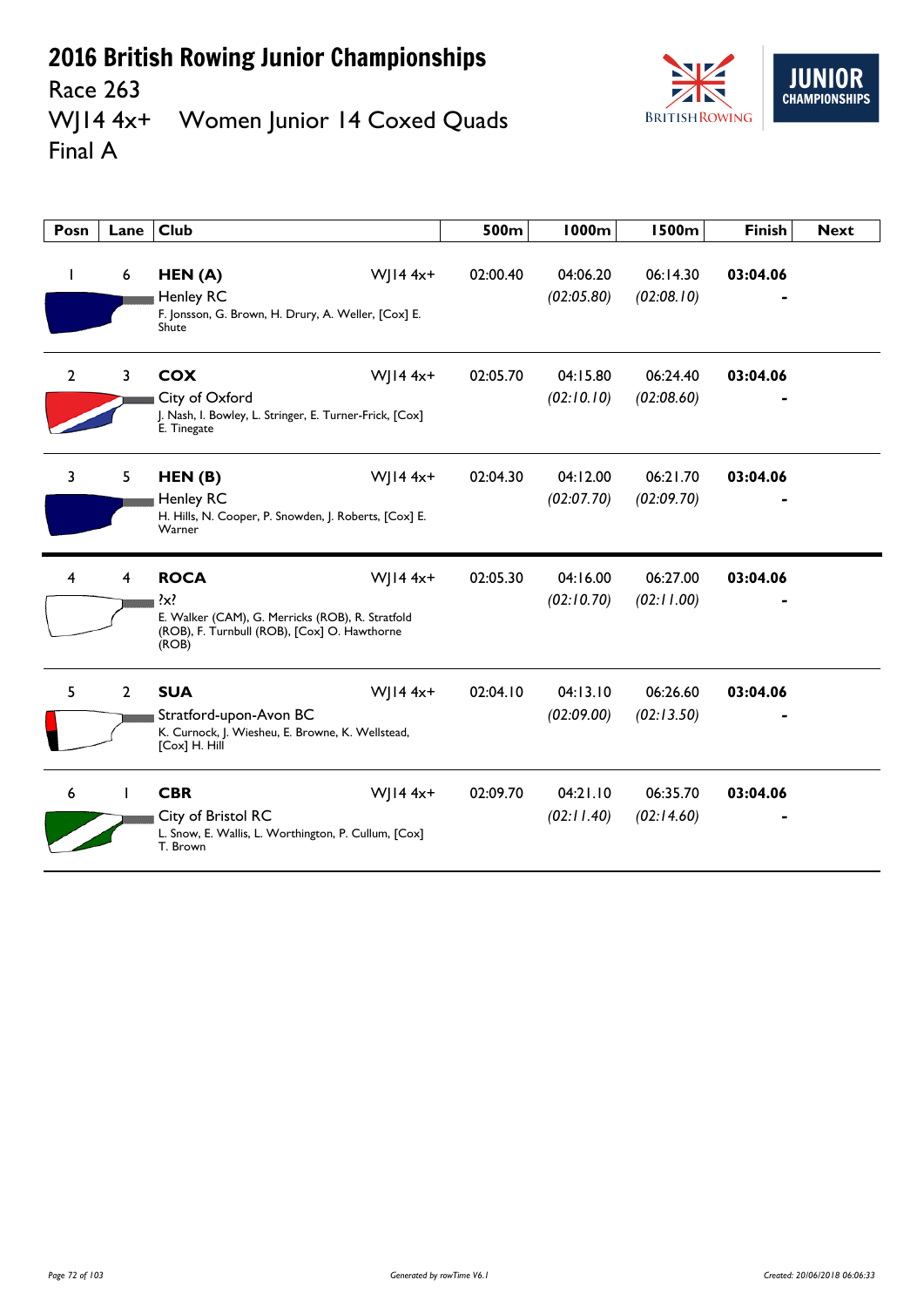Race 264

OJ18 4- Open Junior Coxless Fours Final B



| Posn         | Lane           | <b>Club</b>                                                                                                       | 500m     | <b>1000m</b>           | <b>1500m</b>           | <b>Finish</b> | <b>Next</b> |
|--------------|----------------|-------------------------------------------------------------------------------------------------------------------|----------|------------------------|------------------------|---------------|-------------|
|              | 5              | OJ184-<br><b>MHD</b><br>Maidenhead RC<br>D. Somerville, E. Walters, H. Rowe, S. O Mahony                          | 01:47.10 | 03:35.00<br>(01:47.90) | 05:23.20<br>(01:48.20) | 03:04.06      |             |
| $\mathbf{2}$ | 6              | <b>ASR</b><br>OJ184-<br>Aberdeen Schs RA<br>G. Pittendreigh, R. Powell, M. Beeson, H. dunnett                     | 01:46.70 | 03:33.80<br>(01:47.10) | 05:23.90<br>(01:50.10) | 03:04.06      |             |
| 3            | 4              | <b>CLSL</b><br>OJ184-<br>$\{x\}$<br>D. Middleton (CLS), J. Snowball (SLS), M. O Donnell<br>(CLS), N. Morris (CLS) | 01:49.80 | 03:40.70<br>(01:50.90) | 05:34.30<br>(01:53.60) | 03:04.06      |             |
| 4            |                | <b>TYN</b><br>OJ184-<br><b>Tyne ARC</b><br>J. Bratley, R. Fuller, R. McDonnell, O. Stratford                      | 01:50.70 | 03:41.40<br>(01:50.70) | 05:36.80<br>(01:55.40) | 03:04.06      |             |
| 5            | 3              | <b>GWC</b><br>OJ184-<br>George Watsons Coll<br>B. Carruthers, E. Dickerson, A. Chisholm, F. Mainland              | 01:51.80 | 03:43.50<br>(01:51.70) | 05:37.70<br>(01:54.20) | 03:04.06      |             |
| 6            | $\overline{2}$ | <b>GMS</b><br>OJ184-<br><b>Gt Marlow Sch</b><br>O. Peace, O. Emmett-Bird, J. Westfold, C. Smith                   | 01:51.10 | 03:50.00<br>(01:58.90) | 05:57.40<br>(02:07.40) | 03:04.06      |             |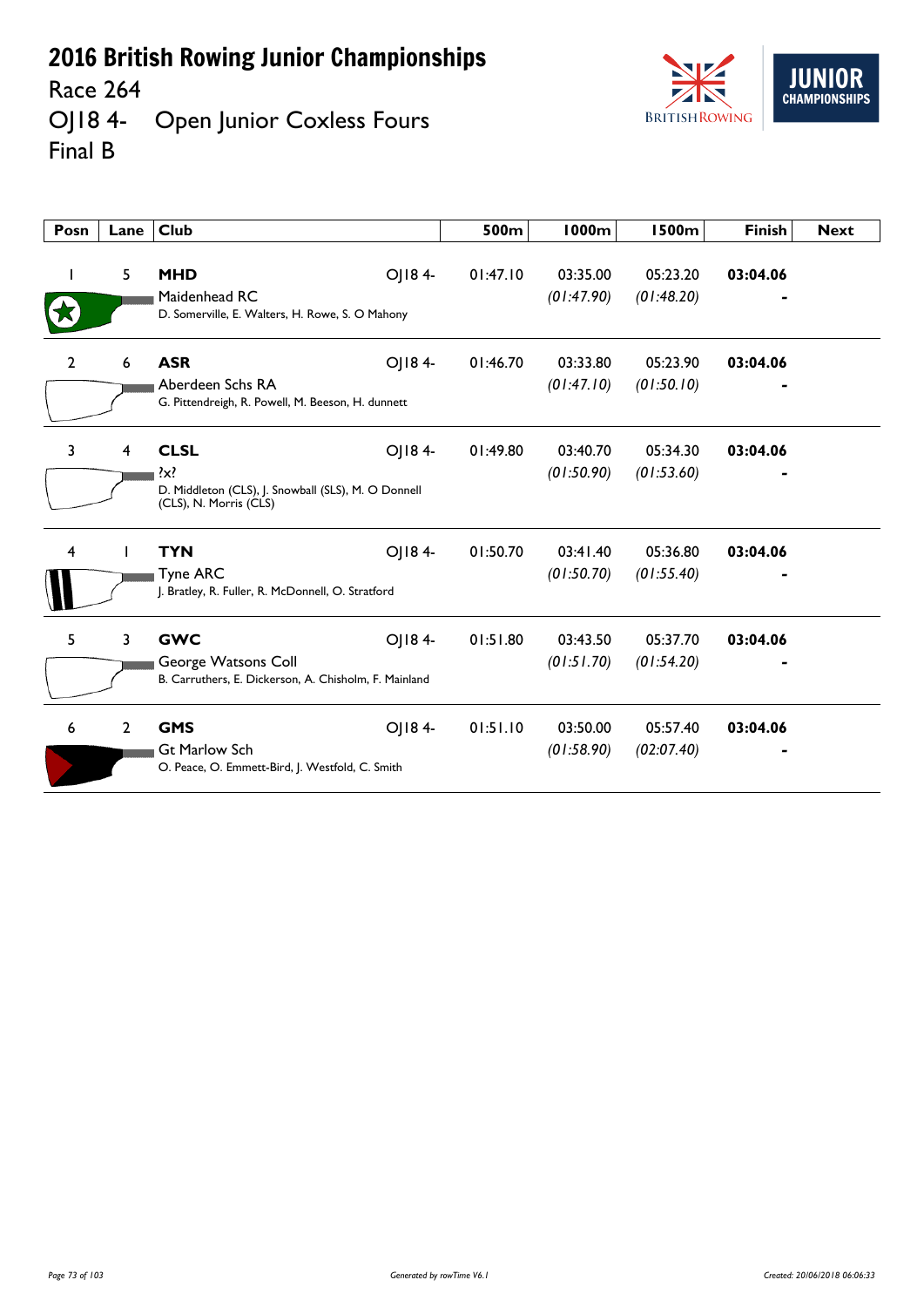Race 265

OJ18 4- Open Junior Coxless Fours Final A



| Posn           | Lane           | <b>Club</b>                                                                                                     | 500m     | <b>1000m</b>           | <b>1500m</b>           | <b>Finish</b> | <b>Next</b> |
|----------------|----------------|-----------------------------------------------------------------------------------------------------------------|----------|------------------------|------------------------|---------------|-------------|
|                | 5              | CCS(A)<br>OJ184-<br>Claires Court Sch<br>J. Cameron, A. Richardson, F. Gronmark, B. Smith                       | 01:44.20 | 03:31.90<br>(01:47.70) | 05:15.30<br>(01:43.40) | 03:04.06      |             |
| $\overline{2}$ | 6              | <b>KCCA</b><br>OJ184-<br>$\{x\}$<br>A. Forbes (KCA), N. Elkington (KCS), F. Allinson<br>(KCA), H. Nichols (KCA) | 01:41.90 | 03:29.20<br>(01:47.30) | 05:14.70<br>(01:45.50) | 03:04.06      |             |
| 3              | 4              | <b>HAM</b><br>OJ184-<br>Hampton Sch BC<br>T. Worthington, O. Stanhope, J. Clausen, G. Nelson                    | 01:43.00 | 03:31.40<br>(01:48.40) | 05:19.20<br>(01:47.80) | 03:04.06      |             |
| 4              | 3              | OJ184-<br><b>ETN</b><br>T. Weinberger, M. Burgess-Smith, D. Yanev, N.<br>Norman                                 | 01:42.70 | 03:32.20<br>(01:49.50) | 05:19.90<br>(01:47.70) | 03:04.06      |             |
| 5              | $\overline{2}$ | OJ184-<br><b>WBS</b><br>Windsor Boys Sch<br>A. Laws, I. Workman, D. Loughran, A. Smith                          | 01:45.20 | 03:35.90<br>(01:50.70) | 05:24.60<br>(01:48.70) | 03:04.06      |             |
| 6              |                | <b>NOR</b><br>OJ184-<br>Norwich RC<br>M. Lewis Williams, T. Trett, T. Craven, D. Johnston                       | 01:46.30 | 03:36.70<br>(01:50.40) | 05:25.60<br>(01:48.90) | 03:04.06      |             |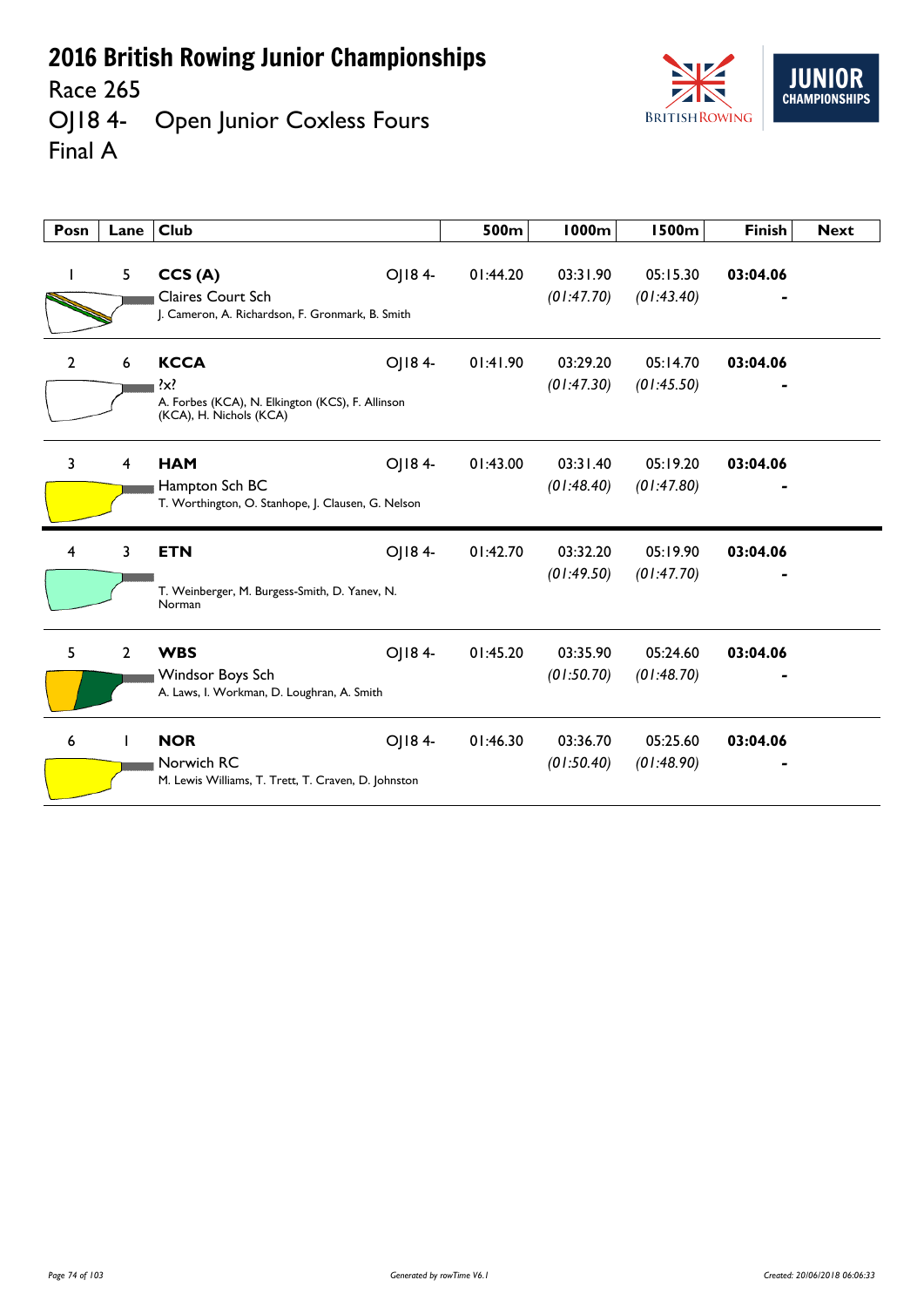



OJ16 2- Open Junior 16 Coxless Pairs Final

| Posn                    | Lane           | <b>Club</b>                                                                | 500m     | 1000m                  | <b>1500m</b>           | <b>Finish</b> | <b>Next</b> |
|-------------------------|----------------|----------------------------------------------------------------------------|----------|------------------------|------------------------|---------------|-------------|
| L                       | 6              | <b>TSS</b><br>OJ16 2-<br><b>Tideway Scullers Sch</b><br>O. Newton, L. Joss | 01:56.50 | 03:54.40<br>(01:57.90) | 05:53.20<br>(01:58.80) | 03:04.06      |             |
| $\overline{2}$          | 5              | <b>WBS</b><br>OJ16 2-<br>Windsor Boys Sch<br>L. Bartoletti, S. Bodkin      | 01:55.10 | 03:55.80<br>(02:00.70) | 06:00.00<br>(02:04.20) | 03:04.06      |             |
| 3                       | $\overline{4}$ | <b>CCS</b><br>OJ16 2-<br>Claires Court Sch<br>F. Peck, C. Lane             | 01:59.10 | 04:03.50<br>(02:04.40) | 06:09.80<br>(02:06.30) | 03:04.06      |             |
| $\overline{\mathbf{4}}$ | 3              | OJ16 2-<br>QEH<br>R. Langford, N. Ryan                                     | 02:04.20 | 04:13.70<br>(02:09.50) | 06:25.10<br>(02:11.40) | 03:04.06      |             |
| 5                       | $\overline{2}$ | MAV(B)<br>OJ16 2-<br>Maidstone Invicta<br>W. Humphris, A. Rose             | 02:04.40 | 04:21.60<br>(02:17.20) | 06:33.40<br>(02:11.80) | 03:04.06      |             |
| 6                       | $\mathbf{I}$   | <b>BRG</b><br>OJ16 2-<br>B. Wood, E. Adam                                  | 02:01.90 | 04:17.40<br>(02:15.50) | 06:32.00<br>(02:14.60) | 03:04.06      |             |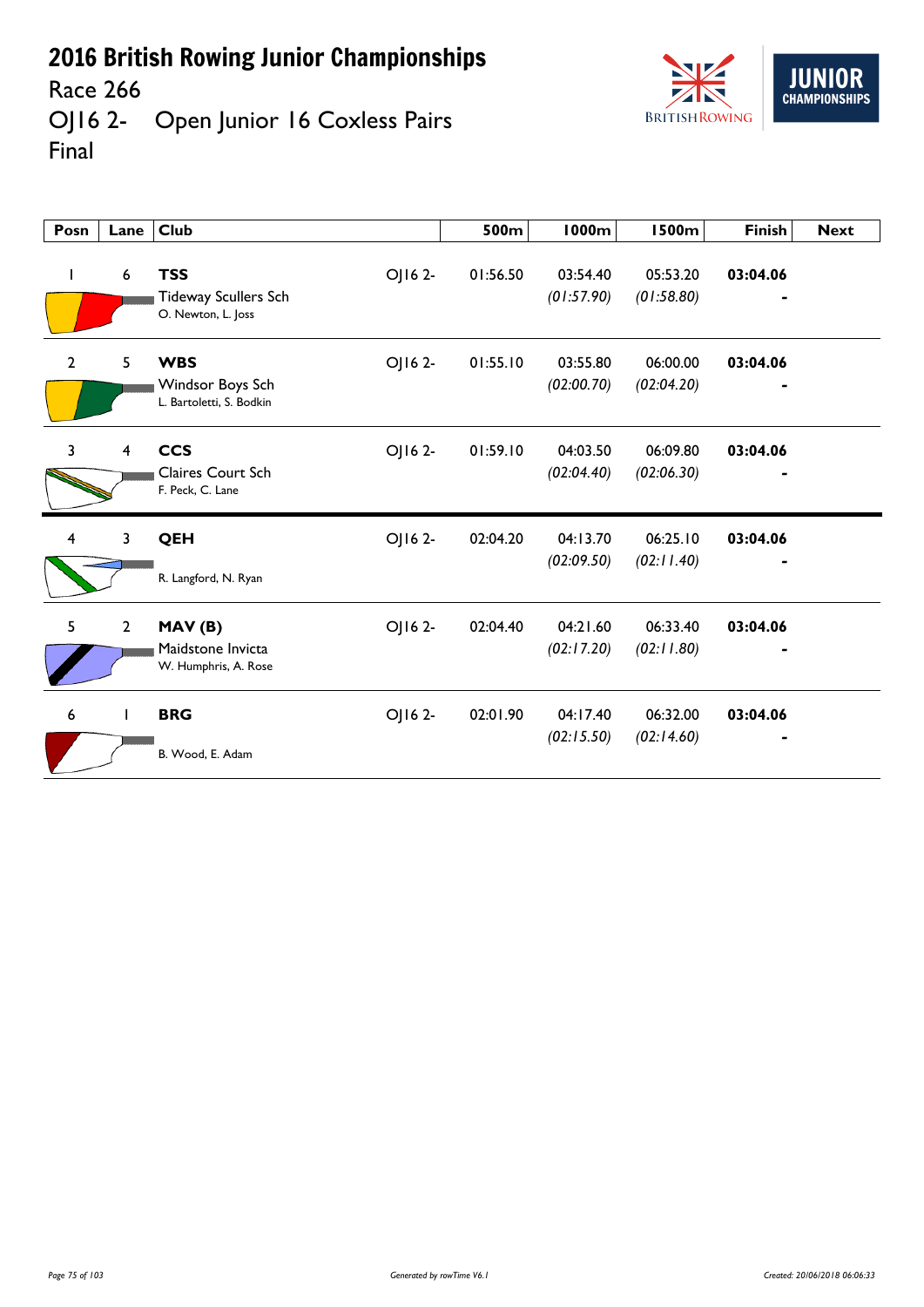Race 267<br>WJ18 8+ Women Junior Eights Final



| Posn           | Lane           | <b>Club</b>                                                                                                                                                                                                          | 500m     | 1000m                  | <b>1500m</b>           | <b>Finish</b>          | <b>Next</b> |
|----------------|----------------|----------------------------------------------------------------------------------------------------------------------------------------------------------------------------------------------------------------------|----------|------------------------|------------------------|------------------------|-------------|
|                | 6              | <b>LEH</b><br>$W$   188+<br>Lady E Holles<br>G. King, A. Jefferies, V. Cole, A. Fjortoft, E. Henshaw,<br>A. Reddish, L. Donaldson, F. Kelly, [Cox] G. Harrison                                                       | 01:51.70 | 03:45.10<br>(01:53.40) | 05:37.70<br>(01:52.60) | 03:04.06               |             |
| $\overline{2}$ | 5              | <b>NRC</b><br>$W$ JI88+<br>Nottingham RC<br>C. Brown, K. Swales, R. Heap, H. Stocks, J. Draycott,<br>V. Moreton-Straw, M. Pepper, P. Jenkins, [Cox] E. Cox                                                           | 01:51.30 | 03:44.00<br>(01:52.70) | 05:37.90<br>(01:53.90) | 03:04.06               |             |
| 3              | 4              | <b>HEN</b><br>$W$   188+<br><b>Henley RC</b><br>P. Barter, R. Brown, I. Jonsson, G. Johnson, A.<br>Redman, G. Edwards, E. Lister, A. Sotnick, [Cox] F.<br>Reid                                                       | 01:52.70 | 03:46.70<br>(01:54.00) | 05:42.70<br>(01:56.00) | 03:04.06               |             |
| 4              | 3              | <b>MAR</b><br>WJ188+<br>Marlow RC<br>S. Devereux, C. Fennell, L. Weatherall, M. Harding, K.<br>Claridge, A. Bird, I. Taylor, A. Matthews, [Cox] M.<br>Fennell                                                        | 01:52.00 | 03:45.30<br>(01:53.30) | 05:40.90<br>(01:55.60) | 03:04.06               |             |
| 5              | $\overline{2}$ | <b>LEGO</b><br>$W$   188+<br>$\{x\}$<br>K. Moody (LEA), E. Downey (LEA), N. Doye (GLB), F.<br>McIntosh (GLB), R. Neal (LEA), L. Young (LEA), E.<br>Nicholson (LEA), I. Wells (LEA), [Cox] R. Millard<br>(LEA)        | 01:53.70 | 03:57.80<br>(02:04.10) | <b>DNA</b>             | 03:04.06<br>(03:04.06) |             |
| 6              | $\mathbf{I}$   | <b>DUTY</b><br>$W$   188+<br>$\{x\}$<br>C. Jackson (DUR), S. Coleman (DUR), G. McMillan<br>(DUR), C. Hatton (DUR), O. Brown (DUR), L.<br>Barnard (TYN), O. Capocci (TYN), E. Blowey (DUR),<br>[Cox] R. Jackson (DUR) | 01:57.10 | <b>DNA</b>             | <b>DNA</b>             | 03:04.06<br>(03:04.06) |             |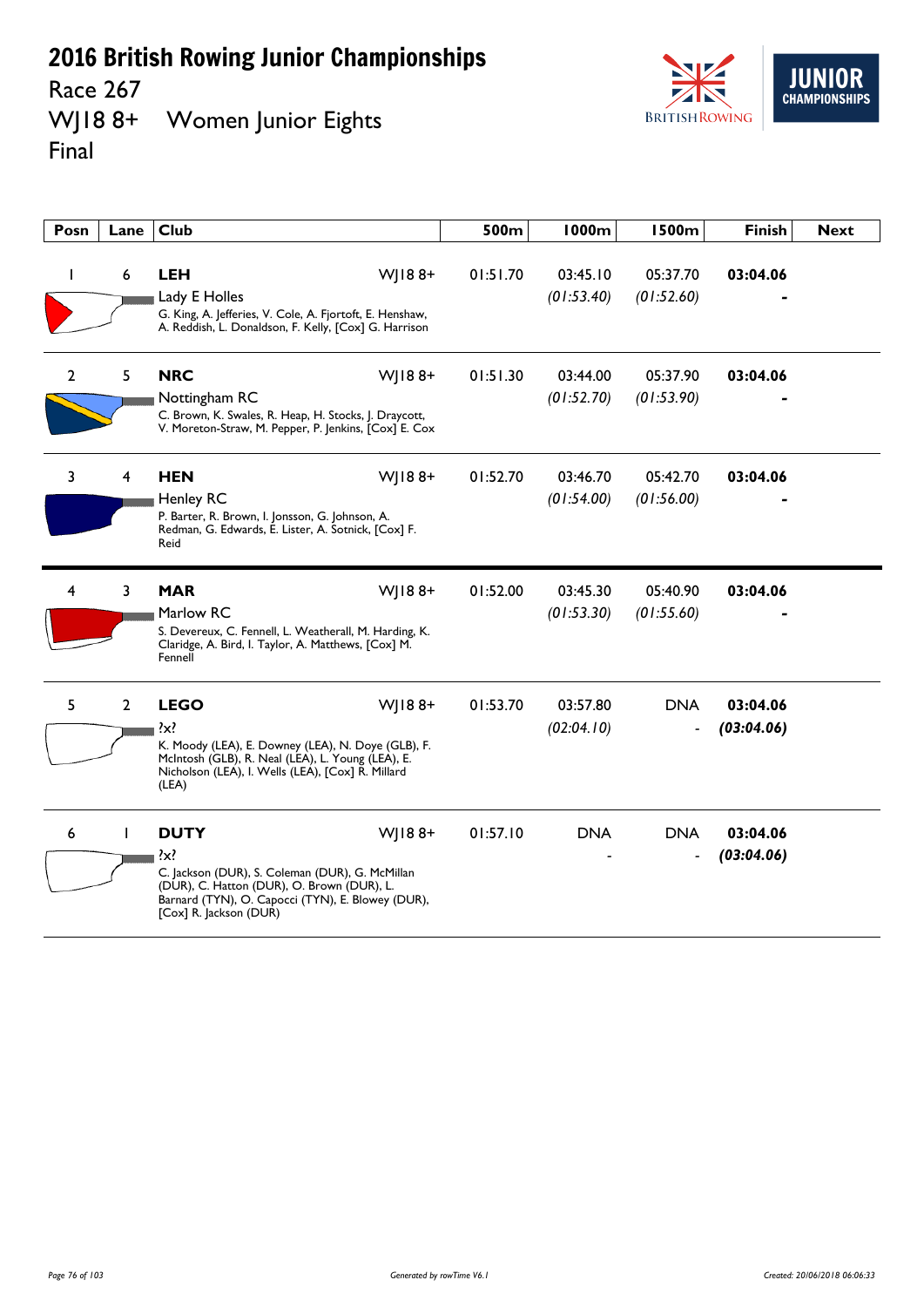

Race 268<br>WJ16 1x Women Junior 16 Single Sculls Final B

| Posn                    | Lane                    | <b>Club</b>                                                  | 500m     | 1000m                  | <b>1500m</b>           | <b>Finish</b> | <b>Next</b> |
|-------------------------|-------------------------|--------------------------------------------------------------|----------|------------------------|------------------------|---------------|-------------|
| $\mathbf{I}$            | $\boldsymbol{6}$        | CLS(B)<br>WJ16 lx<br>E. Larsen                               | 02:21.20 | 04:40.20<br>(02:19.00) | 07:06.40<br>(02:26.20) | 03:04.06      |             |
| $\overline{2}$          | 5                       | <b>GHS</b><br>WJ16 lx<br>George Heriots Sch<br>J. Hardie     | 02:19.40 | 04:41.00<br>(02:21.60) | 07:06.80<br>(02:25.80) | 03:04.06      |             |
| $\overline{3}$          | $\overline{\mathbf{4}}$ | <b>SPT</b><br>WJ16 $1x$<br><b>St Peters Sch</b><br>K. Bonner | 02:22.90 | 04:45.30<br>(02:22.40) | 07:11.40<br>(02:26.10) | 03:04.06<br>٠ |             |
| $\overline{\mathbf{4}}$ | $\overline{2}$          | CLS(A)<br>WJ16 lx<br><b>B.</b> Forster                       | 02:22.50 | 04:47.60<br>(02:25.10) | 07:20.60<br>(02:33.00) | 03:04.06      |             |
| 5                       | 3                       | <b>RUN</b><br>WJ16 lx<br>Runcorn<br>C. Hanlon                | 02:21.90 | 04:50.80<br>(02:28.90) | 07:25.10<br>(02:34.30) | 03:04.06      |             |
| 6                       | T                       | <b>IEL</b><br>WJ16 $1x$<br>Isle of Ely RC<br>M. Johnson      | 02:22.20 | 04:51.20<br>(02:29.00) | 07:24.20<br>(02:33.00) | 03:04.06      |             |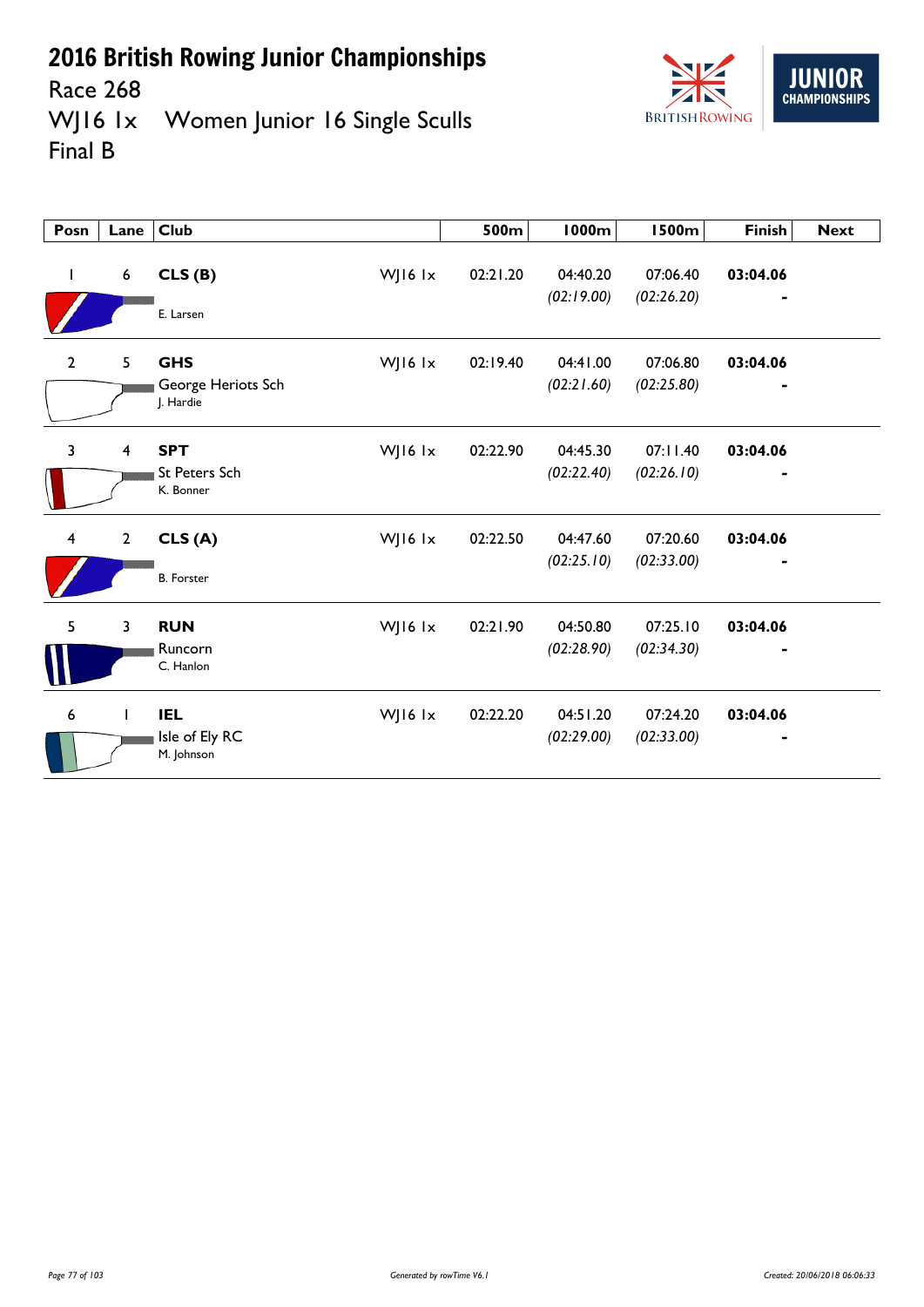

Race 269<br>WJ16 1x Women Junior 16 Single Sculls Final A

| Posn           | Lane           | <b>Club</b>                                                  | 500m     | <b>1000m</b>           | <b>1500m</b>           | <b>Finish</b> | <b>Next</b> |
|----------------|----------------|--------------------------------------------------------------|----------|------------------------|------------------------|---------------|-------------|
| $\mathbf{I}$   | 6              | MBC(B)<br>WJ16 lx<br>Molesey BC<br>H. Dunford                | 02:09.90 | 04:26.20<br>(02:16.30) | 06:52.00<br>(02:25.80) | 03:04.06      |             |
| $\overline{2}$ | 3              | WJ16 lx<br><b>TWK</b><br>Twickenham RC<br>M. Duthart         | 02:10.10 | 04:32.70<br>(02:22.60) | 06:57.10<br>(02:24.40) | 03:04.06      |             |
| 3              | 5              | <b>STK</b><br>WJ16 lx<br>Trentham BC<br>J. Hallsworth        | 02:14.20 | 04:40.80<br>(02:26.60) | 07:01.10<br>(02:20.30) | 03:04.06      |             |
| 4              | 4              | <b>MHD</b><br>WJ16 lx<br>Maidenhead RC<br>R. Harris          | 02:16.90 | 04:41.00<br>(02:24.10) | 07:04.90<br>(02:23.90) | 03:04.06      |             |
| 5<br>ᆃ         | $\overline{2}$ | <b>MNK</b><br>WJ16 $1x$<br>Monkton Combe Sch<br>O. Caesar    | 02:15.30 | 04:39.20<br>(02:23.90) | 07:09.00<br>(02:29.80) | 03:04.06      |             |
| 6              | $\mathbf{I}$   | <b>SPG</b><br>WJ16 $1x$<br>St Pauls Girls Sch BC<br>A. Cowan | 02:18.30 | 04:49.30<br>(02:31.00) | 07:20.90<br>(02:31.60) | 03:04.06      |             |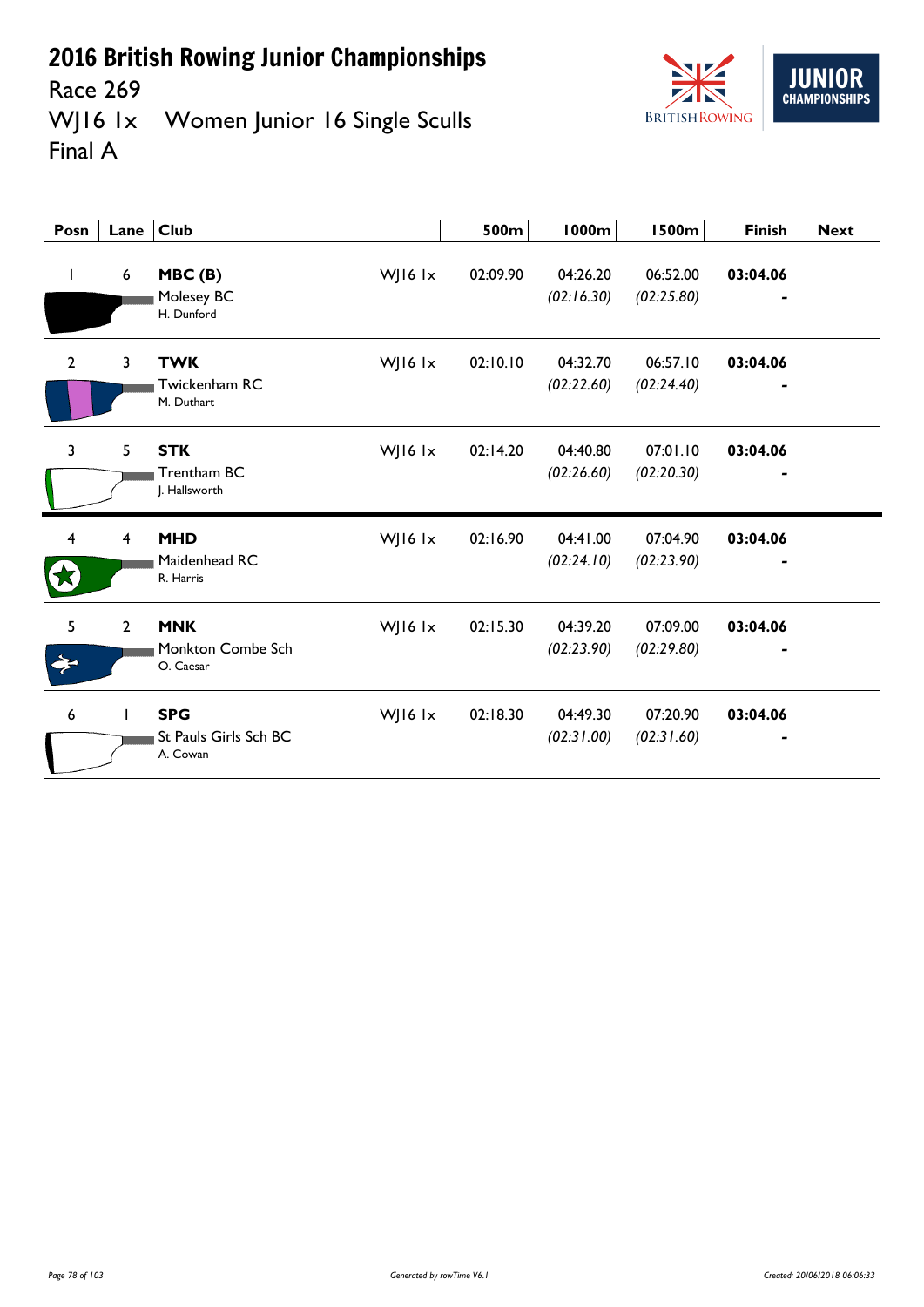

#### Race 270<br>OJ15 4x+ Open Junior 15 Coxed Quad Sculls Final B

| Posn           | Lane                    | <b>Club</b>                                                                                         |            | 500m     | <b>1000m</b>           | <b>1500m</b>                 | <b>Finish</b>          | <b>Next</b> |
|----------------|-------------------------|-----------------------------------------------------------------------------------------------------|------------|----------|------------------------|------------------------------|------------------------|-------------|
|                | 5                       | <b>RDG</b><br>Reading RC<br>W. Pratt, T. Reid, J. Rundle, H. Fraser-Urquhart, [Cox]<br>E. Deas      | $OJ15$ 4x+ | 01:52.00 | 03:45.10<br>(01:53.10) | 05:39.50<br>(01:54.40)       | 03:04.06               |             |
| $\overline{2}$ | 6                       | <b>WTN</b><br>Warrington<br>M. Reilly, J. Critchley, M. Lee, A. Wooler, [Cox] M.<br>Dunbavand       | $OJ15$ 4x+ | 01:53.30 | 03:45.70<br>(01:52.40) | 05:50.00<br>(02:04.30)       | 03:04.06               |             |
| 3              | $\overline{2}$          | <b>MOC</b><br>R. Williams, J. Bicknell, T. Smith, T. Heath, [Cox] A.<br><b>Saunders</b>             | $OJ15$ 4x+ | 01:55.00 | 03:51.90<br>(01:56.90) | 05:53.30<br>(02:01.40)       | 03:04.06               |             |
| 4              | 3                       | <b>ASR</b><br>Aberdeen Schs RA<br>S. Kelso, J. Zbikowski, D. Skinner, S. Turner, [Cox] O.<br>Forbes | $O  5 4x+$ | 01:59.60 | 03:57.00<br>(01:57.40) | 06:00.80<br>(02:03.80)       | 03:04.06               |             |
| 5.             | $\overline{\mathbf{4}}$ | QEH<br>T. Archer, C. Chomse, T. Smith, H. Andersen, [Cox]<br>A. Watson                              | $O  5 4x+$ | 01:54.30 | 03:52.20<br>(01:57.90) | 05:56.80<br>(02:04.60)       | 03:04.06               |             |
| 6              |                         | <b>WRR</b><br><b>Worcester RC</b><br>R. Hall, A. Mace, D. Lightfoot, L. Mills, L. Silvester         | $OJ15$ 4x+ | 01:56.40 | 03:56.50<br>(02:00.10) | <b>DNA</b><br>$\blacksquare$ | 03:04.06<br>(03:04.06) |             |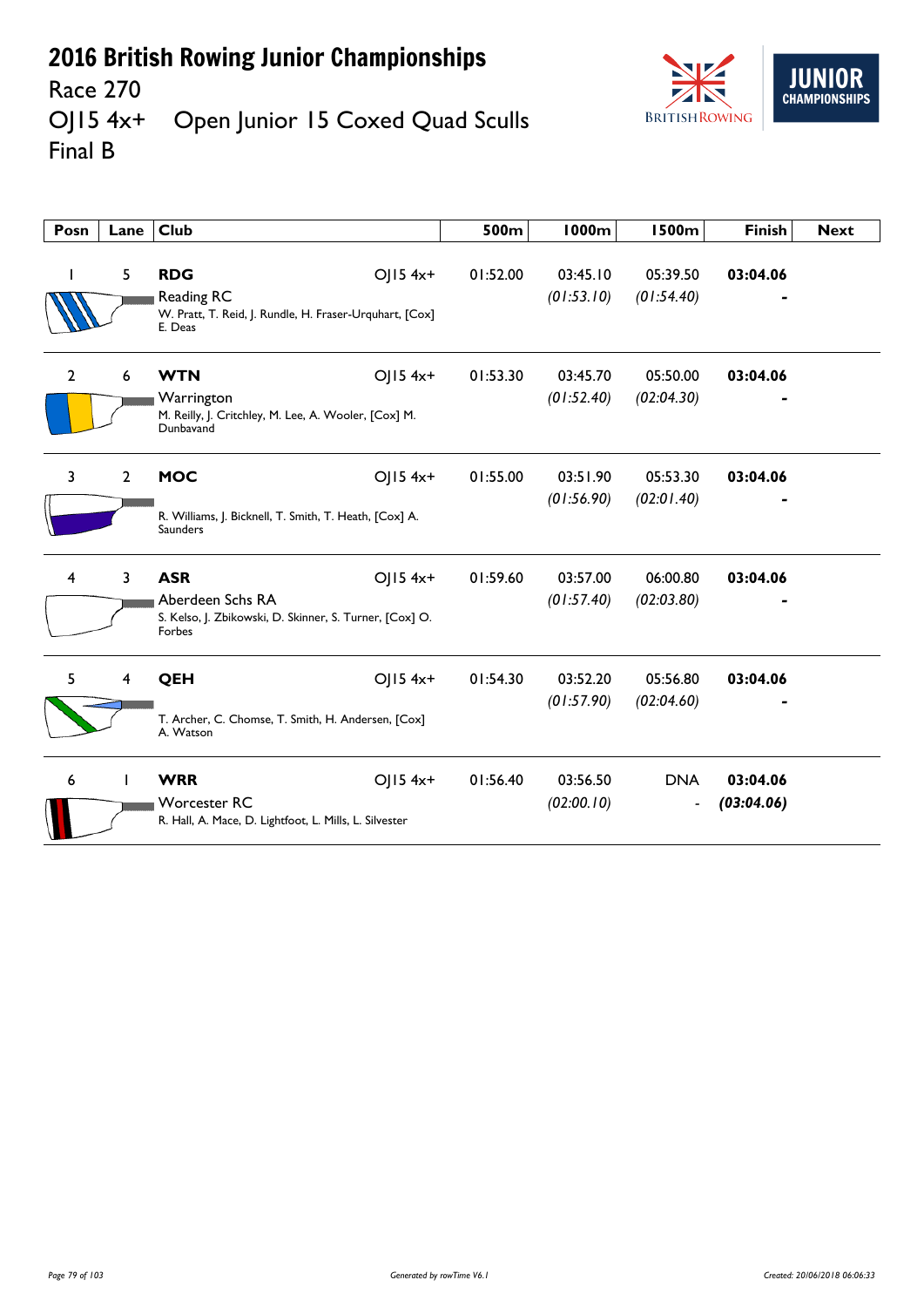

#### Race 271<br>OJ15 4x+ Open Junior 15 Coxed Quad Sculls Final A

| Posn           | Lane           | <b>Club</b>                                                                                                       |              | 500m     | <b>1000m</b>           | <b>1500m</b>           | <b>Finish</b> | <b>Next</b> |
|----------------|----------------|-------------------------------------------------------------------------------------------------------------------|--------------|----------|------------------------|------------------------|---------------|-------------|
|                | 6              | <b>TSS</b><br><b>Tideway Scullers Sch</b><br>A. Jonas, S. Fattouh, T. Metcalf, A. Hill, [Cox] E.<br><b>Tarczy</b> | $OJ15$ 4x+   | 01:44.20 | 03:32.10<br>(01:47.90) | 05:22.60<br>(01:50.50) | 03:04.06      |             |
| $\overline{2}$ | $\mathbf{3}$   | CBR(A)<br>City of Bristol RC<br>R. Kilgour, H. Fletcher, J. Norris, J. Murphy, [Cox] E.<br>Fletcher               | OJ15 4x+     | 01:45.30 | 03:37.60<br>(01:52.30) | 05:29.50<br>(01:51.90) | 03:04.06      |             |
| 3              | 5              | <b>MAR</b><br>Marlow RC<br>B. Zandonati, L. Taylor Smith, L. Marshall, N. Moore,<br>C. Pryor                      | $O$   15 4x+ | 01:47.40 | 03:38.40<br>(01:51.00) | 05:31.00<br>(01:52.60) | 03:04.06      |             |
|                | 4              | WBS(A)<br>Windsor Boys Sch<br>B. Pilbrow, T. Howse, M. Tebbit, F. Cleare, [Cox] B.<br><b>Ibrahim</b>              | $O$   15 4x+ | 01:47.60 | 03:39.00<br>(01:51.40) | 05:32.90<br>(01:53.90) | 03:04.06      |             |
| 5              |                | <b>GMS</b><br><b>Gt Marlow Sch</b><br>B. Ivers-Dreux, M. Asplin, R. Petrea, L. Honey, L.<br>Hughes                | $O$   15 4x+ | 01:49.20 | 03:44.70<br>(01:55.50) | 05:41.70<br>(01:57.00) | 03:04.06      |             |
| 6              | $\overline{2}$ | CBR(B)<br>City of Bristol RC<br>N. Clarke, D. Sinclair, J. Potter, Z. James-Knights,<br>[Cox] S. Brown            | OJ15 4x+     | 01:49.70 | 03:45.30<br>(01:55.60) | 05:43.90<br>(01:58.60) | 03:04.06      |             |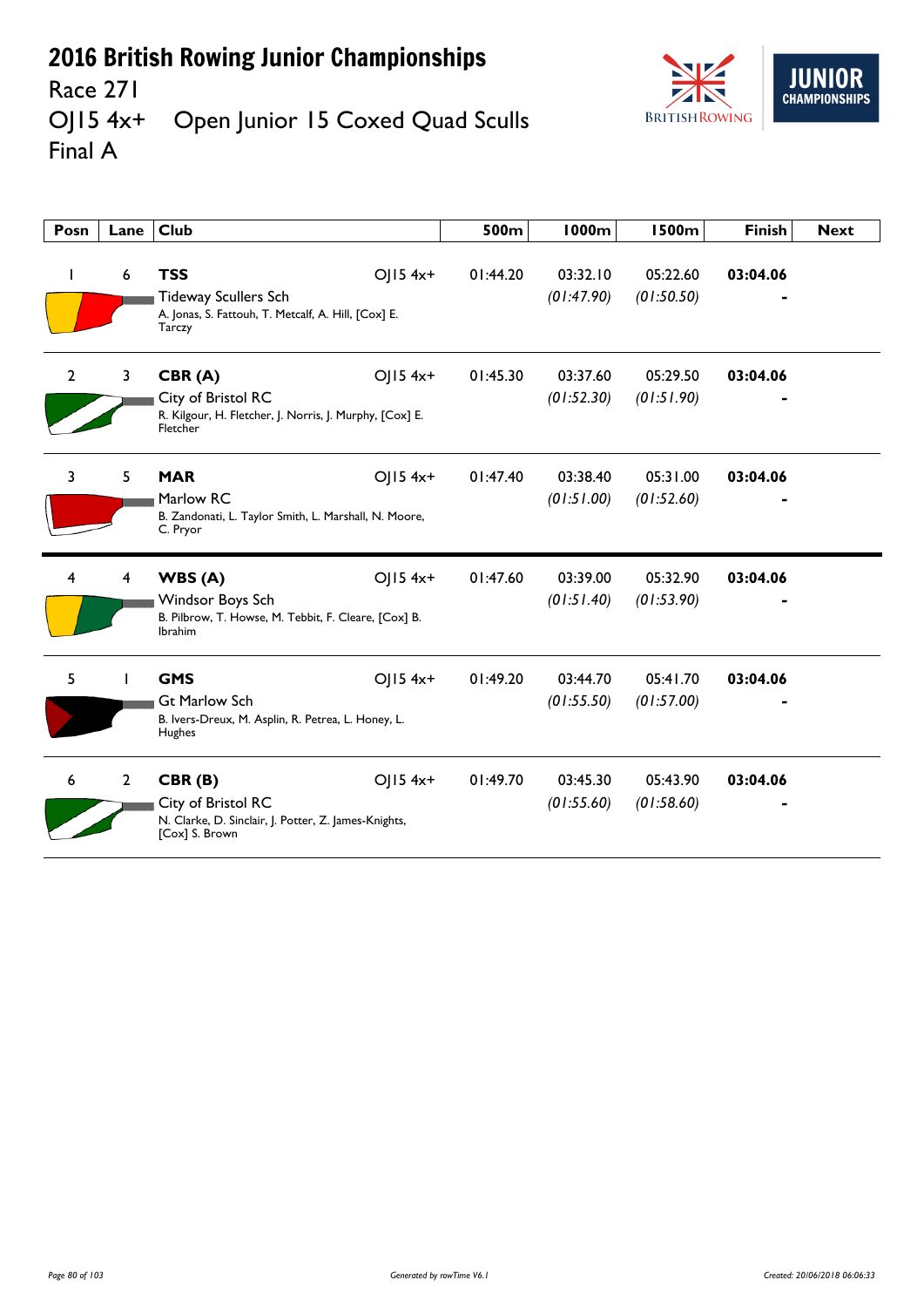

Race 272<br>WJ15 1x Women Junior 15 Single Sculls Final B

| Posn                    | Lane           | <b>Club</b>                                 |         | 500m     | 1000m                  | <b>1500m</b>           | <b>Finish</b> | <b>Next</b> |
|-------------------------|----------------|---------------------------------------------|---------|----------|------------------------|------------------------|---------------|-------------|
| L                       | 6              | HIN(A)<br>Hinksey Sculling Sch<br>C. Astruc | WJ15 lx | 02:20.70 | 04:47.90<br>(02:27.20) | 07:18.70<br>(02:30.80) | 03:04.06      |             |
| $\overline{2}$          | 5              | <b>GUI</b><br>Guildford RC<br>K. Stenning   | WJ15 lx | 02:21.00 | 04:50.80<br>(02:29.80) | 07:22.90<br>(02:32.10) | 03:04.06      |             |
| 3                       | $\overline{4}$ | <b>STK</b><br>Trentham BC<br>L. Heath       | WJ15 lx | 02:18.60 | 04:54.20<br>(02:35.60) | 07:34.50<br>(02:40.30) | 03:04.06      |             |
| $\overline{\mathbf{4}}$ | $\mathbf{3}$   | <b>EXE</b><br><b>Exeter RC</b><br>E. Vater  | WJ15 lx | 02:31.40 | 05:13.40<br>(02:42.00) | 07:54.60<br>(02:41.20) | 03:04.06      |             |
| 5                       | $\mathbf{I}$   | <b>NST</b><br>M. Riley                      | WJ15 lx | 02:28.30 | 05:12.00<br>(02:43.70) | 07:54.30<br>(02:42.30) | 03:04.06      |             |
| $6\phantom{1}6$         | $\overline{2}$ | <b>YRM</b><br>Yarm Sch<br>H. Wake           | WJ15 lx | 02:28.10 | 05:14.60<br>(02:46.50) | 08:04.60<br>(02:50.00) | 03:04.06      |             |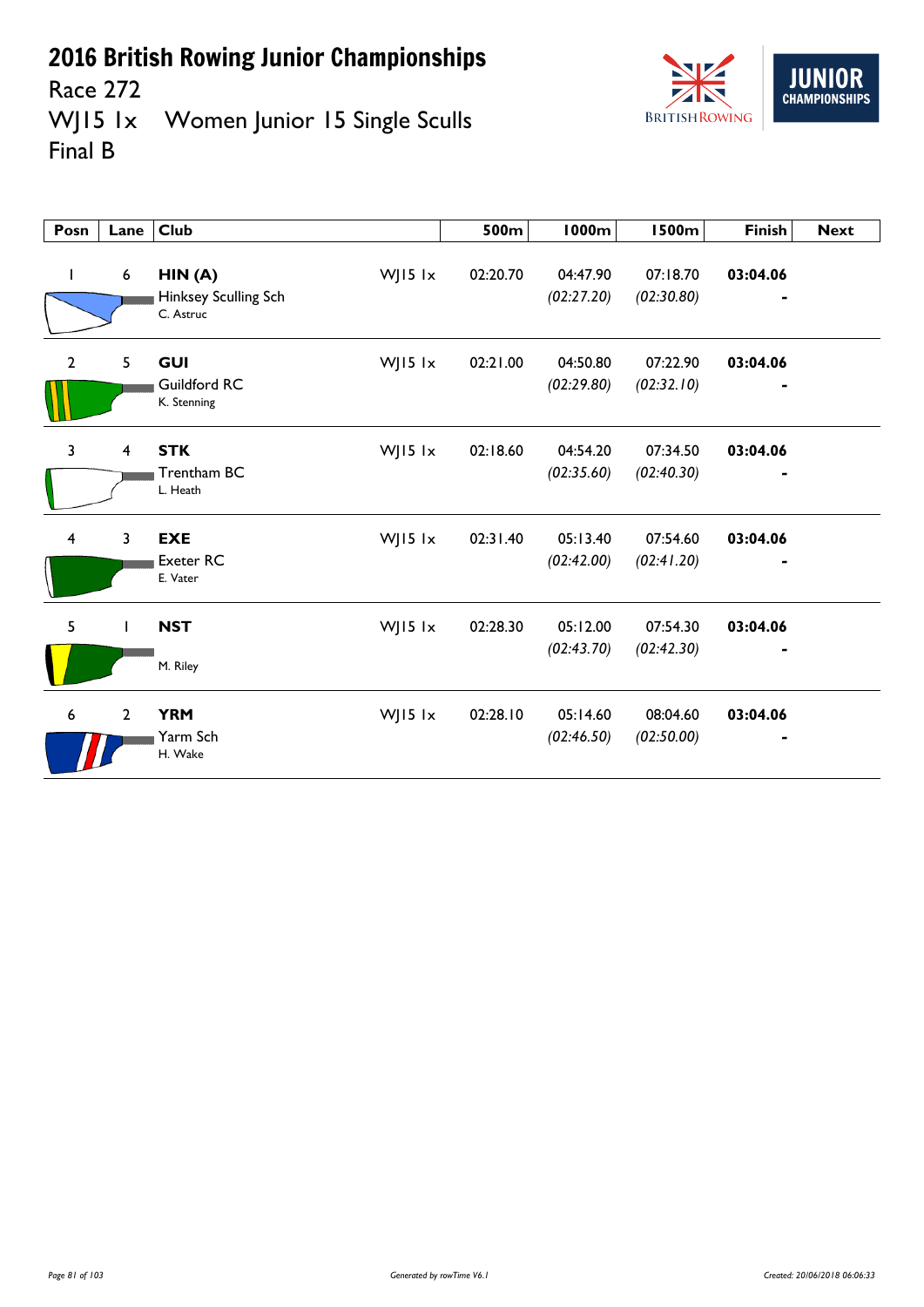

Race 273<br>WJ15 1x Women Junior 15 Single Sculls Final A

| Posn                    | Lane                    | <b>Club</b>                                                 | 500m       | 1000m                  | <b>1500m</b>           | <b>Finish</b> | <b>Next</b> |
|-------------------------|-------------------------|-------------------------------------------------------------|------------|------------------------|------------------------|---------------|-------------|
| Ι.                      | $\boldsymbol{6}$        | <b>GRN</b><br>WJ15 lx<br>Grange Sch<br>E. Cushen            | 02:31.60   | 04:47.90<br>(02:16.30) | 07:06.90<br>(02:19.00) | 03:04.06      |             |
| $\overline{2}$          | 5                       | WJ15 lx<br><b>IEL</b><br>Isle of Ely RC<br>F. Dingwall      | 02:18.70   | 04:44.70<br>(02:26.00) | 07:04.90<br>(02:20.20) | 03:04.06      |             |
| 3                       | $\overline{\mathbf{4}}$ | <b>TYN</b><br>WJ15 lx<br><b>Tyne ARC</b><br>C. Charlton     | 02:22.60   | 04:46.30<br>(02:23.70) | 07:11.50<br>(02:25.20) | 03:04.06      |             |
| $\overline{\mathbf{4}}$ | 3                       | <b>GWC</b><br>WJ15 lx<br>George Watsons Coll<br>A. Buchanan | 02:28.50   | 04:54.20<br>(02:25.70) | 07:27.10<br>(02:32.90) | 03:04.06      |             |
| 5                       | T                       | <b>MHD</b><br>WJ15 lx<br>Maidenhead RC<br>I. Bird           | <b>DNA</b> | 05:02.60<br>(05:02.60) | 07:36.90<br>(02:34.30) | 03:04.06      |             |
| 6                       | $\overline{2}$          | WJ15 lx<br><b>INV</b><br>H. Gordon                          | <b>DNA</b> | 05:09.50<br>(05:09.50) | 07:44.30<br>(02:34.80) | 03:04.06      |             |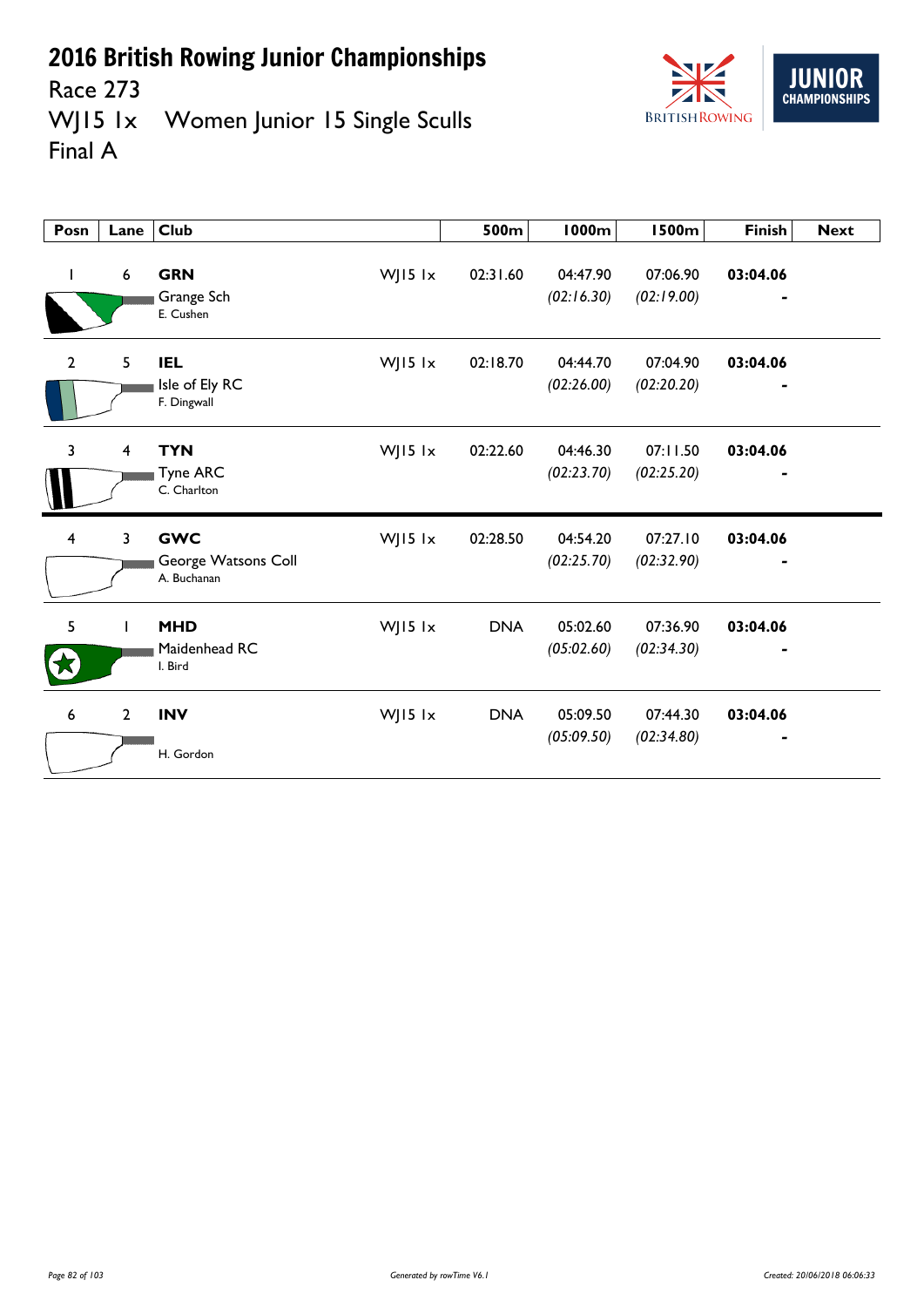Race 274<br>OJ18 2x Open Junior Double Sculls Final B



| Posn           | Lane                    | <b>Club</b>                                            |        | 500m     | <b>1000m</b>           | <b>1500m</b>           | <b>Finish</b> | <b>Next</b> |
|----------------|-------------------------|--------------------------------------------------------|--------|----------|------------------------|------------------------|---------------|-------------|
| $\mathbf{I}$   | 5                       | <b>DAT</b><br>Dart Totnes RC<br>J. Collinson, L. Riou  | OJ182x | 01:53.30 | 03:51.20<br>(01:57.90) | 05:46.90<br>(01:55.70) | 03:04.06      |             |
| $\overline{2}$ | $\overline{\mathbf{4}}$ | GHP (A)<br>Gloucester Hartpury<br>H. Cox, C. Bates     | OJ182x | 01:55.00 | 03:52.80<br>(01:57.80) | 05:49.10<br>(01:56.30) | 03:04.06      |             |
| 3              | 3                       | <b>TRC</b><br>Thames RC<br>S. Tyrie, F. Beaty          | OJ182x | 01:56.40 | 03:57.00<br>(02:00.60) | 05:52.20<br>(01:55.20) | 03:04.06      |             |
| 4              | 6                       | <b>MHD</b><br>Maidenhead RC<br>J. Felstead, J. Sneller | OJ182x | 01:55.20 | 03:55.00<br>(01:59.80) | 05:55.20<br>(02:00.20) | 03:04.06      |             |
| 5              |                         | <b>SCNT</b><br>A. Dunse (NTH), M. Troy (SCP)           | OJ182x | 01:55.50 | 03:54.30<br>(01:58.80) | 05:53.30<br>(01:59.00) | 03:04.06      |             |
| 6              | $\overline{2}$          | <b>CNCM</b><br>G. Berraondo (CNN), E. Gardiner (CNN)   | OJ182x | 01:53.80 | 03:54.00<br>(02:00.20) | 05:53.10<br>(01:59.10) | 03:04.06      |             |

Crew CNCM relegated to last place due to rules violation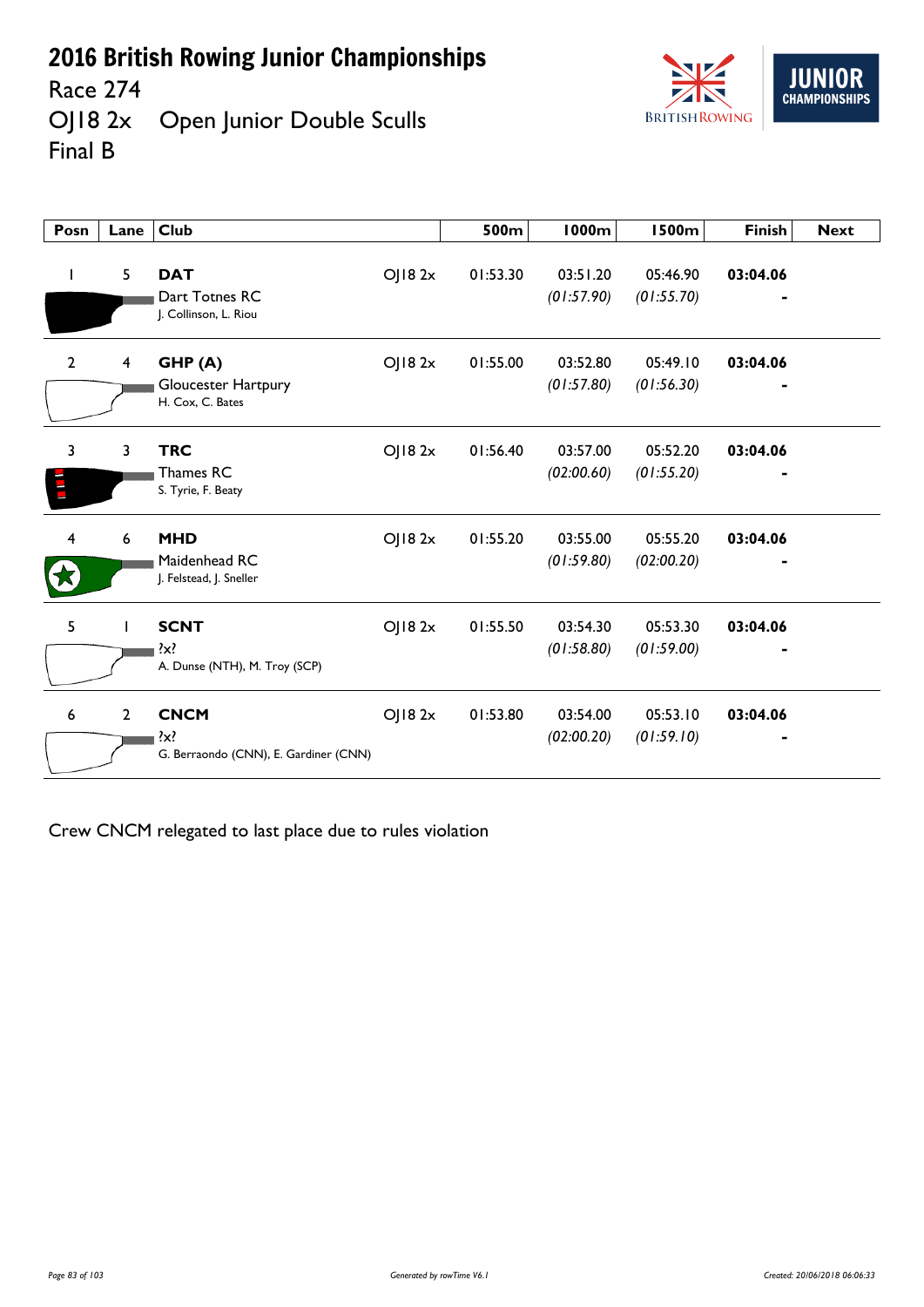

Race 275<br>OJ18 2x Open Junior Double Sculls Final A



| Posn                    | Lane                    | <b>Club</b>                                                  |         | 500m     | <b>1000m</b>           | <b>1500m</b>           | <b>Finish</b> | <b>Next</b> |
|-------------------------|-------------------------|--------------------------------------------------------------|---------|----------|------------------------|------------------------|---------------|-------------|
|                         | 6                       | <b>CCS</b><br>Claires Court Sch<br>A. Richardson, J. Cameron | OJ182x  | 01:50.80 | 03:42.40<br>(01:51.60) | 05:32.90<br>(01:50.50) | 03:04.06      |             |
| $\overline{2}$          | 5                       | <b>NOW</b><br>Northwich RC<br>G. Crouchley, R. Coffey        | OJ182x  | 01:52.20 | 03:45.10<br>(01:52.90) | 05:37.50<br>(01:52.40) | 03:04.06      |             |
| $\overline{\mathbf{3}}$ | $\overline{3}$          | <b>GLB</b><br>Globe<br>M. Martinez, S. Baker                 | OJ18 2x | 01:50.20 | 03:44.10<br>(01:53.90) | 05:38.60<br>(01:54.50) | 03:04.06      |             |
| $\overline{4}$          | $\overline{\mathbf{4}}$ | <b>GLS</b><br>F. Murray, C. Broad                            | OJ182x  | 01:51.20 | 03:46.20<br>(01:55.00) | 05:42.80<br>(01:56.60) | 03:04.06      |             |
| 5                       |                         | <b>LDR</b><br>Leander<br>D. Few, T. Ballinger                | OJ182x  | 01:53.10 | 03:50.70<br>(01:57.60) | 05:47.00<br>(01:56.30) | 03:04.06      |             |
| 6                       | $\overline{2}$          | <b>TTA</b><br>J. Norman, J. Martin                           | OJ182x  | 01:53.80 | 03:51.90<br>(01:58.10) | 05:52.70<br>(02:00.80) | 03:04.06      |             |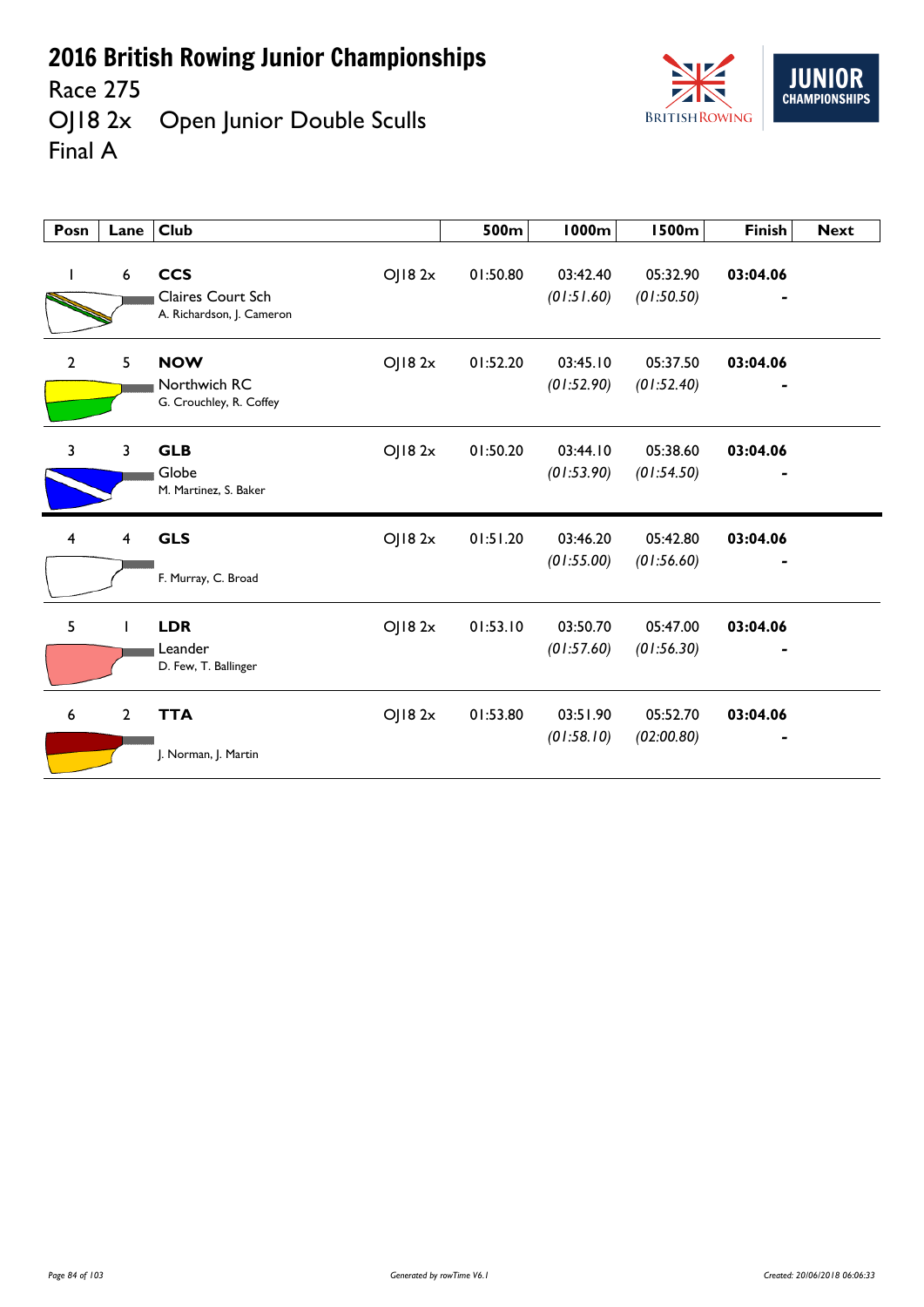

Race 276<br>OJ16 1x Open Junior 16 Single Sculls Final B

| Posn           | Lane                    | <b>Club</b>                                |                 | 500m     | <b>1000m</b>           | <b>1500m</b>           | <b>Finish</b>              | <b>Next</b> |
|----------------|-------------------------|--------------------------------------------|-----------------|----------|------------------------|------------------------|----------------------------|-------------|
| $\mathbf{I}$   | 5                       | <b>TTA</b><br>J. Smith                     | OJ16 1x         | 02:00.80 | 04:09.70<br>(02:08.90) | 06:18.60<br>(02:08.90) | 03:04.06                   |             |
| $\overline{2}$ | 6                       | WLT(A)<br><b>Walton RC</b><br>E. Wilkinson | OJ16 1x         | 01:56.10 | 04:06.70<br>(02:10.60) | 06:18.90<br>(02:12.20) | 03:04.06<br>$\blacksquare$ |             |
| $\overline{3}$ | $\overline{\mathbf{4}}$ | <b>GCR</b>                                 | OJ16 1x         | 01:59.60 | 04:08.20<br>(02:08.60) | 06:19.10<br>(02:10.90) | 03:04.06                   |             |
|                |                         | A. Phillipson                              |                 |          |                        |                        |                            |             |
| 4              | $\overline{2}$          | <b>CAM</b>                                 | $O$   $16$ $1x$ | 01:58.10 | 04:05.00               | 06:19.30               | 03:04.06                   |             |
|                |                         | City of Cambridge<br>O. Cruickshank        |                 |          | (02:06.90)             | (02:14.30)             |                            |             |
| 5              | 3                       | <b>HOL</b>                                 | $O$   $16$ $1x$ | 02:04.40 | 04:12.70               | 06:26.10               | 03:04.06                   |             |
|                |                         | T. Swithenbank                             |                 |          | (02:08.30)             | (02:13.40)             |                            |             |
| 6              | $\mathbf{I}$            | <b>NST</b>                                 | OJ16 1x         | 02:03.40 | 04:18.00               | 06:37.80               | 03:04.06                   |             |
|                |                         | S. Corr                                    |                 |          | (02:14.60)             | (02:19.80)             |                            |             |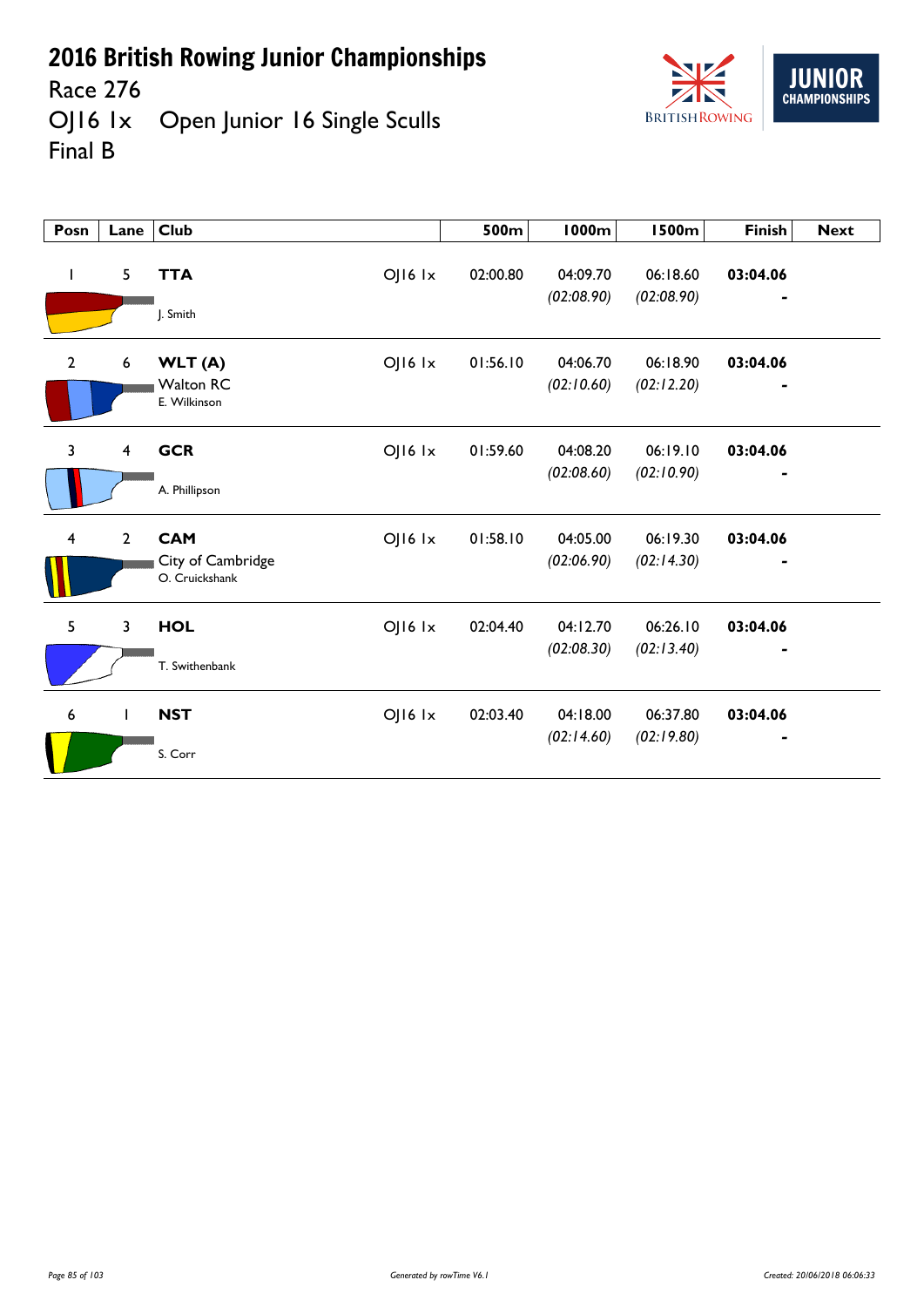

Race 277<br>OJ16 1x Open Junior 16 Single Sculls Final A

| Posn                    | Lane                    | <b>Club</b>                                                   | 500m     | <b>1000m</b>           | <b>1500m</b>           | <b>Finish</b> | <b>Next</b> |
|-------------------------|-------------------------|---------------------------------------------------------------|----------|------------------------|------------------------|---------------|-------------|
|                         | $\boldsymbol{6}$        | <b>MHD</b><br>$O$   $16$ $1x$<br>Maidenhead RC<br>V. Kleshnev | 01:51.30 | 03:53.60<br>(02:02.30) | 05:53.30<br>(01:59.70) | 03:04.06      |             |
| $\overline{2}$          | 5                       | OJ16 Ix<br>WBS(A)<br>Windsor Boys Sch<br><b>B.</b> Ellery     | 01:53.50 | 03:55.80<br>(02:02.30) | 05:55.80<br>(02:00.00) | 03:04.06      |             |
| $\overline{3}$          | $\overline{\mathbf{4}}$ | <b>MIN</b><br>$O$   $16$ $1x$<br>J. Hullah                    | 01:54.40 | 03:59.10<br>(02:04.70) | 06:01.60<br>(02:02.50) | 03:04.06<br>٠ |             |
| $\overline{\mathbf{4}}$ | 3                       | <b>CAL</b><br>$O$   $16$ $1x$<br>A. Chincotta                 | 01:57.50 | 04:07.70<br>(02:10.20) | 06:13.90<br>(02:06.20) | 03:04.06      |             |
| 5                       | $\overline{2}$          | <b>BRD</b><br>OJ16 Ix<br><b>Bradford ARC</b><br>A. Holbrough  | 02:04.70 | 04:15.10<br>(02:10.40) | 06:22.60<br>(02:07.50) | 03:04.06      |             |
| 6                       | T                       | <b>STP</b><br>$O$   $16$ $1x$<br>S. Branford                  | 02:03.20 | 04:14.60<br>(02:11.40) | 06:23.30<br>(02:08.70) | 03:04.06      |             |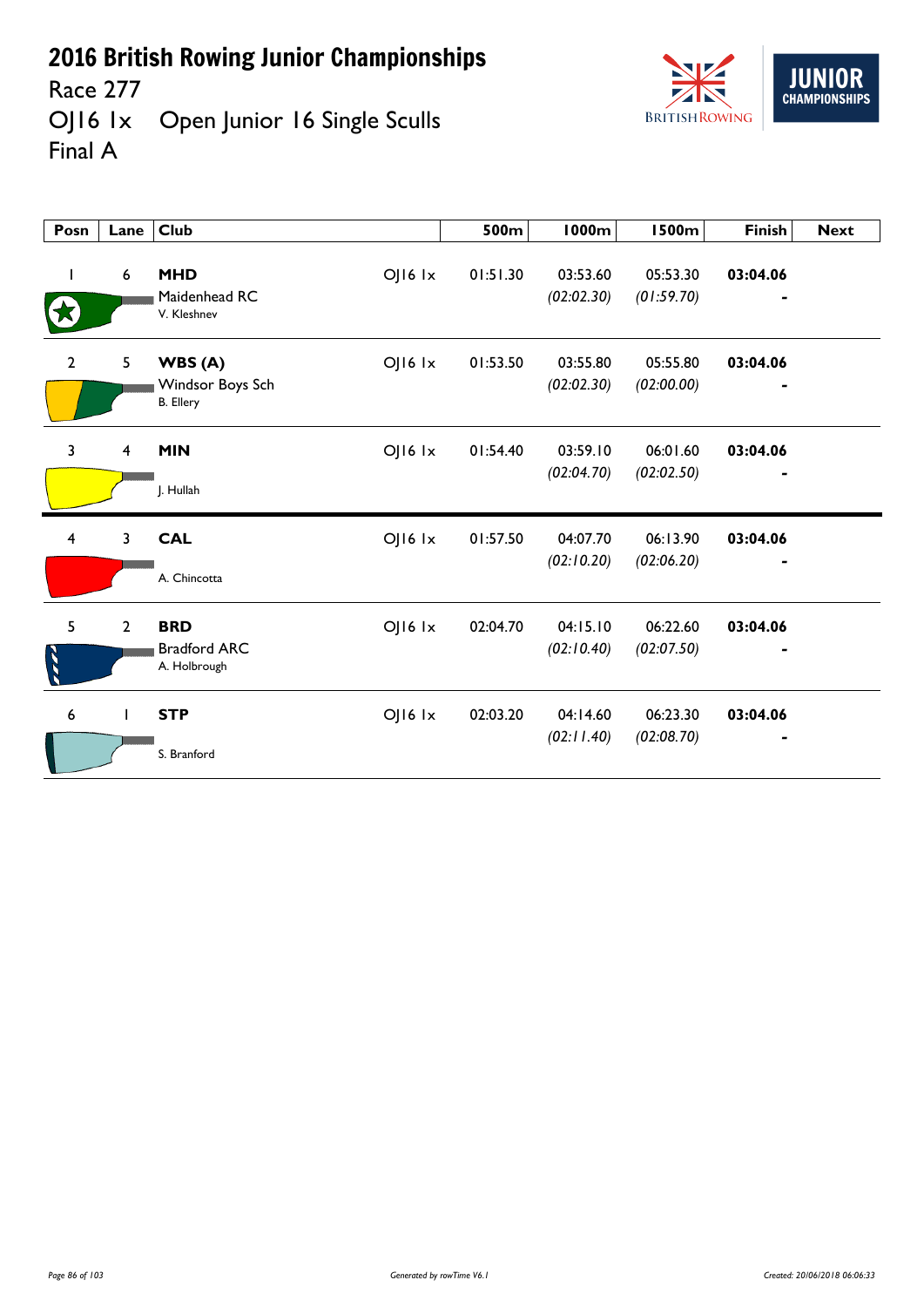

Race 278<br>WJ18 1x Women Junior Single Sculls Final B

| Posn         | Lane           | <b>Club</b>                                                 | 500m     | <b>1000m</b>           | <b>1500m</b>           | <b>Finish</b>              | <b>Next</b> |
|--------------|----------------|-------------------------------------------------------------|----------|------------------------|------------------------|----------------------------|-------------|
| I<br>ion     | 5              | <b>MCA</b><br>WJ18 1x<br>L. Bernstein                       | 02:11.50 | 04:29.50<br>(02:18.00) | 06:48.30<br>(02:18.80) | 03:04.06                   |             |
| $\mathbf{2}$ | $\overline{4}$ | WJ18 1x<br>QEH (A)<br>L. Ryan                               | 02:13.90 | 04:36.50<br>(02:22.60) | 06:54.90<br>(02:18.40) | 03:04.06<br>$\blacksquare$ |             |
| 3            | 6              | IEL (A)<br>WJ18 $1x$<br>Isle of Ely RC<br>A. Thompson       | 02:18.00 | 04:37.50<br>(02:19.50) | 06:56.20<br>(02:18.70) | 03:04.06                   |             |
| 4            | $\overline{3}$ | <b>SUA</b><br>WJ18 1x<br>Stratford-upon-Avon BC<br>I. North | 02:14.90 | 04:36.10<br>(02:21.20) | 06:58.80<br>(02:22.70) | 03:04.06                   |             |
| 5            |                | <b>CNN</b><br>WJ18 lx<br>Cambridge 99<br>C. Watson          | 02:16.40 | 04:38.00<br>(02:21.60) | 07:02.20<br>(02:24.20) | 03:04.06                   |             |
| 6            | $\mathbf{2}$   | <b>TYN</b><br>WJ18 1x<br>Tyne ARC<br>C. Turley              | 02:21.20 | 04:45.90<br>(02:24.70) | 07:12.00<br>(02:26.10) | 03:04.06                   |             |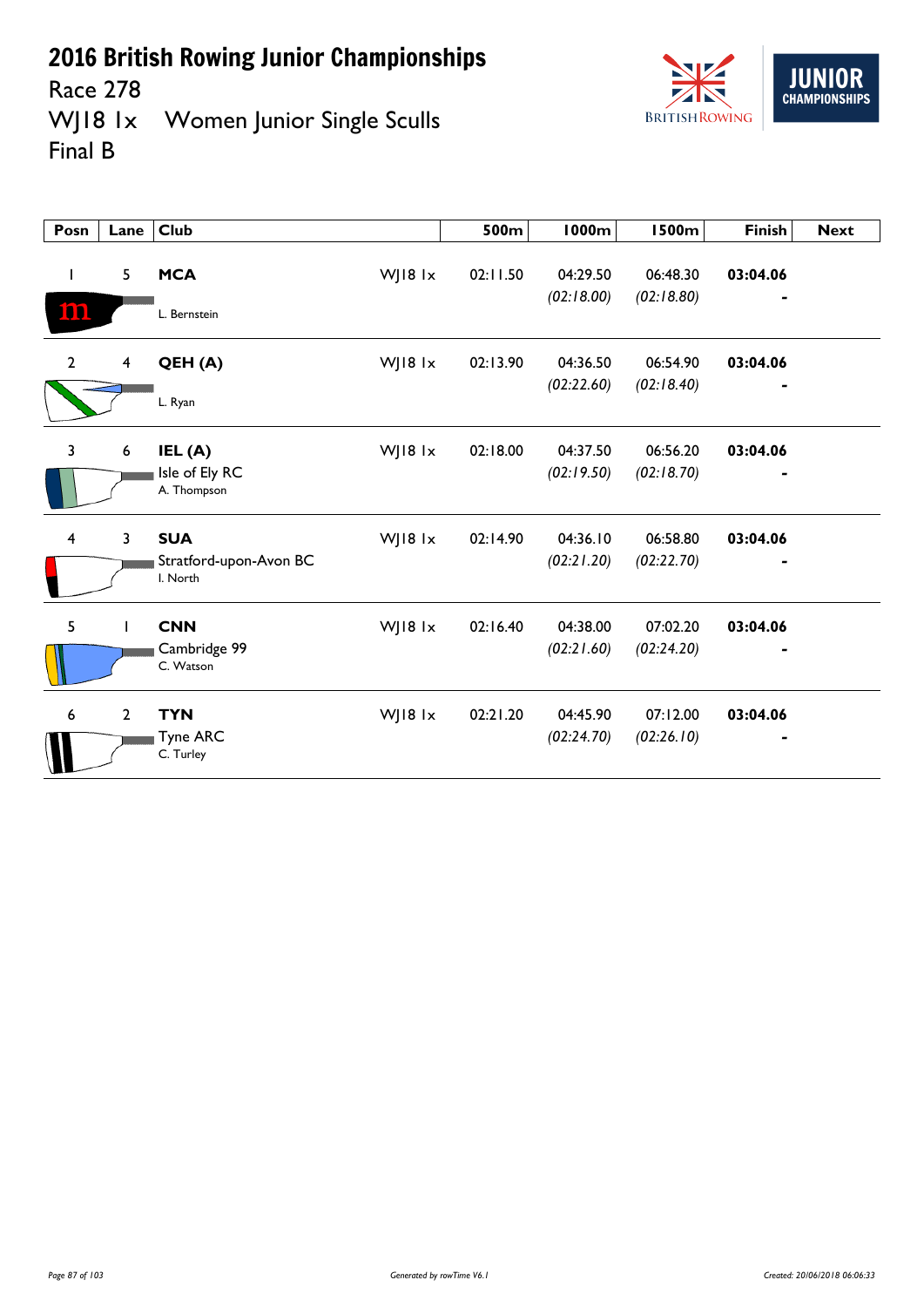

Race 279<br>WJ18 1x Women Junior Single Sculls Final A



| Posn           | Lane                    | <b>Club</b>                                                  | 500m     | 1000m                  | <b>1500m</b>           | <b>Finish</b> | <b>Next</b> |
|----------------|-------------------------|--------------------------------------------------------------|----------|------------------------|------------------------|---------------|-------------|
| L              | 6                       | WJ18 1x<br><b>DUB</b><br>Durham Univ BC<br>K. McDonald       | 02:03.00 | 04:15.70<br>(02:12.70) | 06:29.50<br>(02:13.80) | 03:04.06      |             |
| $\overline{2}$ | 5                       | WJ18 1x<br>GHP(A)<br>Gloucester Hartpury<br>Z. Adamson       | 02:06.10 | 04:21.50<br>(02:15.40) | 06:37.20<br>(02:15.70) | 03:04.06      |             |
| 3              | $\overline{\mathbf{4}}$ | WJ18 1x<br>AGE (A)<br>Agecroft<br>H. Leigh                   | 02:04.40 | 04:21.90<br>(02:17.50) | 06:38.50<br>(02:16.60) | 03:04.06      |             |
| 4              | 3                       | <b>NOW</b><br>WJ18 1x<br>Northwich RC<br>L. Gillbanks        | 02:06.40 | 04:28.70<br>(02:22.30) | 06:49.40<br>(02:20.70) | 03:04.06      |             |
| 5              |                         | <b>CHR</b><br>WJ18 1x<br>Christchurch RC<br><b>B.</b> Bailey | 02:11.20 | 04:32.60<br>(02:21.40) | 06:52.20<br>(02:19.60) | 03:04.06      |             |
| 6              | $\overline{2}$          | <b>NRC</b><br>WJ18 1x<br>Nottingham RC<br>L. Holgate         | 02:10.50 | 04:34.80<br>(02:24.30) | 07:01.30<br>(02:26.50) | 03:04.06      |             |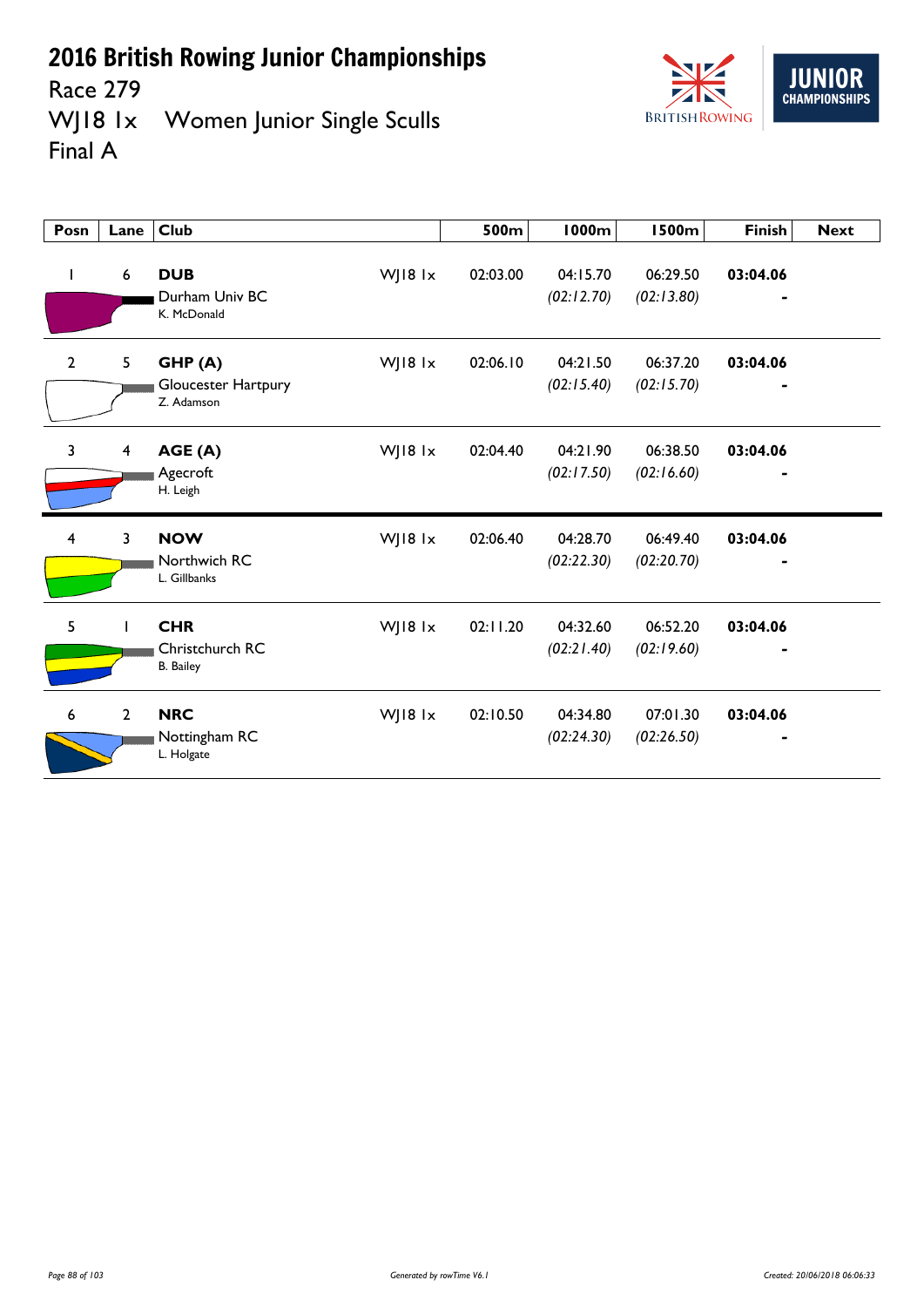#### Race 280<br>WJ16 4+ Women Junior 16 Coxed Fours Final



| Posn           | Lane         | <b>Club</b>                                                                                                        | 500m     | <b>1000m</b>           | 1500m                  | <b>Finish</b> | <b>Next</b> |
|----------------|--------------|--------------------------------------------------------------------------------------------------------------------|----------|------------------------|------------------------|---------------|-------------|
|                | 6            | <b>MAR</b><br>$W$   164+<br>Marlow RC<br>G. Holmes, E. Bourne, N. Strudwick, C. Fennell, [Cox]<br>M. Fennell       | 01:58.70 | 03:59.10<br>(02:00.40) | 06:08.60<br>(02:09.50) | 03:04.06      |             |
| $\overline{2}$ | 5.           | <b>HEN</b><br>$W$   164+<br>Henley RC<br>R. Lister, T. Lock, E. Poulter, A. Jones, [Cox] F. Reid                   | 02:00.60 | 04:03.90<br>(02:03.30) | 06:08.80<br>(02:04.90) | 03:04.06      |             |
| $\overline{3}$ | 3            | <b>GMS</b><br>$W$   164+<br><b>Gt Marlow Sch</b><br>O. Lester, P. Young, A. Armes, L. Cook, [Cox] L.<br>Hughes     | 02:03.50 | 04:11.30<br>(02:07.80) | 06:22.20<br>(02:10.90) | 03:04.06      |             |
| 4              | 4            | QEH<br>$W$   164+<br>F. Harrison, B. Hickling, S. Speed, L. Howard, [Cox] D.<br>Kathiravel                         | 02:03.00 | 04:13.90<br>(02:10.90) | 06:28.70<br>(02:14.80) | 03:04.06      |             |
| 5              |              | WJ164+<br><b>LEH</b><br>Lady E Holles<br>G. Nunes, H. Cooper, I. Noursadeghi, V. McGauley, G.<br>Harrison          | 02:06.80 | 04:19.70<br>(02:12.90) | 06:36.90<br>(02:17.20) | 03:04.06      |             |
| 6              | $\mathbf{2}$ | <b>ASR</b><br>$W$   164+<br>Aberdeen Schs RA<br>L. Barraclough, E. Andrew, M. Hewison, A. Egido,<br>[Cox] E. Quinn | 02:11.60 | 04:28.40<br>(02:16.80) | 06:47.00<br>(02:18.60) | 03:04.06      |             |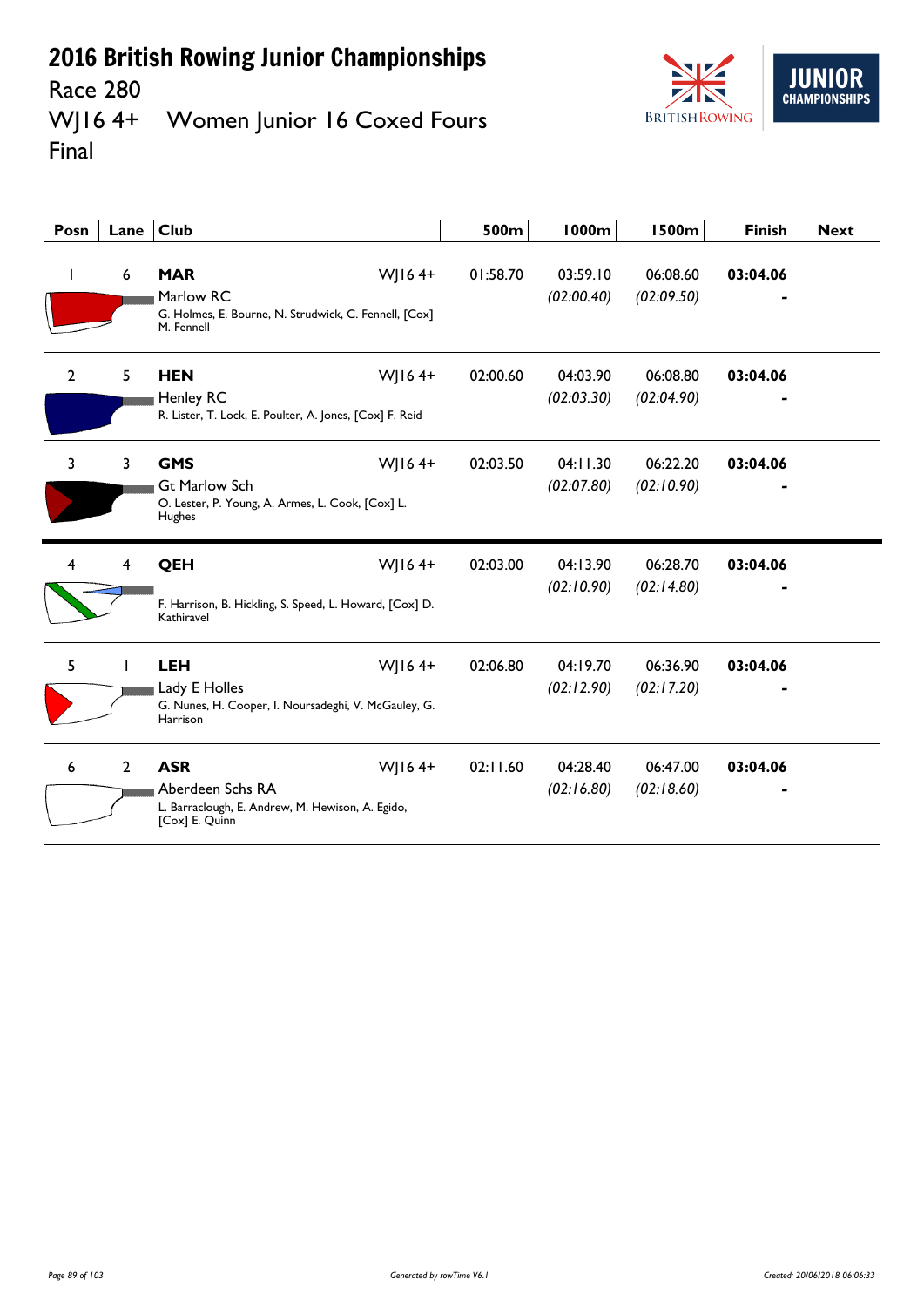

#### Race 281<br>WJ15 4x+ Women Junior 15 Coxed Quad Sculls Final B

| Posn           | Lane           | Club                                                                                                            |            | 500m       | 1000m                  | 1500m                  | <b>Finish</b> | <b>Next</b> |
|----------------|----------------|-----------------------------------------------------------------------------------------------------------------|------------|------------|------------------------|------------------------|---------------|-------------|
| L              | 6              | <b>CBR</b><br>City of Bristol RC<br>E. Windsor, J. Dore, J. Fry, E. MacDonald-Taylor,<br>[Cox] A. James-Knights | WJ15 $4x+$ | 02:04.40   | 04:14.30<br>(02:09.90) | 06:28.00<br>(02:13.70) | 03:04.06      |             |
| $\overline{2}$ | 5              | <b>FAL</b><br>M. Chambers, E. Tadesse, M. Carter, C. Lobreglio,<br>[Cox] R. Hore                                | WJ15 $4x+$ | 02:03.80   | 04:15.30<br>(02:11.50) | 06:30.50<br>(02:15.20) | 03:04.06      |             |
| 3              | 4              | SUA (A)<br>Stratford-upon-Avon BC<br>L. Willis, L. Davies, I. Marsden, A. Neville, H. Hill                      | WJ15 $4x+$ | 02:06.50   | 04:21.90<br>(02:15.40) | 06:42.60<br>(02:20.70) | 03:04.06      |             |
| 4              | 3              | <b>SWB</b><br>Sir W Borlase's GS BC<br>E. Wathrow, N. Krajewski, S. Helin, P. Rolfe, [Cox] M.<br>Hughes         | $W$ JI54x+ | <b>DNA</b> | 04:25.10<br>(04:25.10) | 06:45.60<br>(02:20.50) | 03:04.06      |             |
| 5.             | $\overline{2}$ | <b>QEH</b><br>A. Hearn, A. Lea, O. Graham, I. Berry, [Cox] L. Barnes                                            | WJ15 $4x+$ | 02:10.90   | 04:36.40<br>(02:25.50) | 07:03.40<br>(02:27.00) | 03:04.06      |             |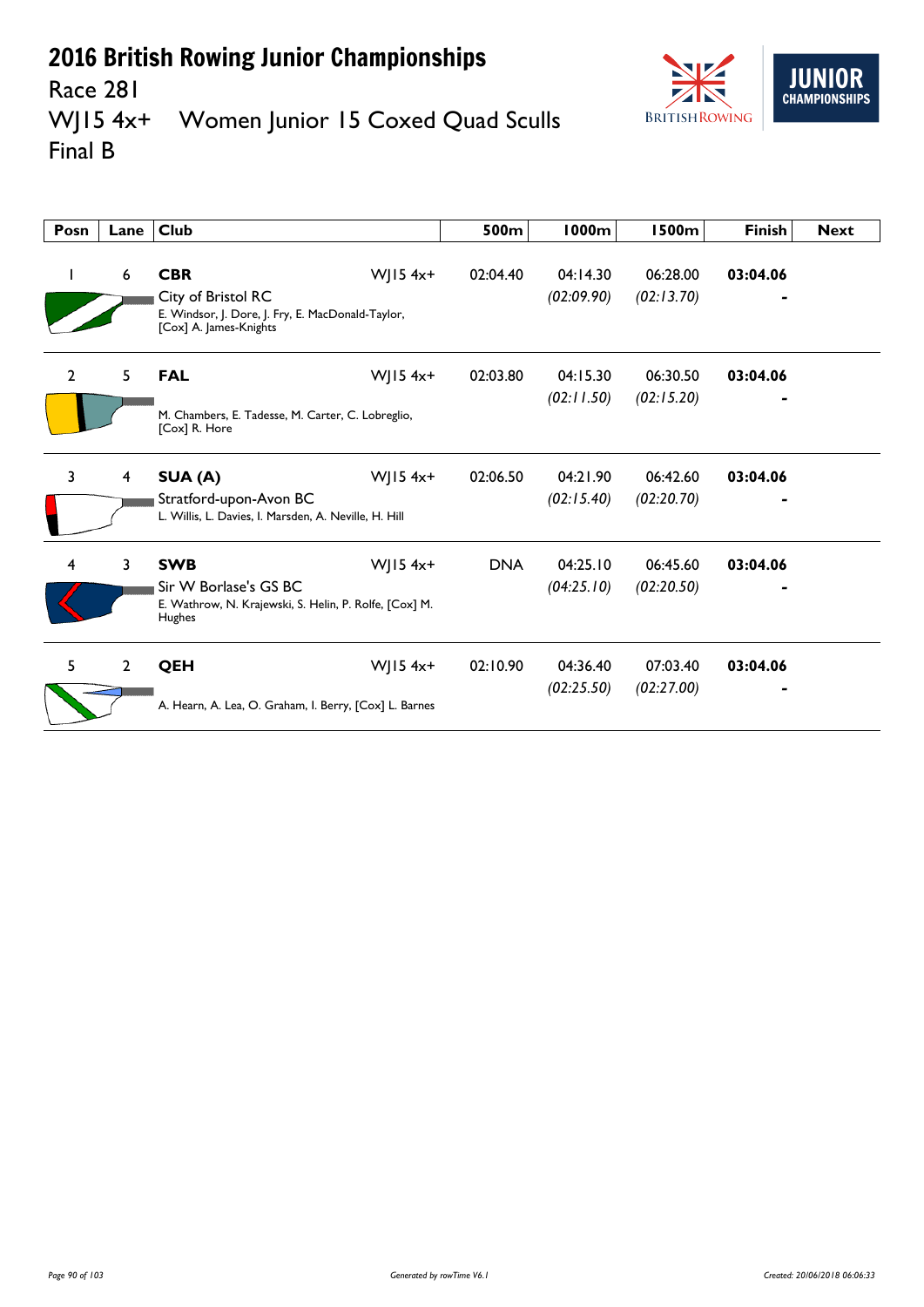

#### Race 282<br>WJ15 4x+ Women Junior 15 Coxed Quad Sculls Final A

| Posn           | Lane           | Club                                                                                                                  |              | 500m     | 1000m                  | <b>1500m</b>           | <b>Finish</b> | <b>Next</b> |
|----------------|----------------|-----------------------------------------------------------------------------------------------------------------------|--------------|----------|------------------------|------------------------|---------------|-------------|
|                | 6              | MHD(B)<br>Maidenhead RC<br>A. Holgate, I. Harding, B. Sinnott, L. Harris, [Cox] T.<br>Goodhew                         | $W$ JI54x+   | 02:00.10 | 04:05.40<br>(02:05.30) | 06:07.70<br>(02:02.30) | 03:04.06      |             |
| $\overline{2}$ | 5              | HEN(B)<br>Henley RC<br>C. O Donohue, A. Crick, S. Hahn, F. Parfitt, [Cox] E.<br>Nolson                                | $W$   15 4x+ | 01:58.30 | 04:03.60<br>(02:05.30) | 06:09.50<br>(02:05.90) | 03:04.06      |             |
| 3              | 4              | <b>MAR</b><br>Marlow RC<br>O. McCrorie, D. Bellamy, M. Guida, C. Brooks, M.<br>Newman                                 | WJ15 4x+     | 02:00.80 | 04:08.00<br>(02:07.20) | 06:15.30<br>(02:07.30) | 03:04.06      |             |
| 4              | 3              | <b>MAV</b><br>Maidstone Invicta<br>H. Read, G. MacMahon, T. Gumsley-Read, F. Mileham,<br>[Cox] D. McDonnell-Palomares | WJ15 4x+     | 02:05.90 | 04:18.80<br>(02:12.90) | 06:30.20<br>(02:11.40) | 03:04.06      |             |
| 5              | $\overline{2}$ | <b>LEA</b><br>Lea RC<br>A. Bolitho, R. McDonald, M. Sharman, E.<br>Froggatt-Brown, [Cox] M. Paterson                  | $W$   15 4x+ | 02:09.20 | 04:21.50<br>(02:12.30) | 06:31.90<br>(02:10.40) | 03:04.06      |             |
| 6              | I.             | HEN(A)<br>Henley RC<br>J. Arlett, E. Morgan, P. Snowden, R. Borg, [Cox] E.<br>Warner                                  | $W$   15 4x+ | 02:08.10 | 04:24.70<br>(02:16.60) | 06:38.60<br>(02:13.90) | 03:04.06      |             |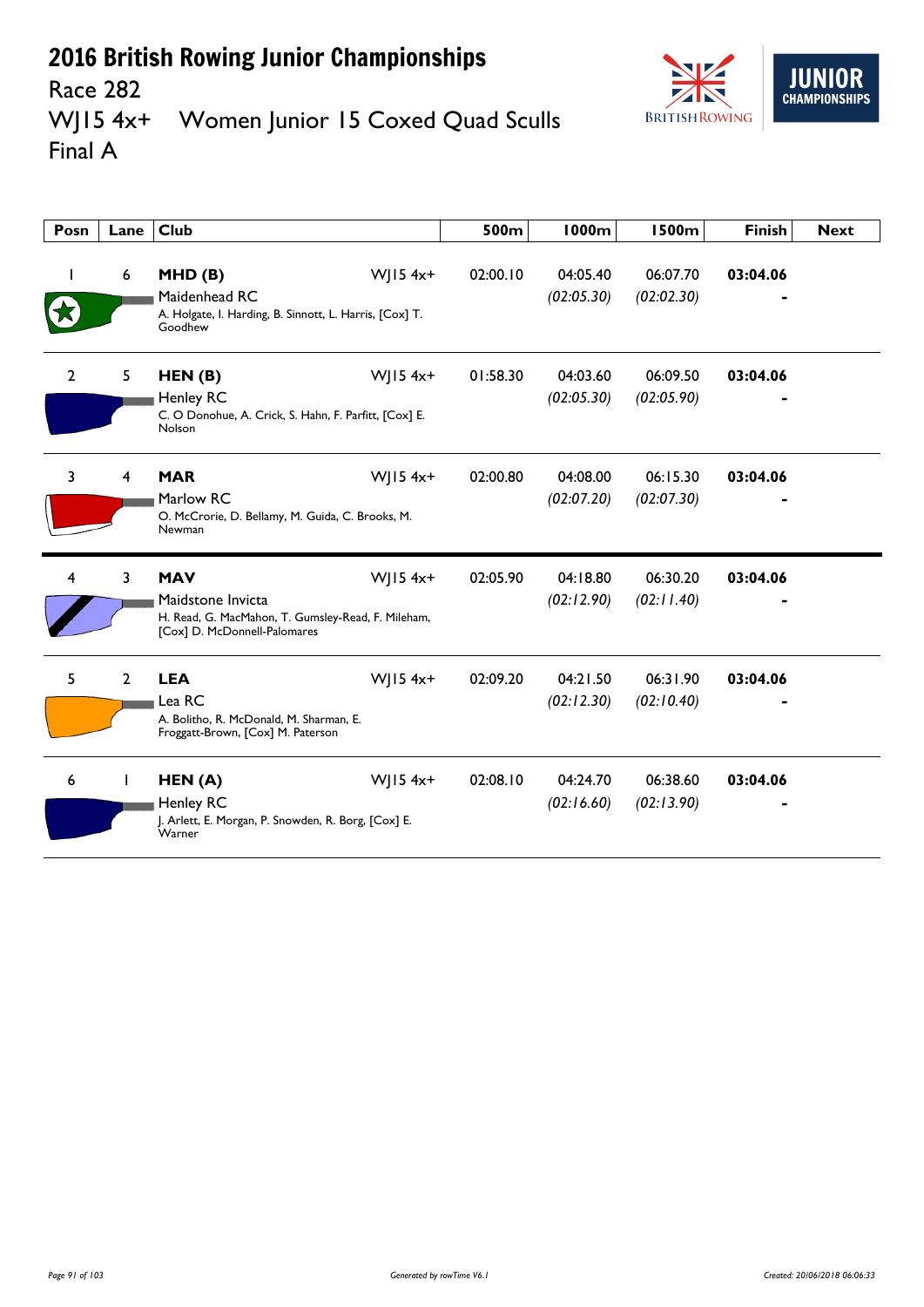Race 283<br>WJ18 2-Women Junior Coxless Pairs Final B



| Posn           | Lane             | <b>Club</b>                                              |         | 500m     | 1000m                  | <b>1500m</b>           | <b>Finish</b> | <b>Next</b> |
|----------------|------------------|----------------------------------------------------------|---------|----------|------------------------|------------------------|---------------|-------------|
|                | 5                | <b>LEH</b><br>Lady E Holles<br>L. Donaldson, A. Fjortoft | WJ18 2- | 02:15.70 | 04:31.20<br>(02:15.50) | 06:45.80<br>(02:14.60) | 03:04.06      |             |
| $\mathbf{2}$   | $\boldsymbol{6}$ | GMS(A)<br><b>Gt Marlow Sch</b><br>E. Paul, H. Hammond    | WJ18 2- | 02:12.70 | 04:30.90<br>(02:18.20) | 06:51.20<br>(02:20.30) | 03:04.06      |             |
| $\overline{3}$ | 4                | <b>TRT</b><br>J. Smith, J. Smith                         | WJ18 2- | 02:16.40 | 04:40.30<br>(02:23.90) | 07:05.30<br>(02:25.00) | 03:04.06      |             |
| $\overline{4}$ | $\mathbf{I}$     | <b>NWK</b><br>Newark RC<br>E. Senior, G. Price           | WJ18 2- | 02:21.20 | 04:55.20<br>(02:34.00) | 07:23.50<br>(02:28.30) | 03:04.06      |             |
| 5              | $\overline{2}$   | <b>BEW</b><br>P. Gunn, M. Whiting                        | WJ18 2- | 02:21.90 | 04:52.00<br>(02:30.10) | 07:29.20<br>(02:37.20) | 03:04.06      |             |
| <b>DNS</b>     | 3                | <b>LEA</b><br>Lea RC<br>E. Downey, L. Young              | WJ18 2- |          |                        |                        |               |             |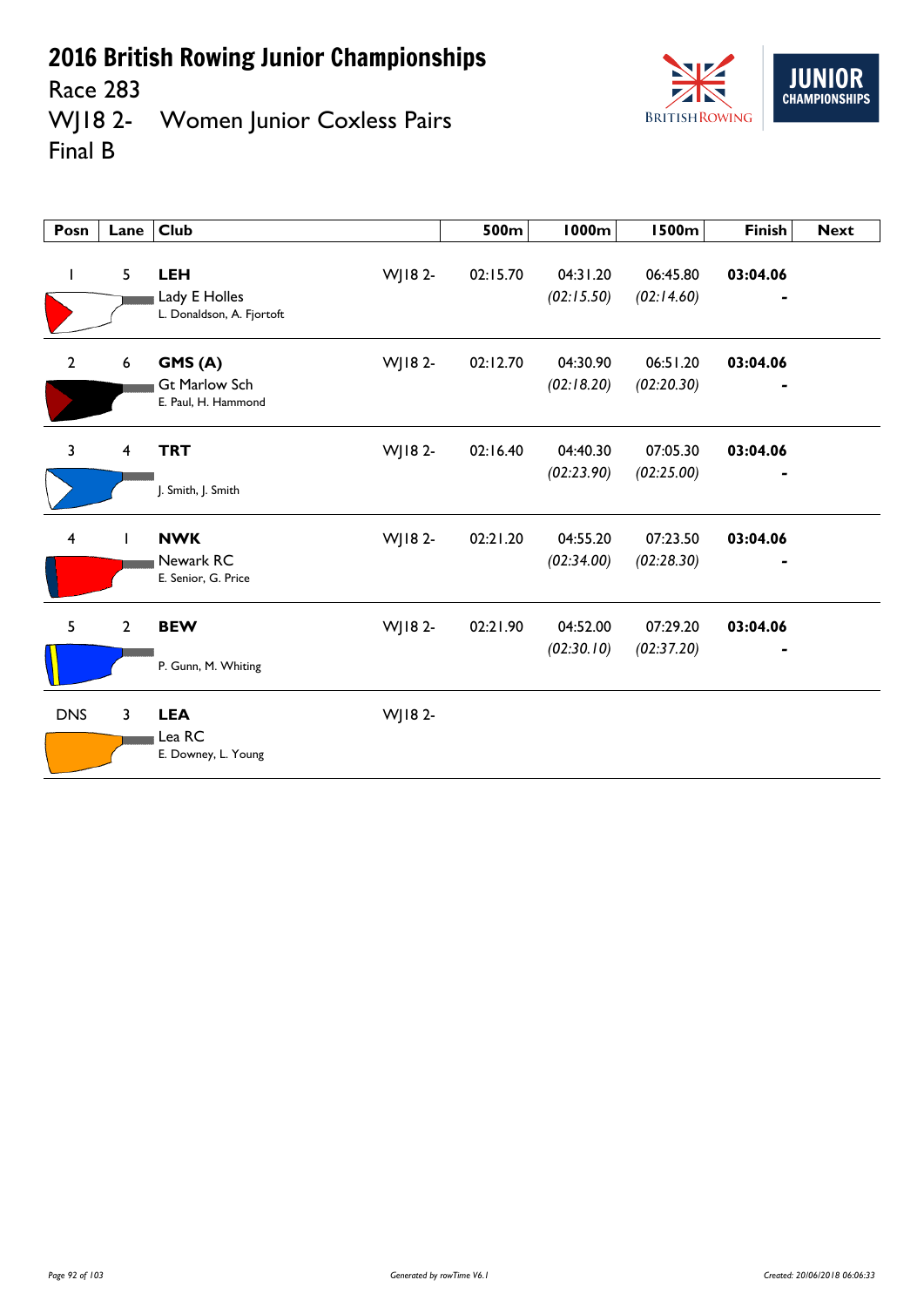Race 284



WJ18 2- Women Junior Coxless Pairs Final A

| Posn                    | Lane           | <b>Club</b>                                                           | 500m     | <b>1000m</b>           | <b>1500m</b>           | <b>Finish</b>              | <b>Next</b> |
|-------------------------|----------------|-----------------------------------------------------------------------|----------|------------------------|------------------------|----------------------------|-------------|
| L                       | 6              | <b>GLS</b><br>WJ18 2-<br>L. Macnaughton, R. Cannon                    | 02:10.70 | 04:18.20<br>(02:07.50) | 06:28.30<br>(02:10.10) | 03:04.06                   |             |
| $\overline{2}$          | $\overline{4}$ | WJ18 2-<br><b>GHP</b><br>Gloucester Hartpury<br>F. Webb, A. Watson    | 02:10.00 | 04:21.60<br>(02:11.60) | 06:35.40<br>(02:13.80) | 03:04.06<br>$\blacksquare$ |             |
| $\overline{\mathbf{3}}$ | 5              | WJ18 2-<br>QEH                                                        | 02:08.50 | 04:22.00<br>(02:13.50) | 06:37.50<br>(02:15.50) | 03:04.06                   |             |
|                         |                | A. Bowman, M. Dickinson                                               |          |                        |                        |                            |             |
| $\overline{4}$          | 3              | <b>EMA</b><br>WJ18 2-<br><b>Emanuel Sch</b><br>M. Hayes, D. Jennings  | 02:11.50 | 04:22.70<br>(02:11.20) | 06:37.30<br>(02:14.60) | 03:04.06                   |             |
| 5                       |                | WJ18 2-<br><b>SPG</b><br>St Pauls Girls Sch BC<br>N. Thomson, L. Valt | 02:14.90 | 04:30.80<br>(02:15.90) | 06:49.00<br>(02:18.20) | 03:04.06                   |             |
| <b>DNS</b>              | $\overline{2}$ | <b>MAR</b><br>WJ18 2-<br>Marlow RC<br>G. Dean, G. Matthews            |          |                        |                        |                            |             |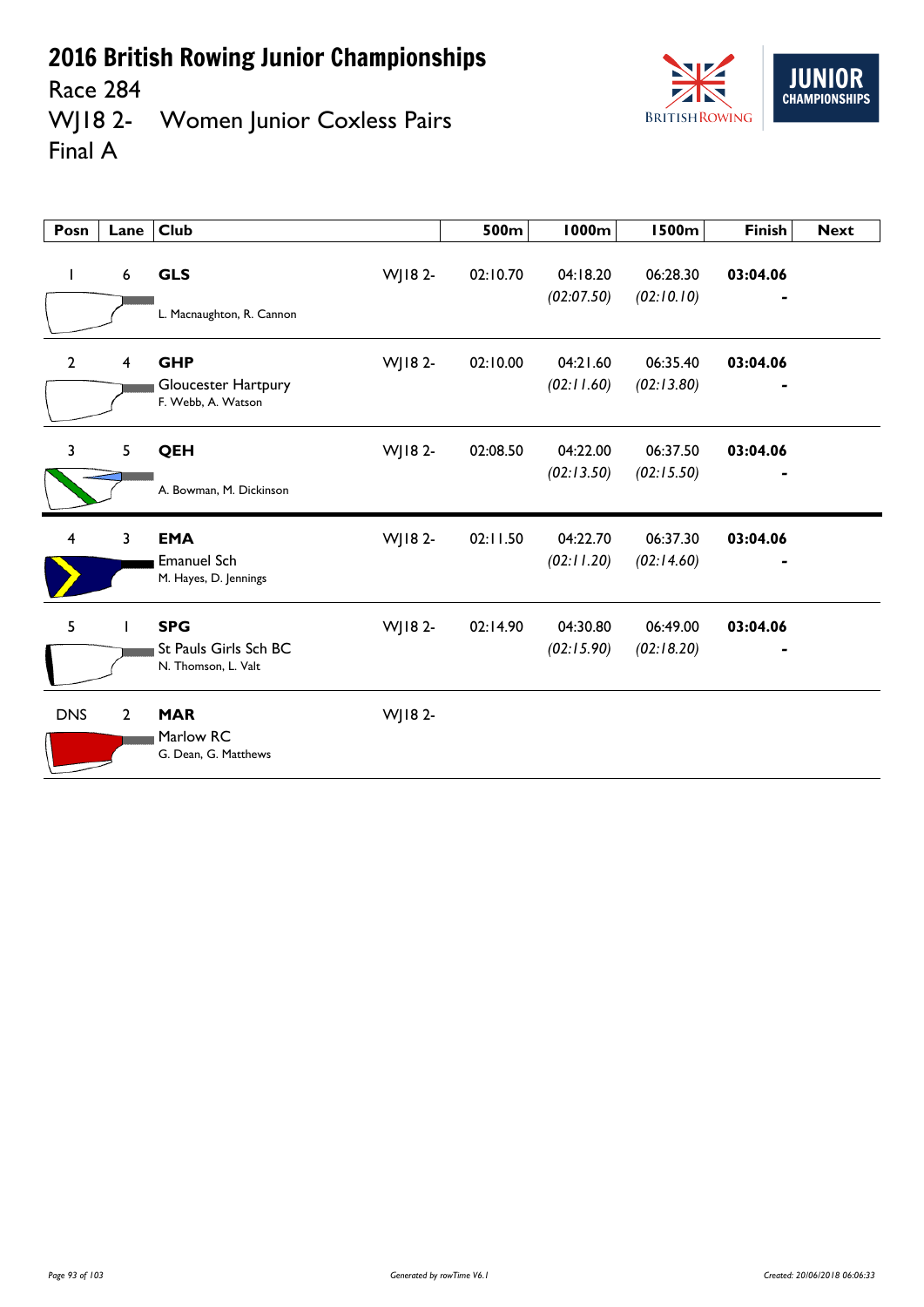Race 285<br>OJ18 4x Open Junior Quad Sculls Final



| Posn           | Lane           | <b>Club</b>                                                                         |        | 500m     | 1000m                  | <b>1500m</b>           | <b>Finish</b> | <b>Next</b> |
|----------------|----------------|-------------------------------------------------------------------------------------|--------|----------|------------------------|------------------------|---------------|-------------|
|                | 6              | <b>LDR</b><br>Leander<br>D. Few, T. Placidi, T. Mortimer, C. Forsythe               | OJ184x | 01:35.40 | 03:15.20<br>(01:39.80) | 04:58.10<br>(01:42.90) | 03:04.06      |             |
| $\overline{2}$ | 5              | <b>LEA</b><br>Lea RC<br>A. Duncalf, M. Sommerville Yesufu, B. Donald, A.<br>Badcott | OJ184x | 01:38.90 | 03:23.00<br>(01:44.10) | 05:07.40<br>(01:44.40) | 03:04.06      |             |
| 3              | 3              | <b>HWG</b><br>RGS High Wycombe<br>J. Beagles, E. O Connor, S. Williams, N. Davison  | OJ184x | 01:39.10 | 03:23.70<br>(01:44.60) | 05:13.10<br>(01:49.40) | 03:04.06      |             |
| 4              | 4              | <b>TRC</b><br>Thames RC<br>C. Bryan-Isaacs, A. Kelly, F. Beaty, S. Tyrie            | OJ184x | 01:41.40 | 03:29.00<br>(01:47.60) | 05:07.90<br>(01:38.90) | 03:04.06      |             |
| 5              |                | <b>KSW</b><br>Kings Sch Worcs<br>J. Robins, R. Tilt, T. Beever, J. Beattie          | O 184x | 01:41.10 | 03:29.20<br>(01:48.10) | 05:15.40<br>(01:46.20) | 03:04.06      |             |
| 6              | $\overline{2}$ | <b>NOW</b><br>Northwich RC<br>K. Dudley, M. Radford, G. Murphy, M. Roberts          | OJ184x | 01:42.90 | 03:32.20<br>(01:49.30) | 05:20.50<br>(01:48.30) | 03:04.06      |             |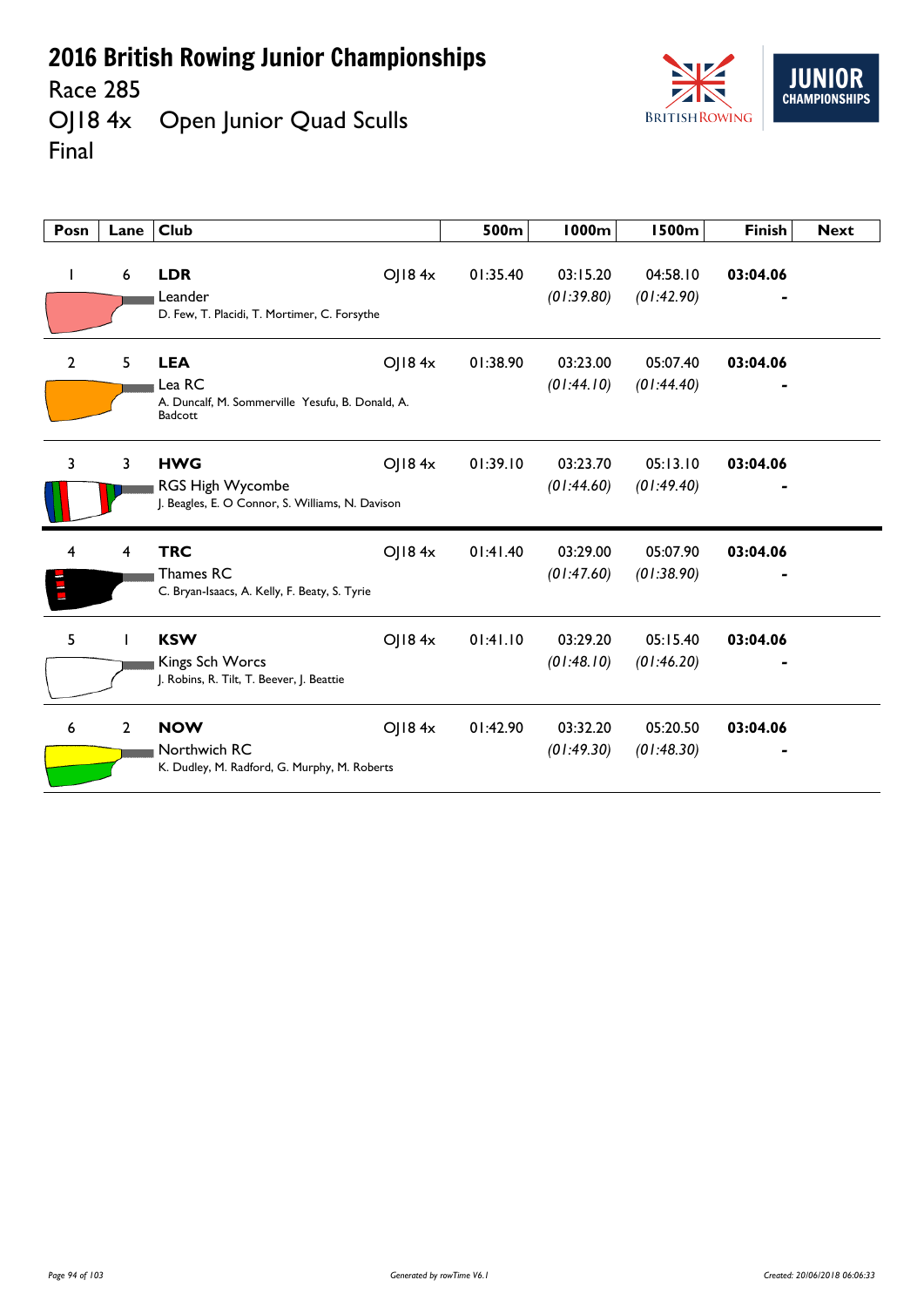Race 286



OJ16 4x Open Junior 16 Quad Sculls Final

| Posn           | Lane           | <b>Club</b>                                                                                              |        | 500m     | <b>1000m</b>           | <b>1500m</b>           | <b>Finish</b> | <b>Next</b> |
|----------------|----------------|----------------------------------------------------------------------------------------------------------|--------|----------|------------------------|------------------------|---------------|-------------|
| $\mathbf{I}$   | 6              | <b>WTN</b><br>Warrington<br>M. Baguley, C. Guerin, A. Eaves, T. Carroll                                  | OJ164x | 01:37.10 | 03:17.60<br>(01:40.50) | 05:04.30<br>(01:46.70) | 03:04.06      |             |
| $\overline{2}$ | 5              | <b>GLB</b><br>Globe<br>M. Bees, D. Sullivan, J. Offiler, R. Richardson                                   | O 164x | 01:38.60 | 03:20.10<br>(01:41.50) | 05:08.10<br>(01:48.00) | 03:04.06      |             |
| 3              | 3              | <b>PMAK</b><br>$\mathcal{X}$<br>M. Thompson (ABS), E. Digby (PAN), J. Hullah (MIN),<br>C. Spurling (KGS) | O 164x | 01:38.00 | 03:22.10<br>(01:44.10) | 05:10.60<br>(01:48.50) | 03:04.06      |             |
| 4              | 4              | <b>GMS</b><br><b>Gt Marlow Sch</b><br>C. Smith, J. Westfold, O. Emmett-Bird, O. Peace                    | OJ164x | 01:39.70 | 03:23.90<br>(01:44.20) | 05:11.00<br>(01:47.10) | 03:04.06      |             |
| 5              | $\overline{2}$ | <b>HEN</b><br>Henley RC<br>L. Reid, C. Jones, B. Turnell, J. Zolkwer                                     | O 164x | 01:41.50 | 03:30.40<br>(01:48.90) | 05:25.70<br>(01:55.30) | 03:04.06      |             |
| 6              |                | <b>DUR</b><br>Durham<br>H. Coe, J. Stephenson, M. Skinner, M. Edge                                       | O 164x | 01:44.40 | 03:35.60<br>(01:51.20) | 05:34.10<br>(01:58.50) | 03:04.06      |             |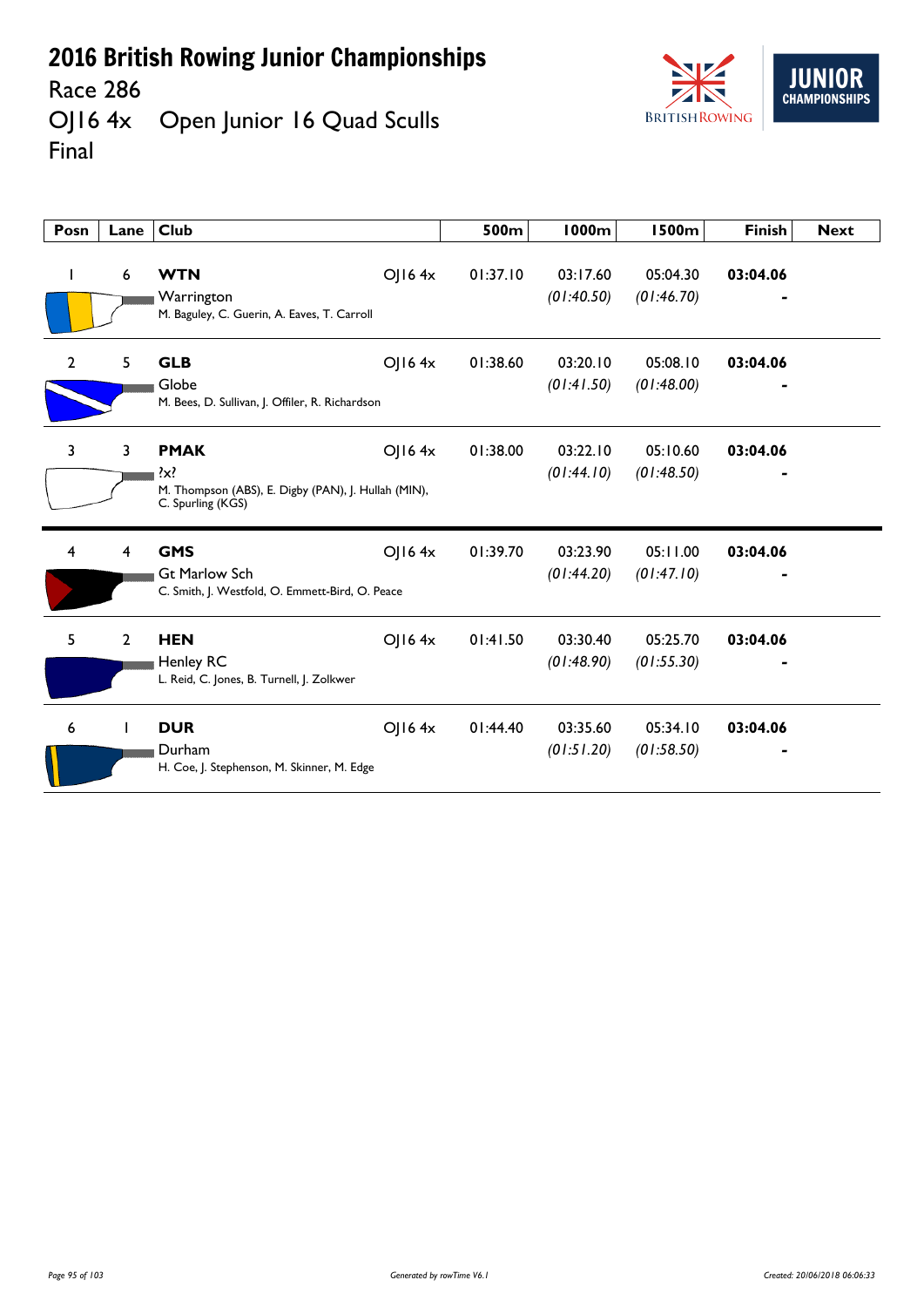**IIIN CHAMPIONSHIPS BRITISH ROWING** 

#### Race 287<br>OJ15 2x Open Junior 15 Double Sculls Final B

| Posn           | Lane                    | <b>Club</b>                                                  |        | 500m     | 1000m                  | <b>1500m</b>           | Finish                     | <b>Next</b> |
|----------------|-------------------------|--------------------------------------------------------------|--------|----------|------------------------|------------------------|----------------------------|-------------|
| L              | 6                       | <b>RCH</b><br>Royal Chester<br>D. Peers, M. Linfield         | OJ152x | 01:51.20 | 03:49.30<br>(01:58.10) | 05:54.40<br>(02:05.10) | 03:04.06                   |             |
| $\overline{2}$ | 5                       | <b>GLB</b><br>Globe<br>P. Howard, A. Kirk                    | OJ152x | 01:55.40 | 03:53.40<br>(01:58.00) | 05:59.00<br>(02:05.60) | 03:04.06<br>$\blacksquare$ |             |
| 3              | $\overline{\mathbf{4}}$ | STK(A)<br>Trentham BC<br>A. Mairs, J. Parrish                | OJ152x | 01:53.60 | 03:53.90<br>(02:00.30) | 05:59.30<br>(02:05.40) | 03:04.06<br>$\blacksquare$ |             |
| 4              | 3                       | YRK (A)<br>York City<br>L. Machado, H. Whitaker              | OJ152x | 01:56.00 | 03:58.50<br>(02:02.50) | 06:09.90<br>(02:11.40) | 03:04.06<br>$\blacksquare$ |             |
| <b>DNS</b>     | $\overline{2}$          | TSS(A)<br><b>Tideway Scullers Sch</b><br>A. Hill, T. Metcalf | OJ152x |          |                        |                        |                            |             |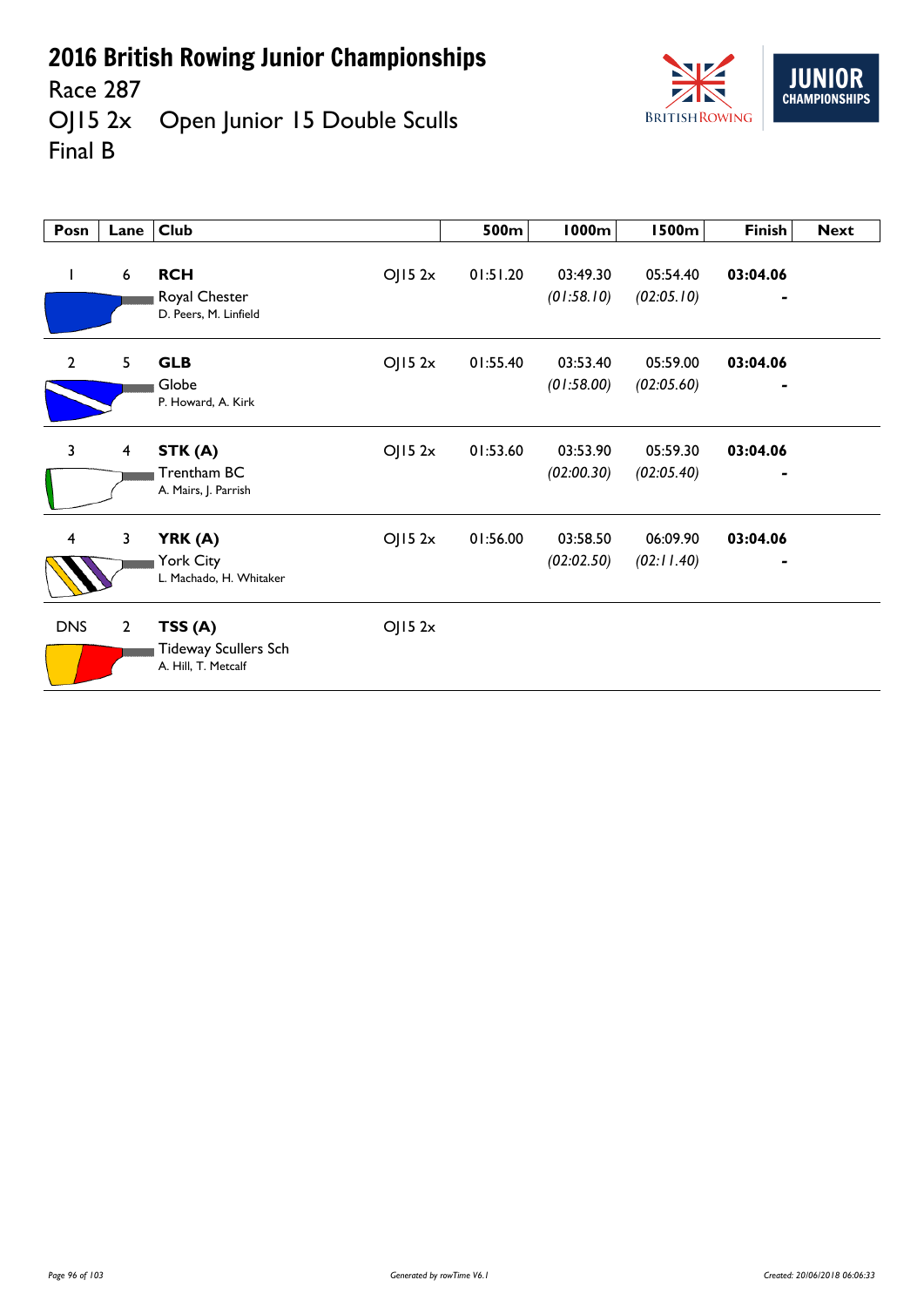Race 288<br>OJ15 2x Open Junior 15 Double Sculls Final A



| Posn | Lane                    | <b>Club</b>                                                                         | 500m       | <b>1000m</b>           | <b>1500m</b>           | <b>Finish</b> | <b>Next</b> |
|------|-------------------------|-------------------------------------------------------------------------------------|------------|------------------------|------------------------|---------------|-------------|
|      | 6                       | OJ152x<br><b>LEA</b><br>Lea RC<br>L. Powell, J. den Dulk                            | 01:52.80   | 03:48.30<br>(01:55.50) | 05:51.80<br>(02:03.50) | 03:04.06      |             |
| 2    | 5                       | OJ152x<br>MAR(A)<br>Marlow RC<br>L. Taylor Smith, L. Marshall                       | 01:54.60   | 03:57.30<br>(02:02.70) | 06:01.70<br>(02:04.40) | 03:04.06      |             |
| 3    | $\overline{\mathbf{4}}$ | <b>HEN</b><br>OJ152x<br>Henley RC<br>C. Brown, B. Issa                              | <b>DNA</b> | 03:54.30<br>(03:54.30) | 06:00.40<br>(02:06.10) | 03:04.06      |             |
| 4    | $\overline{2}$          | <b>WLT</b><br>OJ152x<br><b>Walton RC</b><br>T. Philpott, A. Suphi                   | 01:52.60   | 03:55.90<br>(02:03.30) | 06:01.00<br>(02:05.10) | 03:04.06      |             |
| 5    | 3                       | HIN(A)<br>OJ152x<br>Hinksey Sculling Sch<br>A. Clark, R. Stanford Meisl             | 01:55.00   | 03:56.30<br>(02:01.30) | 06:05.00<br>(02:08.70) | 03:04.06      |             |
| 6    | $\mathbf{I}$            | OJ152x<br>TSS(B)<br><b>Tideway Scullers Sch</b><br>M. Pilkington Massey, S. Fattouh | 01:55.70   | 03:59.00<br>(02:03.30) | 06:16.40<br>(02:17.40) | 03:04.06      |             |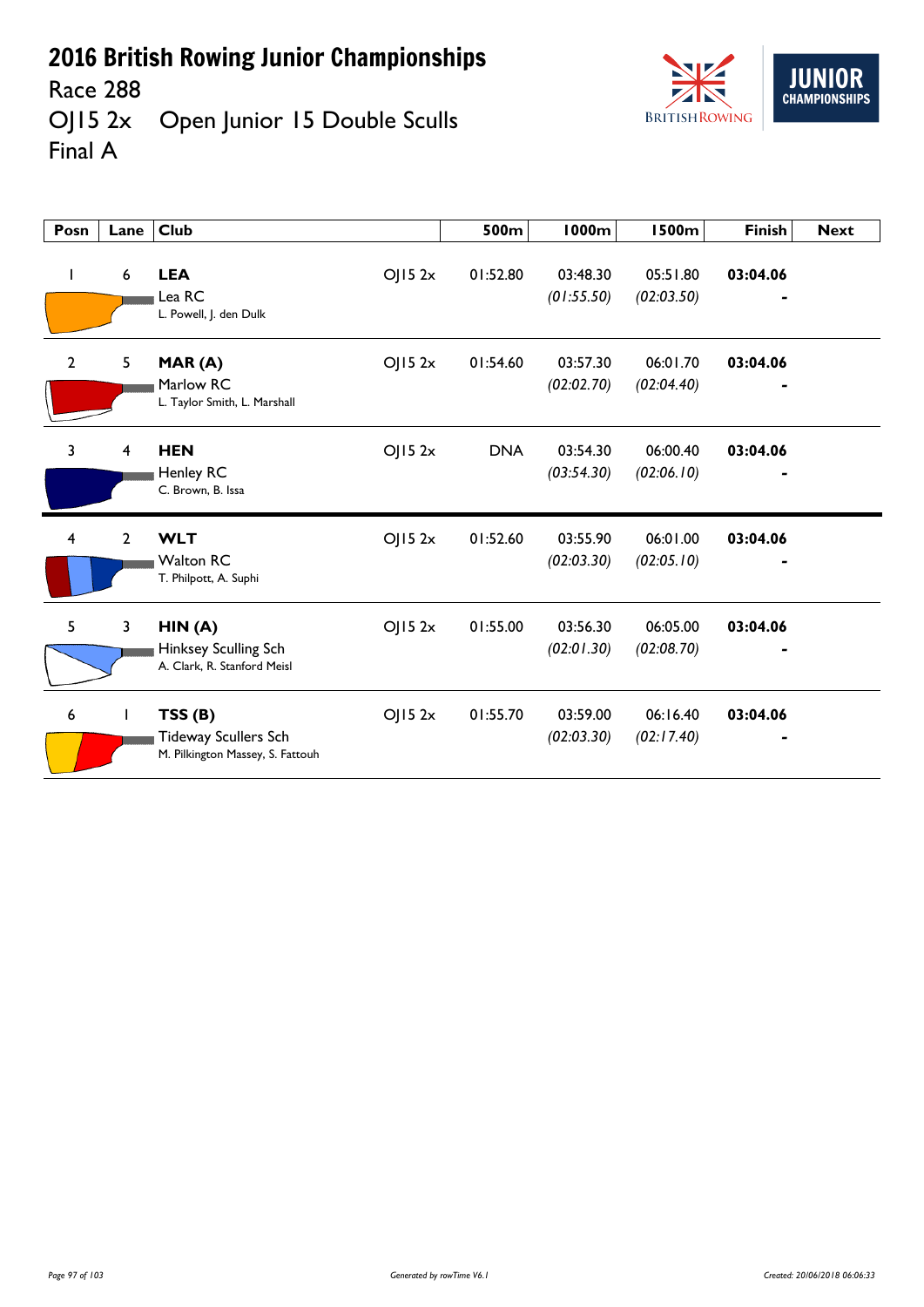



Race 289<br>WJ16 2x Women Junior 16 Double Sculls Final B

| Posn                    | Lane           | <b>Club</b>                                                  |              | 500m       | <b>1000m</b>           | <b>1500m</b>           | <b>Finish</b>              | <b>Next</b> |
|-------------------------|----------------|--------------------------------------------------------------|--------------|------------|------------------------|------------------------|----------------------------|-------------|
| $\mathbf{I}$            | 5              | <b>GLB</b><br>Globe<br>F. McIntosh, S. Samuel                | WJ16 2x      | <b>DNA</b> | 04:13.90<br>(04:13.90) | 06:31.80<br>(02:17.90) | 03:04.06                   |             |
| $\mathbf{2}$            | 6              | WTN(B)<br>Warrington<br>A. Ellam, C. Nyland                  | $W$ JI6 $2x$ | <b>DNA</b> | 04:17.30<br>(04:17.30) | 06:40.80<br>(02:23.50) | 03:04.06<br>$\blacksquare$ |             |
| 3                       | $\mathbf{2}$   | <b>RUN</b><br>Runcorn<br>C. Hanlon, S. Hall                  | WJ16 $2x$    | 02:11.10   | 04:35.30<br>(02:24.20) | 07:01.40<br>(02:26.10) | 03:04.06                   |             |
| $\overline{\mathbf{4}}$ | 3              | <b>SPT</b><br><b>St Peters Sch</b><br>K. Bonner, S. Haslam   | $W$ JI6 $2x$ | <b>DNA</b> | 04:40.90<br>(04:40.90) | 07:07.50<br>(02:26.60) | 03:04.06                   |             |
| 5                       | $\overline{4}$ | <b>CBR</b><br>City of Bristol RC<br>I. Fowles, R. Oates      | $W$ JI6 $2x$ | 02:18.00   | 04:39.90<br>(02:21.90) | 07:07.20<br>(02:27.30) | 03:04.06                   |             |
| 6                       | $\mathbf{I}$   | <b>TWIE</b><br>$\{x\}$<br>M. Johnson (IEL), M. Duthart (TWK) | $W$ JI6 $2x$ | 02:14.00   | 04:41.40<br>(02:27.40) | 07:09.30<br>(02:27.90) | 03:04.06                   |             |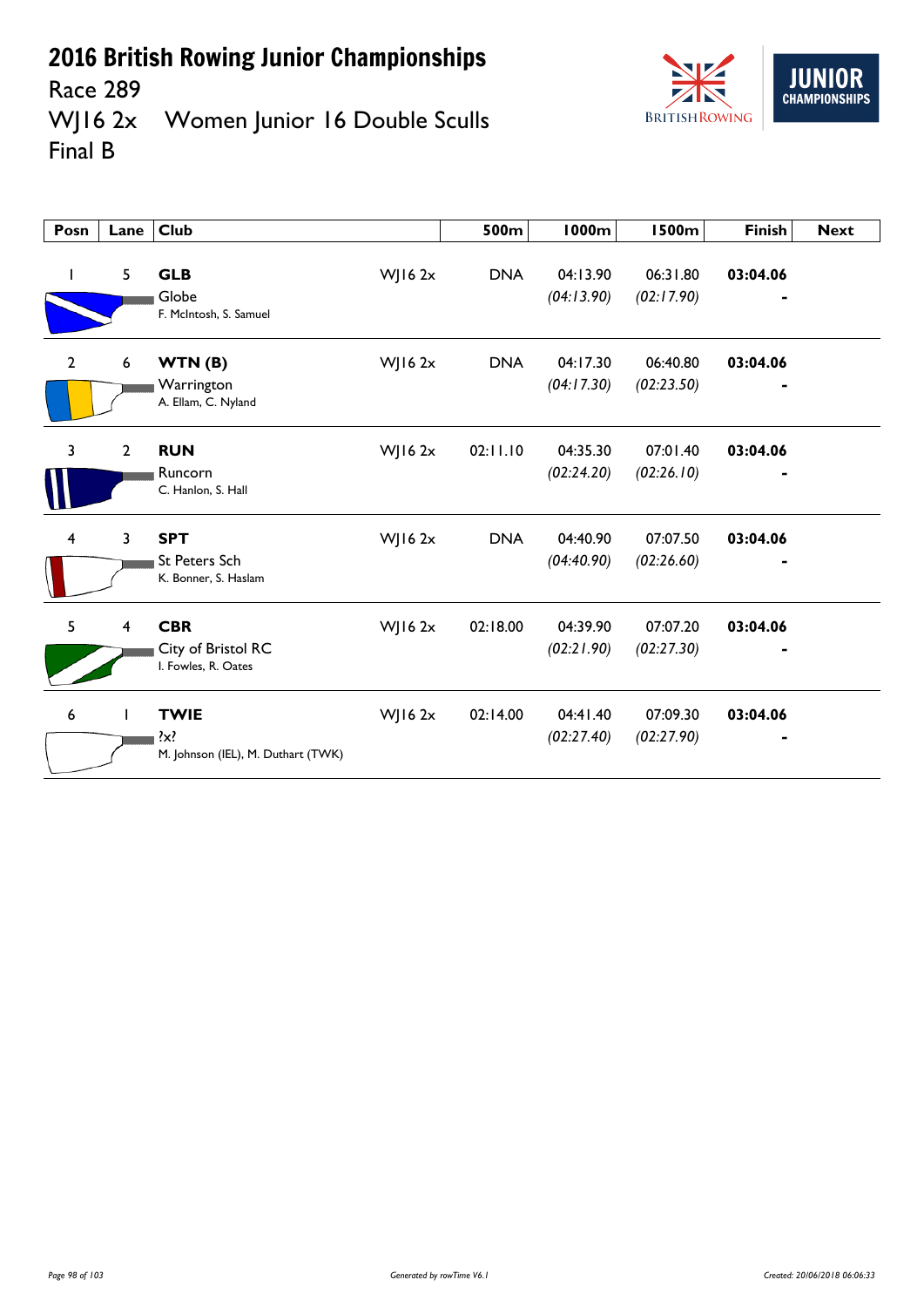

Race 290<br>WJ16 2x Women Junior 16 Double Sculls Final A

| Posn           | Lane           | <b>Club</b>                                             |             | 500m     | 1000m                  | <b>1500m</b>           | <b>Finish</b> | <b>Next</b> |
|----------------|----------------|---------------------------------------------------------|-------------|----------|------------------------|------------------------|---------------|-------------|
| $\mathbf{I}$   | 6              | HEN(B)<br>Henley RC<br>M. Wright, G. Robinson Ranger    | WJ16 2x     | 01:59.60 | 04:04.80<br>(02:05.20) | 06:14.00<br>(02:09.20) | 03:04.06      |             |
| $\overline{2}$ | 5              | WTN(A)<br>Warrington<br>K. Saccheri, R. Ozsanlav-Harris | $W$ ] 16 2x | 02:02.60 | 04:10.90<br>(02:08.30) | 06:21.30<br>(02:10.40) | 03:04.06      |             |
| 3              | 4              | <b>MBC</b><br>Molesey BC<br>H. Dunford, D. Leppard      | WJ16 $2x$   | 02:04.70 | 04:15.40<br>(02:10.70) | 06:24.80<br>(02:09.40) | 03:04.06      |             |
| $\overline{4}$ | 3              | <b>AVN</b><br>Avon County<br>B. Keen, M. Churchman      | $W$ JI6 2x  | 02:02.80 | 04:14.00<br>(02:11.20) | 06:26.40<br>(02:12.40) | 03:04.06      |             |
| 5              | $\overline{2}$ | <b>NRC</b><br>Nottingham RC<br>A. Clark, I. Barlow      | $W$   16 2x | 02:05.60 | 04:18.40<br>(02:12.80) | 06:34.20<br>(02:15.80) | 03:04.06      |             |
| 6              |                | <b>COX</b><br>City of Oxford<br>G. Cherry, G. Millard   | $W$   16 2x | 02:05.30 | 04:20.40<br>(02:15.10) | 06:38.50<br>(02:18.10) | 03:04.06      |             |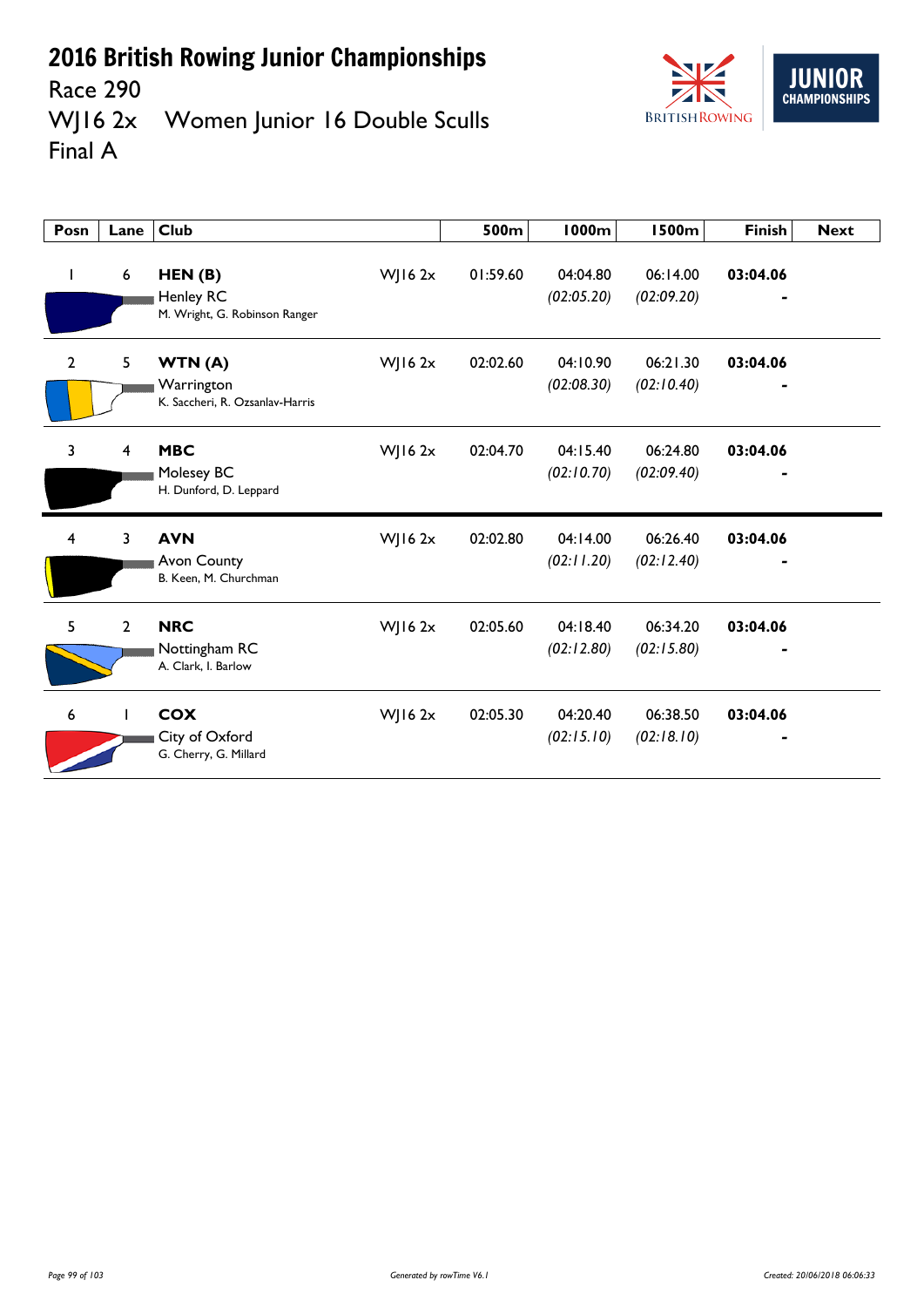

#### Race 291<br>OJ14 4x+ Open Junior 14 Coxed Quads Sculls Final

| Posn           | Lane                    | <b>Club</b>                                                                                                                 | 500m     | 1000m                  | <b>1500m</b>           | <b>Finish</b> | <b>Next</b> |
|----------------|-------------------------|-----------------------------------------------------------------------------------------------------------------------------|----------|------------------------|------------------------|---------------|-------------|
|                | 6                       | <b>HEN</b><br>$O  4 4x+$<br><b>Henley RC</b><br>A. Carr, G. Taylor, E. Turnell, J. Swinburn, [Cox] C.<br>Washbourn          | 01:50.90 | 03:49.60<br>(01:58.70) | 05:52.60<br>(02:03.00) | 03:04.06      |             |
| $\overline{2}$ | 5                       | <b>ABV</b><br>OJ14 4x+<br>A B Severn<br>K. Bennett, R. Croft, T. Rothwell, W. Sayers, [Cox] M.<br>Messenger                 | 01:56.40 | 04:00.20<br>(02:03.80) | 06:07.40<br>(02:07.20) | 03:04.06      |             |
| 3              | $\overline{\mathbf{4}}$ | CCS(A)<br>$O  4 4x+$<br><b>Claires Court Sch</b><br>A. Getley, J. Wincomb, J. Lambert, R. Falck Award, E.<br><b>Bennett</b> | 01:57.10 | 04:02.10<br>(02:05.00) | 06:12.80<br>(02:10.70) | 03:04.06      |             |
| 4              | $\mathbf{3}$            | $O  4 4x+$<br>HWG(A)<br><b>RGS High Wycombe</b><br>B. Goodier, S. O Connor, H. Overturf, R. Bowker,<br>[Cox] S. O Connor    | 02:00.40 | 04:07.50<br>(02:07.10) | 06:16.70<br>(02:09.20) | 03:04.06      |             |
| 5.             | $\overline{2}$          | $O  4 4x+$<br><b>WTN</b><br>Warrington<br>H. White, J. Guerin, T. Ledger, J. Baguley, [Cox] C.<br>Potts                     | 01:59.60 | 04:06.20<br>(02:06.60) | 06:20.00<br>(02:13.80) | 03:04.06      |             |
| 6              |                         | <b>NOR</b><br>OJ14 4x+<br>Norwich RC<br>J. Nott, J. Carter, R. Baker, M. Carter, S. Lewis<br><b>Williams</b>                | 01:59.30 | 04:05.90<br>(02:06.60) | 06:25.80<br>(02:19.90) | 03:04.06      |             |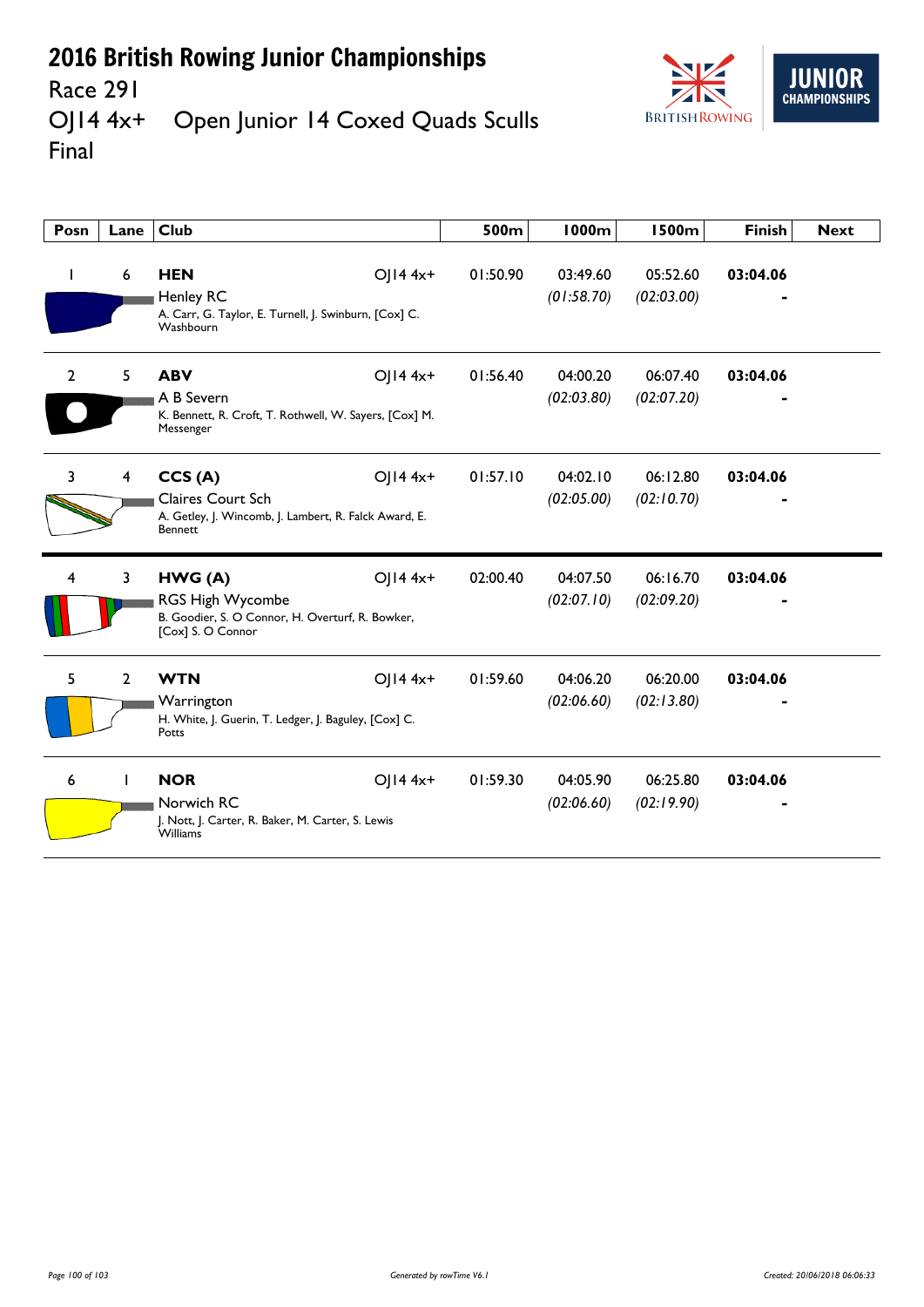

Race 292<br>WJ18 2x Women Junior Double Sculls Final B

| Posn         | Lane            | <b>Club</b>                                             |         | 500m     | <b>1000m</b>           | <b>1500m</b>           | <b>Finish</b> | <b>Next</b> |
|--------------|-----------------|---------------------------------------------------------|---------|----------|------------------------|------------------------|---------------|-------------|
| L            | $6\phantom{1}6$ | <b>TRC</b><br>Thames RC<br>C. Ball, C. Knight           | WJ18 2x | 02:02.10 | 04:12.10<br>(02:10.00) | 06:26.40<br>(02:14.30) | 03:04.06      |             |
| $\mathbf{2}$ | 5               | <b>CAS</b><br>N. McClure, K. Bogan                      | WJ18 2x | 02:04.20 | 04:19.00<br>(02:14.80) | 06:35.20<br>(02:16.20) | 03:04.06      |             |
| $\mathbf{3}$ | $\overline{3}$  | <b>TTA</b><br>E. Batchelor, M. Lewis                    | WJ18 2x | 02:04.00 | 04:21.10<br>(02:17.10) | 06:40.00<br>(02:18.90) | 03:04.06      |             |
| 4            | L               | <b>ABV</b><br>A B Severn<br>J. Roberts, D. Radley-Moore | WJ18 2x | 02:11.50 | 04:31.00<br>(02:19.50) | 06:51.10<br>(02:20.10) | 03:04.06      |             |
| 5            | $\overline{2}$  | <b>AGE</b><br>Agecroft<br>S. Dooley, G. Musollari       | WJ18 2x | 02:07.30 | 04:30.80<br>(02:23.50) | 06:59.20<br>(02:28.40) | 03:04.06      |             |
| <b>DNS</b>   | 4               | <b>MAR</b><br>Marlow RC<br>S. Devereux, L. Weatherall   | WJ18 2x |          |                        |                        |               |             |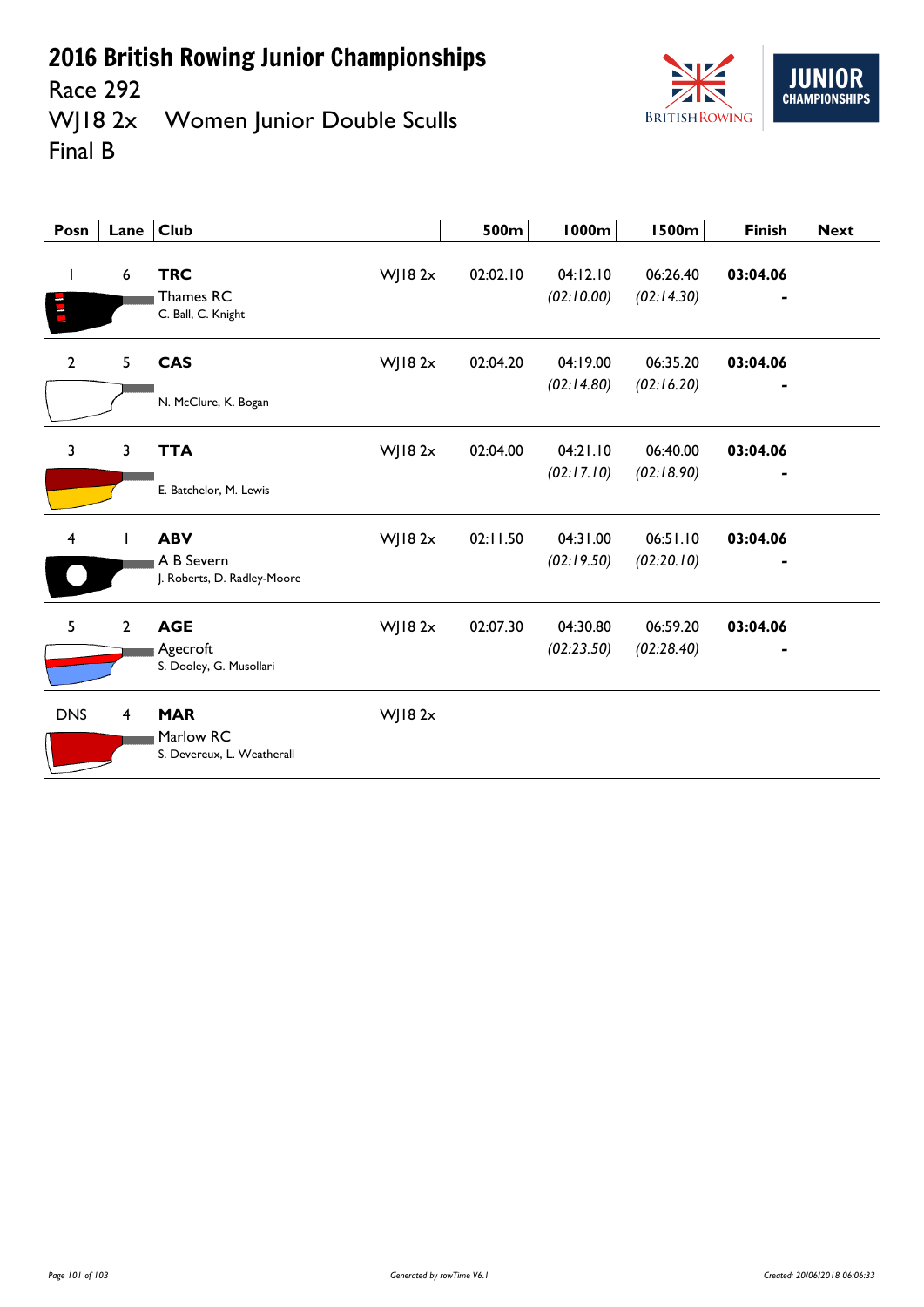



| Posn | Lane                    | <b>Club</b>                                                 |                | 500m     | 1000m                  | <b>1500m</b>           | <b>Finish</b> | <b>Next</b> |
|------|-------------------------|-------------------------------------------------------------|----------------|----------|------------------------|------------------------|---------------|-------------|
|      | 5                       | <b>WTN</b><br>Warrington<br>L. Stanhope, P. Curran          | WJ18 2x        | 02:00.30 | 04:05.70<br>(02:05.40) | 06:18.90<br>(02:13.20) | 03:04.06      |             |
| 2    | 6                       | <b>NOR</b><br>Norwich RC<br>H. Bracey, E. Bowyer            | $W$ ] 18 2 $x$ | 02:01.00 | 04:09.40<br>(02:08.40) | 06:13.60<br>(02:04.20) | 03:04.06<br>٠ |             |
| 3    | $\overline{\mathbf{4}}$ | <b>IERR</b><br>?x?<br>R. Welch (IEL), K. Lyster (ROB)       | WJ18 2x        | 02:06.40 | 04:18.70<br>(02:12.30) | 06:29.50<br>(02:10.80) | 03:04.06      |             |
| 4    | $\overline{2}$          | <b>HEN</b><br><b>Henley RC</b><br>C. Pearson, E. Morgan     | WJ182x         | 02:07.20 | 04:18.90<br>(02:11.70) | 06:33.10<br>(02:14.20) | 03:04.06      |             |
| 5    | $\overline{3}$          | <b>BUTR</b><br>?x?<br>P. Wycherley (BUL), L. Fielding (TRT) | WJ18 2x        | 02:06.90 | 04:20.30<br>(02:13.40) | 06:38.40<br>(02:18.10) | 03:04.06      |             |
| 6    | L                       | <b>SCDU</b><br>?x?<br>K. McDonald (DUB), J. Ord (SCP)       | $W$ JI8 2x     | 02:13.70 | 04:35.40<br>(02:21.70) | 07:00.80<br>(02:25.40) | 03:04.06      |             |